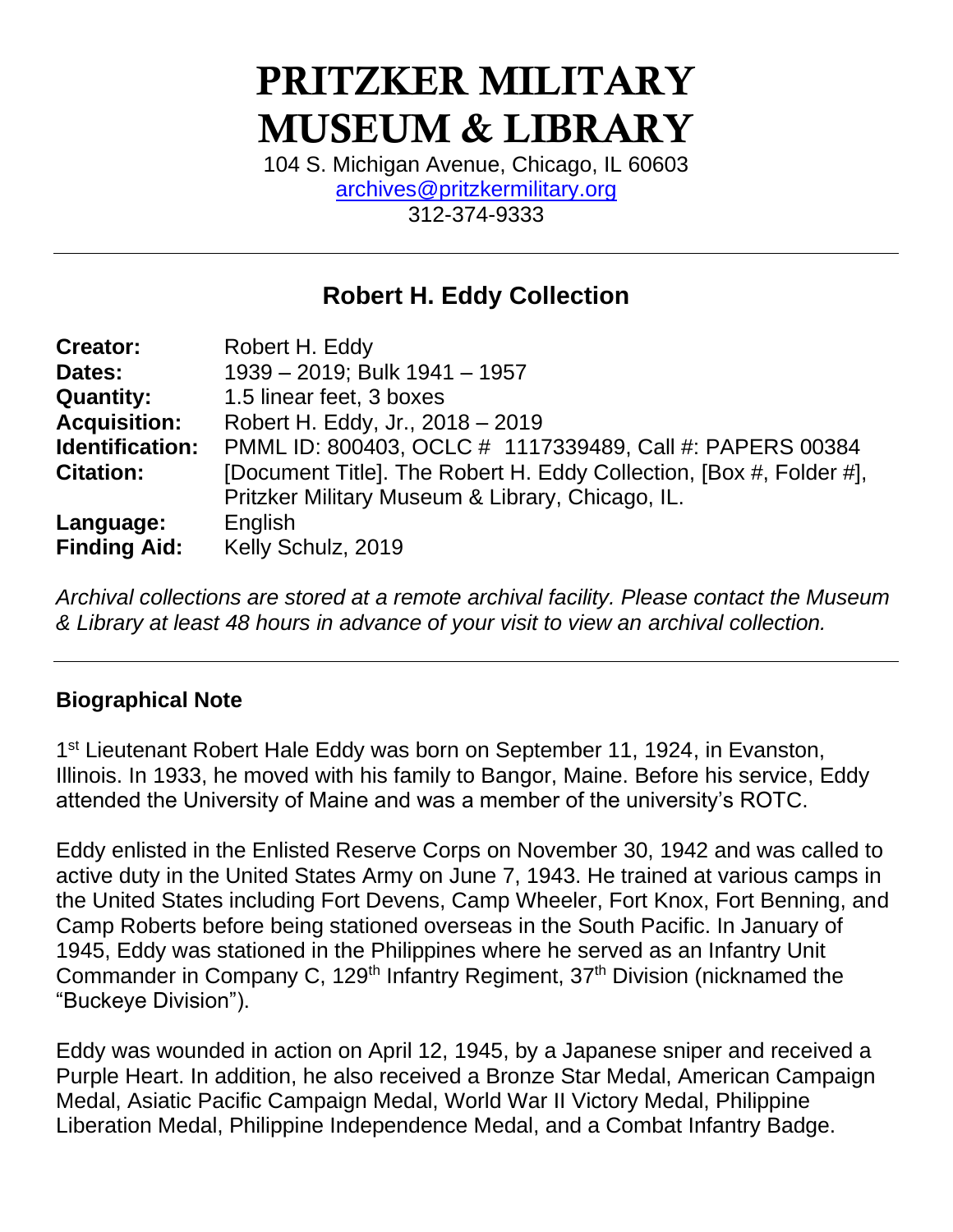Eddy departed the Philippines on July 13, 1946 and left active service on September 17, 1946. He was a member of the Officers Reserve Corps and United States Army Reserve until April 1, 1953.

Following his service, Eddy returned to the University of Maine and then went on to graduate from Columbia University College of Physicians and Surgeons in New York City. He completed his residency at Mary Imogene Bassett Hospital in Cooperstown, NY, and went on to practice internal medicine at Knox County General Hospital in Camden, Maine until his retirement.

Robert H. Eddy died on March 16, 2009.

## **Scope and Content of the Collection**

The Robert H. Eddy Collection contains records, correspondence, and ephemera from his service in the United States Army in the Pacific Theater during World War II. Materials contained in the collection also include Officers Reserve Corps and United States Army Reserve records, financial records, Veterans Administration records, Public Housing Administration records, biographical information, and records relating to his death. The collection also contains newspaper clippings, including some oversized. The collection contains materials from 1939 to 2019 with the bulk of materials dating from 1941 to 1957.

The Robert H. Eddy Collection also contains artifacts from his service including his Bronze Star and Purple Heart medals, a uniform jacket, various patches and pins, a Japanese saber, and Japanese pistol. Photographs included are from his time in the Philippines, with a few from the University of Maine ROTC. Maps of the United States and the Philippines are also included. The artifacts, maps, and photographs have been separated out.

## **Arrangement**

The collection arrived in a loose chronological and material type order established by the donor. PMML staff have organized the collection first by subject and then by material type and chronologically there within where applicable.

## **Series One: Military Service during World War II, 1941-1946, u.d.**

This series contains materials relating to Robert H. Eddy's service in the United States Army during World War II. Materials relate to his training at various camps within the United States and his overseas service in the Philippines. Materials include training manuals, official records, general and special orders, ephemera from his time in the Philippines, reports, books, and booklets. The materials date from 1941 to 1946 with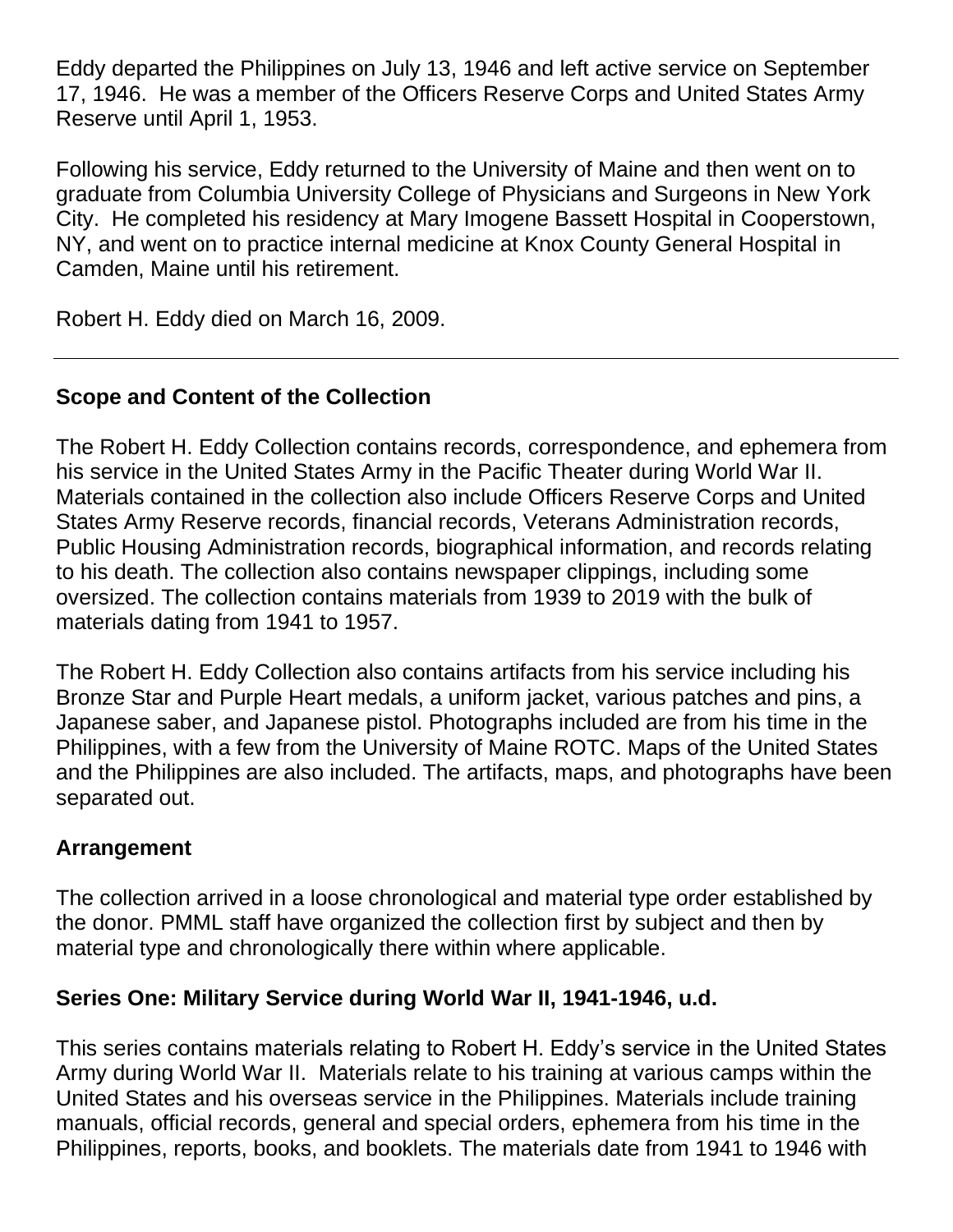some undated materials. The series is arranged by material type and then chronologically there within.

#### **Series Two: Correspondence, 1943-1945**

This series contains correspondence written while Robert H. Eddy was stationed at various camps in the United States and during his overseas service in the Philippines. The bulk of the correspondence includes letters from his parents Marion and Laurence Eddy, his brother Stan Eddy (who he sometimes refers to as "Dopey"), his aunts Hazel Eddy and Mildred Eddy, and his future wife, Mary Spangler. The materials date from 1943 to 1945, with the bulk of letters during 1943 being written to Robert H. Eddy and the bulk of letters during 1944 to 1945 being written from Robert H. Eddy. The materials are arranged chronologically. Some letters were undated but were able to be arranged appropriately based on their content.

#### **Series Three: Officers Reserve Corps and United States Army Reserve Records, 1946-1953**

This series contains materials relating to Robert H. Eddy's service in the Officers Reserve Corps and United States Army Reserve following World War II. The materials include correspondence, special orders, questionnaires, and certificates dating from 1946 to 1953. The series is arranged chronologically.

#### **Series Four: Financial Records, 1943-1946, u.d.**

This series contains forms and correspondence relating to Robert H. Eddy's pay, allowances, and allotment during his service in the U. S. Army. The materials date from 1943 to 1946 with some undated materials. The series is arranged chronologically.

#### **Series Five: Veterans Administration Records, 1943-1957, u.d.**

This series contains correspondence, forms, applications, certificates, and receipts relating to his disability compensation, subsistence allowance, and life insurance through the Veterans Administration. The materials date from 1943 to 1957 with some undated materials. The series is arranged by subject and then chronologically there within.

#### **Series Six: Public Housing Administration Records, 1946, u.d.**

This series contains records created by the Public Housing Administration. The materials date from 1946 with some undated materials. The series is arranged chronologically.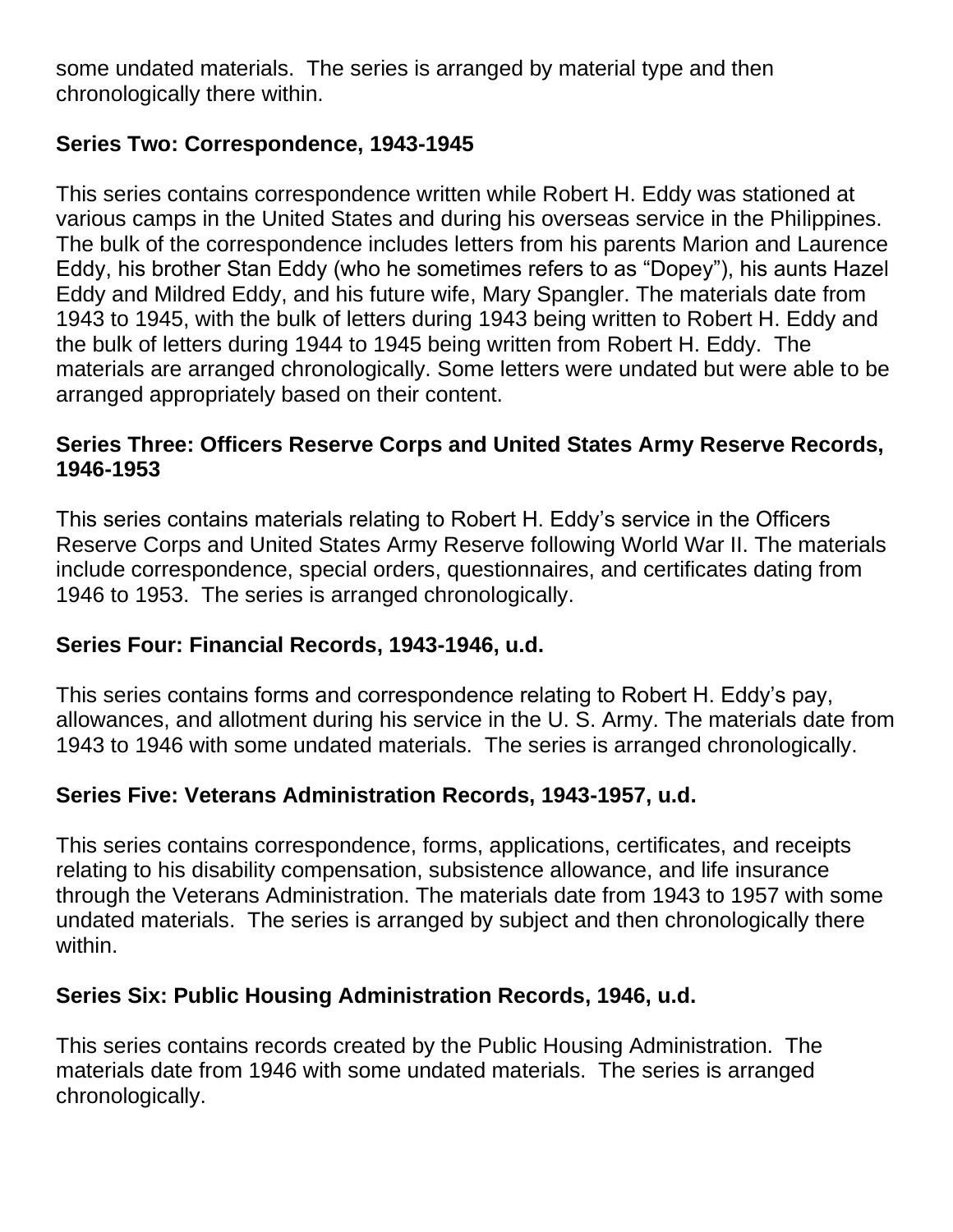#### **Series Seven: Newspaper Clippings, 1944-1946, 2007-2008, u.d.**

This series contains various newspaper clippings relating to Robert H. Eddy and his service in World War II as well as clippings about other servicemen from Bangor, Maine. The series is arranged chronologically with undated clippings at the end.

#### **Series Eight: Research Project by Stephen L. Jacobs for Class of 1944's 50th Reunion and Special Collections at Fogler Library, 1988-1994**

This series contains materials related to a research project by Stephen L. Jacobs for the University of Maine ROTC Class of 1944's 50<sup>th</sup> Reunion and the Special Collections at the University of Maine's Fogler Library. Materials include correspondence detailing the project, a first draft, and final draft of the research. Materials date from 1988 to 1994. The series is arranged chronologically.

#### **Series Nine: Biographical Information, 1939, 1950, 1975, 2001, 2018-2019, u.d.**

This series contains interview transcripts, typed timelines, handwritten histories, and other miscellaneous materials that give biographical information about the life of Robert H. Eddy. Materials included in this series detail family histories as well as Robert H. Eddy's life before, during, and after his service during World War II. The materials date from 1939 to 2019 with some undated materials. The series is arranged by material type and then chronologically there within.

#### **Series Ten: Records Relating to the Death of Robert H. Eddy, 2009, u.d.**

This series contains records relating to the death of Robert H. Eddy including his obituary, death certificate, and correspondence about his grave marker. The materials date from 2009. The series is arranged chronologically.

#### **Series Eleven: Oversize Materials – News Clippings, 1943, u.d.**

This series contains all oversized news clippings relating to Robert H. Eddy. Materials date from 1943 with one undated clipping. The series is arranged chronologically.

#### **Rights**

Copyrights held by Robert H. Eddy, Jr. were transferred to the Pritzker Military Museum & Library. All other rights are held by the author or publisher. Users assume responsibility for following copyright laws as established by US Code Title 17.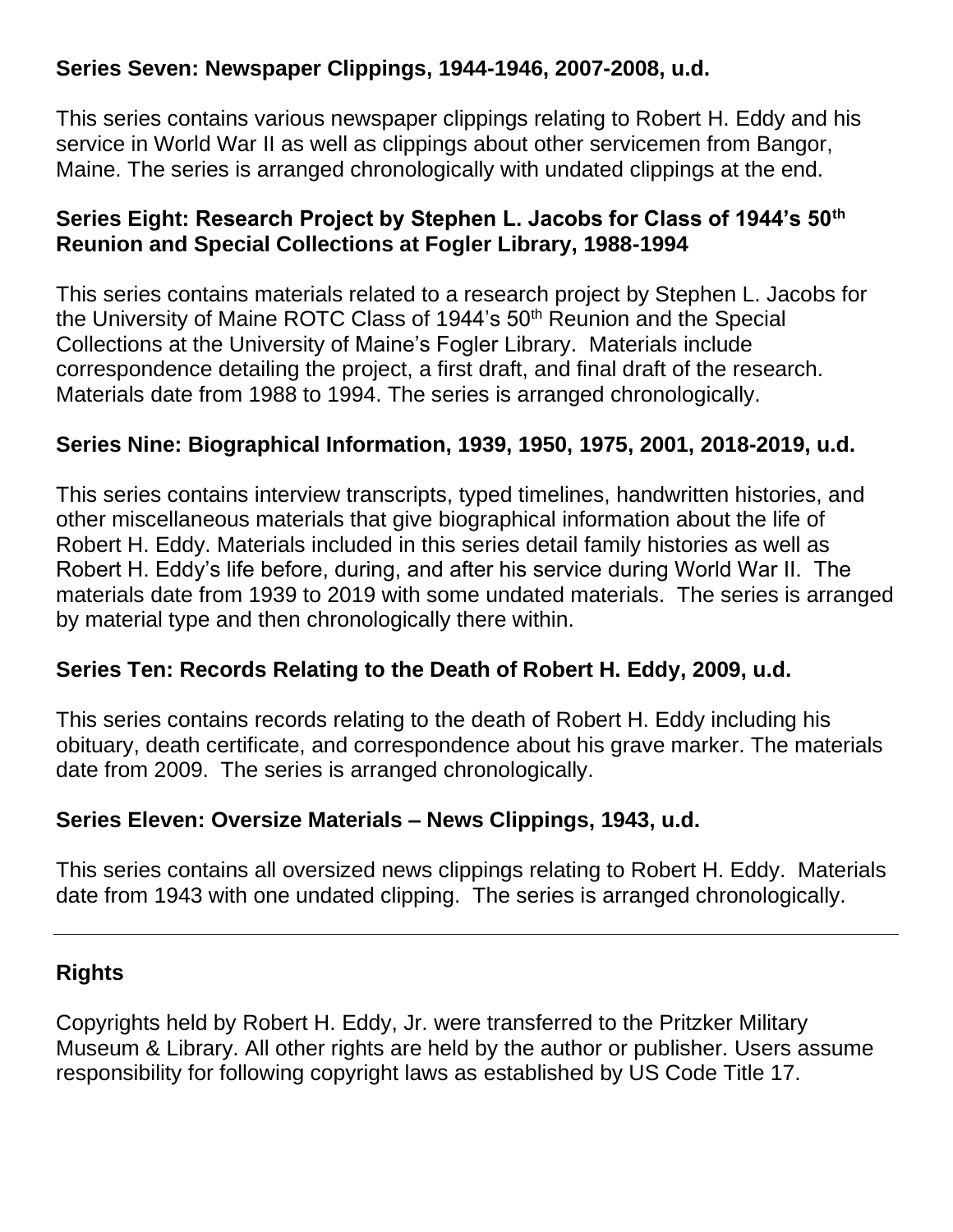# **Separations**

| <b>Item ID</b> | Call<br><b>Number</b>  | <b>Description</b>                                                                                                                                                                                                                                                                                                                                                                                                                                                                                                             | <b>Location</b> |
|----------------|------------------------|--------------------------------------------------------------------------------------------------------------------------------------------------------------------------------------------------------------------------------------------------------------------------------------------------------------------------------------------------------------------------------------------------------------------------------------------------------------------------------------------------------------------------------|-----------------|
|                |                        | <b>Artifacts</b>                                                                                                                                                                                                                                                                                                                                                                                                                                                                                                               |                 |
| 800403405      | <b>REALIA</b><br>04946 | Type 14 Nambu Lugar styled semi-automatic<br>Japanese pistol, c. 1938                                                                                                                                                                                                                                                                                                                                                                                                                                                          |                 |
| 800403406      | <b>REALIA</b><br>04947 | Type 95 Shin Gunto Japanese NCO saber with<br>scabbard                                                                                                                                                                                                                                                                                                                                                                                                                                                                         |                 |
| 800403407      | <b>REALIA</b><br>04948 | Officer's Service Winter Uniform jacket ("pink and<br>greens" uniform jacket) with 37th Infantry<br>Division shoulder sleeve insignia, 129th Infantry<br>Regiment insignia badge, U. S. Army branch<br>insignia letters, Combat Infantry Badge, and<br>ribbon rows                                                                                                                                                                                                                                                             |                 |
| 800403408      | <b>REALIA</b><br>04949 | Army Infantry Branch Insignia badge                                                                                                                                                                                                                                                                                                                                                                                                                                                                                            |                 |
| 800403409      | <b>REALIA</b><br>04950 | Olive Drab on black Officer Candidate School<br>Patch (originally attached to the Armored School<br><b>General Regulations and Information Manual</b><br>Item # 800403005)                                                                                                                                                                                                                                                                                                                                                     |                 |
| 800403410      | <b>REALIA</b><br>04951 | 37th Infantry Division shoulder sleeve insignia                                                                                                                                                                                                                                                                                                                                                                                                                                                                                |                 |
| 800403411      | <b>REALIA</b><br>04952 | Belt with canteen, small pouch, and medical kit<br>attached. Canteen cover is stamped with "U.S."<br>and has "Jonny S. Eddy" written on side. Medical<br>kit contains: 1 roll of gauze in white paper<br>wrapping, 1 box labeled "Johnson and Johnson,<br>Red Cross Regular Bandage" with roll of<br>bandage wrapped in blue paper, group of<br>unopened butterfly closure band-aids. Small<br>pouch contains: Corps of Engineers, U.S. Army<br>Compass manufactured by Superior Magneto<br>Corp., L. I. City, N. Y., U. S. A. |                 |
| 800403412      | <b>REALIA</b><br>04953 | Purple Heart Medal with ribbon pin and extra<br>piece of ribbon in original coffin box of issue,<br>awarded 7/1/1945                                                                                                                                                                                                                                                                                                                                                                                                           |                 |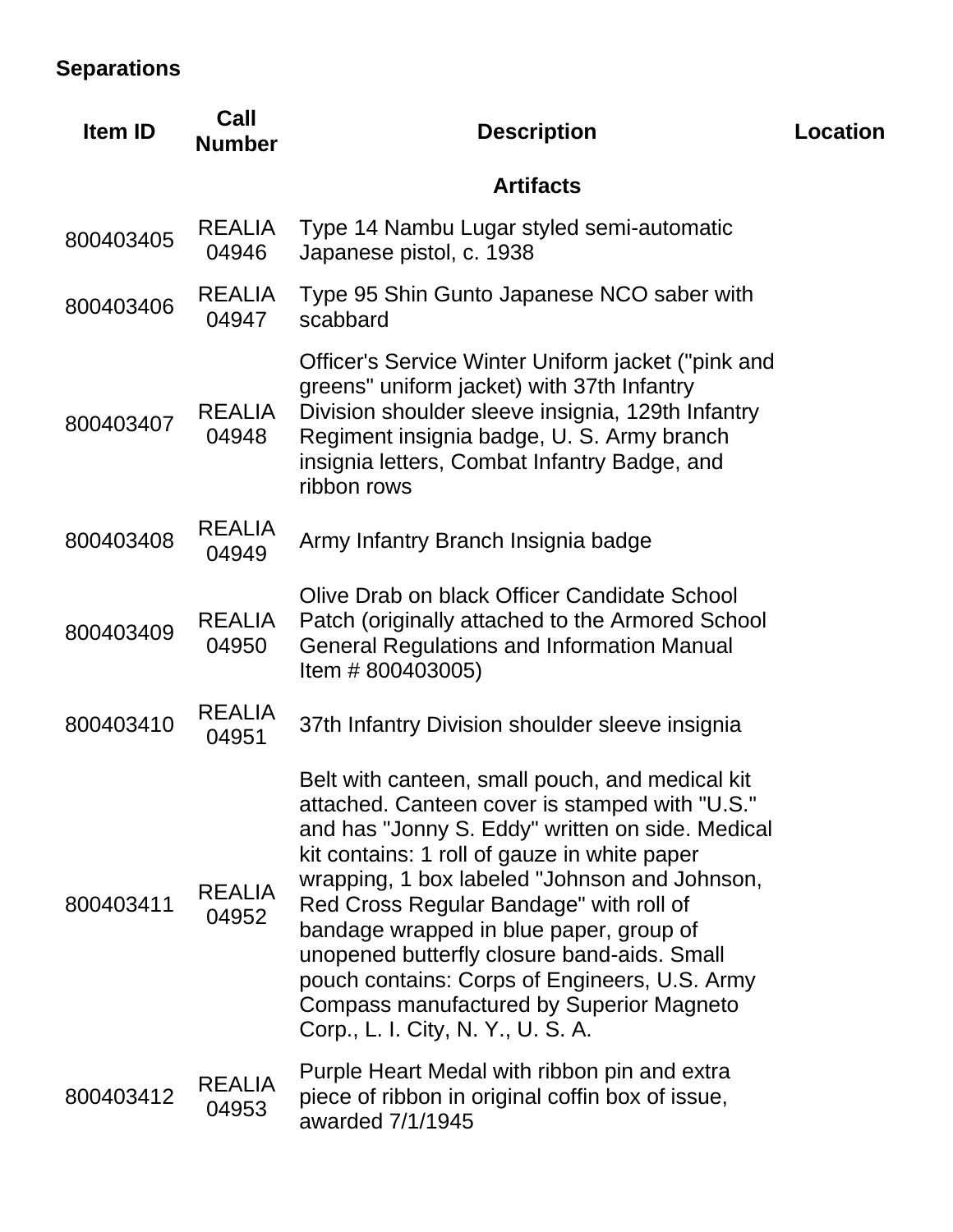| 800403413 | <b>REALIA</b><br>Bronze Star Medal with ribbon pin and lapel pin<br>04954<br>in original coffin box of issue, awarded 2/5/1946 |                                                                                                                                                                                                                                       |
|-----------|--------------------------------------------------------------------------------------------------------------------------------|---------------------------------------------------------------------------------------------------------------------------------------------------------------------------------------------------------------------------------------|
|           |                                                                                                                                | <b>Maps</b>                                                                                                                                                                                                                           |
| 800403414 | <b>MAP</b><br>00882                                                                                                            | 1945 Military Map of the United States issued by<br>Union Pacific Railroad showing Air Fields, Bases<br>and Stations, Naval Bases, and Army Camps,<br><b>Forts and Posts</b>                                                          |
| 800403415 | <b>MAP</b><br>00883                                                                                                            | 1945 National Geographic Map of the Philippines                                                                                                                                                                                       |
| 800403416 | <b>MAP</b><br>00884                                                                                                            | 1986 National Geographic Map of the Philippines<br>with illustrated History of the Philippines included<br>on reverse side, supplement to the National<br>Geographic, July 1986, Page 76A, Vol. 170, No.<br>1 - Philippines           |
|           |                                                                                                                                | <b>Photographs</b>                                                                                                                                                                                                                    |
| 800403417 | <b>PHOTO</b><br>04854                                                                                                          | Undated black and white photo of<br>burned/destroyed building                                                                                                                                                                         |
| 800403418 | <b>PHOTO</b><br>04855                                                                                                          | Undated black and white photograph of group of<br>Japanese soldiers with one holding white flag                                                                                                                                       |
| 800403419 | <b>PHOTO</b><br>04856                                                                                                          | Undated black and white photograph of<br>Japanese soldier with "Superman" written on<br>back                                                                                                                                          |
| 800403420 | <b>PHOTO</b><br>04857                                                                                                          | Black and white photograph of men in distance<br>marching down road with "Col. Sato leading his<br>men into 'Gonzaga'" and "Bldg. on R - our<br>headgtrs, I was Co. Exec. Officer, Jim Hale Co.<br>Comdr, Sept. 1945" written on back |
| 800403421 | <b>PHOTO</b><br>04858                                                                                                          | Black and white photograph of men walking<br>across road, Robert H. Eddy is indicated with<br>handwritten arrows and "RHE" on front and "R.<br>H. Eddy - in middle of plata (?), Sept. '45" written<br>on back                        |
| 800403422 | <b>PHOTO</b><br>04859                                                                                                          | Undated black and white photograph of<br>smoldering body in ditch with "On the road to                                                                                                                                                |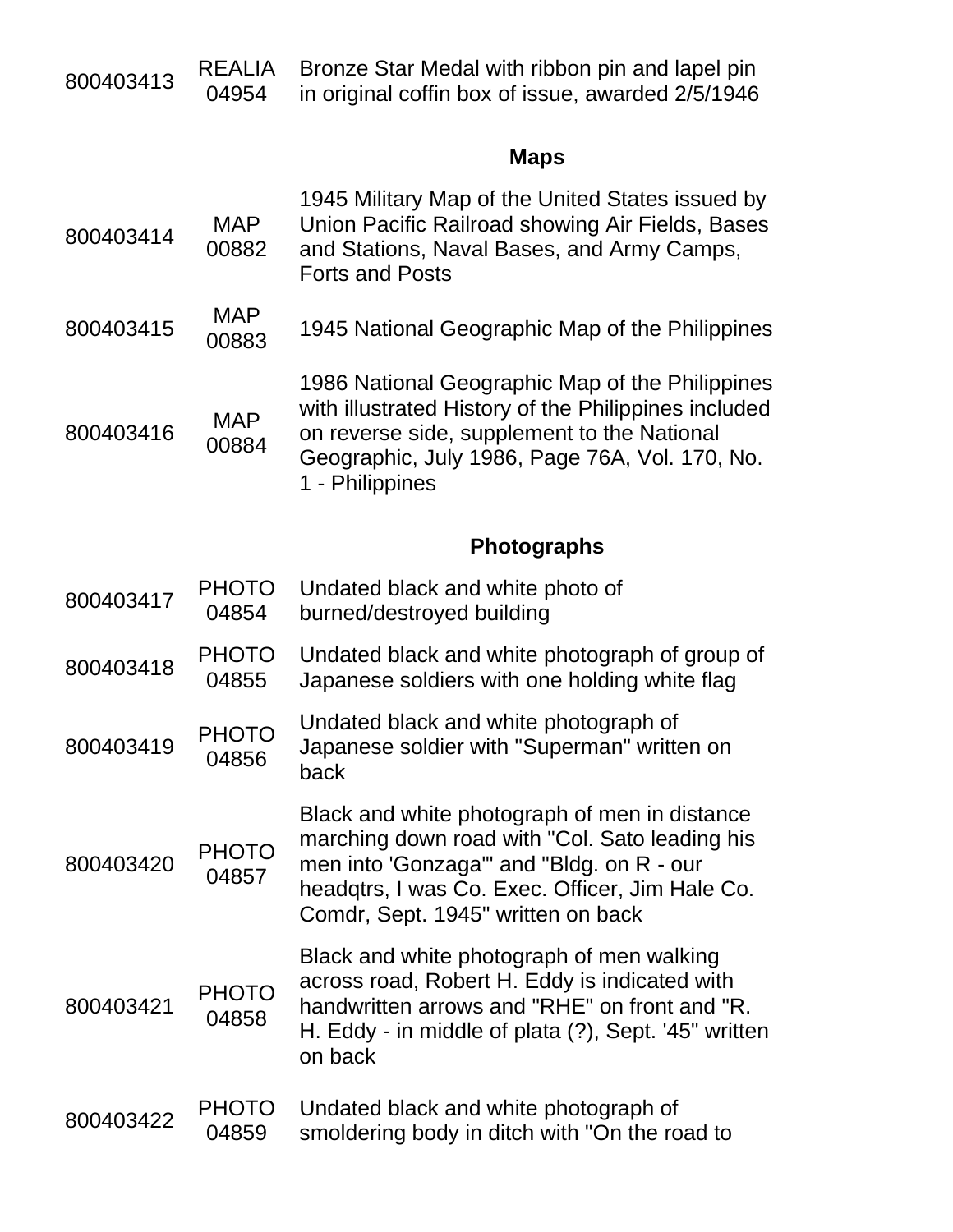|           |                       | 'Aparri' smoldering 'nips' who were flushed out of<br>a culvert by flame throwers" written on back                                                                                                                                                                                                                                                            |
|-----------|-----------------------|---------------------------------------------------------------------------------------------------------------------------------------------------------------------------------------------------------------------------------------------------------------------------------------------------------------------------------------------------------------|
| 800403423 | <b>PHOTO</b><br>04860 | Black and white photograph of group of<br>Japanese and American soldiers, one Japanese<br>soldier holding a book that they are all looking<br>down at and another holding a white flag with<br>"RHE - Top of head - up middle, Sept. 1945,<br>Reg. Surrender of Col. Sato" written on back,<br>"RHE" with arrow written on front of photo to<br>indicate Eddy |
| 800403424 | <b>PHOTO</b><br>04861 | Undated black and white photograph of various<br>men along road and coming up from dock by<br>ocean                                                                                                                                                                                                                                                           |
| 800403425 | <b>PHOTO</b><br>04862 | Undated black and white photograph of body<br>face down along road with "On the road to<br>'Aparri' a native who forgot to duck" written on<br>back                                                                                                                                                                                                           |
| 800403426 | <b>PHOTO</b><br>04863 | Undated black and white photograph of<br>Japanese soldier with "Nip Lt. who served as<br>interpreter" written on back                                                                                                                                                                                                                                         |
| 800403427 | <b>PHOTO</b><br>04864 | Undated black and white photograph of tank<br>landing ship (potentially LST-471) with men on<br>smaller boat heading toward shore with "L. S. T.<br>disgorging prisoners at 'Aparri'" written on back                                                                                                                                                         |
| 800403428 | <b>PHOTO</b><br>04865 | Undated black and white photograph of men in<br>field, Howard Perry and Co. Co. Lt. Jim Hale<br>indicated with arrows on front, "Howard Perry on<br>left, Jim Hale on right, in middle of plado (?)"<br>written on back                                                                                                                                       |
| 800403429 | <b>PHOTO</b><br>04866 | Undated black and white photograph of group of<br>Japanese soldiers in open field with "First small<br>group to surrender that morning" written on back                                                                                                                                                                                                       |
| 800403430 | <b>PHOTO</b><br>04867 | Undated black and white photograph of group of<br>Japanese soldiers in open field                                                                                                                                                                                                                                                                             |
| 800403431 | <b>PHOTO</b><br>04868 | Undated black and white photograph of group of<br>Japanese (?) soldiers standing in road with<br>backs facing camera                                                                                                                                                                                                                                          |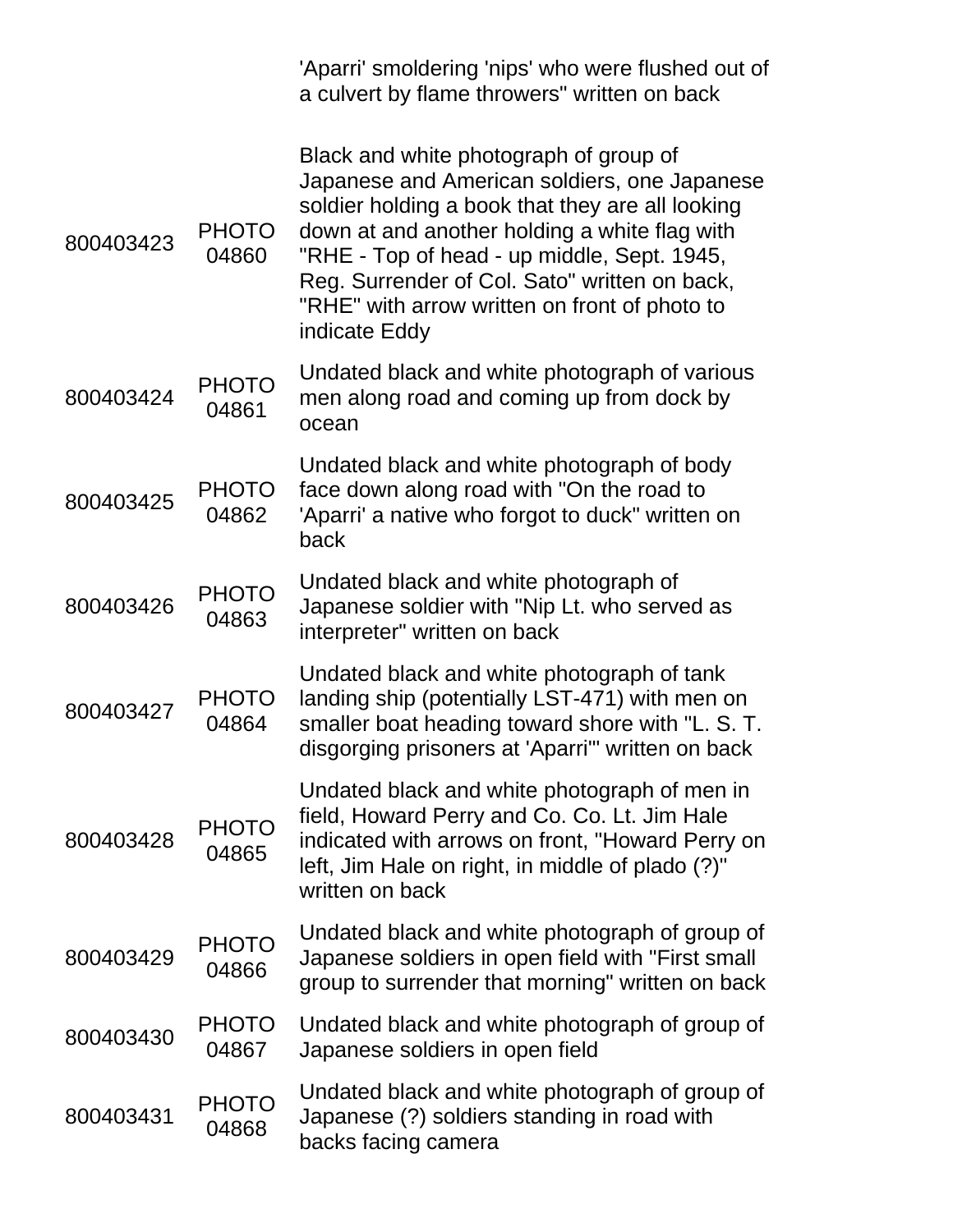| 800403432 | <b>PHOTO</b><br>04869 | Undated black and white photograph of 3<br>Japanese soldiers (1 in foreground, 2 in<br>background) with "'Nip' Naval officer - wonder<br>how he happened to be at 'Gonzaga'?" written on<br>back                                                                                                                                                                                                                                                                                                                                                                                                                                                                           |
|-----------|-----------------------|----------------------------------------------------------------------------------------------------------------------------------------------------------------------------------------------------------------------------------------------------------------------------------------------------------------------------------------------------------------------------------------------------------------------------------------------------------------------------------------------------------------------------------------------------------------------------------------------------------------------------------------------------------------------------|
| 800403433 | <b>PHOTO</b><br>04870 | Self-portrait of Robert H. Eddy with "Nov. 1946,<br>4th Genl. (?) Hosp. USA, Manila P.I." written on<br>back                                                                                                                                                                                                                                                                                                                                                                                                                                                                                                                                                               |
| 800403434 | <b>PHOTO</b><br>04871 | Photograph of the Surrender of Col. Sato and<br>Japanese Regiment, includes handwritten note<br>on back side "Appari - N. Luzon, Sept. 1945,<br>RCG. Surrender of Col. Sato - Jap. Regt., 1st Lt.<br>Jim Hale, Co. C Commander, 1st Lt. R. H. Eddy,<br>Co. C Ex. Ofc (?)". Was originally in attached<br>cardstock frame, with paper backing with<br>handwritten note: "Appari - N. Luzon -<br>Philippines, OG (?) - Sept. 1945, Gonzagas,<br>Surrender of Col. Sato - Jap. Regt., C of C,<br>129th Inf., 36th Inf. Div., 1st Lt. Jim Hale, Co.<br>Comdr., 1st Lt. R. H. Eddy, C o C, Exec. Off."<br>and sticker from J. F. Gerrity & Co., 102<br>Exchange St., Bangor, ME |
| 800403435 | <b>PHOTO</b><br>04872 | Undated photograph of Jinny Melton with<br>handwritten notes on the back "Cousin Jinny<br>Melton photo, L I 77" and other illegible and<br>faded notes on the bottom. Originally enclosed<br>with the letter to Robert Eddy from his Mother,<br>dated 7/24/1943 (Item # 800403161)                                                                                                                                                                                                                                                                                                                                                                                         |
| 800403436 | <b>PHOTO</b><br>04873 | Copy of Portrait of Robert H. Eddy in uniform                                                                                                                                                                                                                                                                                                                                                                                                                                                                                                                                                                                                                              |
| 800403437 | <b>PHOTO</b><br>04874 | Photograph of Class of 1944 "UMO" University of<br>Maine, potentially ROTC class. Copy of photo<br>included with Robert H. Eddy and John<br>Brookings indicated by donor.                                                                                                                                                                                                                                                                                                                                                                                                                                                                                                  |
| 800403438 | <b>PHOTO</b><br>04875 | 1947 class photo, potentially University of Maine<br>ROTC. Copy of photo included with Robert H.<br>Eddy and John Brookings indicated by donor.                                                                                                                                                                                                                                                                                                                                                                                                                                                                                                                            |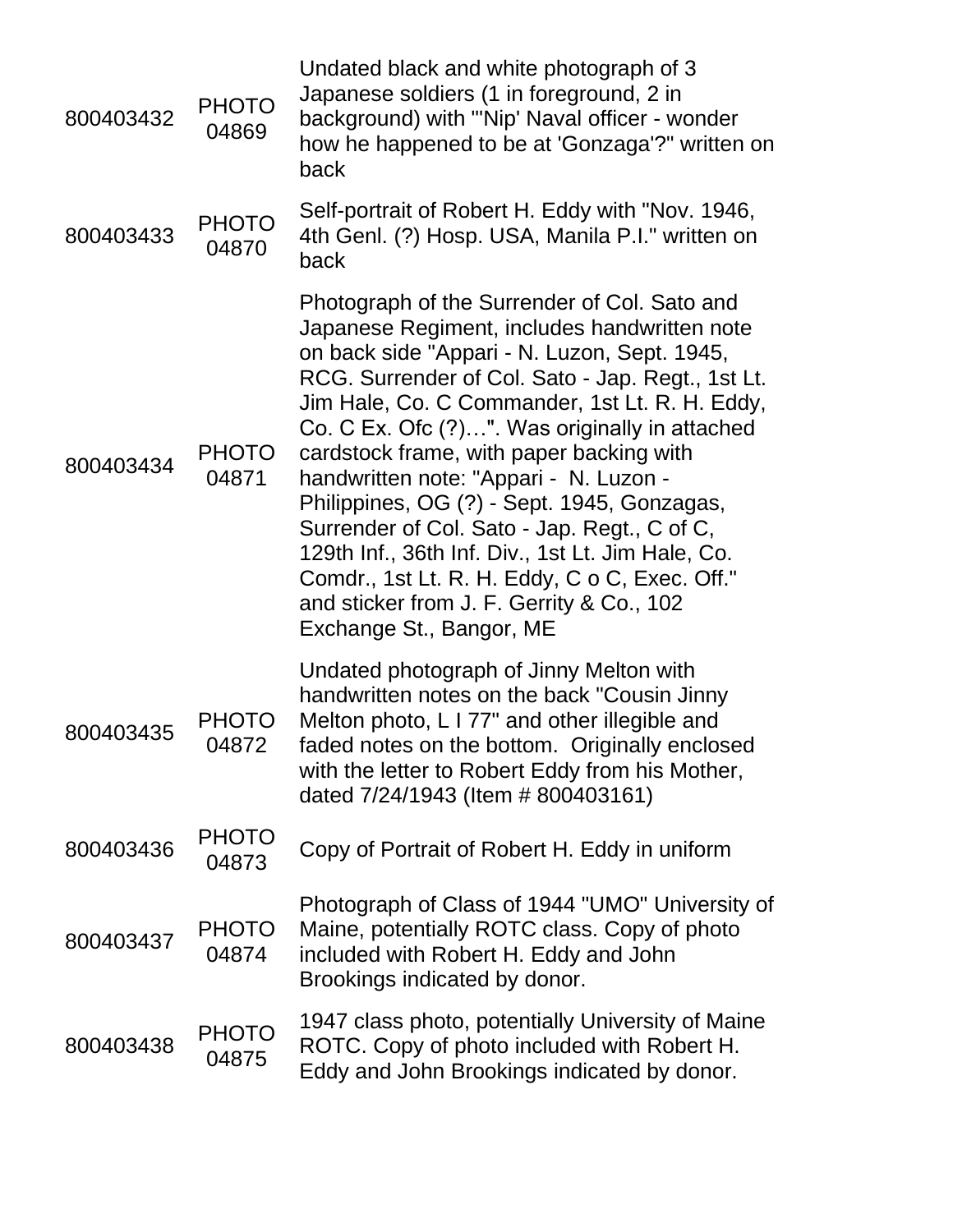#### **Key Subjects**

This collection is indexed under the following headings in the Library's online catalog. Researchers interested in materials about related topics, persons, or places should search the catalog using these subject headings.

#### **Subjects**

United States. Army. United States. Army. Infantry Regiment, 129<sup>th</sup> United States. Army. Infantry Division, 37<sup>th</sup> World War, 1939-1945. World War, 1939-1945 – Campaigns – Philippines World War, 1939-1945 – Campaigns – Philippines – Luzon. United States. Army. Organized Reserve Corps United States. Army Reserve Soldiers – United States – Correspondence.

#### **Container List**

| <b>Box</b> | <b>Folder</b>  | Item ID#  | Title                                                                                                                                                                                     | <b>Dates</b>           |
|------------|----------------|-----------|-------------------------------------------------------------------------------------------------------------------------------------------------------------------------------------------|------------------------|
|            |                |           | <b>Series One: Military Service during</b><br><b>World War II</b>                                                                                                                         | 1941-<br>1946, u.d.    |
|            |                |           | <b>Identification Card</b>                                                                                                                                                                | u.d.                   |
| 1          | $\mathbf 1$    | 800403001 | War Department Identification Card,<br>stamped with "INACTIVE"                                                                                                                            | u.d.                   |
|            |                |           | <b>War Department Manuals</b>                                                                                                                                                             | 1941-1942              |
| 1          | $\mathbf{2}$   | 800403002 | War Department Basic Field Manual:<br>FM 21-5, Military Training, July 16,<br>1941 with "Supply Officer, Officer<br>Candidate School, Fort Knox, KY"<br>stamped on cover                  | 7/16/1941              |
| 1          | $\overline{2}$ | 800403003 | War Department Basic Field Manual:<br>FM 21-100, Soldiers Handbook, July<br>23, 1941, including C1, May 4, 1942.<br>Includes "Record of Soldier" on page<br>V with information about Eddy | 7/23/1941;<br>5/4/1942 |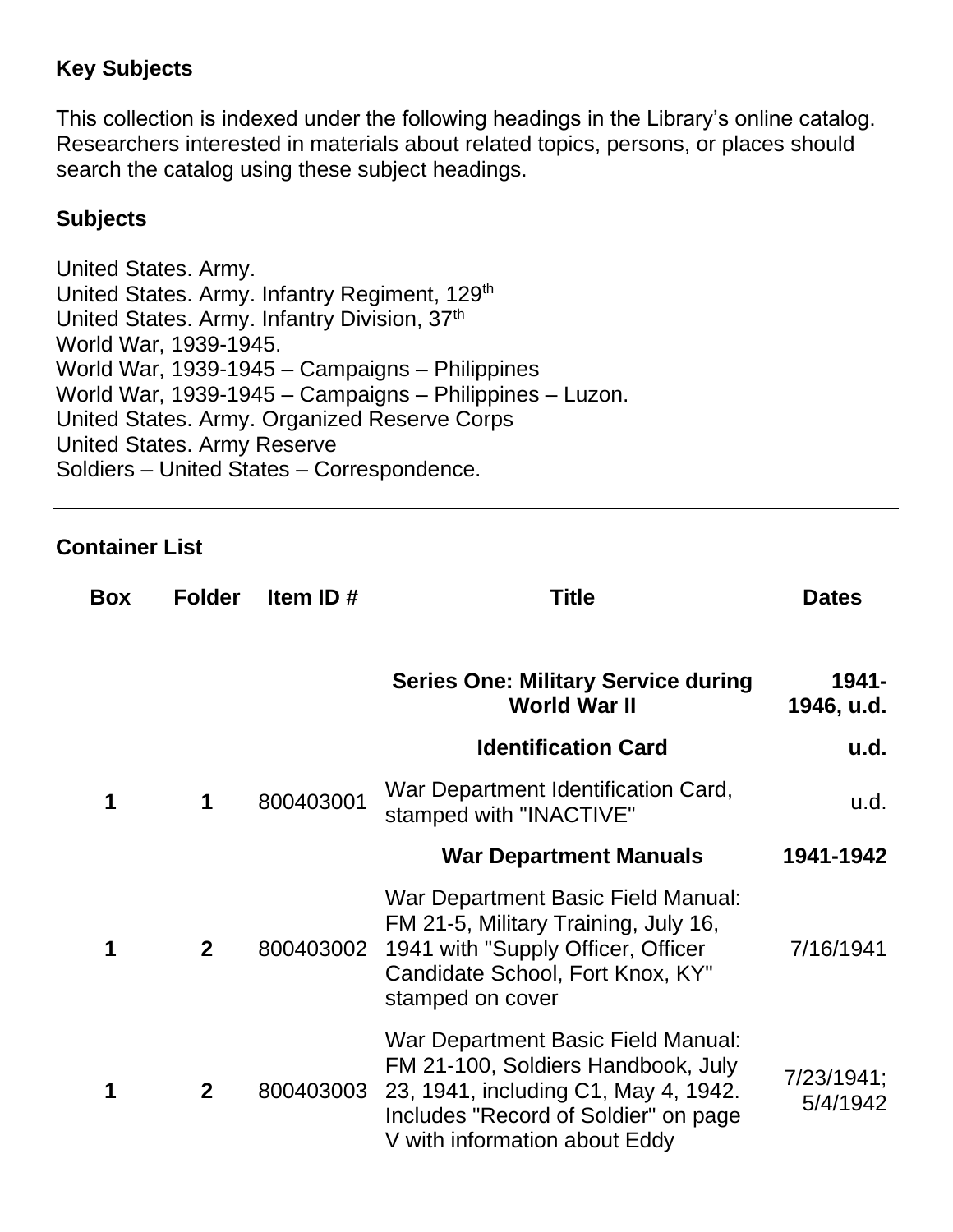| 1 | $\mathbf{2}$ | 800403004 | War Department Armored Force Field<br>Manual: FM 17-30, Tank Platoon,<br>October 22, 1942                                                                                                                                       | 10/22/1942 |
|---|--------------|-----------|---------------------------------------------------------------------------------------------------------------------------------------------------------------------------------------------------------------------------------|------------|
|   |              |           | <b>The Armored Officer Candidate</b><br><b>School at Fort Knox Manual</b>                                                                                                                                                       | 1943       |
| 1 | 3            | 800403005 | The Armored Officer Candidate<br>School, Fort Knox, Kentucky: General<br>Regulations and Information (originally<br>had Officer Candidate School Patch -<br>Item $\#$ 800403409 attached)                                       | 10/2/1943  |
|   |              |           | The Infantry School at Fort Benning<br><b>Manuals</b>                                                                                                                                                                           | 1944, u.d. |
| 1 | 4            | 800403006 | The Infantry School, Fort Benning,<br>Georgia: Conference Course, Training<br>Bulletin No. GT-20, The Rifle Platoon<br>and Squad in Offensive Combat, a<br>pictorial supplement to FM 7-10, Part<br><b>Two: The Attack</b>      | 5/15/1943  |
| 1 | 4            | 800403007 | The Infantry School, Fort Benning,<br>Georgia: 1-190, Tactics, Heavy<br>Weapons Company in Attack, Terrain<br><b>Exercise</b>                                                                                                   | 4/1/1944   |
| 1 | 4            | 800403008 | The Infantry School, Fort Benning,<br>Georgia: 3-137, Tactical Employment<br>Heavy Machine-Gun Platoon in the<br>Attack, Troopleading, Selection of<br><b>Firing Positions, (Terrain and Combat-</b><br><b>Firing Exercise)</b> | 5/1/1944   |
| 1 | 4            | 800403009 | The Infantry School, Fort Benning,<br>Georgia: 3-138, Tactical Employment<br>81-MM Mortar Platoon in the Attack,<br>Troopleading, Training Aids, (Terrain<br>Exercise)                                                          | 5/1/1944   |
| 1 | 4            | 800403010 | The Infantry School, Fort Benning,<br>Georgia: 3-143, Weapons, Tactical<br>Employment, Regimental and<br><b>Battalion Antitank Platoons in the</b><br><b>Attack, Terrain Exercise</b>                                           | 7/1/1944   |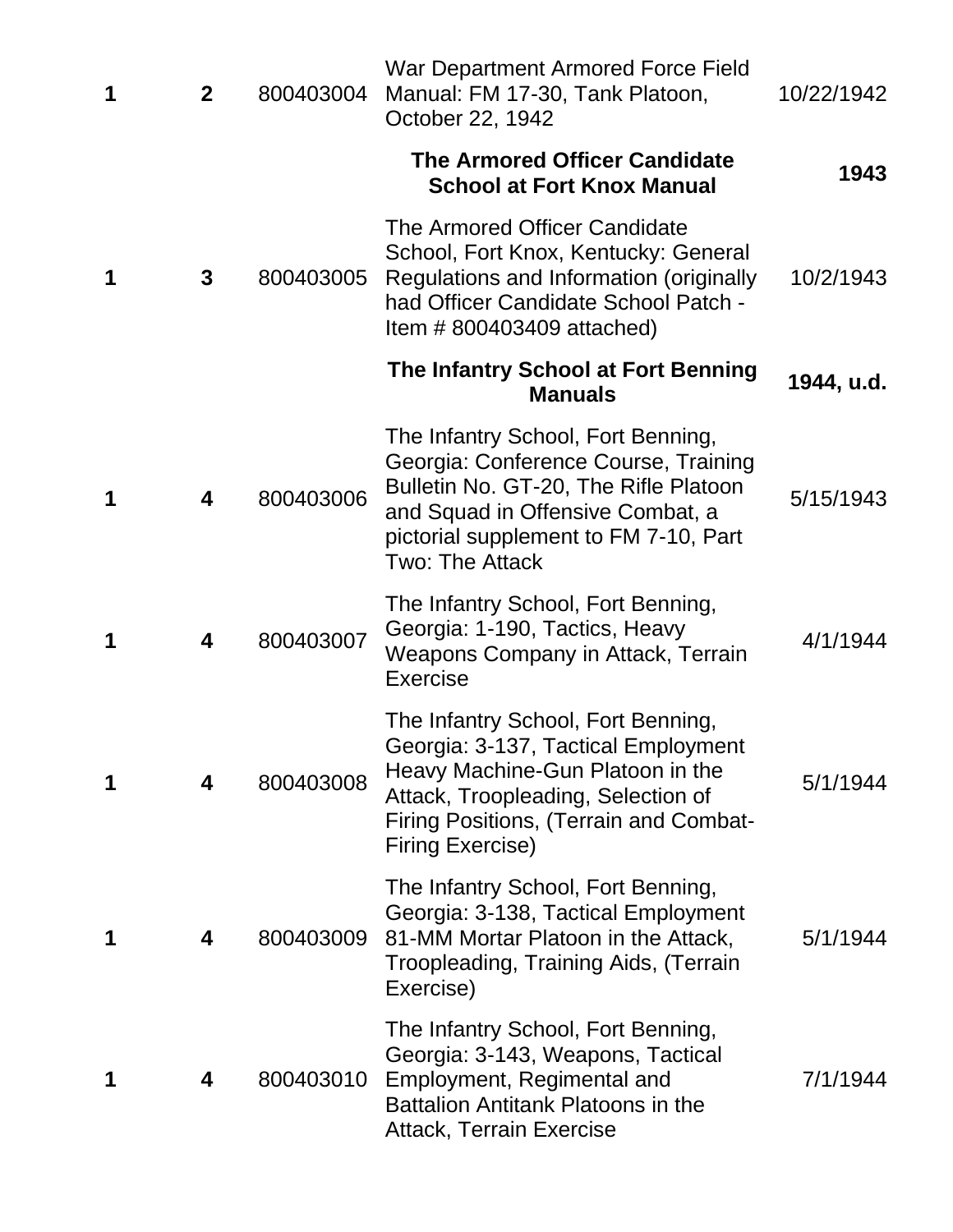| 1 | 4 | 800403011 | The Infantry School, Fort Benning,<br>Georgia: 3-138-X, Heavy Weapons<br>Platoons in Attack, Troop Leading and<br><b>Factors to be Considered in Selection</b><br>of Firing Positions, (Firing Positions<br>and Troop Leading Charts)                                               | u.d.                                 |
|---|---|-----------|-------------------------------------------------------------------------------------------------------------------------------------------------------------------------------------------------------------------------------------------------------------------------------------|--------------------------------------|
|   |   |           | <b>Records</b>                                                                                                                                                                                                                                                                      | 1943-<br>1946, u.d.                  |
| 1 | 5 | 800403012 | Immunization Register, records of<br>vaccination for smallpox vaccine, triple<br>typhoid vaccine, tetanus toxoid, yellow<br>fever vaccine, and other vaccines                                                                                                                       | <b>July 1943-</b><br>January<br>1946 |
| 1 | 5 | 800403013 | Immunization Register, records of<br>vaccination for small pox vaccine,<br>triple typhoid vaccine, typhus vaccine,<br>tetanus toxoid, cholera vaccine, and<br>other vaccines. Includes space for<br>information regarding spectacles,<br>dentures, and drug or serum<br>sensitivity | <b>July 1943-</b><br>January<br>1946 |
| 1 | 5 | 800403014 | <b>Officer and Warrant Officer's</b><br><b>Qualification Card</b>                                                                                                                                                                                                                   | 1944-1946                            |
| 1 | 5 |           | Honorable Discharge for First<br><b>Company Armed Officer Candidate</b><br>800403015 School, Fort Knox Kentucky with<br><b>Enlisted Officer Record on reverse</b><br>side                                                                                                           | 6/2/1944                             |
| 1 | 5 | 800403016 | Inverted color copy of Honorable<br>Discharge from First Company Armed<br><b>Officer Candidate School, Fort Knox</b><br>Kentucky                                                                                                                                                    | 6/2/1944                             |
| 1 | 5 | 800403017 | Statement of Accrued Leave: certifying<br>Robert H. Eddy is entitled to accrued<br>leave from June 3, 1944 to present<br>with a list of leave taken from<br>December 6, 1944 to December 14,<br>1944 and from December 22, 1944 to<br>January 8, 1945                               | 11/1/1945                            |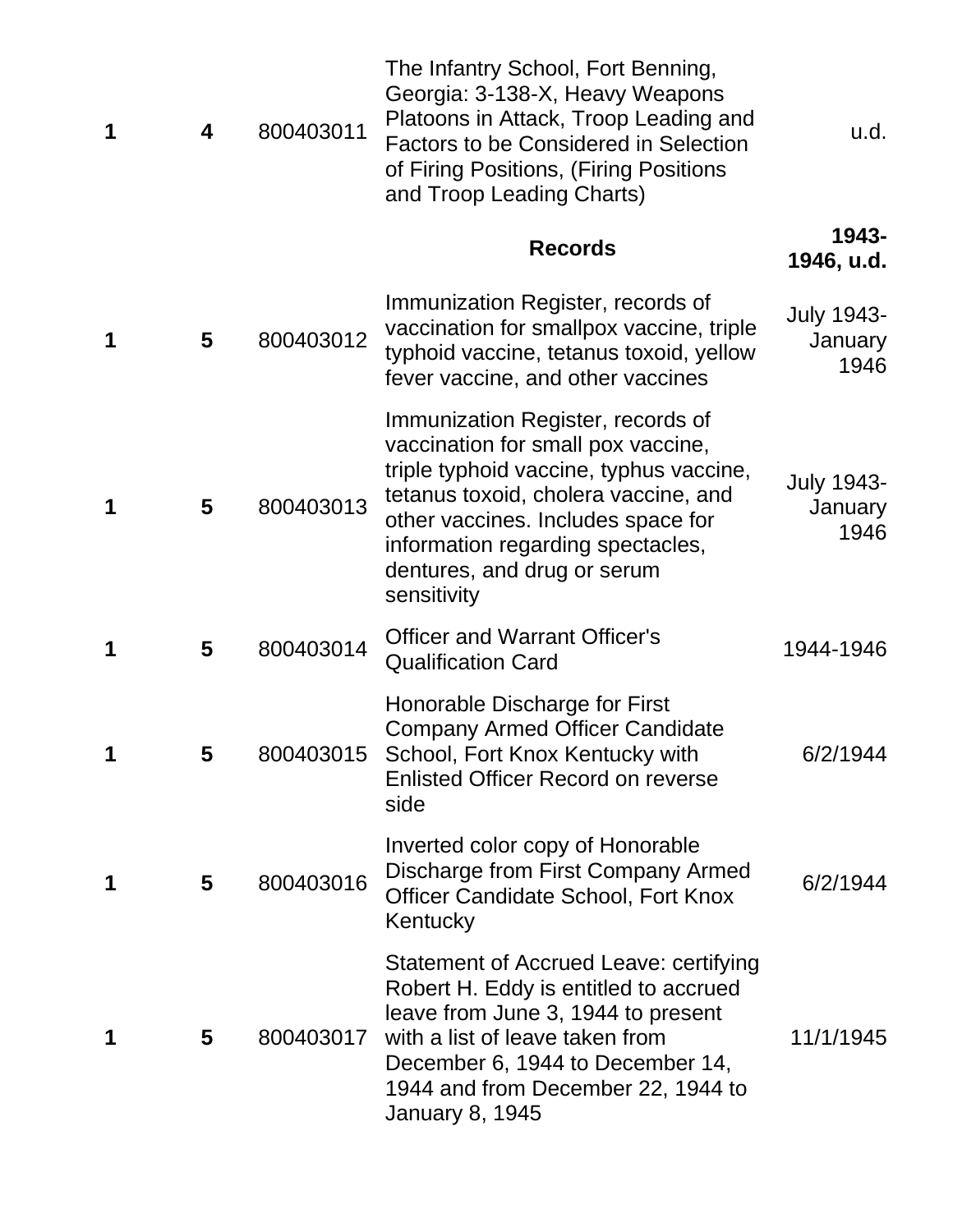| 1 | 5 | 800403018 | Correspondence to Headquarters,<br>715th Amph. Trac. Bn., APO 70 from<br>C. F. Waldron, 1st Lt. 129th Inf.,<br>Personnel Officer: stating subject<br>officer (Robert Eddy) is transferred to<br>the organization per paragraph 11,<br>Special Orders 204, Headquarters,<br>37th Inf. Div., dated October 8, 1945                                                                | 3/1/1945   |
|---|---|-----------|---------------------------------------------------------------------------------------------------------------------------------------------------------------------------------------------------------------------------------------------------------------------------------------------------------------------------------------------------------------------------------|------------|
| 1 | 5 | 800403019 | Memorandum from Headquarters,<br>165th Field Artillery Battalion, APO 75:<br>revoking previous statements whereby<br>an officer has volunteered to continue<br>on extended active duty and listing the<br>substituted categories of statements.<br>Includes Eddy's signature next to<br>Category V - desiring to be relieved<br>from active duty at the earliest<br>opportunity | 12/27/1945 |
| 1 | 5 | 800403020 | Headquarters, Army Service Forces,<br><b>ASF Circular: Section VIII - regarding</b><br>medical care on terminal leave and<br>actions taken by chief medical officers<br>at separation centers to alleviate the<br>overtaxing of already overcrowded<br>facilities                                                                                                               | 3/26/1946  |
| 1 | 5 | 800403021 | Correspondence from Army Service<br>Forces, Second Service Command,<br>Officer's Separation Branch, Fort Dix,<br>New Jersey to all officers arriving for<br>separation from active duty: regarding<br>the computation of terminal leave                                                                                                                                         | 5/6/1946   |
| 1 | 5 | 800403022 | Clearance from Headquarters, 50th<br>Military Police Battalion, APO 75:<br>certifying that 1st Lt. Robert Eddy<br>does not have any outstanding<br>indebtedness with the undersigned<br>and that all accountable property held<br>on memorandum receipt has been<br>turned in                                                                                                   | 7/4/1946   |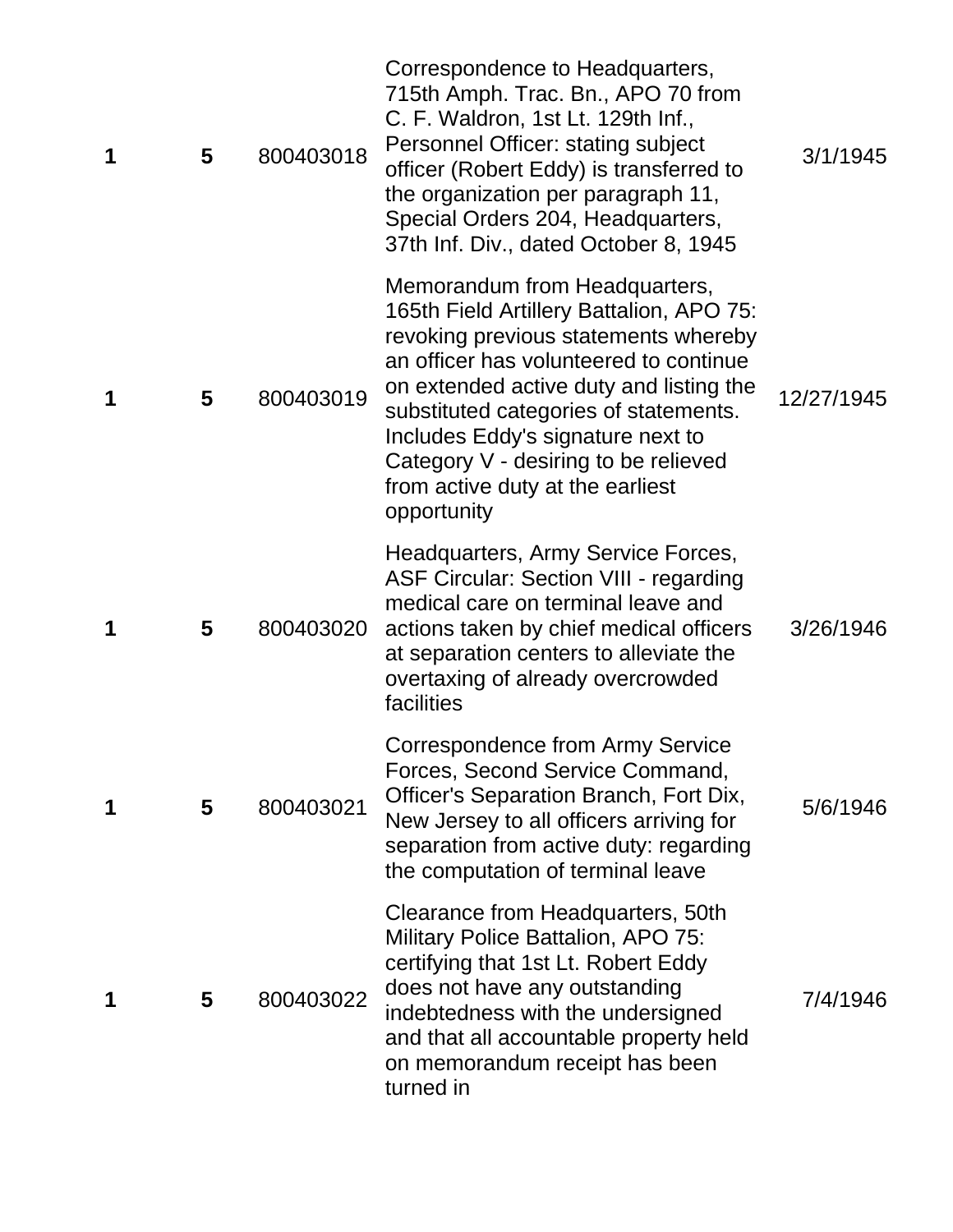| 1 | 5 | 800403023 | Officer's copy of Clearance Sheet from<br>Headquarters, Paranaque<br><b>Replacement and Disposition Center</b><br>with Personnel Records Checklist<br>attached                                                                    | $7/5-$<br>11/1946      |
|---|---|-----------|-----------------------------------------------------------------------------------------------------------------------------------------------------------------------------------------------------------------------------------|------------------------|
| 1 | 5 | 800403024 | War Trophy Certificate for Japanese<br>saber from Headquarters, Paranaque<br><b>Replacement and Disposition Center</b><br>(top) and Certificate of Foreign Service<br>Prior to V-J Day (bottom)                                   | 7/5/1946;<br>1/19/1945 |
| 1 | 5 | 800403025 | Movement Order for Group No. RK-<br>13965-26 to Separation Center No. 26<br>in Fort Dix, New Jersey and includes<br><b>Personnel Roster</b>                                                                                       | 7/8/1946               |
| 1 | 5 | 800403026 | List of officers being separated under<br>Auth. PR. 1-1, with schedule of "Each<br>days processing and each class<br>scheduled start from waiting room" on<br>reverse side                                                        | 8/5-6/1946             |
| 1 | 5 | 800403027 | Certificate from First Army, Separation<br>Center, Fort Dix, New Jersey stating<br>Robert Eddy had settled all accounts,<br>returned all government property and<br>equipment, and settled all financial<br>and property accounts | 8/6/1946               |
| 1 | 5 | 800403028 | Certificate of Service from Army of the<br>United States with Military Record and<br>Report of Separation, Certificate of<br>Service on the reverse side                                                                          | 9/17/1946              |
| 1 | 5 | 800403029 | Inverted color copy of Certificate of<br>Service from Army of the United<br><b>States</b>                                                                                                                                         | 9/17/1946              |
|   | 5 | 800403030 | Inverted color copy of Military Record<br>and Report of Separation, Certificate<br>of Service                                                                                                                                     | 9/17/1946              |
|   | 5 | 800403031 | <b>Separation Qualification Record</b>                                                                                                                                                                                            | 9/17/1946              |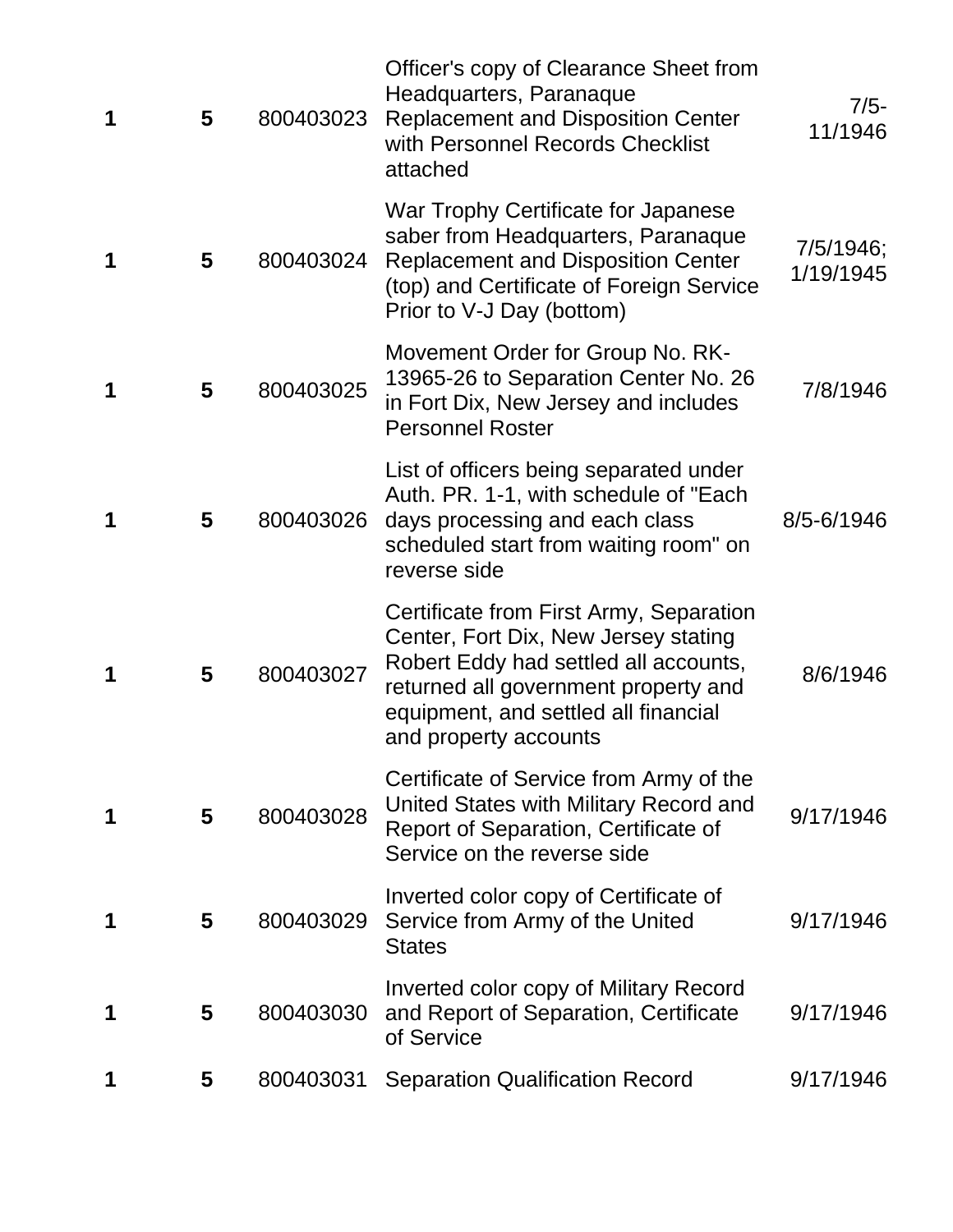| 1 | 5 | 800403032 | Statement of Service: certifying that<br>Robert H. Eddy held a commission,<br>appointment as commissioned warrant<br>officer, warrant officer, flight officer, or<br>Army Field clerk or has been enlisted<br>as a member of the respective<br>service(s) shown for the indicated<br>periods | u.d. |
|---|---|-----------|----------------------------------------------------------------------------------------------------------------------------------------------------------------------------------------------------------------------------------------------------------------------------------------------|------|
| 1 | 5 | 800403033 | Information from First Army,<br>Separation Center, Fort Dix, New<br>Jersey regarding arrival, mess,<br>transportation, leave, finance,<br>processing, and other miscellaneous<br>information                                                                                                 | u.d. |
| 1 | 5 | 800403034 | Memorandum No. 24, Army Service<br>Forces, Fort Dix, New Jersey: advising<br>of normal disciplinary actions in the<br>case of delinquents                                                                                                                                                    | u.d. |
| 1 | 5 | 800403035 | Letter from Jacob L. Denvers,<br><b>Commanding General, Army Ground</b><br>Forces to Robert Eddy: expressing<br>gratitude for his devotion and<br>achievements shown as an officer and<br>his contribution to the successes of<br>the Army Ground Forces (Copy 1 of 2)                       | u.d. |
| 1 | 5 | 800403036 | Letter from Jacob L. Denvers,<br>Commanding General, Army Ground<br>Forces to Robert Eddy: expressing<br>gratitude for his devotion and<br>achievements shown as an officer and<br>his contribution to the successes of<br>the Army Ground Forces (Copy 2 of 2)                              | u.d. |
| 1 | 5 | 800403037 | Certificate from White House,<br>signed/stamped from President Harry<br>Truman extending thanks for serving<br>in the Armed Forces to bring about the<br>total defeat of the enemy                                                                                                           | u.d. |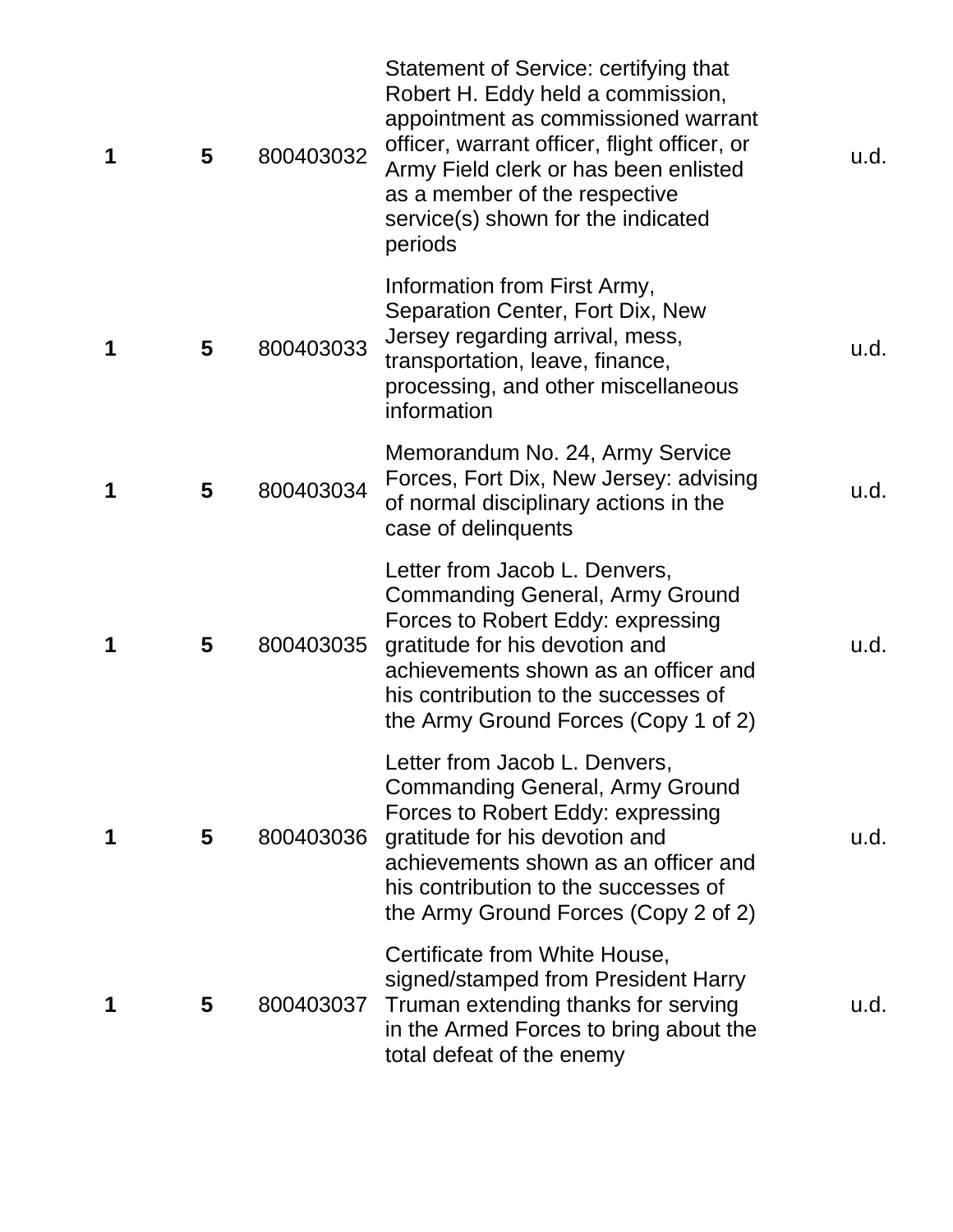| 1 | 6 | 800403038 | <b>War Department, Army Services</b><br>Forces, Headquarters, First Service<br>Command, SPKAO 220.455: call to<br>active duty of first year advanced-<br>course ROTC students, effective June<br>7, 1943 and indicating each enlisted<br>reservist listed report to Fort Devens,<br>Ayer, Massachusetts (copy 1 of 3)                        | 5/18/1943 |
|---|---|-----------|----------------------------------------------------------------------------------------------------------------------------------------------------------------------------------------------------------------------------------------------------------------------------------------------------------------------------------------------|-----------|
| 1 | 6 | 800403039 | War Department, Army Services<br>Forces, Headquarters, First Service<br>Command, SPKAO 220.455: call to<br>active duty of first year advanced-<br>course ROTC students, effective June<br>7, 1943 and indicating each enlisted<br>reservist listed report to Fort Devens,<br>Ayer, Massachusetts (copy 2 of 3)                               | 5/18/1943 |
| 1 | 6 | 800403040 | <b>War Department, Army Services</b><br>Forces, Headquarters, First Service<br>Command, SPKAO 220.455: call to<br>active duty of first year advanced-<br>course ROTC students, effective June<br>7, 1943 and indicating each enlisted<br>reservist listed report to Fort Devens,<br>Ayer, Massachusetts (copy 3 of 3)                        | 5/18/1943 |
|   |   |           | <b>Orders, 1945</b>                                                                                                                                                                                                                                                                                                                          | 1945      |
| 1 | 7 | 800403041 | Special Orders No. 42: By order of Lt.<br>Col. Hoshberger (?), a list of officers<br>attached to the 12th Replacement<br>Battalion that are now assigned to<br>37th Infantry Division APO 37, with<br>Government motor or rail<br>transportation, and instructions to<br>report to Commanding General for<br>duty upon arrival (Copy 1 of 6) | 3/16/1945 |
| 1 | 7 | 800403042 | Special Orders No. 42: By order of Lt.<br>Col. Hoshberger (?), a list of officers<br>attached to the 12th Replacement<br>Battalion that are now assigned to<br>37th Infantry Division APO 37, with                                                                                                                                           | 3/16/1945 |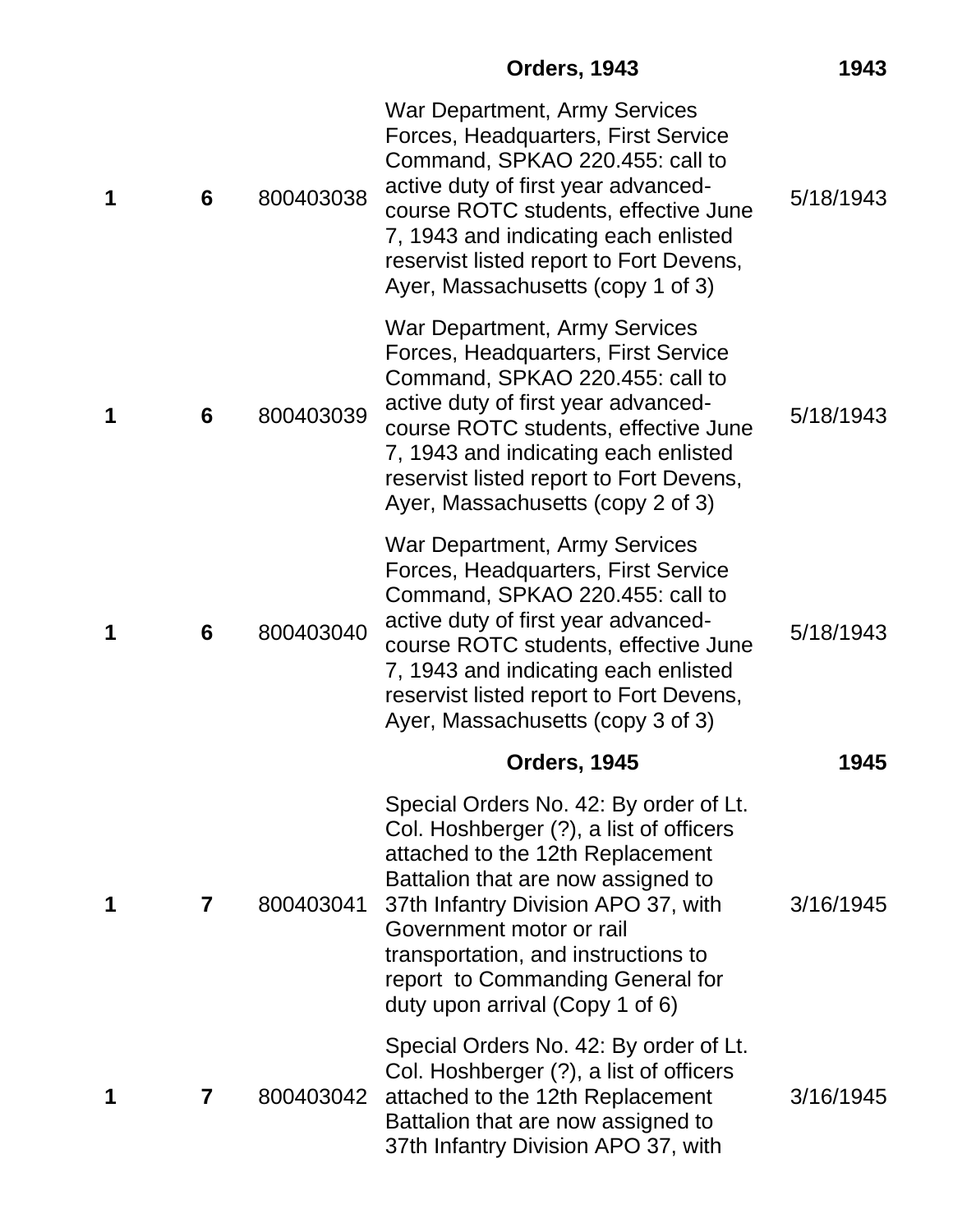|   |                         |           | Government motor or rail<br>transportation, and instructions to<br>report to Commanding General for<br>duty upon arrival (Copy 2 of 6)                                                                                                                                                                                                                                                          |           |
|---|-------------------------|-----------|-------------------------------------------------------------------------------------------------------------------------------------------------------------------------------------------------------------------------------------------------------------------------------------------------------------------------------------------------------------------------------------------------|-----------|
| 1 | $\overline{\mathbf{7}}$ | 800403043 | Special Orders No. 42: By order of Lt.<br>Col. Hoshberger (?), a list of officers<br>attached to the 12th Replacement<br>Battalion that are now assigned to<br>37th Infantry Division APO 37, with<br>Government motor or rail<br>transportation, and instructions to<br>report to Commanding General for<br>duty upon arrival (Copy 3 of 6)                                                    | 3/16/1945 |
| 1 | $\overline{\mathbf{7}}$ | 800403044 | Special Orders No. 42: By order of Lt.<br>Col. Hoshberger (?), a list of officers<br>attached to the 12th Replacement<br>Battalion that are now assigned to<br>37th Infantry Division APO 37, with<br>Government motor or rail<br>transportation, and instructions to<br>report to Commanding General for<br>duty upon arrival (Copy 4 of 6)                                                    | 3/16/1945 |
| 1 | 7                       |           | Special Orders No. 42: By order of Lt.<br>Col. Hoshberger (?), a list of officers<br>attached to the 12th Replacement<br>Battalion that are now assigned to<br>800403045 37th Infantry Division APO 37, with<br>Government motor or rail<br>transportation, and instructions to<br>report to Commanding General for<br>duty upon arrival (Copy 5 of 6)                                          | 3/16/1945 |
| 1 | 7                       | 800403046 | Special Orders No. 42: By order of Lt.<br>Col. Hoshberger (?), a list of officers<br>attached to the 12th Replacement<br>Battalion that are now assigned to<br>37th Infantry Division APO 37, with<br>Government motor or rail<br>transportation, and instructions to<br>report to Commanding General for<br>duty upon arrival (Copy 6 of 6, this<br>copy is mostly illegible with blurry text) | 3/16/1945 |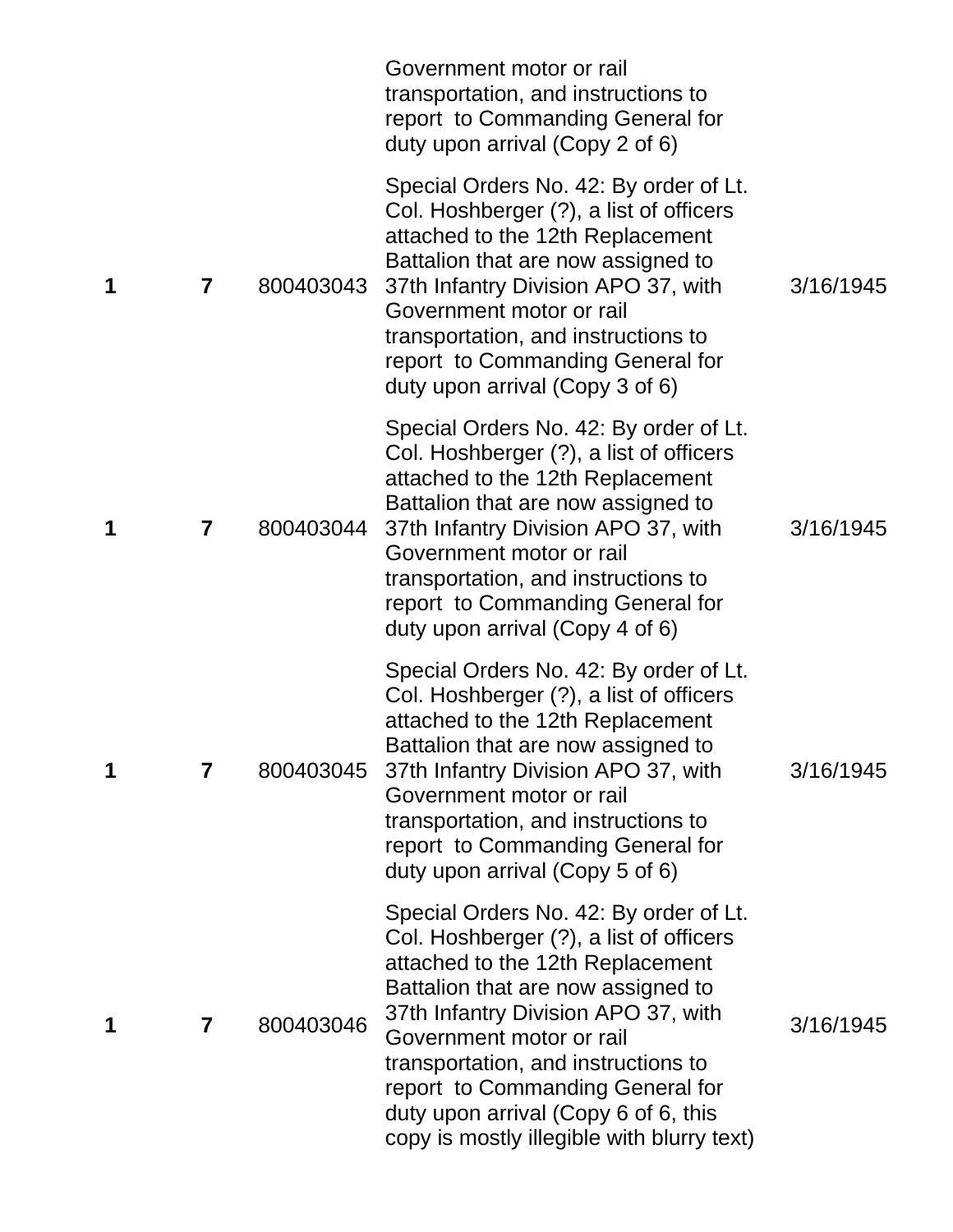| 1 | $\overline{7}$ | 800403047 | Special Orders No. 47: By command<br>of Major General Beightler - 3. List of<br>officers that reported to Headquarters<br>March 20 1945 per Paragraph 24,<br>Special Order 42 Headquarters 12th<br>Replacement Battalion APO 70 dated<br>March 16 1945 with assignments as<br>indicated             | 3/21/1945  |
|---|----------------|-----------|-----------------------------------------------------------------------------------------------------------------------------------------------------------------------------------------------------------------------------------------------------------------------------------------------------|------------|
| 1 | 7              | 800403048 | Special Orders No. 37: By order of<br>Colonel Frederick - 3. List of the Corp<br>in assignment and duty as directed                                                                                                                                                                                 | 3/22/1945  |
| 1 | 7              | 800403049 | Headquarters Base K, United States<br>Army Services of Supply, KSXP 300.4:<br>By order of Colonel Barnette - 1. Eddy<br>is relieved from attached unassigned<br>Det of Pnts 1st Conv Hospital and<br>reassigned to the organization<br>indicated                                                    | 5/25/1945  |
| 1 | 7              | 800403050 | Headquarters Base K, United States<br>Army Services of Supply, KSXP 300.4:<br>BY order of Colonel Barnette - 1.<br>Reassignment orders - list of officers<br>and enlisted men relieved from<br>attached unassigned Det of Pnts 1st<br>Conv Hospital and reassigned to the<br>organization indicated | 5/25/1945  |
| 1 | 7              | 800403051 | <b>Extract from Special Orders No. 204:</b><br>By command of Major General<br>Beightler, listing officers that are<br>relieved from duty with the 129th<br>Infantry Regiment with new assigned<br>organizations indicated                                                                           | 10/8/1945  |
|   | 7              | 800403052 | Special Orders No. 85: By order of<br>Captain Schaffer, 3. 2nd Lt Robert H.<br>Eddy is further assigned to<br>Headquarters, Headquarters and Sv<br>Co (?) with PDY as Company<br>Commander and will (?) receipt for all<br>property after proper inventory                                          | 10/11/1945 |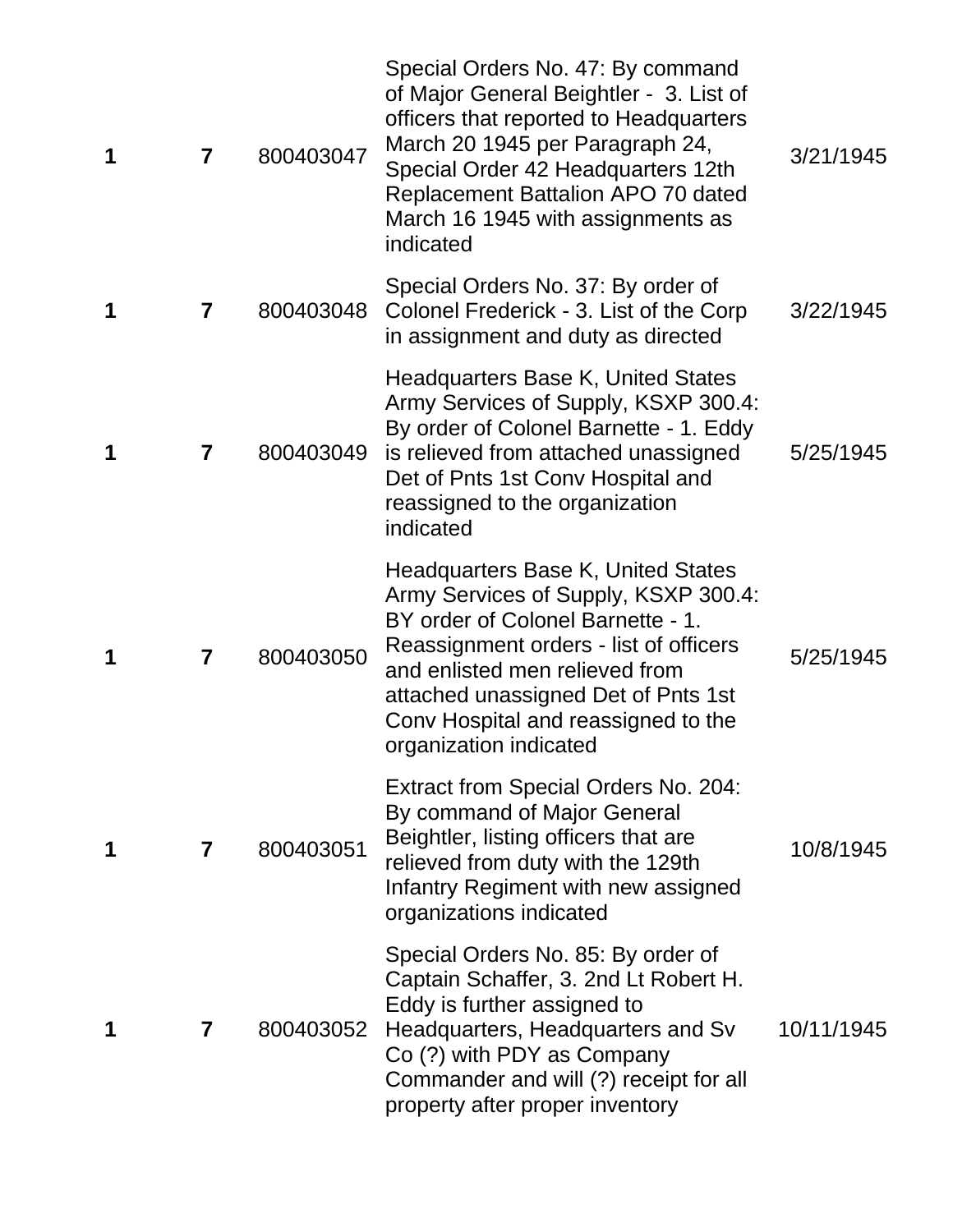| 1 | $\overline{7}$          | 800403053 | Special Orders No. 89: By order of<br>Captain Schaffer, 1. A special Court<br>Martial is appointed to meet at APO 70<br>for the trial of such persons as may be<br>properly brought before it with Eddy<br>listed under "Detail for the Court"; 3.<br>2nd Lt. Robert Eddy is relieved from<br>assignment and duty as CO Hq and<br>Sv Co and is assigned to Company B,<br>715th Amphibian Tractor Battalion | 10/16/1945 |
|---|-------------------------|-----------|------------------------------------------------------------------------------------------------------------------------------------------------------------------------------------------------------------------------------------------------------------------------------------------------------------------------------------------------------------------------------------------------------------|------------|
| 1 | 7                       | 800403054 | Special Orders No. 91: By order of<br>Captain Schaffer, 5. 2nd Lt. Robert H.<br>Eddy is relieved from assignment and<br>duty and is assigned to Hq & Sv Co in<br>715th Amphibian Tractor Battalion with<br>PDY as Commanding Officer                                                                                                                                                                       | 10/18/1945 |
| 1 | $\overline{\mathbf{7}}$ | 800403055 | Special Orders No. 127: By command<br>of Lieutenant General Styer, 1.<br>Announcing the temporary promotion<br>of the listed officers to the grades<br>indicated in the AUS with rank from<br>date of the order (Eddy promoted from<br>2nd Lt. to 1st) (Copy 1 of 4)                                                                                                                                       | 10/18/1945 |
| 1 | 7                       |           | Special Orders No. 127: By command<br>of Lieutenant General Styer, 1.<br>Announcing the temporary promotion<br>800403056 of the listed officers to the grades<br>indicated in the AUS with rank from<br>date of the order (Eddy promoted from<br>2nd Lt. to 1st) (Copy 2 of 4)                                                                                                                             | 10/18/1945 |
| 1 | 7                       | 800403057 | Special Orders No. 127: By command<br>of Lieutenant General Styer, 1.<br>Announcing the temporary promotion<br>of the listed officers to the grades<br>indicated in the AUS with rank from<br>date of the order (Eddy promoted from<br>2nd Lt. to 1st) (Copy 3 of 4)                                                                                                                                       | 10/18/1945 |
| 1 | 7                       | 800403058 | Special Orders No. 127: By command<br>of Lieutenant General Styer, 1.<br>Announcing the temporary promotion                                                                                                                                                                                                                                                                                                | 10/18/1945 |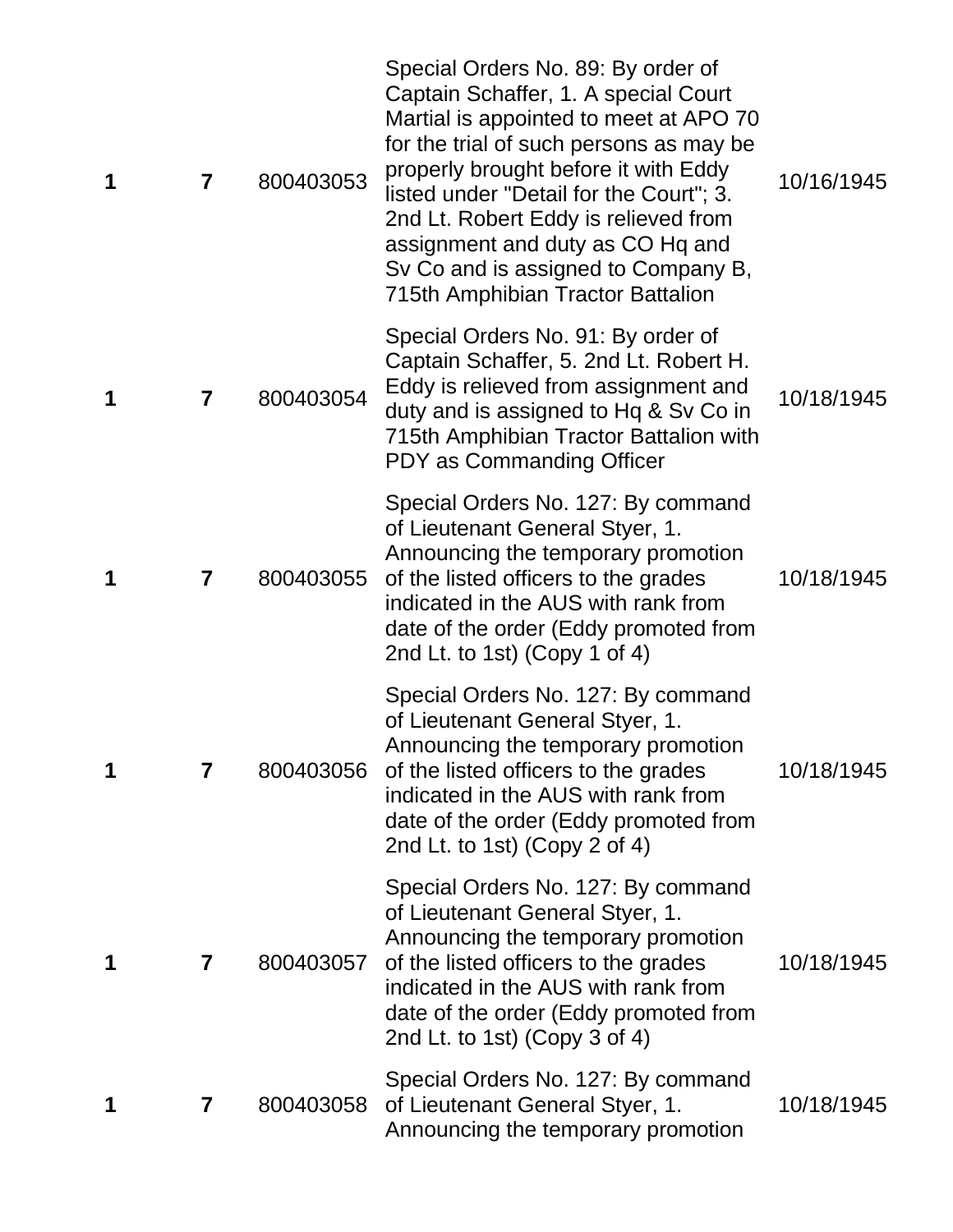|   |   |           | of the listed officers to the grades<br>indicated (Eddy promoted from 2nd Lt.<br>to 1st) (Copy 4 of 4)                                                                                                                                               |            |
|---|---|-----------|------------------------------------------------------------------------------------------------------------------------------------------------------------------------------------------------------------------------------------------------------|------------|
| 1 | 7 | 800403059 | Extract from Special Orders No. 127:<br>By command of Lieutenant General<br>Styler, 1. Announcing the temporary<br>promotion of Robert H. Eddy to the<br>grade indicated (2nd Lt. to 1st) (Copy<br>1 of $2)$                                         | 10/18/1945 |
| 1 | 7 | 800403060 | Extract from Special Orders No. 127:<br>By command of Lieutenant General<br>Styler, 1. Announcing the temporary<br>promotion of Robert H. Eddy to the<br>grade indicated (2nd Lt. to 1st) (Copy<br>$2$ of $2)$                                       | 10/18/1945 |
| 1 | 7 | 800403061 | Extract from Special Orders No. 127:<br>By command of Lieutenant General<br>Styer, 1. Announcing the temporary<br>promotion of Robert H. Eddy to the<br>grade indicated (2nd Lt. to 1st),<br>includes promotion of Alfred J. Sowder<br>(Copy 1 of 3) | 10/18/1945 |
| 1 | 7 | 800403062 | Extract from Special Orders No. 127:<br>By command of Lieutenant General<br>Styer, 1. Announcing the temporary<br>promotion of Robert H. Eddy to the<br>grade indicated (2nd Lt. to 1st),<br>includes promotion of Alfred J. Sowder<br>(Copy 2 of 3) | 10/18/1945 |
| 1 | 7 | 800403063 | Extract from Special Orders No. 127:<br>By command of Lieutenant General<br>Styer, 1. Announcing the temporary<br>promotion of Robert H. Eddy to the<br>grade indicated (2nd Lt. to 1st),<br>includes promotion of Alfred J. Sowder<br>(Copy 3 of 3) | 10/18/1945 |
| 1 | 7 | 800403064 | Special Orders No. 93 (?): By order of<br>Captain Schaffer, a Board of Officers if<br>appointed to investigate the cause of<br>death of Pfc. John R. Baker, board will                                                                               | 10/22/1945 |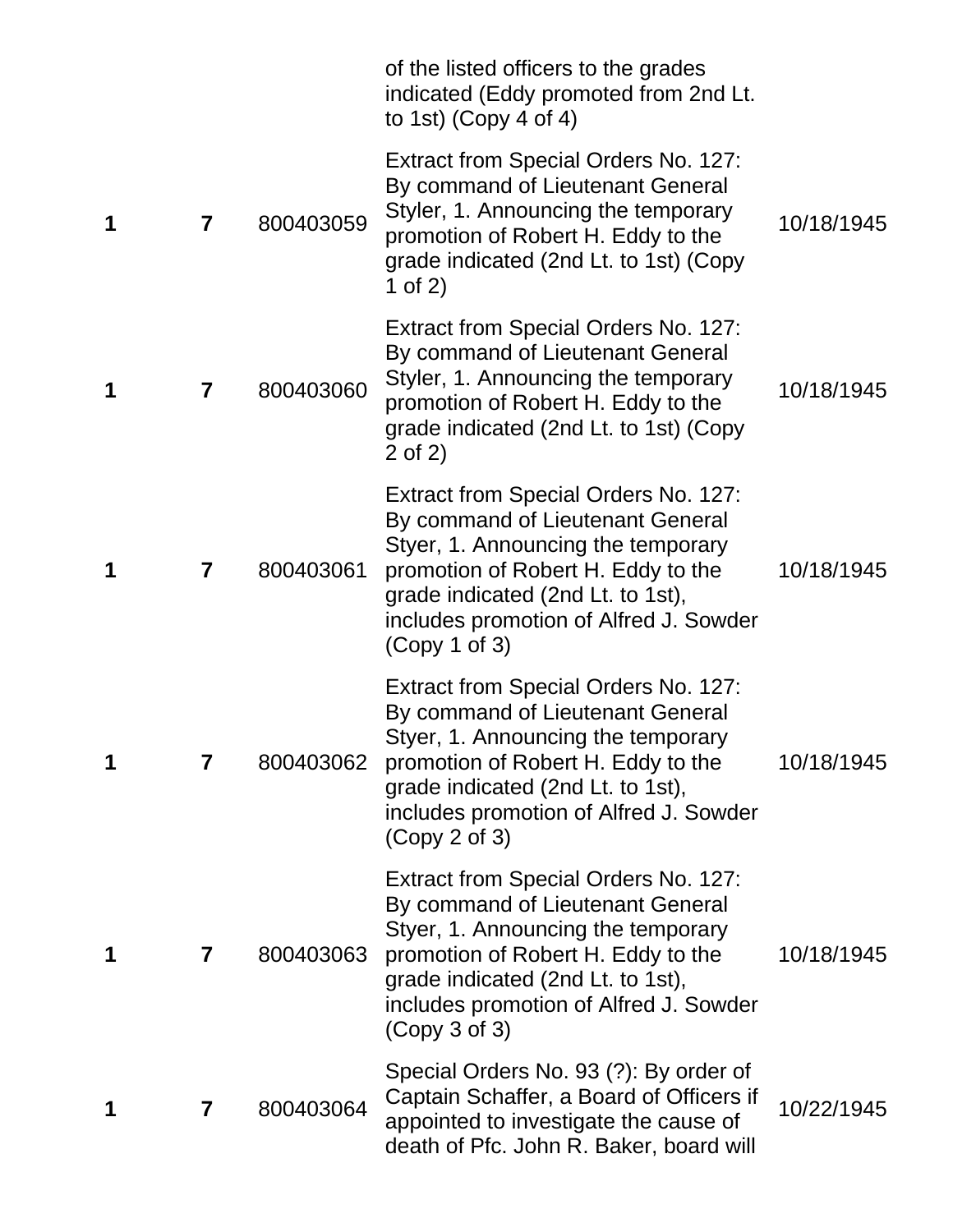|   |   |           | be guided by the provisions of AP 600-<br>550 and AR 345-415 and will report<br>Headquarters, 715th Amphibian<br><b>Tractor Battalion with the least</b><br>practicable delay                                                                                                                                    |            |
|---|---|-----------|------------------------------------------------------------------------------------------------------------------------------------------------------------------------------------------------------------------------------------------------------------------------------------------------------------------|------------|
| 1 | 7 | 800403065 | Special Orders No. 94: By order of<br>Captain Schaffer, 2. a Summary Court<br>Martial is appointed to meet at APO 70<br>on October 25, 1945 (or as soon<br>thereafter as practicable) for the trial of<br>such persons as may be properly<br>brought before it, with Eddy listed<br>under "Detail for the Court" | 10/23/1945 |
| 1 | 7 | 800403066 | Special Orders No. 106: By order of<br>Captain Schaffer, 2. 1st Lt. Robert H.<br>Eddy is appointed PX inventory Officer<br>to inventory the 715th Amphibian<br>Tractor Battalion, APO 70, field<br>exchange for month of November<br>1945                                                                        | 11/20/1945 |
| 1 | 7 | 800403067 | Special Orders No. 110: By order of<br>Captain Schaffer, 1. list of officers that<br>are relieved of assignment from 715th<br>Amphibian Tractor Battalion and<br>assigned to indicated organization and<br>placed on temporary duty with this<br>headquarters (Copy 1 of 5)                                      | 11/28/1945 |
| 1 | 7 | 800403068 | Special Orders No. 110: By order of<br>Captain Schaffer, 1. list of officers that<br>are relieved of assignment from 715th<br>Amphibian Tractor Battalion and<br>assigned to indicated organization and<br>placed on temporary duty with this<br>headquarters (Copy 2 of 5)                                      | 11/28/1945 |
| 1 | 7 | 800403069 | Special Orders No. 110: By order of<br>Captain Schaffer, 1. list of officers that<br>are relieved of assignment from 715th<br>Amphibian Tractor Battalion and<br>assigned to indicated organization and                                                                                                          | 11/28/1945 |
|   |   |           |                                                                                                                                                                                                                                                                                                                  |            |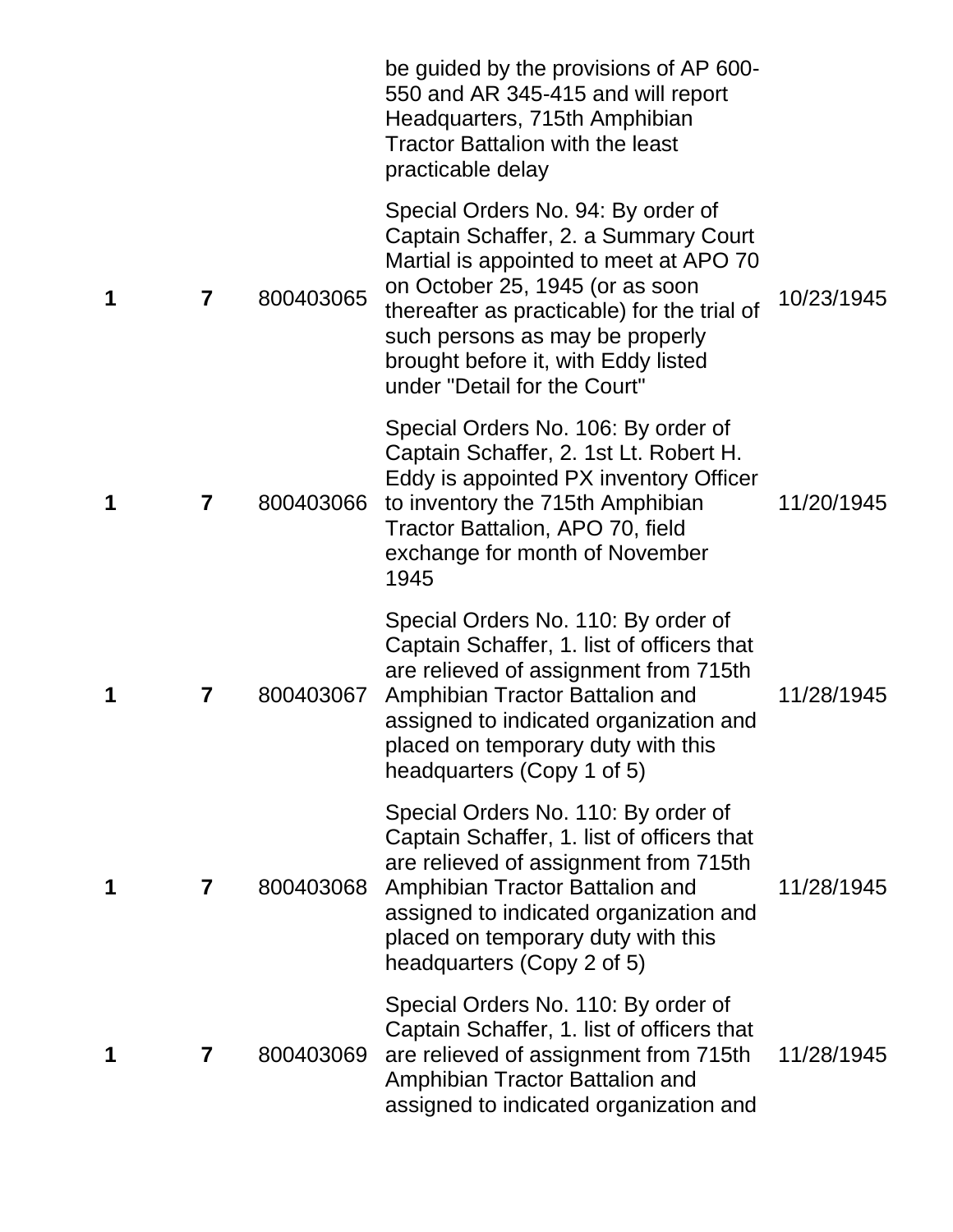|   |   |           | placed on temporary duty with this<br>headquarters (Copy 3 of 5)                                                                                                                                                                                                            |            |
|---|---|-----------|-----------------------------------------------------------------------------------------------------------------------------------------------------------------------------------------------------------------------------------------------------------------------------|------------|
| 1 | 7 | 800403070 | Special Orders No. 110: By order of<br>Captain Schaffer, 1. list of officers that<br>are relieved of assignment from 715th<br>Amphibian Tractor Battalion and<br>assigned to indicated organization and<br>placed on temporary duty with this<br>headquarters (Copy 4 of 5) | 11/28/1945 |
| 1 | 7 | 800403071 | Special Orders No. 110: By order of<br>Captain Schaffer, 1. list of officers that<br>are relieved of assignment from 715th<br>Amphibian Tractor Battalion and<br>assigned to indicated organization and<br>placed on temporary duty with this<br>headquarters (Copy 5 of 5) | 11/28/1945 |
| 1 | 7 | 800403072 | Special Orders No. 115: By order of<br>Captain Schaffer, 2. list of officers with<br>temporary duty in the 715th Amphibian<br>Tractor Battalion are relieved of<br>temporary duty and will report to the<br>unit which they are assigned for duty<br>(Copy 1 of 6)          | 12/4/1945  |
| 1 | 7 | 800403073 | Special Orders No. 115: By order of<br>Captain Schaffer, 2. list of officers with<br>temporary duty in the 715th Amphibian<br><b>Tractor Battalion are relieved of</b><br>temporary duty and will report to the<br>unit which they are assigned for duty<br>(Copy 2 of 6)   | 12/4/1945  |
| 1 | 7 | 800403074 | Special Orders No. 115: By order of<br>Captain Schaffer, 2. list of officers with<br>temporary duty in the 715th Amphibian<br><b>Tractor Battalion are relieved of</b><br>temporary duty and will report to the<br>unit which they are assigned for duty<br>(Copy 3 of 6)   | 12/4/1945  |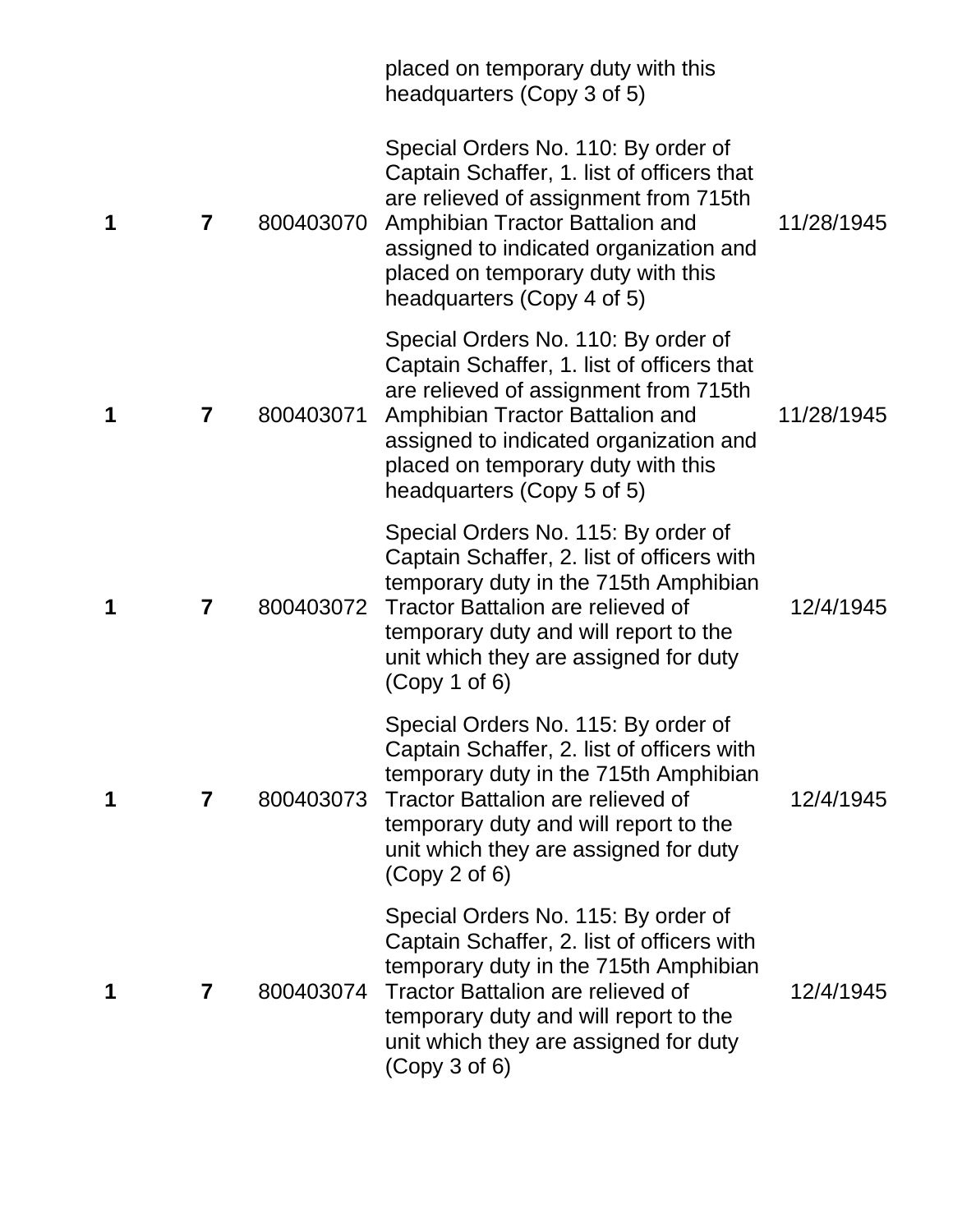| 1 | 7                       | 800403075 | Special Orders No. 115: By order of<br>Captain Schaffer, 2. list of officers with<br>temporary duty in the 715th Amphibian<br>Tractor Battalion are relieved of<br>temporary duty and will report to the<br>unit which they are assigned for duty<br>(Copy 4 of 6)                                           | 12/4/1945  |
|---|-------------------------|-----------|--------------------------------------------------------------------------------------------------------------------------------------------------------------------------------------------------------------------------------------------------------------------------------------------------------------|------------|
| 1 | $\overline{\mathbf{7}}$ | 800403076 | Special Orders No. 115: By order of<br>Captain Schaffer, 2. list of officers with<br>temporary duty in the 715th Amphibian<br><b>Tractor Battalion are relieved of</b><br>temporary duty and will report to the<br>unit which they are assigned for duty<br>(Copy 5 of 6)                                    | 12/4/1945  |
| 1 | 7                       | 800403077 | Special Orders No. 115: By order of<br>Captain Schaffer, 2. list of officers with<br>temporary duty in the 715th Amphibian<br><b>Tractor Battalion are relieved of</b><br>temporary duty and will report to the<br>unit which they are assigned for duty<br>(Copy 6 of 6)                                    | 12/4/1945  |
| 1 | 7                       | 800403078 | Special Orders No. 161: By order of<br>Major Kirschner, 1. list of officers,<br>having reported to 165th Field Artillery<br>Battalion in compliance with paragraph<br>1, Special Order 110, are assigned to<br>the indicated batteries                                                                       | 12/7/1945  |
|   | 7                       | 800403079 | Extract of Special Orders No. 161: By<br>order of Major Kirschner, 10. a SCM is<br>appointed to meet at Headquarters,<br>165th Field Artillery Battalion as soon<br>as practicable for the trial of such<br>persons as may be properly brought<br>before it with Eddy listed under "Detail<br>for the Court" | 12/7/1945  |
|   | 7                       | 800403080 | Special Orders No. 170: By order of<br>Major Kirschner, 5. 1st Lt. Robert H.<br>Eddy is relieved from assignment B<br>Battery and attached unassigned Sv<br><b>Battery</b>                                                                                                                                   | 12/21/1945 |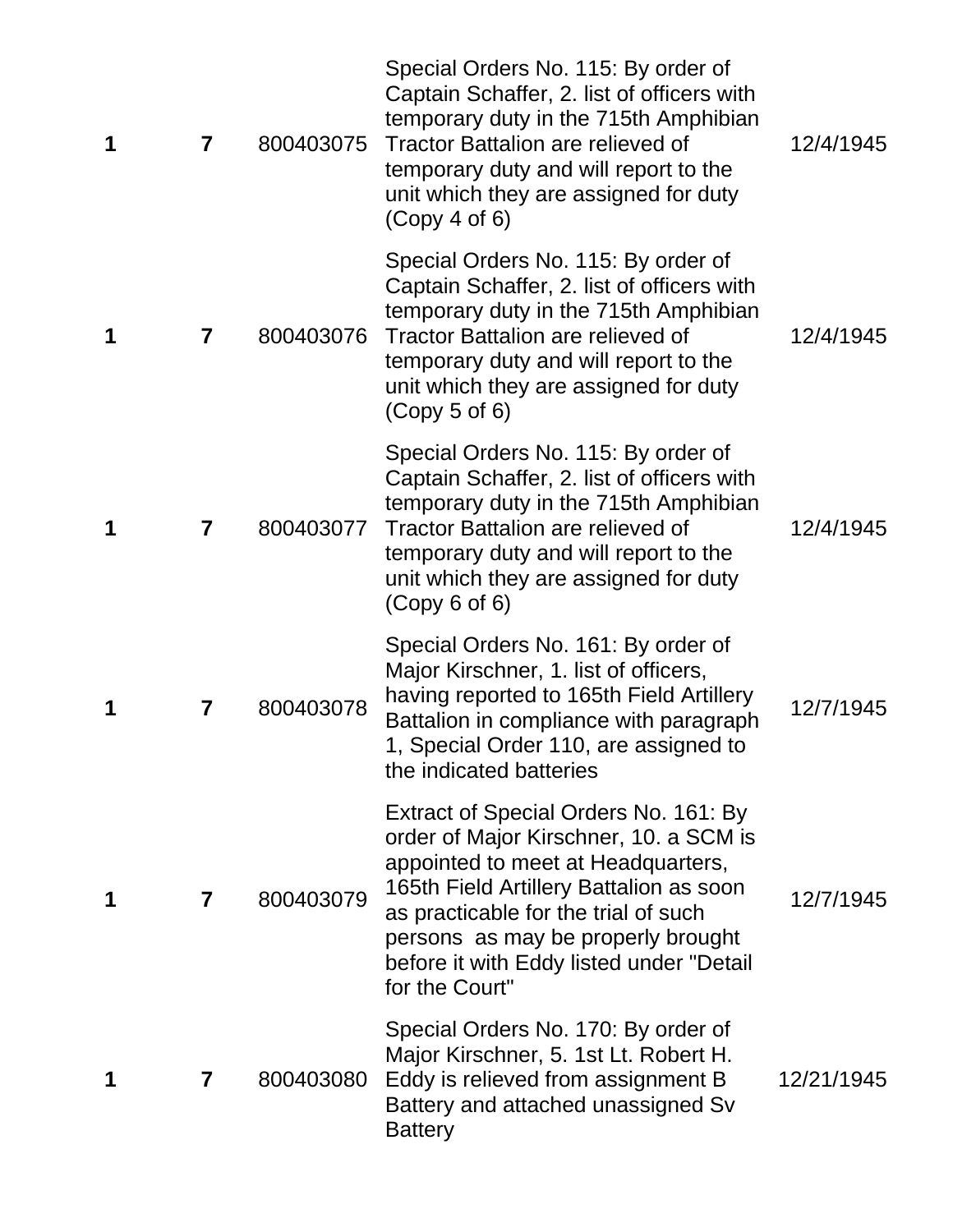| 1 | $\overline{\mathbf{7}}$ | 800403081 | Special Orders No. 172: By order of<br>Major Kirschner, 4. a SCM is<br>appointed to meet at Headquarters,<br>165th Field Artillery Battalion as soon<br>as practicable for the trial of such<br>persons as may be properly brought<br>before it with Eddy listed under "Detail<br>for the Court" | 12/28/1945 |
|---|-------------------------|-----------|--------------------------------------------------------------------------------------------------------------------------------------------------------------------------------------------------------------------------------------------------------------------------------------------------|------------|
|   |                         |           | <b>Orders, 1946</b>                                                                                                                                                                                                                                                                              | 1946       |
| 1 | 8                       | 800403082 | Extract from Special Orders No. 9: By<br>order of Captain Winston, 3. a SCM is<br>appointed to [illegible] the<br>Headquarters as soon as practicable<br>for the trial of such persons as may be<br>properly brought before it with Eddy<br>listed under "Detail of the Court"                   | 1/18/1946  |
|   | 8                       | 800403083 | Special Orders No. 15: 5. 1st Lt.<br>Robert H. Eddy is relieved from<br>attached unassigned SV Battery and<br>assigned SV Battery with primary duty<br>of Mtr O                                                                                                                                  | 1/26/1945  |
| 1 | 8                       | 800403084 | LO No. 206: By command of Brigadier<br>General Handwerk, 1. list of persons<br>herein WP destination stated on date<br>indicated                                                                                                                                                                 | 2/2/1945   |
| 1 | 8                       | 800403085 | Special Orders No. 26: By order of<br>Captain Winston, 7. 1st Lt. Robert H.<br>Eddy is relieved from assignment Sv<br>Battery and attached unassigned C<br><b>Battery</b>                                                                                                                        | 2/13/1946  |
|   | 8                       | 800403086 | Special Orders No. 45: By order of<br>Captain Winston, 3. 1st Lt. Robert H.<br>Eddy is relieved from assignment and<br>duty, C Battery, and assigned Hq & Hq<br>Battery with primary duty of Asst. S-2,<br>vice 1st Lt. Joseph W Schaefer<br>relieved                                            | 3/14/1946  |
|   | 8                       | 800403087 | Extract from Special Orders No. 89:<br>By command of Lieutenant General                                                                                                                                                                                                                          | 4/17/1946  |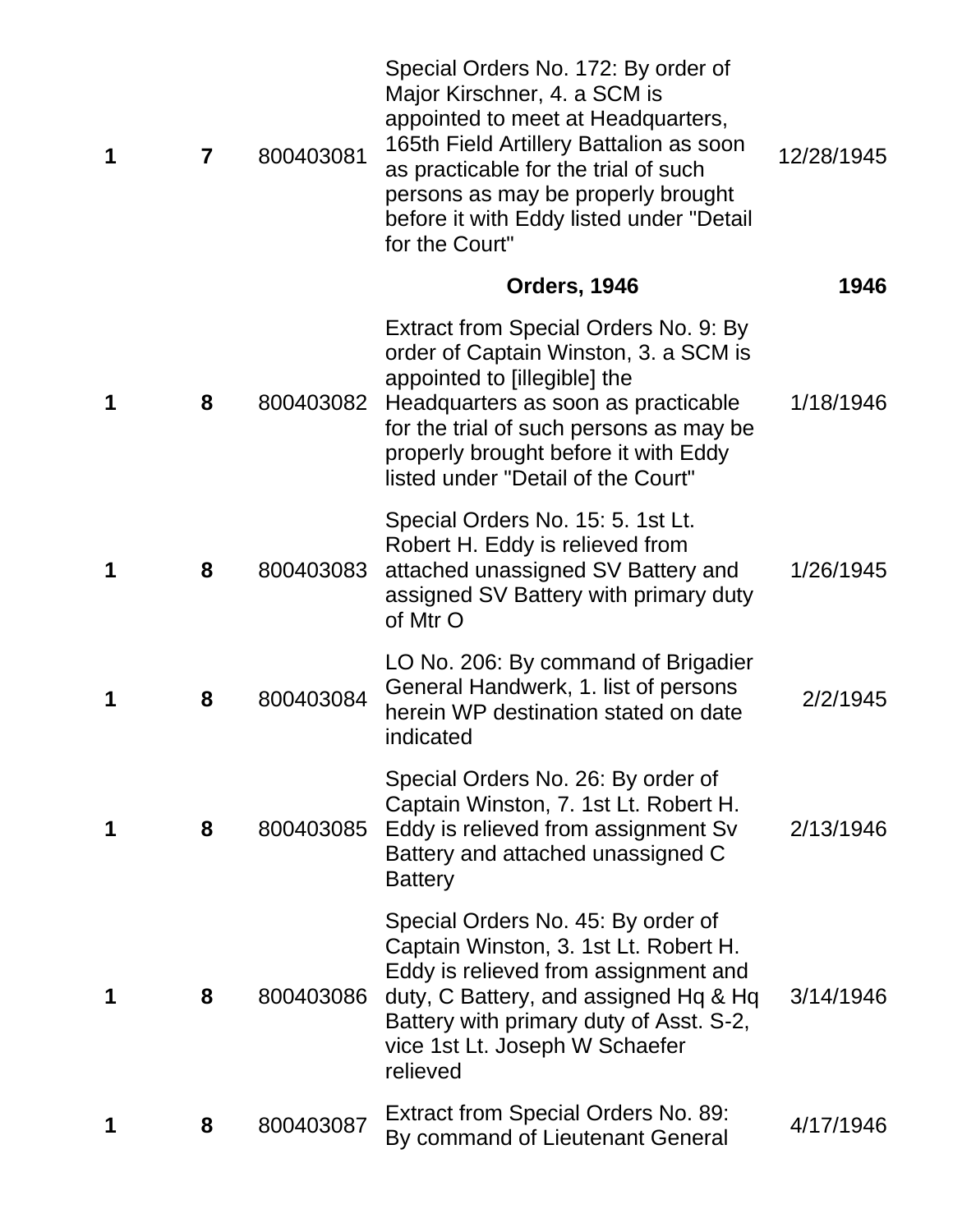|   |   |           | Styer, 26. list of officers relieved from<br>assignment 165th FA Bn, APO 75 and<br>assigned to the organizations<br>indicated (Copy 1 of 2)                                                                                                                                                               |           |
|---|---|-----------|-----------------------------------------------------------------------------------------------------------------------------------------------------------------------------------------------------------------------------------------------------------------------------------------------------------|-----------|
| 1 | 8 | 800403088 | Extract from Special Orders No. 89:<br>By command of Lieutenant General<br>Styer, 26. list of officers relieved from<br>assignment 165th FA Bn, APO 75 and<br>assigned to the organizations<br>indicated (Copy 2 of 2)                                                                                    | 4/17/1946 |
| 1 | 8 | 800403089 | Special Orders No. 68: By order of<br>Lieutenant Colonel Rainbolt, 7. Having<br>been assigned to 50th Military Police<br>Battalion per paragraph 26, Special<br>Orders No. 89, 1st Lt. Robert H. Eddy<br>is assigned to Company "B" with<br>primary duty as Platoon Leader                                | 4/25/1946 |
| 1 | 8 | 800403090 | Special Orders No. 82: By order of<br>Lieutenant Colonel Rainbolt, 2. 1st Lt.<br>Robert H. Eddy is detailed to add duty<br>as Class "A" paying Agent Finance O<br>to the Disb O, 172nd Finance Disb<br>Sec, APO 75 for the purpose of paying<br><b>EM of Company B</b>                                    | 5/29/1946 |
| 1 | 8 | 800403091 | Special Orders No. 86: By order of<br>Colonel Kindervater, 5. So much of<br>paragraph 1, Special Orders No. 82<br>from Headquarters, Military Police<br>Battalion dated June 26, 1946, delete<br>1st Lt. James H. Lepley as Defense<br>Counsel and 1st Lt. Robert H. Eddy is<br>appointed Defense Counsel | 7/1/1946  |
| 1 | 8 | 800403092 | Extract of Special Orders No. 129: By<br>command of Lieutenant General Styer,<br>23. list of officers relieved from<br>indicated assignment organization and<br>from further duty in this theater<br>(Western Pacific), attached<br>unassigned Paranaque Repl and<br>Disposition Center, APO 354 for      | 7/1/1946  |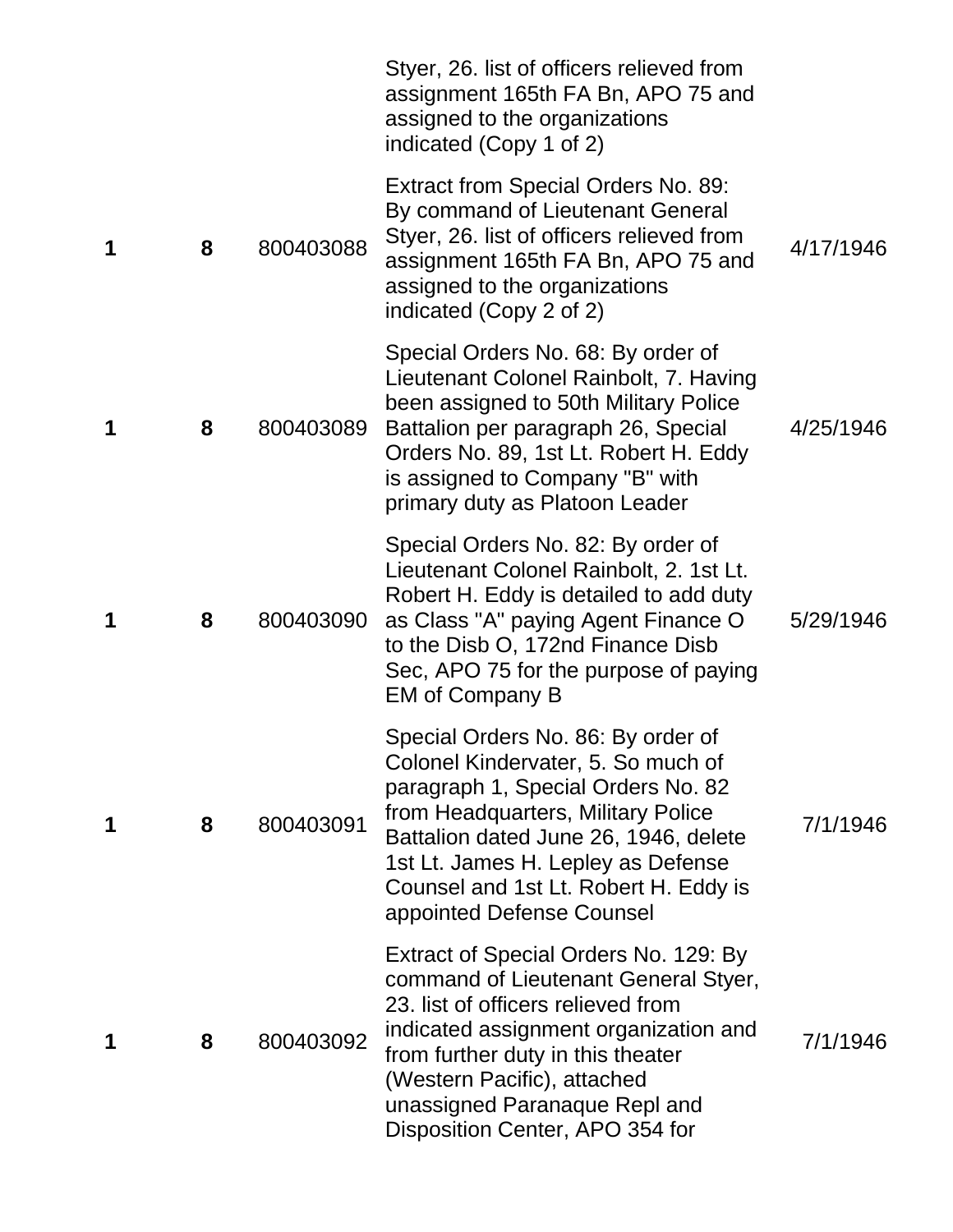|   |   |           | purposes ret US UP current War<br><b>Department Readjustment</b><br>Regulations (Copy 1 of 2)                                                                                                                                                                                                                                                                                                  |           |
|---|---|-----------|------------------------------------------------------------------------------------------------------------------------------------------------------------------------------------------------------------------------------------------------------------------------------------------------------------------------------------------------------------------------------------------------|-----------|
| 1 | 8 | 800403093 | Extract of Special Orders No. 129: By<br>command of Lieutenant General Styer,<br>23. list of officers relieved from<br>indicated assignment organization and<br>from further duty in this theater<br>(Western Pacific), attached<br>unassigned Paranaque Repl and<br>Disposition Center, APO 354 for<br>purposes ret US UP current War<br>Department Readjustment<br>Regulations (Copy 2 of 2) | 7/1/1946  |
| 1 | 8 | 800403094 | Military Document about the<br>movement of groups from Oakland<br>Army Base, Oakland, California to Fort<br>Dix, New Jersey during July 1946 with<br>various instructions and notes and<br>includes specific duties for various<br>officers and enlisted men (Copy 1 of 5)                                                                                                                     | 7/28/1946 |
| 1 | 8 | 800403095 | Military Document about the<br>movement of groups from Oakland<br>Army Base, Oakland, California to Fort<br>Dix, New Jersey during July 1946 with<br>various instructions and notes and<br>includes specific duties for various<br>officers and enlisted men (Copy 2 of 5)                                                                                                                     | 7/28/1946 |
| 1 | 8 | 800403096 | Military Document about the<br>movement of groups from Oakland<br>Army Base, Oakland, California to Fort<br>Dix, New Jersey during July 1946 with<br>various instructions and notes and<br>includes specific duties for various<br>officers and enlisted men (Copy 3 of 5)                                                                                                                     | 7/28/1946 |
| 1 | 8 | 800403097 | Military Document about the<br>movement of groups from Oakland<br>Army Base, Oakland, California to Fort<br>Dix, New Jersey during July 1946 with<br>various instructions and notes and                                                                                                                                                                                                        | 7/28/1946 |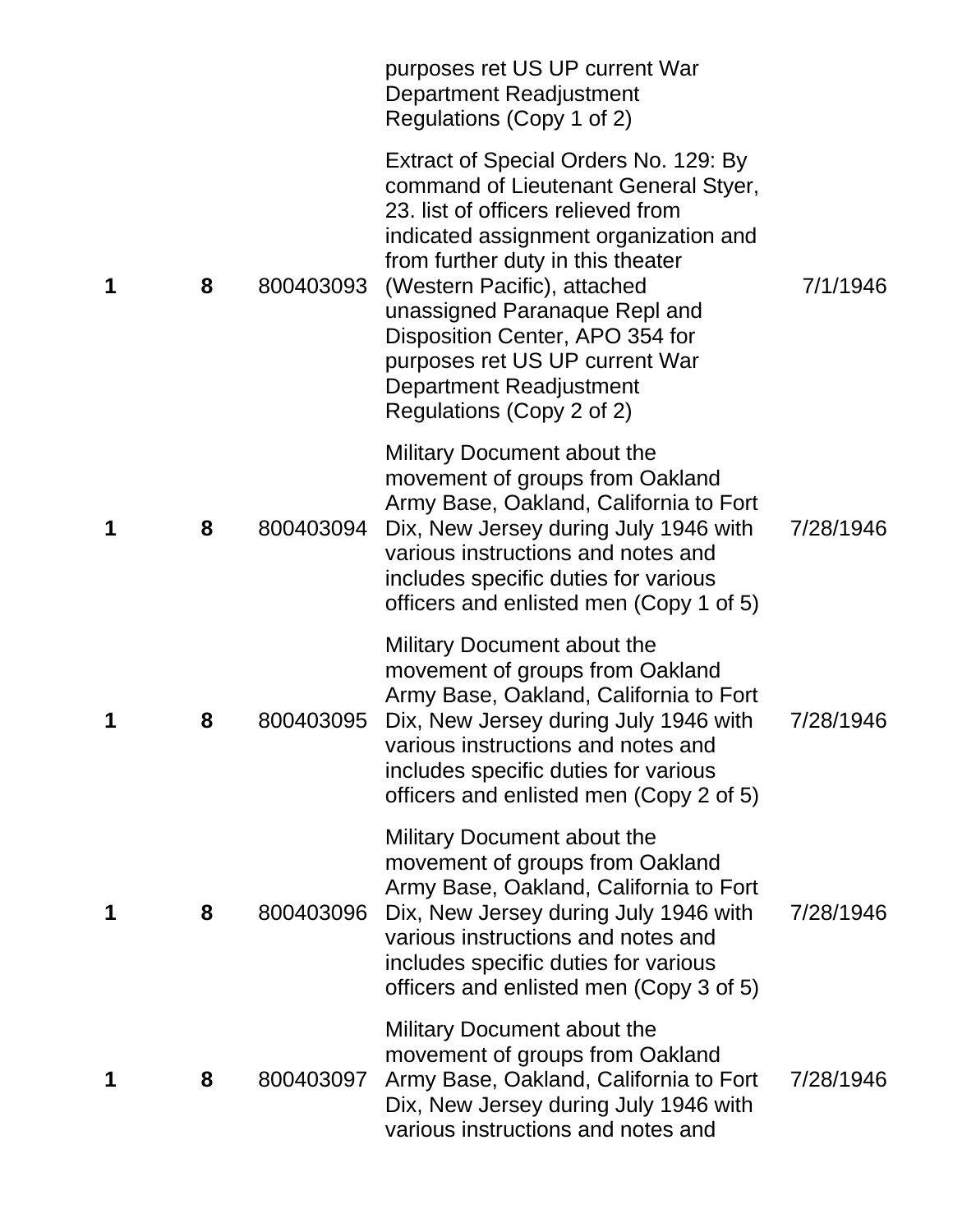|   |   |           | includes specific duties for various<br>officers and enlisted men (Copy 4 of 5)                                                                                                                                                                                                                                                                                                                                                                                          |           |
|---|---|-----------|--------------------------------------------------------------------------------------------------------------------------------------------------------------------------------------------------------------------------------------------------------------------------------------------------------------------------------------------------------------------------------------------------------------------------------------------------------------------------|-----------|
| 1 | 8 | 800403098 | Military Document about the<br>movement of groups from Oakland<br>Army Base, Oakland, California to Fort<br>Dix, New Jersey during July 1946 with<br>various instructions and notes and<br>includes specific duties for various<br>officers and enlisted men (Copy 5 of 5)                                                                                                                                                                                               | 7/28/1946 |
| 1 | 8 | 800403099 | Extract from Special Orders No. 217:<br>By order of Lieutenant Colonel Childs,<br>list of officers attached unassigned<br>17th Co 1262d ASU Separation<br>Center at Fort Dix, New Jersey that<br>are granted a leave of absence<br>effective August 6, 1946 with<br>instructions to arrive no later than the<br>indicated date at which time he will be<br>discharged or revert to inactive or<br>National Guard Status, not due to<br>physical disability (Copy 1 of 8) | 8/5/1946  |
| 1 | 8 | 800403100 | Extract from Special Orders No. 217:<br>By order of Lieutenant Colonel Childs,<br>list of officers attached unassigned<br>17th Co 1262d ASU Separation<br>Center at Fort Dix, New Jersey that<br>are granted a leave of absence<br>effective August 6, 1946 with<br>instructions to arrive no later than the<br>indicated date at which time he will be<br>discharged or revert to inactive or<br>National Guard Status, not due to<br>physical disability (Copy 2 of 8) | 8/5/1946  |
| 1 | 8 | 800403101 | Extract from Special Orders No. 217:<br>By order of Lieutenant Colonel Childs,<br>list of officers attached unassigned<br>17th Co 1262d ASU Separation<br>Center at Fort Dix, New Jersey that<br>are granted a leave of absence<br>effective August 6, 1946 with<br>instructions to arrive no later than the                                                                                                                                                             | 8/5/1946  |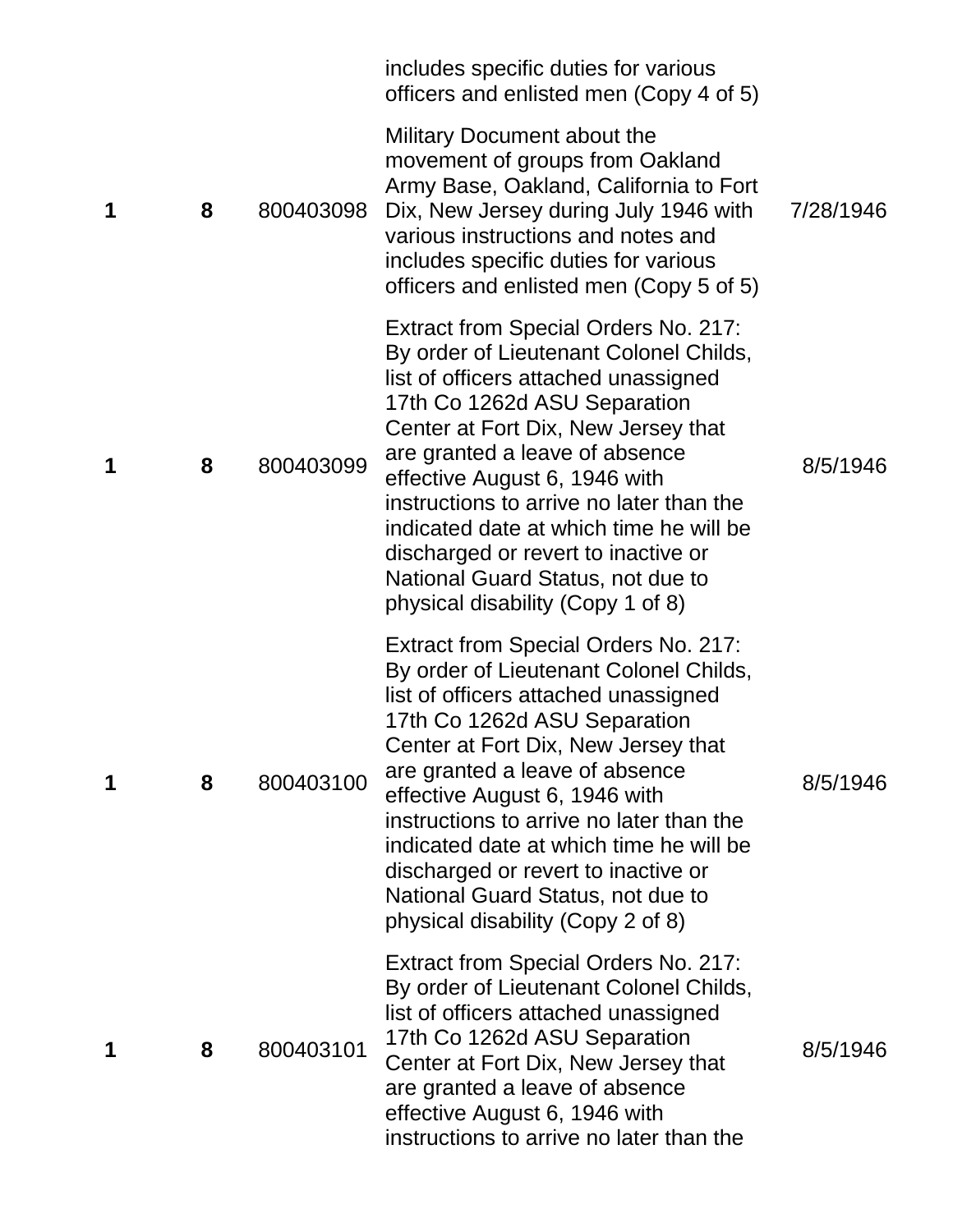|   |   |           | indicated date at which time he will be<br>discharged or revert to inactive or<br>National Guard Status, not due to<br>physical disability (Copy 3 of 8)                                                                                                                                                                                                                                                                                                                        |          |
|---|---|-----------|---------------------------------------------------------------------------------------------------------------------------------------------------------------------------------------------------------------------------------------------------------------------------------------------------------------------------------------------------------------------------------------------------------------------------------------------------------------------------------|----------|
| 1 | 8 | 800403102 | <b>Extract from Special Orders No. 217:</b><br>By order of Lieutenant Colonel Childs,<br>list of officers attached unassigned<br>17th Co 1262d ASU Separation<br>Center at Fort Dix, New Jersey that<br>are granted a leave of absence<br>effective August 6, 1946 with<br>instructions to arrive no later than the<br>indicated date at which time he will be<br>discharged or revert to inactive or<br>National Guard Status, not due to<br>physical disability (Copy 4 of 8) | 8/5/1946 |
| 1 | 8 | 800403103 | Extract from Special Orders No. 217:<br>By order of Lieutenant Colonel Childs,<br>list of officers attached unassigned<br>17th Co 1262d ASU Separation<br>Center at Fort Dix, New Jersey that<br>are granted a leave of absence<br>effective August 6, 1946 with<br>instructions to arrive no later than the<br>indicated date at which time he will be<br>discharged or revert to inactive or<br>National Guard Status, not due to<br>physical disability (Copy 5 of 8)        | 8/5/1946 |
| 1 | 8 | 800403104 | Extract from Special Orders No. 217:<br>By order of Lieutenant Colonel Childs,<br>list of officers attached unassigned<br>17th Co 1262d ASU Separation<br>Center at Fort Dix, New Jersey that<br>are granted a leave of absence<br>effective August 6, 1946 with<br>instructions to arrive no later than the<br>indicated date at which time he will be<br>discharged or revert to inactive or<br>National Guard Status, not due to<br>physical disability (Copy 6 of 8)        | 8/5/1946 |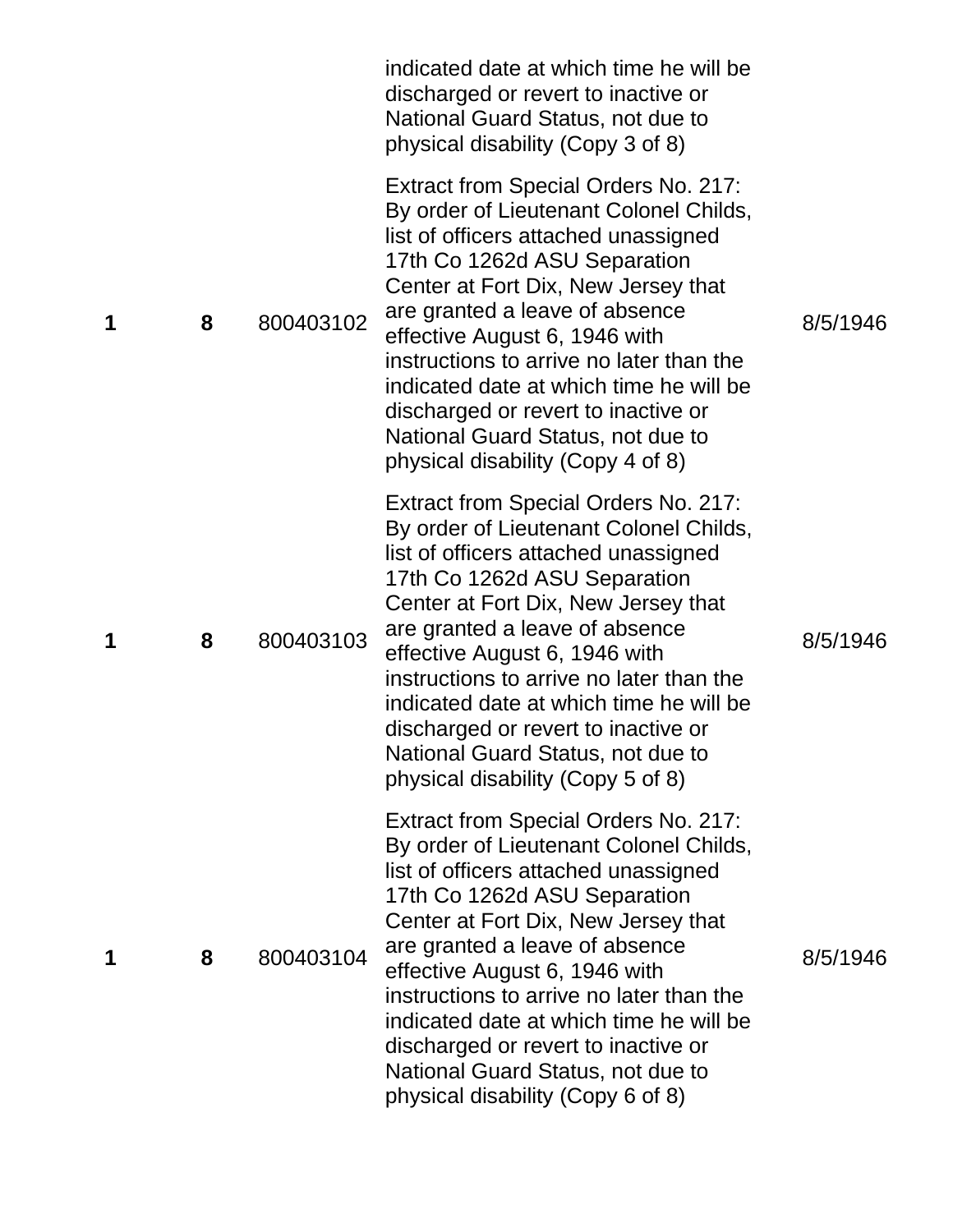| 1 | 8 | 800403105 | Extract from Special Orders No. 217:<br>By order of Lieutenant Colonel Childs,<br>list of officers attached unassigned<br>17th Co 1262d ASU Separation<br>Center at Fort Dix, New Jersey that<br>are granted a leave of absence<br>effective August 6, 1946 with<br>instructions to arrive no later than the<br>indicated date at which time he will be<br>discharged or revert to inactive or<br>National Guard Status, not due to<br>physical disability (Copy 7 of 8) | 8/5/1946            |
|---|---|-----------|--------------------------------------------------------------------------------------------------------------------------------------------------------------------------------------------------------------------------------------------------------------------------------------------------------------------------------------------------------------------------------------------------------------------------------------------------------------------------|---------------------|
| 1 | 8 | 800403106 | Extract from Special Orders No. 217:<br>By order of Lieutenant Colonel Childs,<br>list of officers attached unassigned<br>17th Co 1262d ASU Separation<br>Center at Fort Dix, New Jersey that<br>are granted a leave of absence<br>effective August 6, 1946 with<br>instructions to arrive no later than the<br>indicated date at which time he will be<br>discharged or revert to inactive or<br>National Guard Status, not due to<br>physical disability (Copy 8 of 8) | 8/5/1946            |
|   |   |           | <b>Orders and Citations for Awards</b><br>and Medals                                                                                                                                                                                                                                                                                                                                                                                                                     | 1945-<br>1946, u.d. |
| 1 | 9 | 800403107 | General Orders No. 168: Section I -<br>awarding 2nd Lt. Robert H. Eddy a<br><b>Purple Heart</b>                                                                                                                                                                                                                                                                                                                                                                          | 7/1/1945            |
| 1 | 9 | 800403108 | General Orders No. 11: 6. awarding<br>2nd Lt. Robert H. Eddy a Combat<br>Infantryman's Badge                                                                                                                                                                                                                                                                                                                                                                             | 7/25/1945           |
| 1 | 9 | 800403109 | Citation for Bronze Star Medal (on<br><b>Headquarters, United States Army</b><br>Forces Western Pacific, Office of the<br>Commanding General letterhead)                                                                                                                                                                                                                                                                                                                 | 2/5/1946            |
| 1 | 9 | 800403110 | <b>Citation for Bronze Star Medal</b>                                                                                                                                                                                                                                                                                                                                                                                                                                    | 2/5/1946            |
| 1 | 9 | 800403111 | General Orders No. 67: Section II -<br>awarding 1st. Lt. Robert H. Eddy a                                                                                                                                                                                                                                                                                                                                                                                                | 2/5/1946            |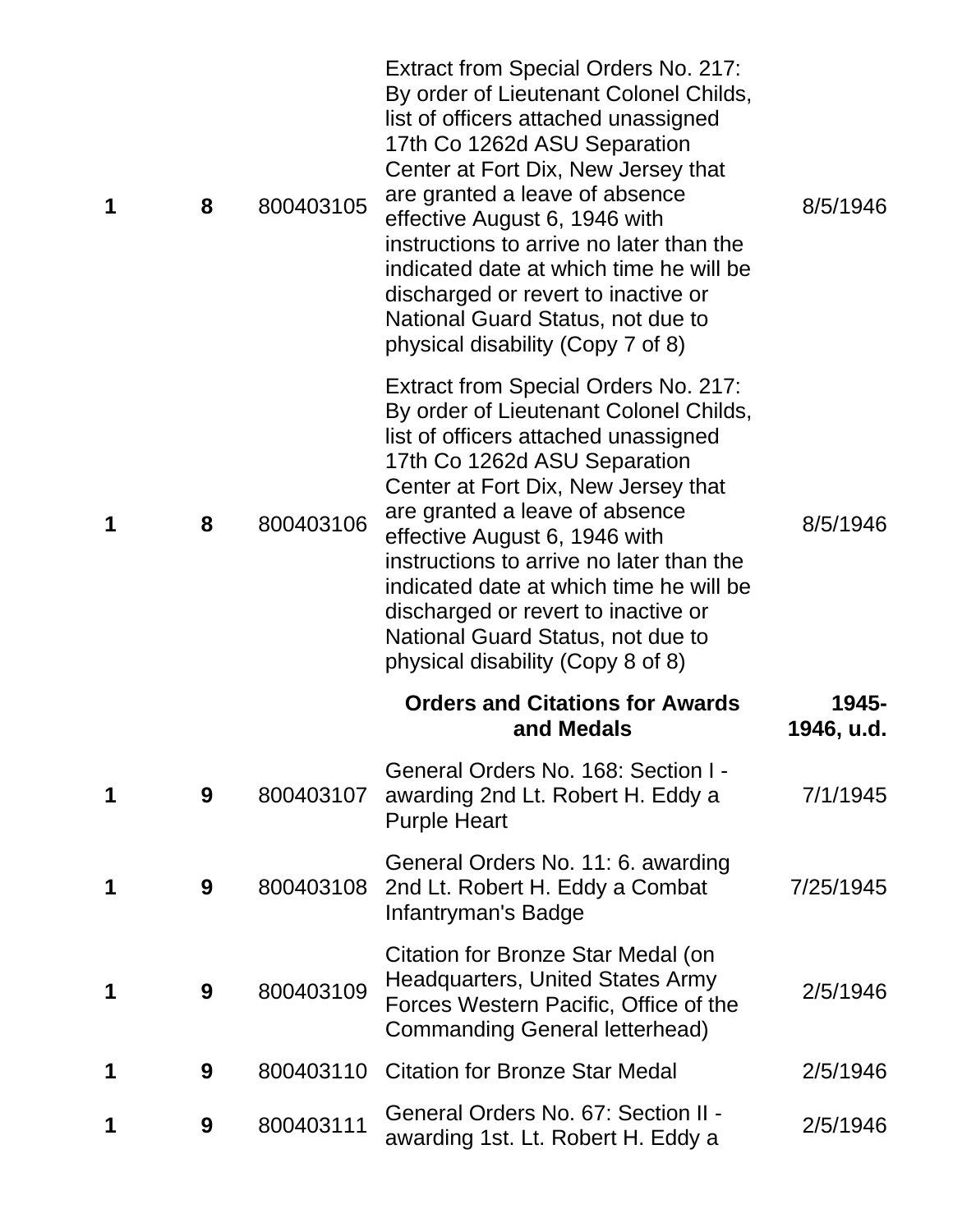|   |    |           | Bronze Star Medal (includes other<br>sections and information of other<br>officers) (Copy 1 of 2)                                                                              |                    |
|---|----|-----------|--------------------------------------------------------------------------------------------------------------------------------------------------------------------------------|--------------------|
| 1 | 9  | 800403112 | General Orders No. 67: Section II -<br>awarding 1st. Lt. Robert H. Eddy a<br>Bronze Star Medal (includes other<br>sections and information of other<br>officers) (Copy 2 of 2) | 2/5/1946           |
| 1 | 9  | 800403113 | Copy of General Orders No. 67:<br>Section II - awarding 1st Lt. Robert H.<br>Eddy a Bronze Star Medal (only<br>includes information regarding Eddy)                            | 2/5/1946           |
| 1 | 9  | 800403114 | Presidential Unit Citation presented to<br>the Fourth Marine Division, Reinforced<br>from the Secretary of the Navy                                                            | u.d.               |
|   |    |           | <b>Ephemera from Service in</b><br><b>Philippines</b>                                                                                                                          | 1946, u.d.         |
| 1 | 10 | 800403115 | "The Sea Breeze" daily newspaper<br>published aboard the S.S. Marine<br>Dragon, Manila to San Francisco July<br>13-28, 1946                                                    | $7/13-$<br>28/1946 |
| 1 | 10 | 800403116 | Handwritten list of members of the<br>Second Platoon including names for<br>Platoon Headquarters and 1st, 2nd,<br>and 3rd Squads                                               | u.d.               |
| 1 | 10 | 800403117 | Gregory Terrace Officer's Club Chit<br>Book No. 1282, includes pages for 10,<br>20, and 50 centavos                                                                            | 7/1/1946           |
| 1 | 10 | 800403118 | <b>Gregory Terrace Officer's Club</b><br>(Manila, P.I.) membership card                                                                                                        | u.d.               |
| 1 | 10 | 800403119 | Money from Philippines, Victory series<br>No. 66, 1 peso                                                                                                                       | c. 1944            |
| 1 | 10 | 800403120 | Money from Philippines, Victory series<br>No. 66, 2 pesos                                                                                                                      | c. 1944            |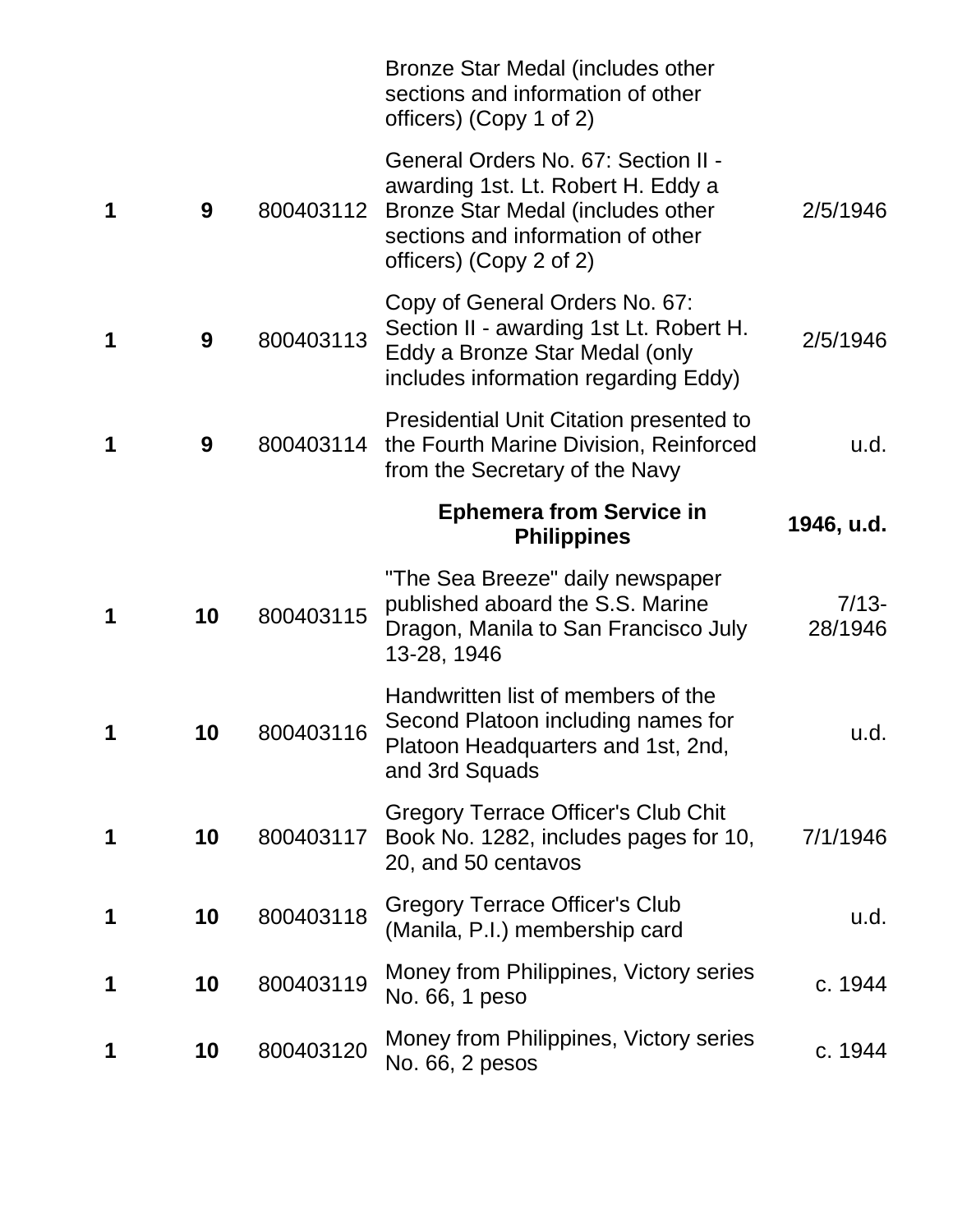|   |                   |           | <b>Report on the Activities of the 37th</b><br><b>Infantry Division</b>                                                                                                                                                                                                                                 | 1940-1945 |
|---|-------------------|-----------|---------------------------------------------------------------------------------------------------------------------------------------------------------------------------------------------------------------------------------------------------------------------------------------------------------|-----------|
| 1 | 11                | 800403121 | Major General Robert S. Beightler's<br>Report on the Activities of the 37th<br><b>Infantry Division</b>                                                                                                                                                                                                 | 1940-1945 |
|   |                   |           | <b>Books and Booklets</b>                                                                                                                                                                                                                                                                               | 1945-1946 |
| 1 | 12                | 800403122 | "The Mightiest Army" by Colonel Karl<br>Detzer, copyright 1945. Includes<br>"Robert H. Eddy, 1st Lt. Inf." on written<br>on front cover and "Robert H. Eddy,<br>1st Lt. Inf. 0-546484, Co. C - 129th<br>Inf., 37th Inf. Div., Baguou Campagne,<br>Cagayan Valley Campagne" written on<br>title page     | 1945      |
| 1 | $12 \overline{ }$ | 800403123 | "Corregidor of Eternal Memory" a<br>condensation of Corregidor of Eternal<br>Memory, Vol. II of Triumph in the<br>Philippines including handwritten<br>inscription on title page: "R. H. Eddy,<br>1st Lt. Inf., AUS, Sowespac, P.I.<br>Luzon, 37th Inf. Div., ("Buckeye),<br>129th Inf., CoC, 1945-1946 | 1946      |
|   |                   |           | <b>Envelopes and Records Jackets</b>                                                                                                                                                                                                                                                                    | u.d.      |
| 1 | 13                |           | <b>Official Records Envelope from</b><br>800403124 Headquarters, New York Military<br>District to 1st Lt. Robert H. Eddy                                                                                                                                                                                | u.d.      |
| 1 | 13                | 800403125 | Envelope from War Department,<br>Adjutant General's Office to Lt. Robert<br>H. Eddy                                                                                                                                                                                                                     | u.d.      |
| 1 | 13                | 800403126 | Records Jacket, Robert H. Eddy with<br>"Insurance Premium - 1 Nov. '46",<br>"Terminal Leave Ends 17 (?)<br>September '46", and "Army Central<br>Adjustment" written on Records Check<br>List (inside flap)                                                                                              | u.d.      |
| 1 | 13                | 800403127 | Records Jacket, Robert H. Eddy                                                                                                                                                                                                                                                                          | u.d.      |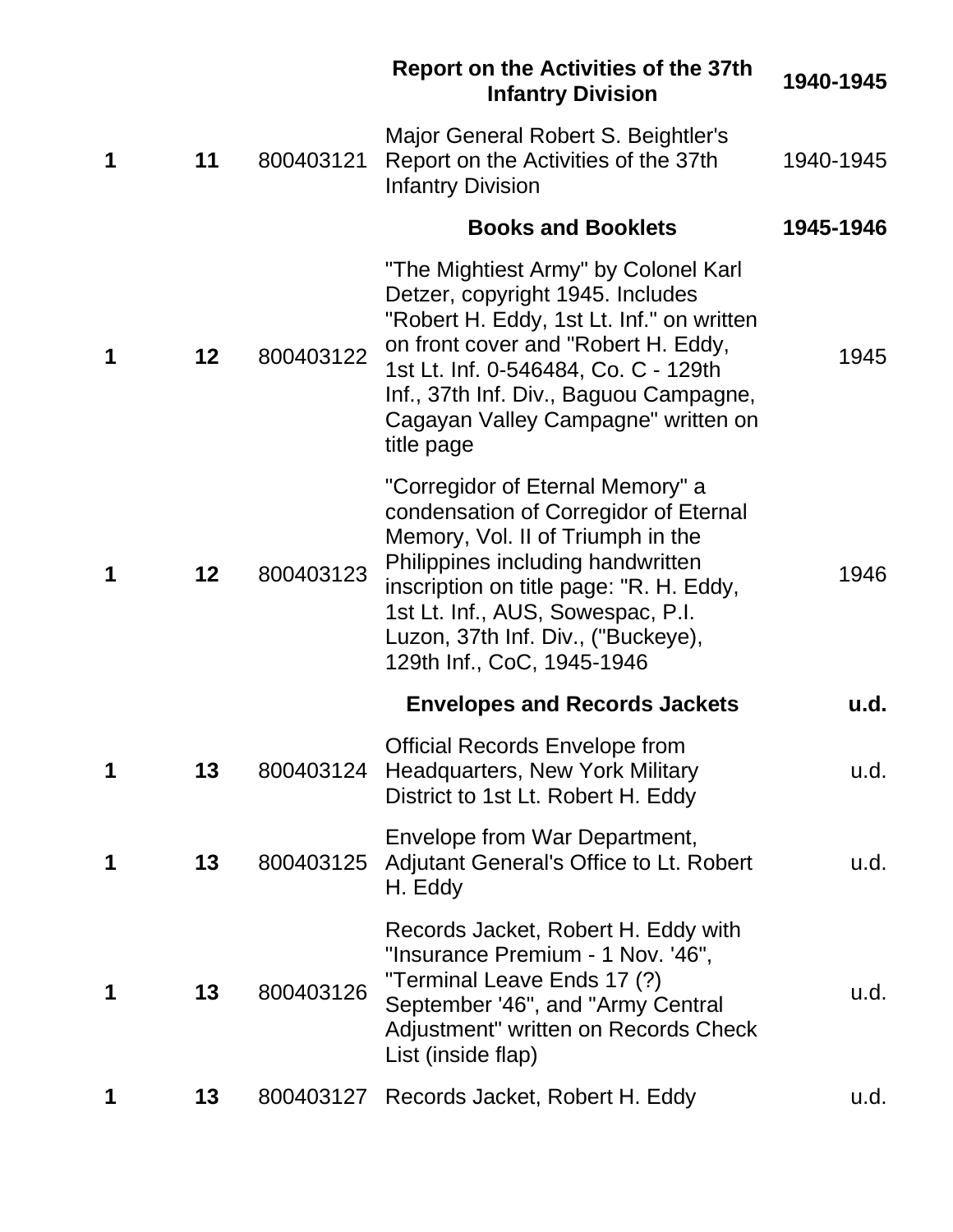# **May, 1943**

| 2              | 1            | 800403128 | Letter to Robert Eddy from<br>"Dad"(Laurence Eddy): the first time<br>he has written to his son, hopes he<br>can be put back in pre-medical but<br>would be pleased with Officers training<br>and a commission, telling him to try<br>hard no matter what, has a lot of<br>confidence in him, hopes he can come<br>visit up north with his mother and<br>Stan, telling him not to be afraid of<br>changes, was scared of the "big town"<br>at first but getting acclimated, prices<br>are reasonable but getting used to the<br>sales tax                                                                                                                                                                                                                                                   | 5/21/1943 |
|----------------|--------------|-----------|---------------------------------------------------------------------------------------------------------------------------------------------------------------------------------------------------------------------------------------------------------------------------------------------------------------------------------------------------------------------------------------------------------------------------------------------------------------------------------------------------------------------------------------------------------------------------------------------------------------------------------------------------------------------------------------------------------------------------------------------------------------------------------------------|-----------|
| $\overline{2}$ | 1            | 800403129 | Letter to Robert Eddy from Gil<br>O'Connell: about receiving his letter<br>yesterday and replying since he has<br>time on Sundays, glad to get his letter<br>about Maine and hoping to visit, his<br>mother would rather be back that way<br>with him in the service, not sure if he<br>likes it here or back East better, they<br>are no longer kids and remembering<br>summers of fooling around, a couple<br>of jokes/puns, boxing and tennis at<br>school, government inspections and<br>how they are different from high<br>school ones, have had too many good<br>times to lose contact but probably<br>won't see each other at the end of<br>May, saw a couple of bands, hard to<br>choose a branch of service, including<br>his address for Eddy to write to after<br>June 10, 1943 | 5/23/1943 |
|                |              |           | <b>June, 1943</b>                                                                                                                                                                                                                                                                                                                                                                                                                                                                                                                                                                                                                                                                                                                                                                           |           |
| 2              | $\mathbf{2}$ | 800403130 | Letter to Robert Eddy from "Mother"<br>(Marion Hale Eddy): about it being a<br>lovely day, work plans for Dad and                                                                                                                                                                                                                                                                                                                                                                                                                                                                                                                                                                                                                                                                           | 6/2/1943  |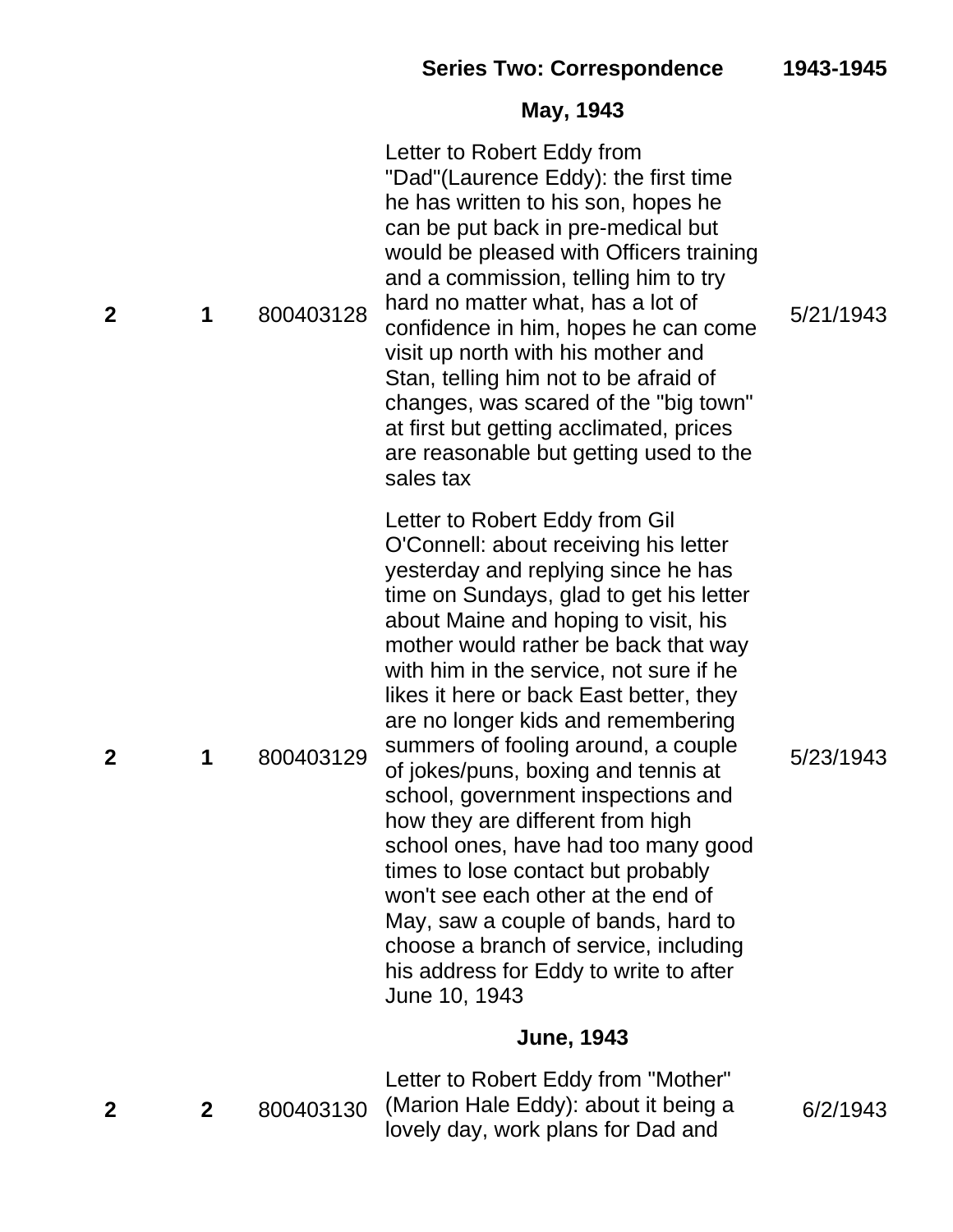|                |              |           | Stan, will let him know the new<br>address but to keep writing to M and<br>Hazel's address, anxious to hear from<br>him, glad to be back in Bangor<br>compared to N.Y., heat spoiled her<br>motor trip with Stan, hopes the heat<br>lets up for him                                                                                                                                                              |           |
|----------------|--------------|-----------|------------------------------------------------------------------------------------------------------------------------------------------------------------------------------------------------------------------------------------------------------------------------------------------------------------------------------------------------------------------------------------------------------------------|-----------|
| $\overline{2}$ | $\mathbf{2}$ | 800403131 | Letter to Robert Eddy from Aunt Hazel<br>(Hazel Eddy): glad to hear he likes<br>Fort Devens and the U of M boys are<br>together, hopes he doesn't get sent far<br>away, glad to see the view from the<br>postcard, asking about his shoes and<br>exercise, saw his mother, wondering<br>where his family will be located                                                                                         | 6/12/1943 |
| $\overline{2}$ | $\mathbf{2}$ | 800403132 | <b>Father's Day Card to Laurence Eddy</b><br>from Robert Eddy                                                                                                                                                                                                                                                                                                                                                    | 6/16/1943 |
| $\overline{2}$ | $\mathbf{2}$ | 800403133 | Letter to Robert Eddy from Sgt.<br>Herbert L. Pivnick: asking if Eddy is<br>the guy he knows from Hartford, CT                                                                                                                                                                                                                                                                                                   | 6/17/1943 |
| $\mathbf 2$    | 2            | 800403134 | Letter to Dad, Mother, and Stan from<br>Robert Eddy: asking about Chicago<br>and for various updates, received a<br>letter from a Supply Sgt, getting shots,<br>got rifles and other implements of war,<br>starting training on Monday, other men<br>in the barracks, going to either O. C.<br>S. or A. S. T. P., having to wash his<br>own things, has his permanent<br>address, list of items he is requesting | 6/19/1943 |
| $\mathbf 2$    | $\mathbf{2}$ | 800403135 | Letter to Robert Eddy from Aunt<br>Mildred (Mildred Eddy): about his<br>move from Fort Devens, glad he likes<br>the Army but wondering why he got<br>sent to Georgia, hopes he gets<br>selected for officers training, update<br>on Whitney J., weather where he is,<br>Spangler wedding, heard from his<br>mother and they look like they will<br>settle in NY, his mother and Stan                             | 6/21/1943 |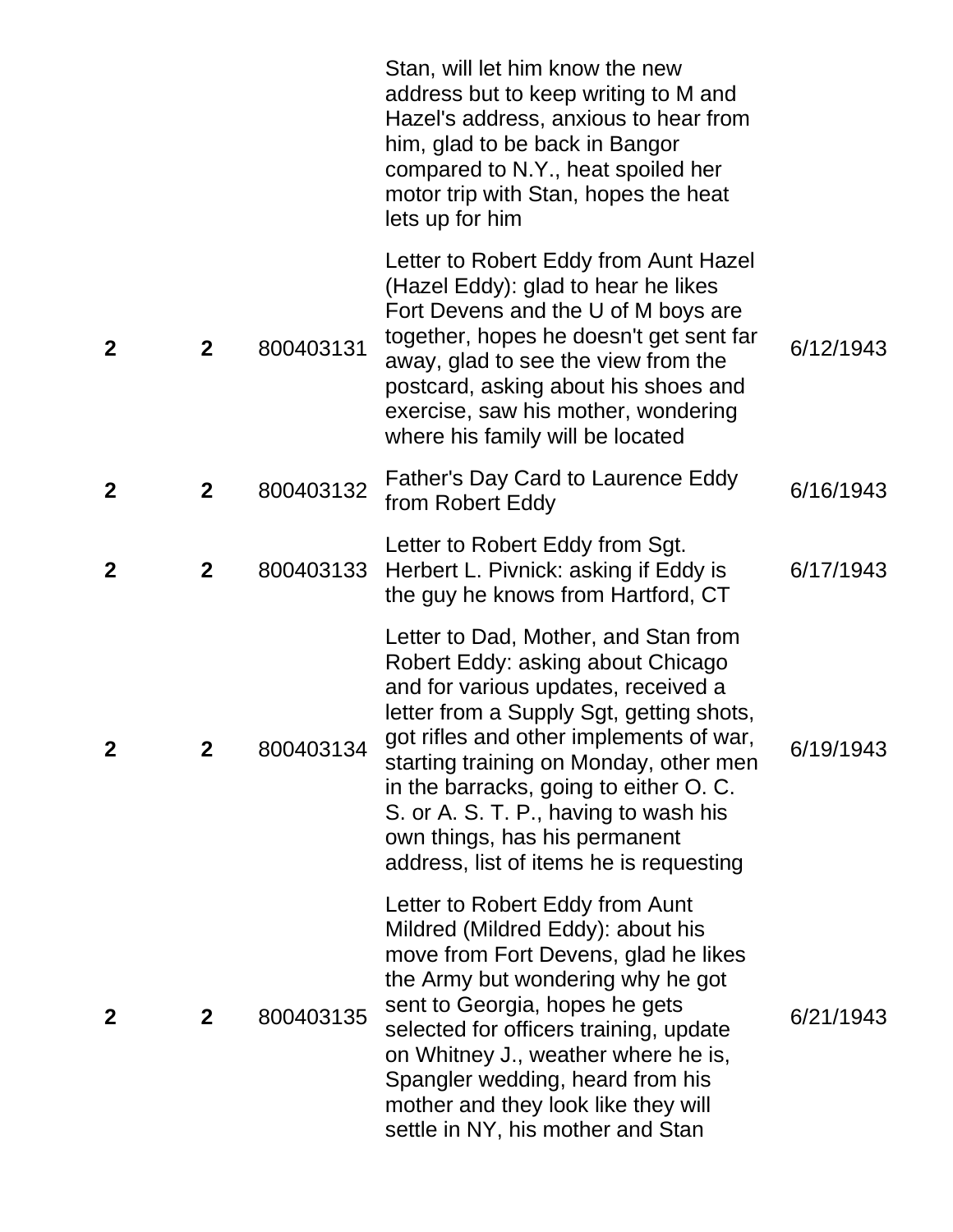| $\mathbf 2$  | $\mathbf{2}$   | 800403137 | Letter to Robert Eddy from Stan<br>(brother): about being in Rockville<br>Center and having a swell time, the<br>trip down with Mother, his time at the<br>Grad Ball and afterwards with Carolyn,<br>went to dinner and the movies with a<br>friend, Chief is still alive, going back to<br>Bangor tomorrow, Dad has a job lined<br>up in Connecticut but then was<br>rejected because of a heart murmur.<br>Letter to Robert Eddy from Jean:<br>about finding out he is in Georgia,<br>Stan has been there for about a week,<br>guys went to the beach and are tan,<br>the three of them are writing at the<br>same time, Stan shopping, the letter is<br>going to be a puzzle for him, needs to<br>write the envelope, Stan is slow at<br>writing, her pen. Letter from David<br>(Cousin): about what they have been | 6/23/1943 |
|--------------|----------------|-----------|------------------------------------------------------------------------------------------------------------------------------------------------------------------------------------------------------------------------------------------------------------------------------------------------------------------------------------------------------------------------------------------------------------------------------------------------------------------------------------------------------------------------------------------------------------------------------------------------------------------------------------------------------------------------------------------------------------------------------------------------------------------------------------------------------------------------|-----------|
| $\mathbf{2}$ | $\overline{2}$ | 800403136 | Letter to Robert Eddy from Mary<br>Spangler: about his quick move from<br>Fort Devens, glad he likes Camp<br>Wheeler but it must be hot, updates on<br>few people from home, went to a<br>bridge party, excitement with people<br>staying at their house, meals with all<br>the visitors, wedding was beautiful,<br>including a clipping with the news of<br>Jules' wedding, saw his aunts and his<br>Mother and Stan, opinion on his<br>haircut, asking about the A. S. T. P.<br>and O. C. S. Enclosed news clipping<br>"Miss Juliet M. Spangler Bride of<br>Robert O. Kellogg, Jr." has been<br>separated into oversized materials                                                                                                                                                                                   | 6/22/1943 |
|              |                |           | stayed with them for a few days, his<br>dad making job contacts, will send a<br>pocket edition from the minister's wife<br>with an address so he can<br>acknowledge when he gets it, asking<br>him to write occasionally                                                                                                                                                                                                                                                                                                                                                                                                                                                                                                                                                                                               |           |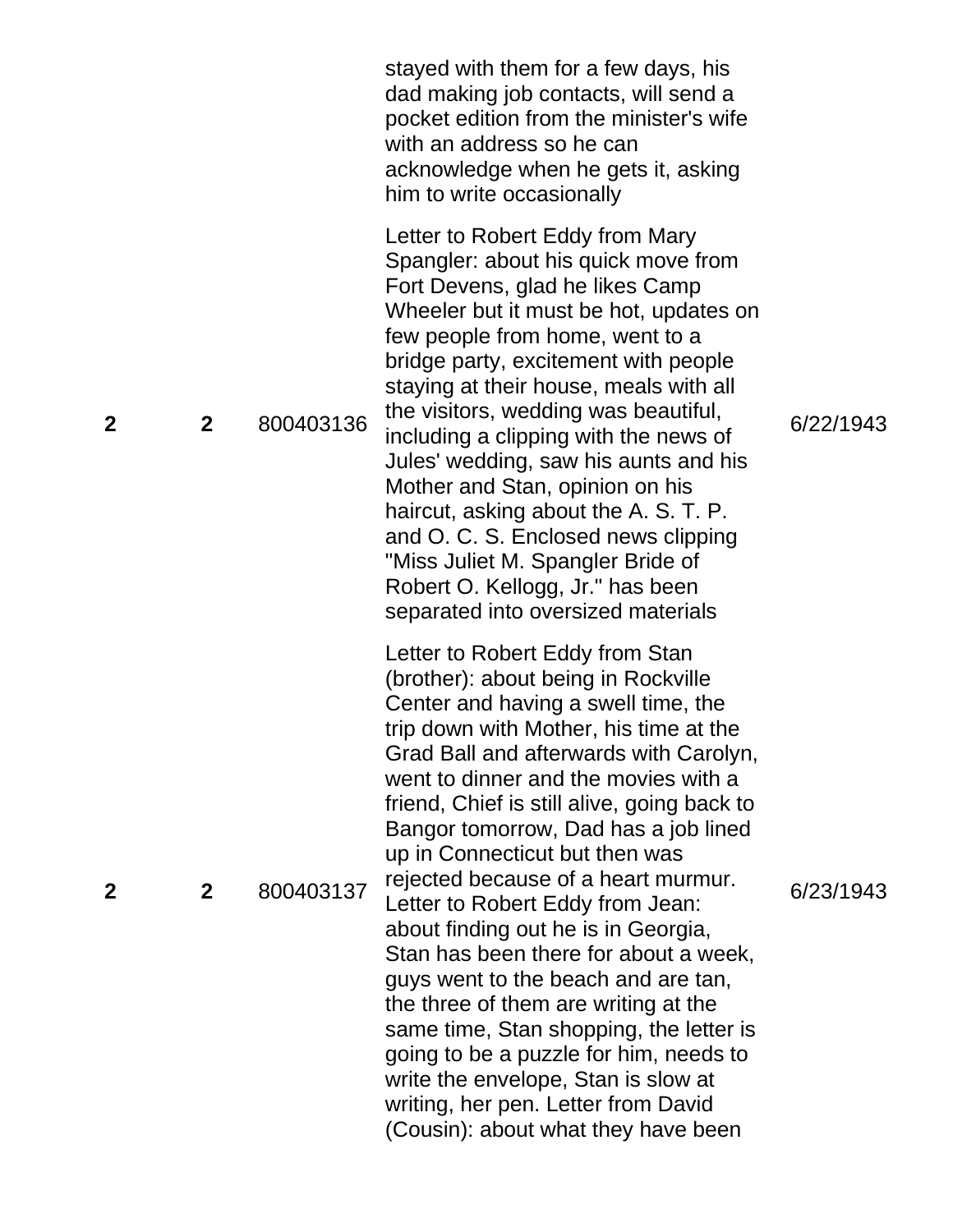|                  |                |           | doing since Stan is visiting, with<br>signatures from him, Stan, and Jean<br>on the back.                                                                                                                                                                                                                                                                                                                                                                                                                                                                                                                                                                                                                                                                                                                                                                                                                                                                                                                                                                                                                                                                                                                                                     |                        |
|------------------|----------------|-----------|-----------------------------------------------------------------------------------------------------------------------------------------------------------------------------------------------------------------------------------------------------------------------------------------------------------------------------------------------------------------------------------------------------------------------------------------------------------------------------------------------------------------------------------------------------------------------------------------------------------------------------------------------------------------------------------------------------------------------------------------------------------------------------------------------------------------------------------------------------------------------------------------------------------------------------------------------------------------------------------------------------------------------------------------------------------------------------------------------------------------------------------------------------------------------------------------------------------------------------------------------|------------------------|
| $\mathbf{2}$     | $\mathbf{2}$   | 800403138 | Envelope to Robert Eddy from Mildred<br>Eddy                                                                                                                                                                                                                                                                                                                                                                                                                                                                                                                                                                                                                                                                                                                                                                                                                                                                                                                                                                                                                                                                                                                                                                                                  | 6/23/1943              |
| $\boldsymbol{2}$ | $\overline{2}$ | 800403139 | Envelope to Mrs. L. B. Eddy from<br><b>Robert Eddy</b>                                                                                                                                                                                                                                                                                                                                                                                                                                                                                                                                                                                                                                                                                                                                                                                                                                                                                                                                                                                                                                                                                                                                                                                        | 6/23/1943              |
| $\mathbf 2$      | $\mathbf{2}$   | 800403140 | Letter to Robert Eddy from Dad: about<br>their plans getting jumbled so they are<br>back in Bangor, searching for work in<br>NY, got rejected from Bridgeport Brass<br>because of a heart murmur, didn't<br>know his address until now, Stan's first<br>night back is busy and then he will<br>work on the railroad, going to have a<br>medical checkup and then see if he<br>can find anything in Bangor otherwise<br>will go back to NY, his mother has<br>letters to enclose, heard he is getting<br>hot weather with note from Mother at<br>the bottom: glad to have his address<br>and know where he is, weather<br>couldn't any worse than NY; Letter to<br>Robert Eddy from Mother: hopes the<br>letter makes it to him since she isn't<br>sure the address, glad he likes it there,<br>heard they annoy them in basic<br>training to see how they will be in<br>officer's training, heard from Dad that<br>he is disgusted with Chicago and is<br>going to try N.Y., glad her and Stan<br>don't have to go to Chicago and can<br>get back to Maine, asking if he likes<br>the food and how his uniforms fits,<br>presented with gloves at a luncheon,<br>plans for the weekend, weather was<br>beautiful, Stan and others went hiking | 6/26/1943;<br>6/8/1943 |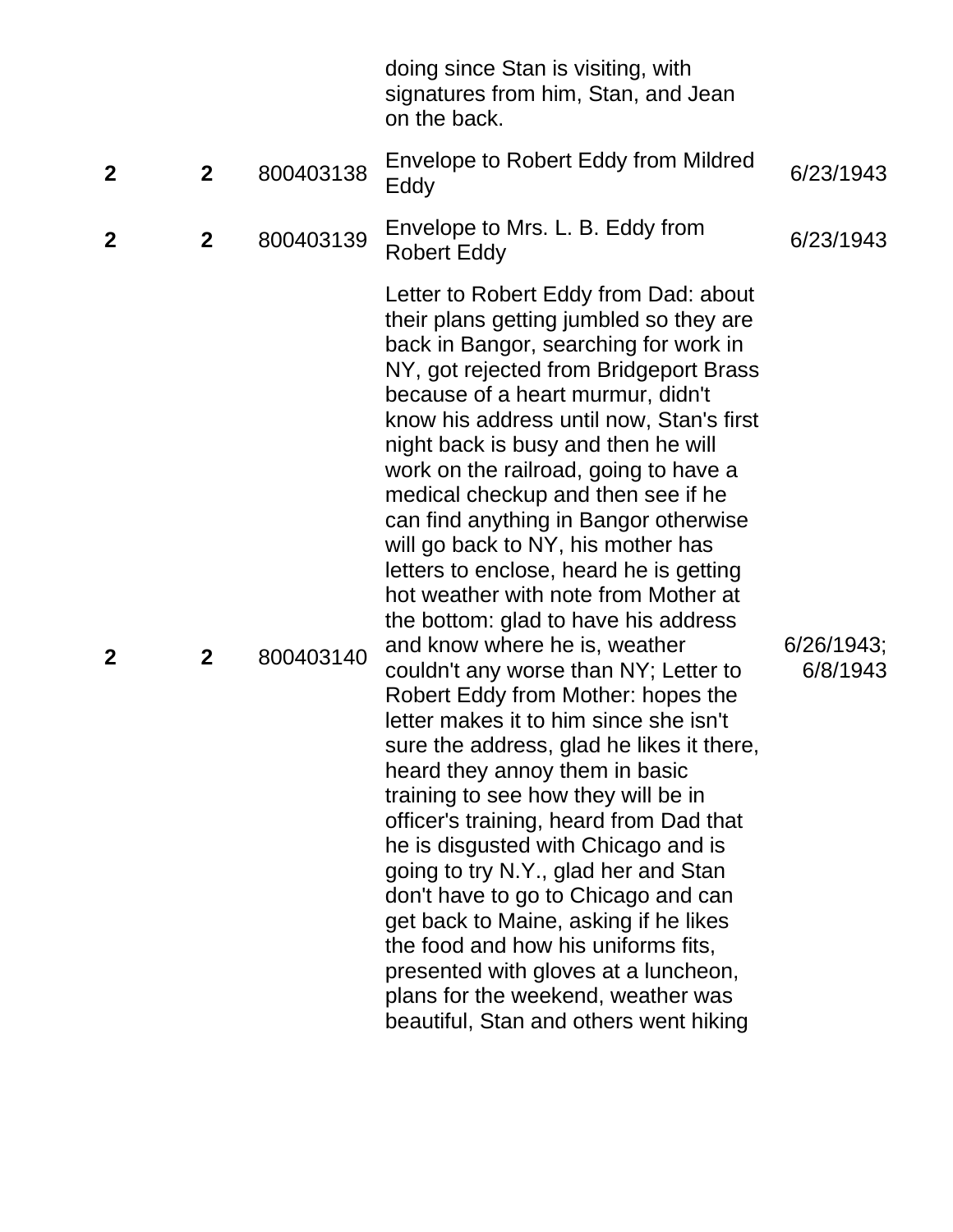**2** 800403141 Letter to Robert Eddy from Aunt Hazel: asking if he received her other letter and wanted him to have word from Bangor, wondering if he was glad to hear his parents are temporarily back in Bangor, thinks everything will turn out for the best, asking how he likes Camp Wheeler and everyone is looking to hear about everything, heard he got his head shaved, updates on what Stan and his parents are doing, Whitney Jennison (?) is coming home on furlough before going to the Citadel, hopes he can come visit when he gets a furlough, asking if he made friends, Ted Jennison's job, Stan's trip, updates on people from Bangor, asking him to write when he can, sorry it took so long for things to get straightened out so he got letters from home **2** 800403142 Letter to Robert Eddy from Dad: about leaving for Hoult on, Maine and his new job, hasn't heard from him directly yet but knows it's hard since they have been moving around, saw a doctor that was surprised he got rejected and the heart murmur is nothing to worry about, telling him where to write in the meantime and will send their address once they are located there. Letter from Mother: about not getting any mail from him and being anxious to hear from him, updates on Whitney Jennison, Charles Savage, and Stan, things she learned from John's (Bookings) letter to his mom, asking if he has met any nice boys, how Bangor compared to NY, imagines it might be hard to find a place in Houlton, hopes he gets a furlough, glad he has commanding officers that are "tops"

6/30/1943

6/30/1943

**2**

**2**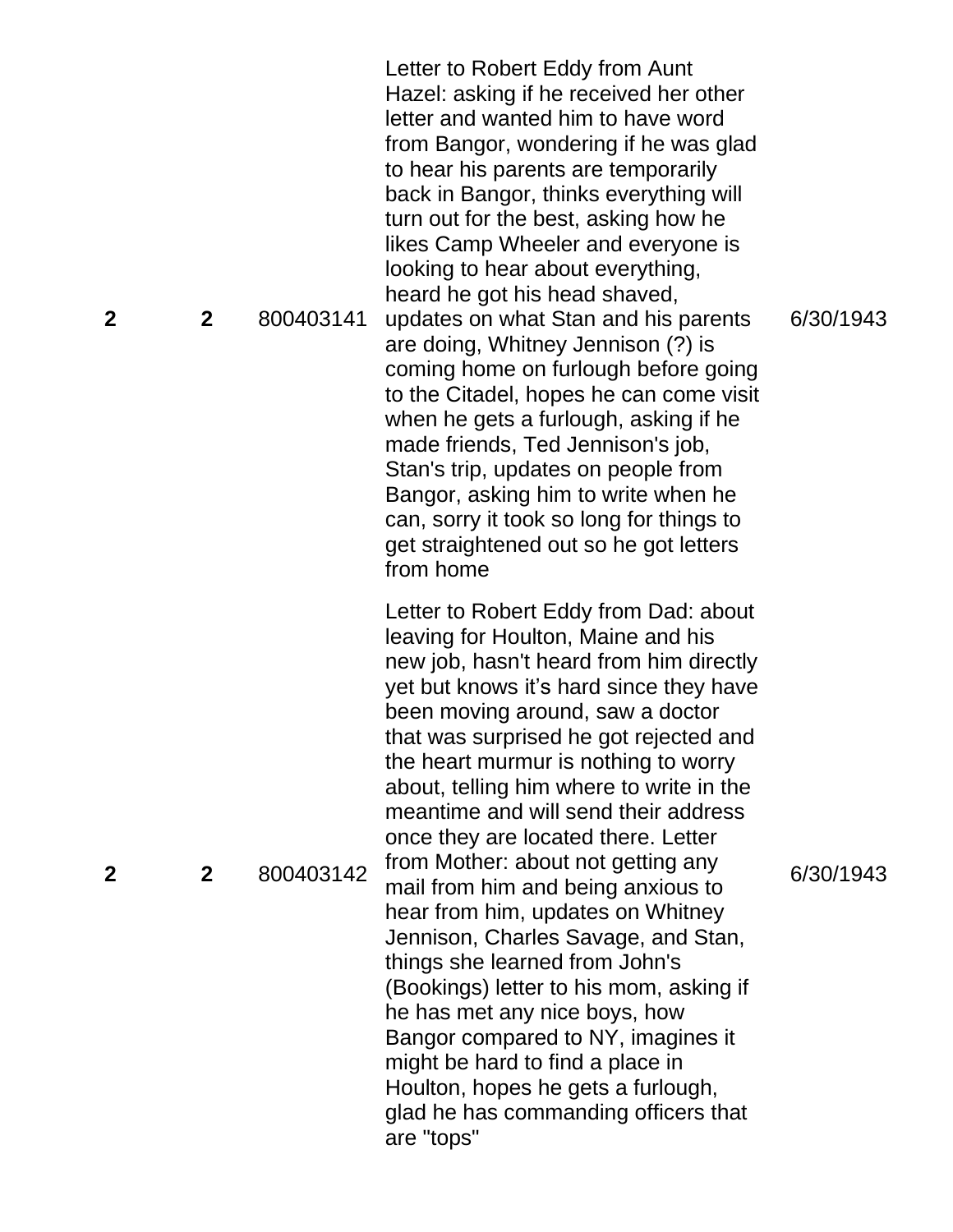#### **July 2 -14, 1943**

|             | $\mathbf{3}$ | 800403143 | Letter to Robert Eddy from Stan: about<br>being in Houlton, going to B.H.S. next<br>year, where they are staying, variety of<br>potential jobs and their pay, glad to<br>have been in Bangor after being in<br>NY, how he spent this Saturday night<br>after getting back, updates on others<br>who have gone in the Army, hanging<br>out with Dick, only had to take 2<br>exams for school and listing his<br>grades, will write him soon and update<br>him on the job situation               | 7/2/1943 |
|-------------|--------------|-----------|-------------------------------------------------------------------------------------------------------------------------------------------------------------------------------------------------------------------------------------------------------------------------------------------------------------------------------------------------------------------------------------------------------------------------------------------------------------------------------------------------|----------|
| $\mathbf 2$ | 3            | 800403144 | Letter to Robert Eddy from Mother:<br>about where they are staying while<br>they look for a place in Houlton,<br>updates on his dad and Stan's job<br>search, asking about camp, hopes he<br>can stand it physically and knows he<br>can handle it mentally, update on Joe<br>Mullen, joking about him doing the<br>dishes, glad to be back in Maine after<br>NY, his dad's pay and cost of rent,<br>asking if he has been paid or if he<br>needs money, telling him to take care<br>of himself | 7/3/1943 |
| 2           | 3            | 800403145 | Letter to Robert Eddy from Terrie<br>Thurston (?): about opening a cottage<br>for the season, Lowell's bicycle is<br>broken, sorry they aren't up there for<br>training where its cold, their cat is<br>catching birds, squirrels, and mice,<br>Jean took her place at the store, met<br>one of his aunts, been sailing and<br>dancing                                                                                                                                                          | 7/3/1943 |
| 2           | 3            | 800403146 | Letter to Robert Eddy from Aunt<br>Hazel: about forwarding mail from him<br>to his parents, his parents are going to<br>temporarily stay in Maine, his dad's                                                                                                                                                                                                                                                                                                                                    | 7/3/1943 |

**2**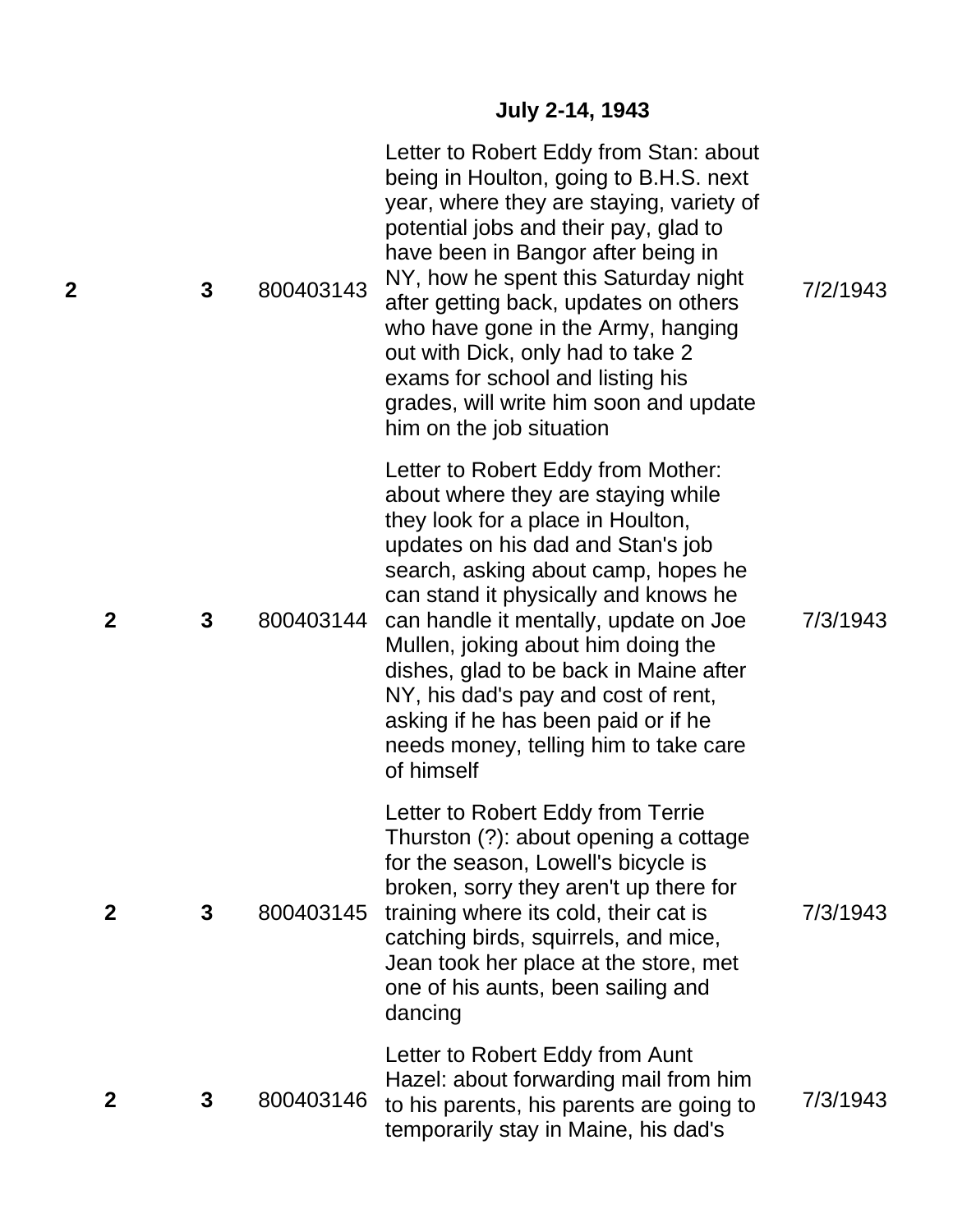|                |   |           | job, hopes his parents don't go too far<br>west, him wanting to go for a swim at<br>Lucerne, what Stan has been doing<br>and update on his job situation,<br>civilians told to leave the<br>transportation facilities open tomorrow<br>for traveling servicemen, going to have<br>salmon for Fourth of July dinner,<br>update on their victory garden, been a<br>cold and rainy spring, Whitney is home                                                                                                                                                       |          |
|----------------|---|-----------|---------------------------------------------------------------------------------------------------------------------------------------------------------------------------------------------------------------------------------------------------------------------------------------------------------------------------------------------------------------------------------------------------------------------------------------------------------------------------------------------------------------------------------------------------------------|----------|
| $\overline{2}$ | 3 | 800403147 | Letter to Robert Eddy from Dad: about<br>just receiving some of his forwarded<br>mail, updates on their living situation,<br>which address to write to, started work<br>on Friday, his doctor's opinion on his<br>heart murmur, Stan is with them but<br>will decide between jobs tomorrow,<br>updates on guys who are also in the<br>Army, his mother will try to get<br>everything he requested and mail<br>them, his job will last about 3 months,<br>Stan will be back in Bangor for school,<br>hopes he gets good breaks after basic<br>training is over | 7/4/1943 |
| $\mathbf 2$    | 3 | 800403148 | Letter to Robert Eddy from Stan:<br>joking about Eddy being a maid when<br>he gets back, updates on Charlie with<br>his address, updates on friends and<br>people in town, plans to apply for a job<br>at Cunningham, housing situation is<br>terrible, sleeps in and goes to bed late<br>and taking it easy before going back to<br>school, will go to Bangor High until<br>October and then not sure, hopes their<br>dad gets a job in Bangor, received<br>money from Aunts Hazel and Mildred                                                               | 7/6/1943 |
| $\mathbf 2$    | 3 | 800403149 | Letter to Robert Eddy from Mary<br>Spangler: about writing him late and<br>receiving his long letter, Bangor isn't<br>the same lively town without him and<br>Johnnie, played bridge, her house<br>feels empty with everyone no longer                                                                                                                                                                                                                                                                                                                        | 7/8/1943 |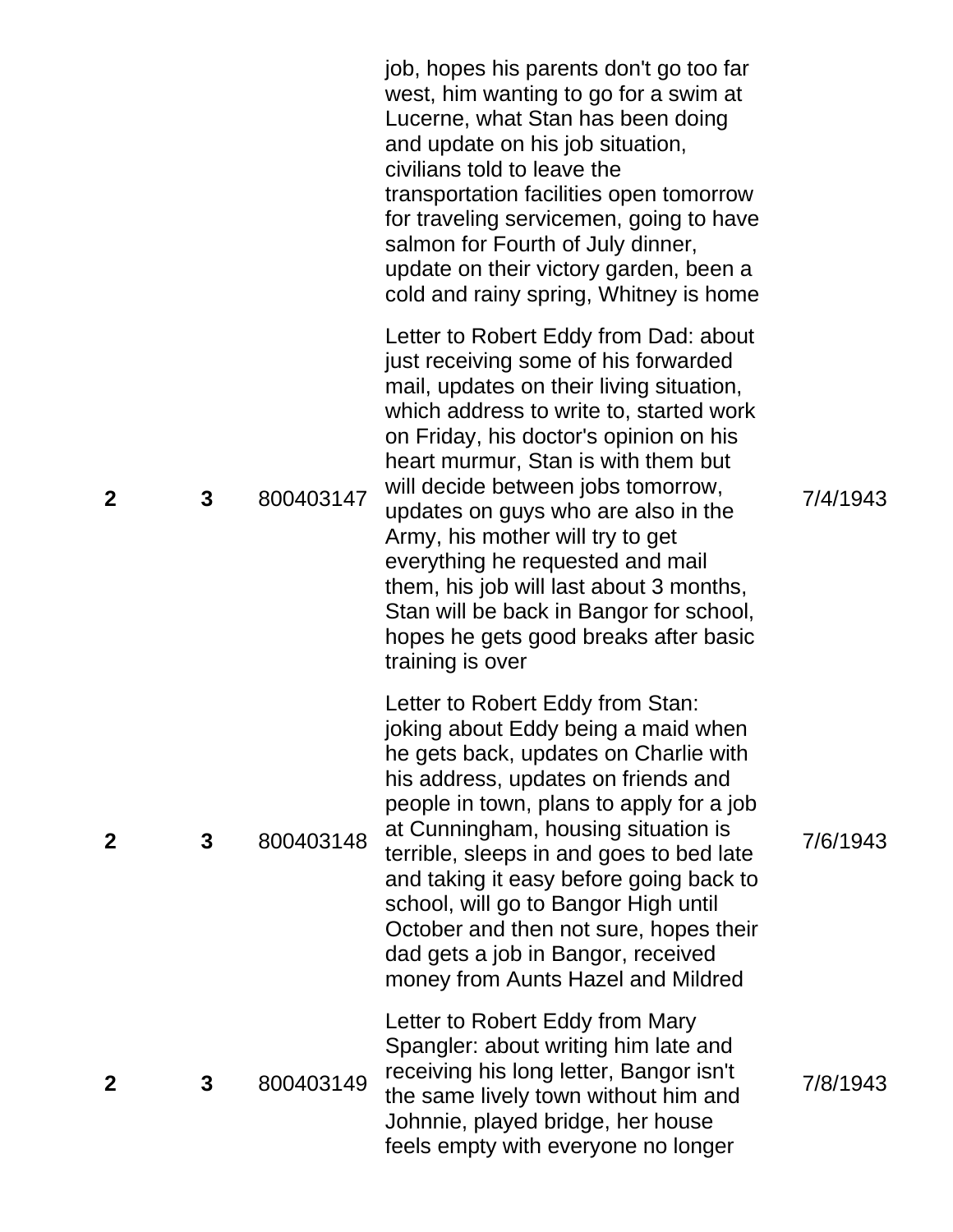|                |   |           | visiting, saw Whitney who is home for<br>a week, will send C. F. G.'s address as<br>soon as she gets it, talked to his<br>aunts, excited about her trip in<br>September to Pennsylvania and New<br>York                                                                                                                                                                                                                                                                                                                                                                                                        |           |
|----------------|---|-----------|----------------------------------------------------------------------------------------------------------------------------------------------------------------------------------------------------------------------------------------------------------------------------------------------------------------------------------------------------------------------------------------------------------------------------------------------------------------------------------------------------------------------------------------------------------------------------------------------------------------|-----------|
| $\overline{2}$ | 3 | 800403150 | Letter to Robert Eddy from Mother:<br>about receiving 3 or 4 of his letters, if<br>he has a furlough perhaps she can<br>visit since it might be impossible to<br>come home, put her name as a<br>volunteer marker at the pea factory,<br>still haven't found an apartment,<br>updates on Stan's job situation,<br>opinion on Houlton, sent his a box with<br>items he requested but didn't include<br>everything, asking if he has money left<br>and if he's been paid, weather is a<br>relief from NY, asking about camp and<br>the boys, received a form letter from<br>his chaplain, how much they miss him | 7/8/1943  |
| $\mathbf 2$    | 3 | 800403151 | Letter to Robert Eddy from Aunt<br>Mildred: about mailing the letter he<br>sent to his parents, asking if he was<br>surprised to hear his parents were in<br>Houlton, not sure what Stan is doing,<br>Whitney left to return to Charleston,<br>weather is hot, invited to the<br>Marlugale's (?) for dinner, went to the<br>Bangor House, their garden is doing<br>fine, sees Mary quite often, had a<br>quiet Fourth of July, knows someone<br>in Macon and it would be nice if he<br>could visit, asking if he needs anything                                                                                | 7/11/1943 |
| $\mathbf 2$    | 3 | 800403152 | Letter to Robert Eddy from Dad: about<br>getting an apartment and moving in,<br>Stan starts work tomorrow, he is<br>resuming his regular job, Mullen's<br>might come visit, will probably stay<br>until October and Stan will head back<br>in September for school, gotten quite a<br>few letters from him lately, how much                                                                                                                                                                                                                                                                                    | 7/11/1943 |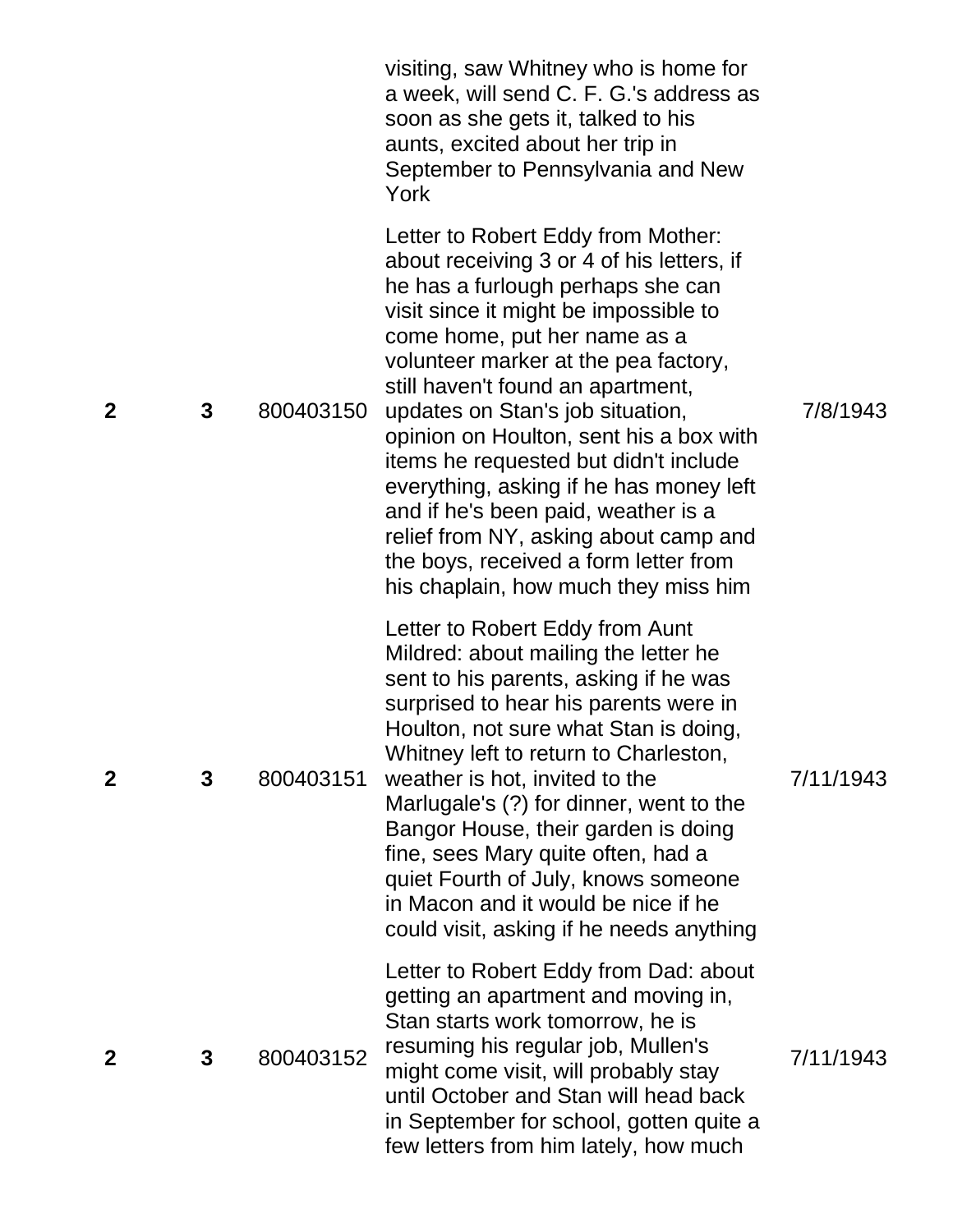|             |   |           | Stan will earn, how the weather has<br>been, pleased with everything he has<br>told them, will take some pictures and<br>send them to him, his mother sent<br>some of the things he requested                                                                                                                                                                                                                                                                                                                                                                                                                                                                                                                                   |           |
|-------------|---|-----------|---------------------------------------------------------------------------------------------------------------------------------------------------------------------------------------------------------------------------------------------------------------------------------------------------------------------------------------------------------------------------------------------------------------------------------------------------------------------------------------------------------------------------------------------------------------------------------------------------------------------------------------------------------------------------------------------------------------------------------|-----------|
| $\mathbf 2$ | 3 | 800403153 | Letter to Stan from Virginia: about her<br>year at school last year and how<br>college is going to be different, her<br>work in the Receiving Report Section<br>of the Quartermasters Depot, updates<br>on mutual friends, been serving in the<br>Servicemen's Canteen and also a<br>"Minute Maid", had to move when the<br>government took over her apartment<br>to make smaller units, asking what he<br>is doing in Houlton, only has her<br>annual picture to send, congratulating<br>his achievements in R. O. T. C. last<br>year, not old enough for the Spars or<br>Wags so she is going to build morale,<br>known as the Lone Wolfess, glad to<br>hear Bob is having a good time and<br>hopes to get a picture from him | 7/12/1943 |
| 2           | 3 | 800403154 | Letter to Robert Eddy from Mother:<br>(Tuesday) encouraging him to get<br>enough sleep, hopes he goes to the A.<br>S. T. P., his Guadalcanal (?)<br>experience sounds squeamish but<br>interesting, had hot days, Stan started<br>work, details of their apartment and<br>garden, went to friends of the Mullens<br>on Saturday night, giving him their<br>phone number, might only be able to<br>keep the apartment until September, a<br>young man with disabilities who lives<br>across the street, Dad enjoys his work<br>and when him and Stan get home, will<br>see about sending the socks he<br>requested                                                                                                               | 7/14/1943 |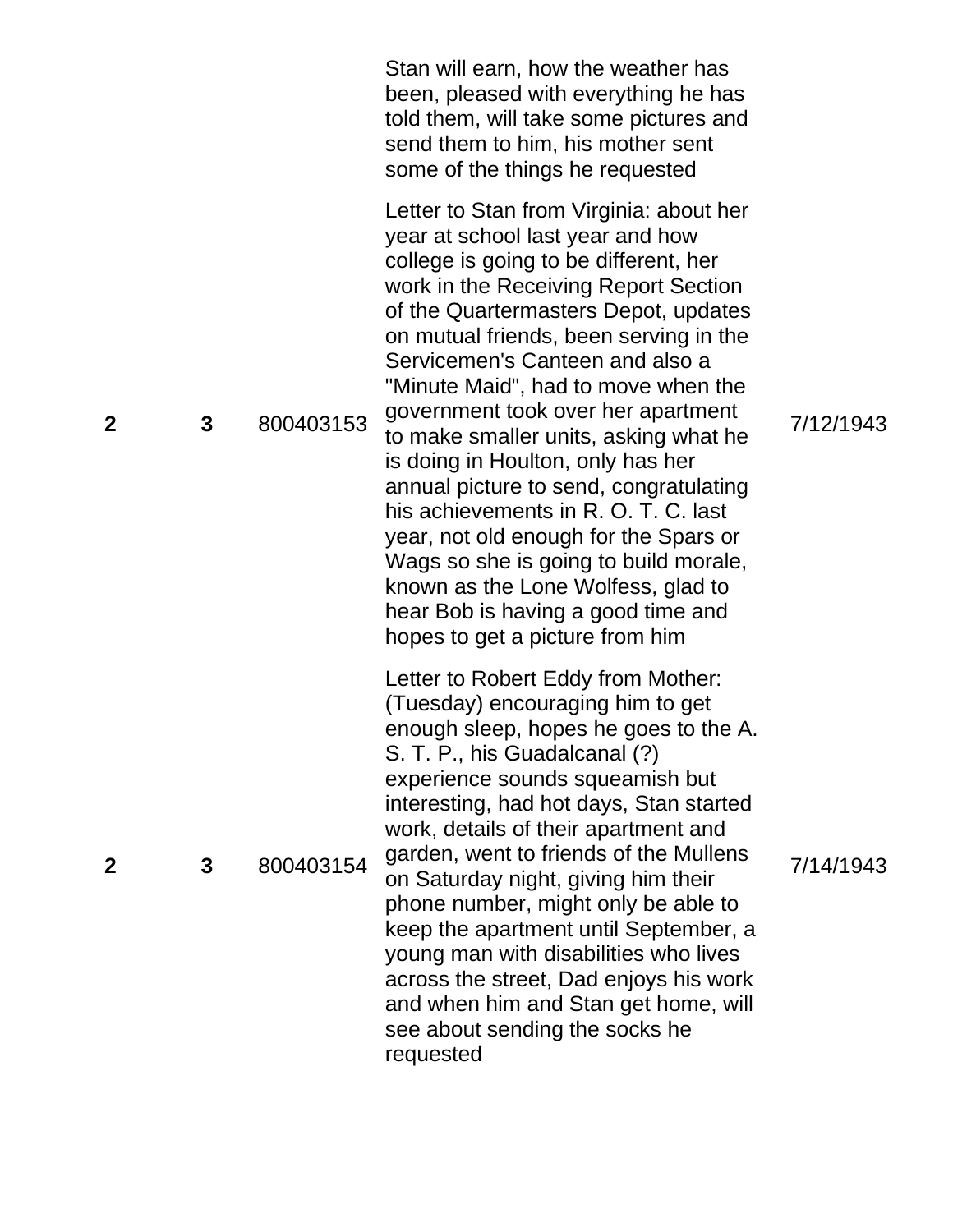| $\mathbf{2}$ | 3 | 800403155 | Letter to Robert Eddy from Mary<br>Spangler: about him not receiving the<br>long letter she wrote, doesn't seem<br>like he has much spare time, things he<br>is doing sound interesting, hopes he<br>writes as often as he can, sorry to<br>hear about the A. S. T. P. and him not<br>being able to be a doctor, went up to<br>Maine for a dance, received her<br>assignment for next year but trying to<br>get her preference, went on a bike ride<br>last Sunday, books she has read and<br>is reading                                                                                                                                              | 7/14/1943 |
|--------------|---|-----------|-------------------------------------------------------------------------------------------------------------------------------------------------------------------------------------------------------------------------------------------------------------------------------------------------------------------------------------------------------------------------------------------------------------------------------------------------------------------------------------------------------------------------------------------------------------------------------------------------------------------------------------------------------|-----------|
| $\mathbf 2$  | 3 | 800403156 | Letter to Robert Eddy from Stan: about<br>finishing up his first couple days of his<br>new job, suffering from sunburn, sore<br>feet, sore hands, over sweating, and<br>overtime, what he drinks during the<br>day, he pay breakdown, girls he<br>kissed, likes Houlton, met a girl and<br>other girls he has seen, his social life<br>has come to an end, thinking how<br>swell it would be if Eddy and friends<br>were all camping in Lucerne, listing<br>items Mother is sending                                                                                                                                                                   | 7/14/1943 |
| $\mathbf 2$  | 4 | 800403157 | <b>July 17-31, 1943</b><br>Letter to Robert Eddy from Mother:<br>(Friday) about him getting to swim but<br>it not comparing to Lucerne, change in<br>the weather, asking about the food<br>and if he gets enough to eat, sorry to<br>hear his Sergeant is leaving but telling<br>him to have a good attitude, his dad<br>and Stan are working hard and wake<br>up late/go to bed early, glad they are<br>there instead of NY, Dad bought a war<br>bond, saw a double feature at the new<br>movie house, expects to start marking<br>surgical dressings once or twice a<br>week next week and also has been<br>volunteering to mark at the pea factory | 7/17/1943 |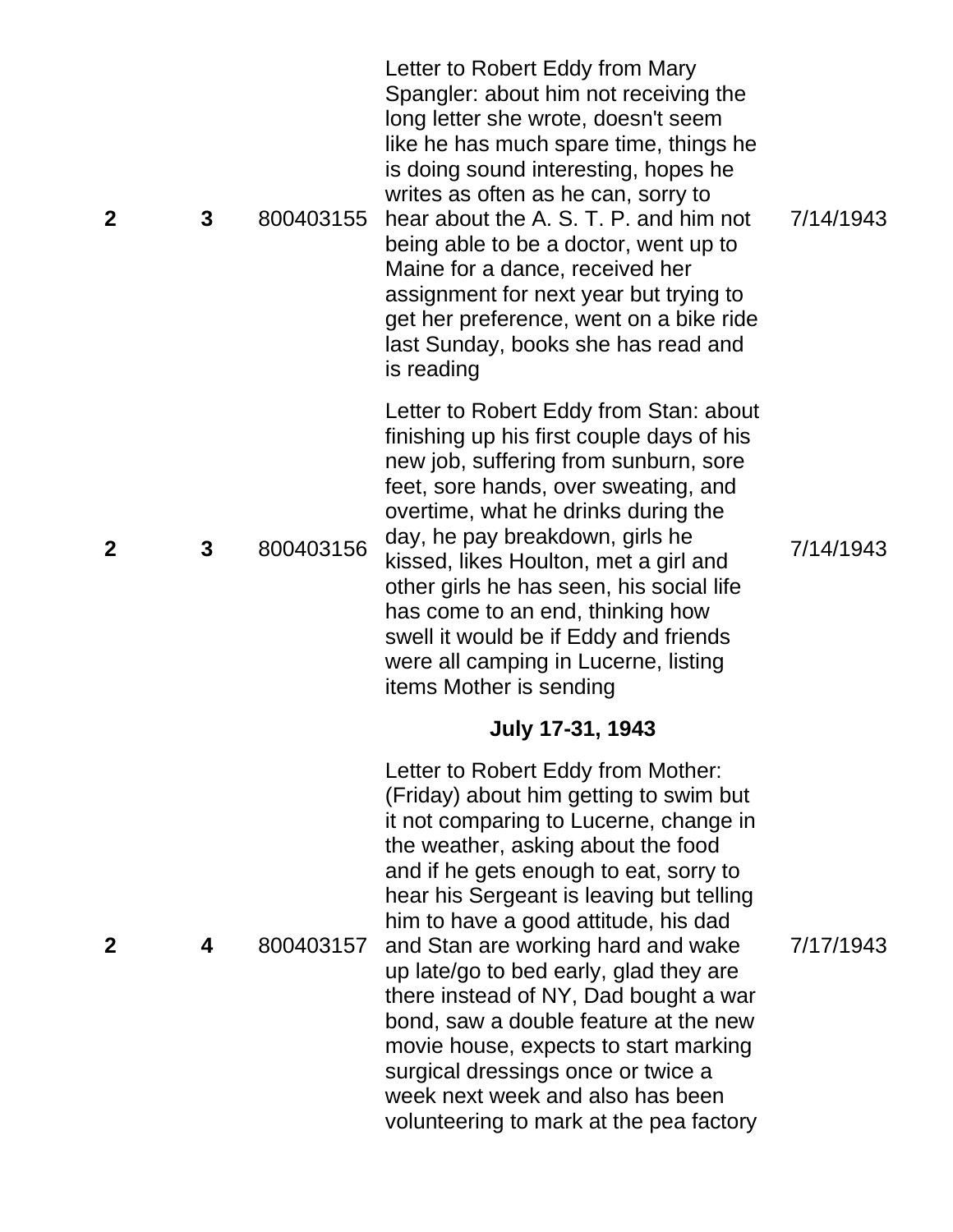| $\mathbf 2$ | 4 | 800403158 | Letter to Robert Eddy from Mother:<br>(Monday) about how it takes about 3<br>days for her to get a letter from him,<br>asking if he is getting enough to eat<br>and how the food is, telling him to<br>keep up the good work on the range,<br>asking if he has danced with anyone<br>at the Service Club, what she did on<br>Saturday and Sunday, using the<br>washing machine in the apartment,<br>went to the Red Cross and did surgical<br>dressings, hopes there are bananas<br>when he comes home so she can<br>make him a banana cream cake, Stan<br>is tired from work, asking what his<br>chances of going to A. S. T. P. are                                                                                          | 7/20/1943 |
|-------------|---|-----------|--------------------------------------------------------------------------------------------------------------------------------------------------------------------------------------------------------------------------------------------------------------------------------------------------------------------------------------------------------------------------------------------------------------------------------------------------------------------------------------------------------------------------------------------------------------------------------------------------------------------------------------------------------------------------------------------------------------------------------|-----------|
| $\mathbf 2$ | 4 | 800403159 | Letter to Robert Eddy from Stan: about<br>it raining so hard they didn't have<br>work, being tired from working so<br>much, Dad figured out the payroll with<br>breakdown included, Dad buys a war<br>bond every week, lost about \$5 from<br>not working due to the rain, glad to<br>hear from him. Letter from Dad: about<br>going fishing last Sunday and hoping<br>for better luck this Sunday, the hours<br>Stan is working and the money he is<br>making, hoping he doesn't get hot<br>weather all the time, glad to hear he<br>qualified as a sharp shooter, had a<br>blackout last night, doing the payroll,<br>very comfortably situated, will take<br>some snapshots and send them, him<br>and Stan buying war bonds | 7/22/1943 |
| $\mathbf 2$ | 4 | 800403160 | Letter to Robert Eddy from Mother:<br>(Friday) replying to Eddy's comment<br>that they don't write enough, evidently<br>he was successful in his infiltration<br>course, telling him to be careful,<br>asking if he has seen Hayden, not<br>much news to write, Stan is<br>developing muscle and they wondered                                                                                                                                                                                                                                                                                                                                                                                                                 | 7/23/1943 |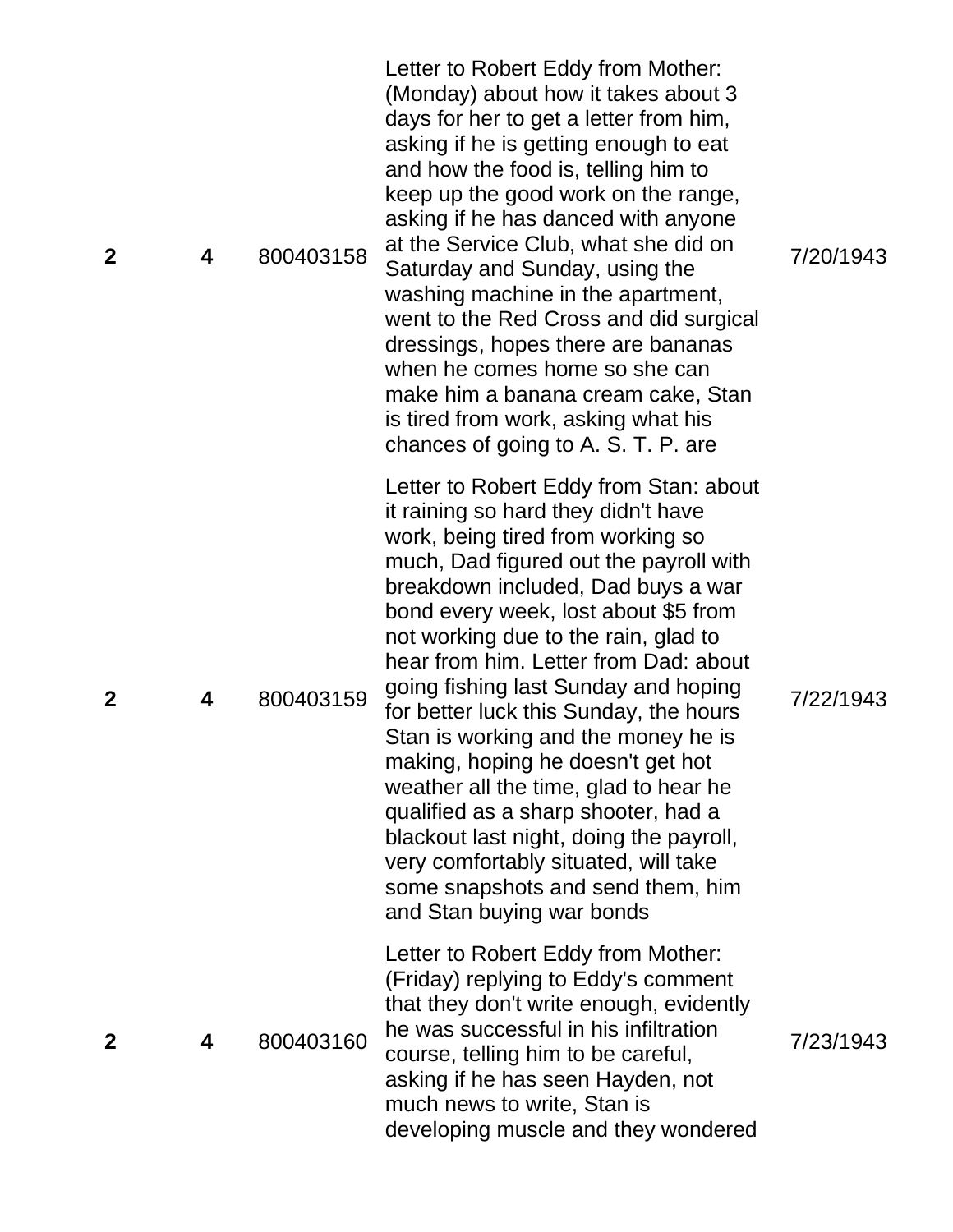who would win in a wrestling match between the two, an old neighbor passing away, updates she heard from Gert (?) Savage, her days are long, going to do some shopping and maybe see a movie today, telling him to mention specifically what he wants the first time he asks and not days later, might have a lake picnic on Sunday, has been worried about him "going across" after basic, hopes he goes to A. S. T. P., weather yesterday and Stan catching up on sleep

Letter to Robert Eddy from Mother: (Saturday) wishing he could have some of the cold weather they are having, enclosing a picture of Jinny (?) Melton Stan received in a letter from her, had Mrs. Mullen over for dinner last night, asked to play bridge once a week, Dad is going fishing tomorrow, Stan working a lot of overtime, spends her evenings cooking and washing dishes, saw in the papers about Ruth Hutchins being a sponsor (?) for the new ship "Bangor" launching in August, sending him a sheet to tear into smaller pieces, about a young man across the street who has disabilities. Enclosed photograph of Jinny Melton with handwritten notes on the back "Cousin Jinny Melton photo, L I 77" and other illegible and faded notes on the bottom has been separated out.

**4** 800403162 hearing about his training, asking Letter to Robert Eddy from Aunt Hazel: about receiving his letter after returning from Searsport and enjoying about the weather, her victory gardens, getting to go to the Gillbert's Estate while in Searsport, the Gillberts 7/24/1943

7/24/1943

**2**

**4** 800403161

**2**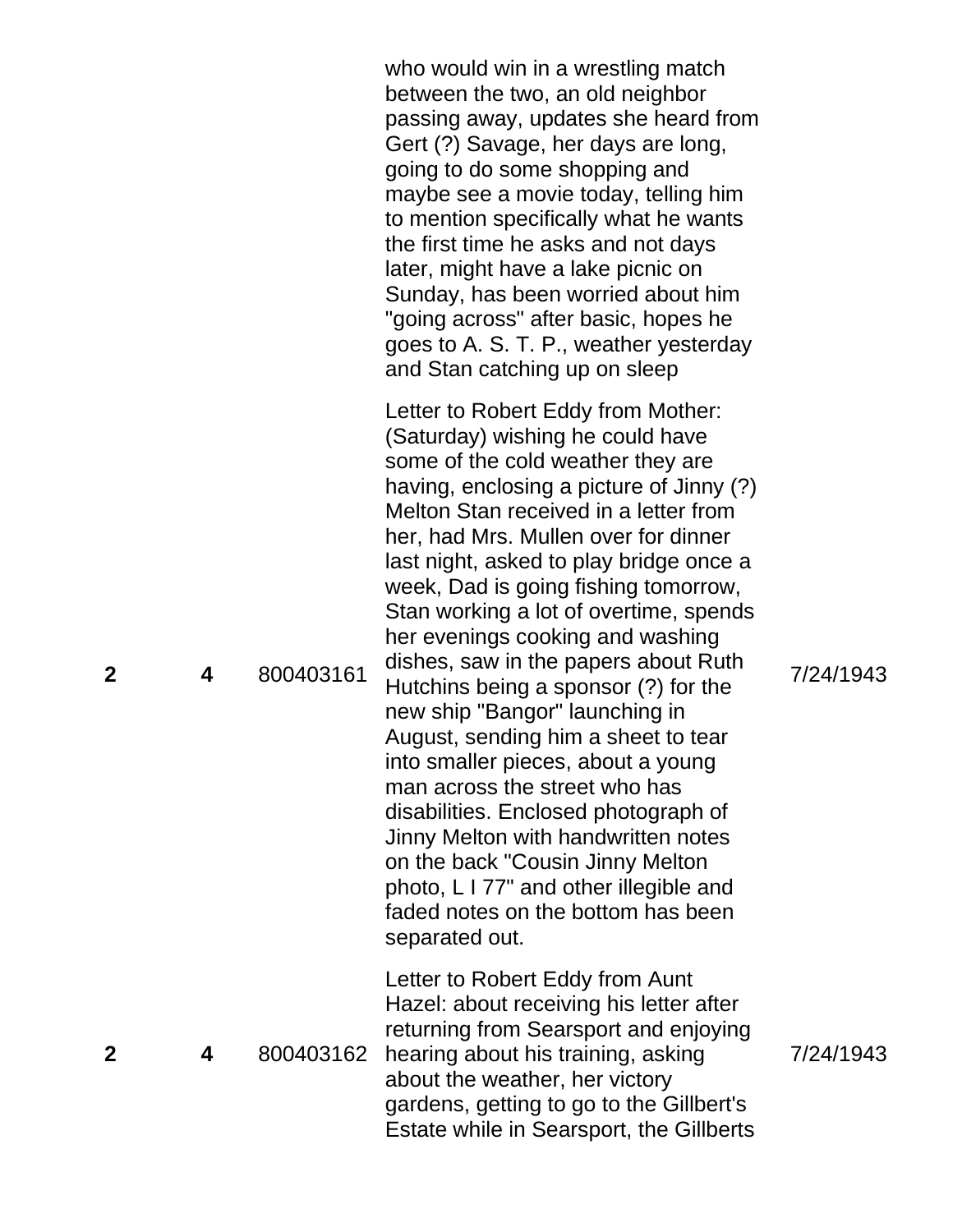|              |   |           | used to own the Penabseat (?) Hotel<br>in Bangor, he is not by the coast and<br>assumes that Lake Lucerne water<br>would be a welcome change for him,<br>how much Stan is working and how he<br>chose the job in Houlton over the one<br>in Bangor, recent updates from him<br>mom, dad, and Stan, Mrs. Savage<br>asked about him                                                                                                                                                                                                                                                                                                                                                                                                                                                                                       |           |
|--------------|---|-----------|-------------------------------------------------------------------------------------------------------------------------------------------------------------------------------------------------------------------------------------------------------------------------------------------------------------------------------------------------------------------------------------------------------------------------------------------------------------------------------------------------------------------------------------------------------------------------------------------------------------------------------------------------------------------------------------------------------------------------------------------------------------------------------------------------------------------------|-----------|
| $\mathbf 2$  | 4 | 800403163 | Newsletter to "Fellas" from Betty<br>Jenkins and Sam Collins, Maine<br><b>Christian Associate, Victory Service</b><br>Committee: about creating a<br>committee of upperclassman and<br>sophomores to assist the Class of '47<br>in the observance of Maine traditions<br>and other things, changes around<br>campus including ASTP soldiers<br>marching to Stevens, Rogers, or<br>Aubert and a change in the building<br>over Wingate Hall, bookstore hasn't<br>changed, dances for civilians and<br>soldiers every Saturday, the MCA is<br>taking an active part in arranging<br>soldier functions and services on<br>campus, trying to figure out which<br>camp has the most men from Maine,<br>thanking them for the letters and how<br>they are the basis for the new column<br>"Fill the Stein" in the Main Campus | 7/24/1943 |
| $\mathbf{2}$ | 4 | 800403164 | Letter to Robert Eddy from Dad: about<br>fishing, comment on the gas situation,<br>how they spent their Sunday, going to<br>have dinner with Louis Deamano (?),<br>update on Stan, has had borrowed car<br>for the last week or so                                                                                                                                                                                                                                                                                                                                                                                                                                                                                                                                                                                      | 7/25/1943 |
| $\mathbf 2$  | 4 | 800403165 | Letter to Robert Eddy from Mother:<br>(Sunday) about not going to the lake<br>because of the rain, going to see "The<br>More The Merrier" with Stan, trip<br>downtown to get Stan some work<br>shoes, Stan asking a girl to dance at                                                                                                                                                                                                                                                                                                                                                                                                                                                                                                                                                                                    | 7/26/1943 |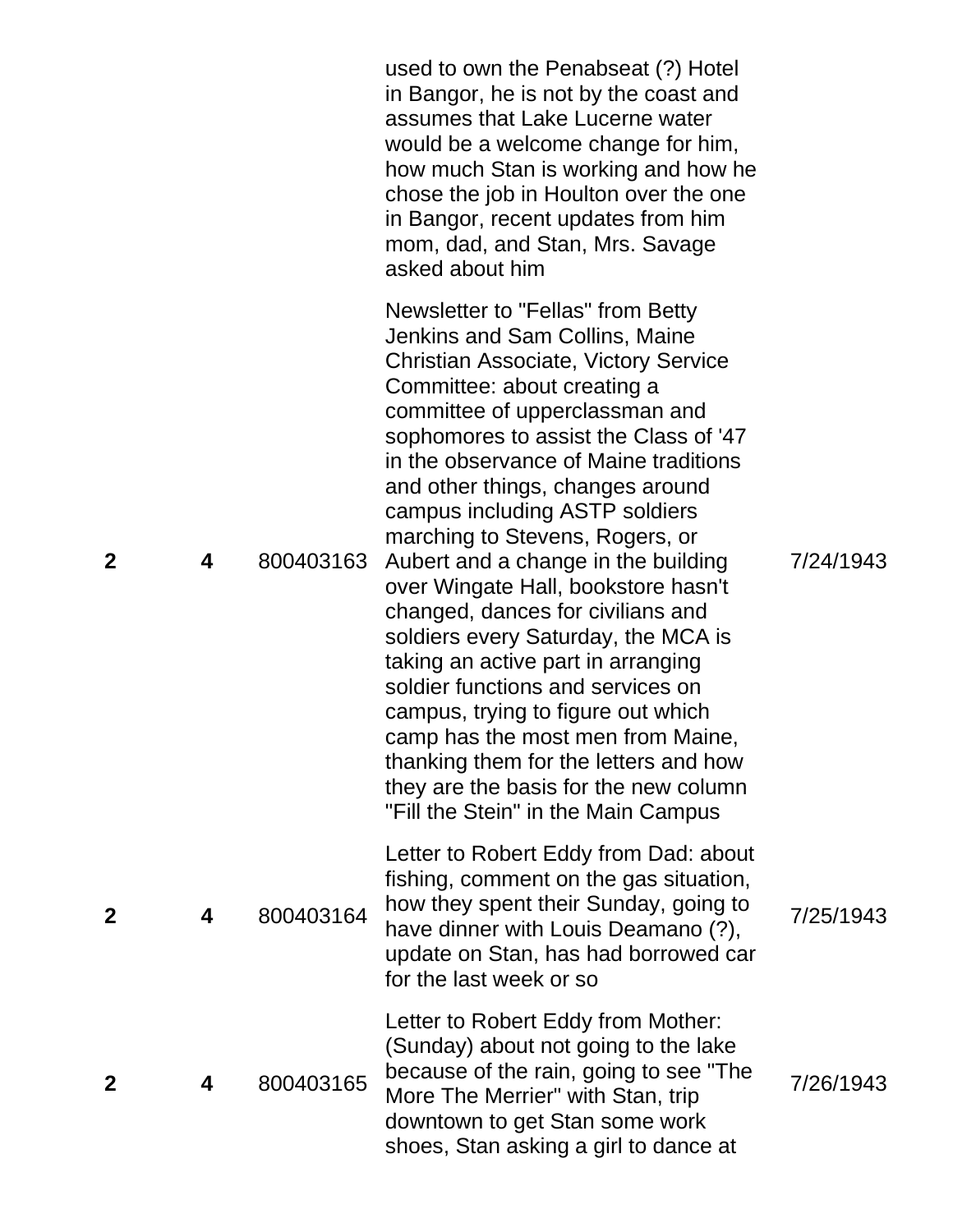|                |   |           | the American Legion dance, Stan<br>might go to Bangor next weekend and<br>she wants to go too                                                                                                                                                                                                                                                                                                                                                                                                              |           |
|----------------|---|-----------|------------------------------------------------------------------------------------------------------------------------------------------------------------------------------------------------------------------------------------------------------------------------------------------------------------------------------------------------------------------------------------------------------------------------------------------------------------------------------------------------------------|-----------|
| $\overline{2}$ | 4 | 800403166 | Letter to Robert Eddy from Stan: about<br>taking it easy after a hard day at work,<br>still covered in cement after a bath,<br>details about his boss, someone at<br>work who keeps his spirits up, got<br>work boots, details on the girl he<br>danced with, going to see if he can go<br>to Bangor with Louie next weekend,<br>enjoys working with Dad but wishes<br>Eddy were there to work with them,<br>how much of an education working<br>construction is                                           | 7/26/1943 |
| $\mathbf 2$    | 4 | 800403167 | Letter to Robert Eddy from Terrie<br>Therston (?): about the excitement of<br>seeing the Coast Guard, she is ok but<br>slightly bored, asking if he knows<br>someone she heard from, swimming in<br>the cold water of the Bay, Charlie isn't<br>going to write her, might try to write a<br>style column for the Burlington Free<br>Press next fall, asking why he hasn't<br>been transferred                                                                                                              | 7/26/1943 |
| $\mathbf 2$    | 4 | 800403168 | Letter to Robert Eddy from Mother:<br>(Monday) about it being a lonely day<br>and doing the wash early, went<br>shopping and got meat since they<br>didn't have any because of points the<br>week prior, going to the O'Day's for<br>dinner and bridge tonight, Helene and<br>Ted Cunningham are coming to town<br>from Bangor, hotels in Houlton are<br>better than in Bangor, anxious to hear<br>how he did in the "under fire" course,<br>going to have Louie De' Mars (?) over<br>for dinner this week | 7/26/1943 |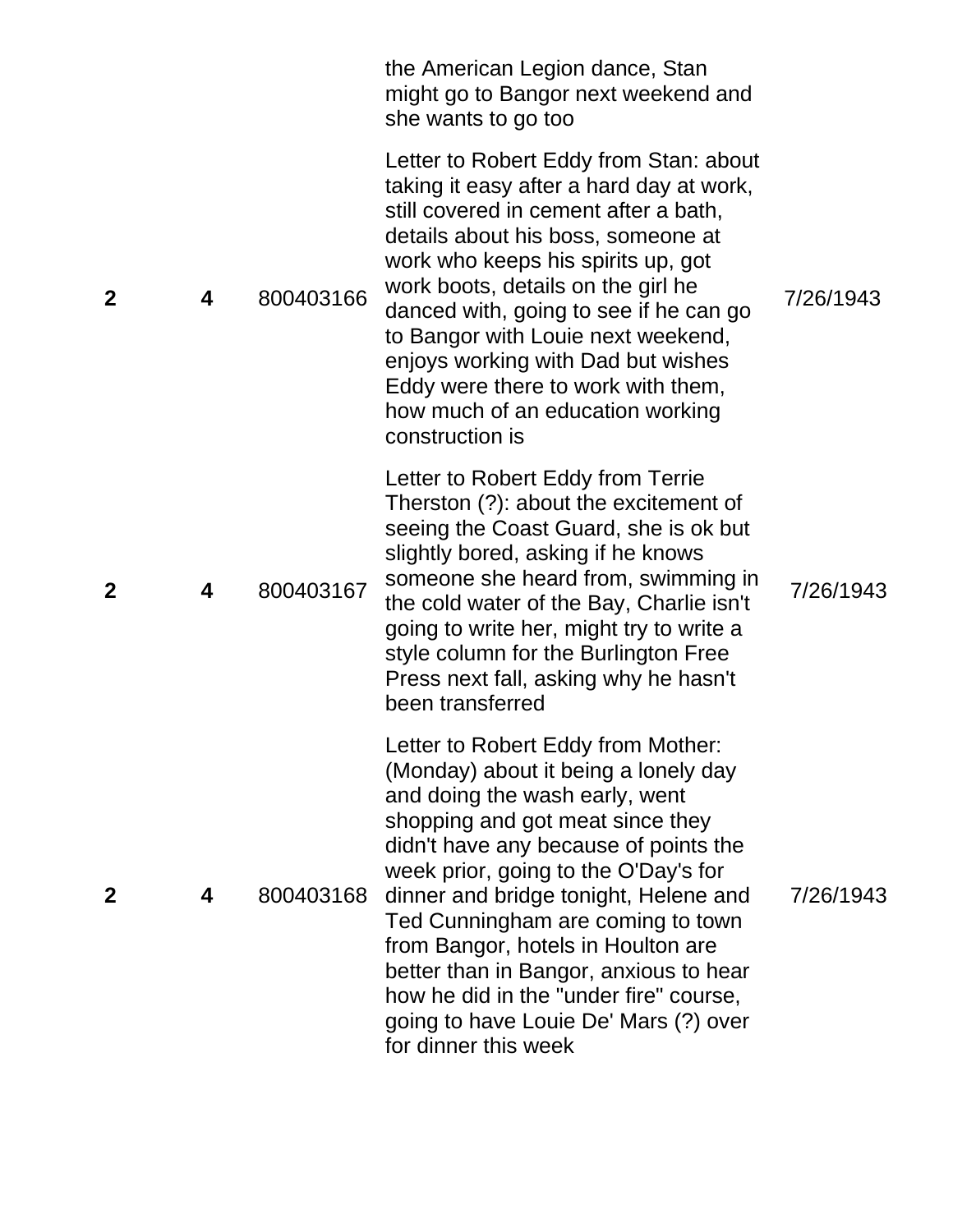| $\mathbf{2}$ | 4 | 800403169 | Letter to Robert Eddy from Mother:<br>(Tuesday) about getting his letter and<br>happy he is going back to school,<br>prayed he would be kept for further<br>training, telling himself not to push too<br>hard, how proud of him she is,<br>disappointed Helene didn't come<br>today, had a nice time at the O'Day's<br>last night and stayed out late,<br>expecting to stay until September and<br>then no definite plans                                                                                                          | 7/27/1943 |
|--------------|---|-----------|------------------------------------------------------------------------------------------------------------------------------------------------------------------------------------------------------------------------------------------------------------------------------------------------------------------------------------------------------------------------------------------------------------------------------------------------------------------------------------------------------------------------------------|-----------|
| $\mathbf 2$  | 4 | 800403170 | Letter to Robert Eddy from Mother:<br>(Thursday) about Louie De Masso and<br>Jerry O'Day coming over for dinner,<br>will send him some brownies soon,<br>played bridge yesterday and last night,<br>her and Dad got some ice cream, got<br>his letter about scrubbing floors, Stan<br>planning on going to Bangor on<br>Saturday, how hard Stan has been<br>working                                                                                                                                                                | 7/30/1943 |
| $\mathbf 2$  | 4 | 800403171 | Letter to Robert Eddy from Mother:<br>(Friday) about the rain and wondering<br>if Dad and Stan were working in it,<br>note written by Stan about being cold,<br>had a nice time last night when people<br>came over, Stan is going to Bangor on<br>Saturday and she wants to go but Dad<br>doesn't want her. Letter from Stan at<br>the bottom: about how he has been<br>working fast and hard the last couple<br>of days, going to Bangor tomorrow<br>after work, eats 4 meals a day, asking<br>about his identification bracelet | 7/31/1943 |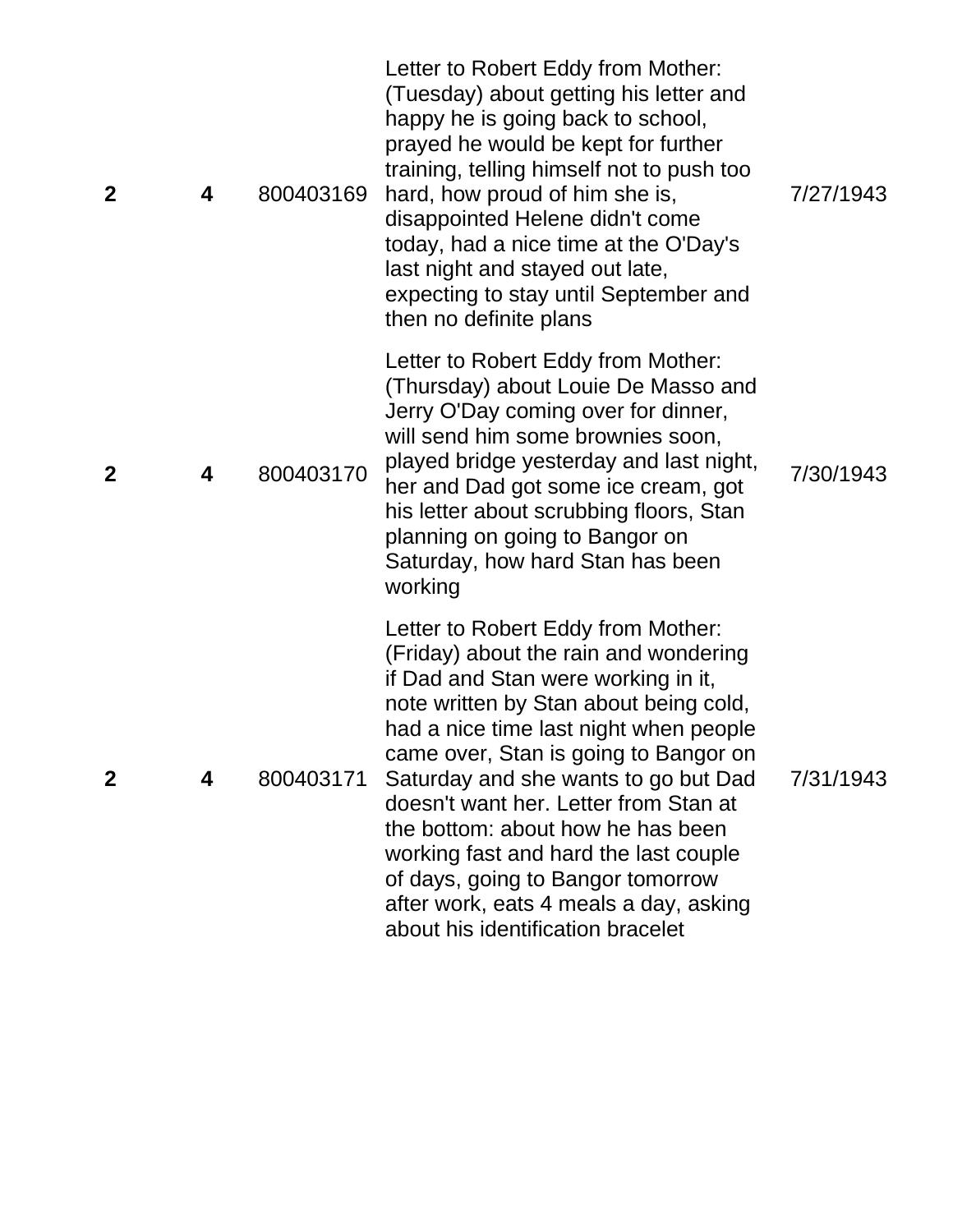## **August 1 -14, 1943**

| $\overline{2}$ | 5 | 800403172 | Letter to Robert Eddy from Gil<br>O'Connell: about things happening so<br>fast he doesn't know what month it is,<br>received his draft notice, the trip back<br>East with his mother, the draft board<br>gave him a temporary rejection for a<br>couple of weeks to a couple of<br>months, decided to start at Boston<br>University while waiting on draft board<br>decision, glad he likes the Army and<br>gets to go to O. C. S., lost without<br>Army routine and how college is<br>different, asking about what happened<br>with Mary, saw a friend before he let<br>that Eddy might run into, asking others<br>are where Eddy is, the address he can<br>write to until August 20, 1943                | 8/1/1943 |
|----------------|---|-----------|------------------------------------------------------------------------------------------------------------------------------------------------------------------------------------------------------------------------------------------------------------------------------------------------------------------------------------------------------------------------------------------------------------------------------------------------------------------------------------------------------------------------------------------------------------------------------------------------------------------------------------------------------------------------------------------------------------|----------|
| $\mathbf 2$    | 5 | 800403173 | Letter to Robert Eddy from Aunt<br>Mildred: about mail, asking how he is<br>doing and if he ever goes to Macon,<br>would be a beautiful day to go<br>somewhere, what is growing in their<br>garden, so far Stan's pictures aren't<br>finished, going to have green comi (?)<br>for the first time, wishes he were home<br>to have stuff from their garden and<br>salmon, sees Mary often, asking if he<br>needs anything, had Clara Lapley over<br>for dinner last week, thinks things look<br>more encouraging and asking if the<br>letters he receives get censored,<br>asking how many men from Camp<br>Wheeler were with him at U. of M., got<br>their back yard cleaned up, hopes it's<br>not too hot | 8/1/1943 |
| $\mathbf 2$    | 5 | 800403174 | Letter to Robert Eddy from Dad: about<br>Stan not going to Bangor but working<br>instead, going to go for a swim after<br>dinner, weather has been beautiful<br>except the day they worked in the rain,                                                                                                                                                                                                                                                                                                                                                                                                                                                                                                    | 8/1/1943 |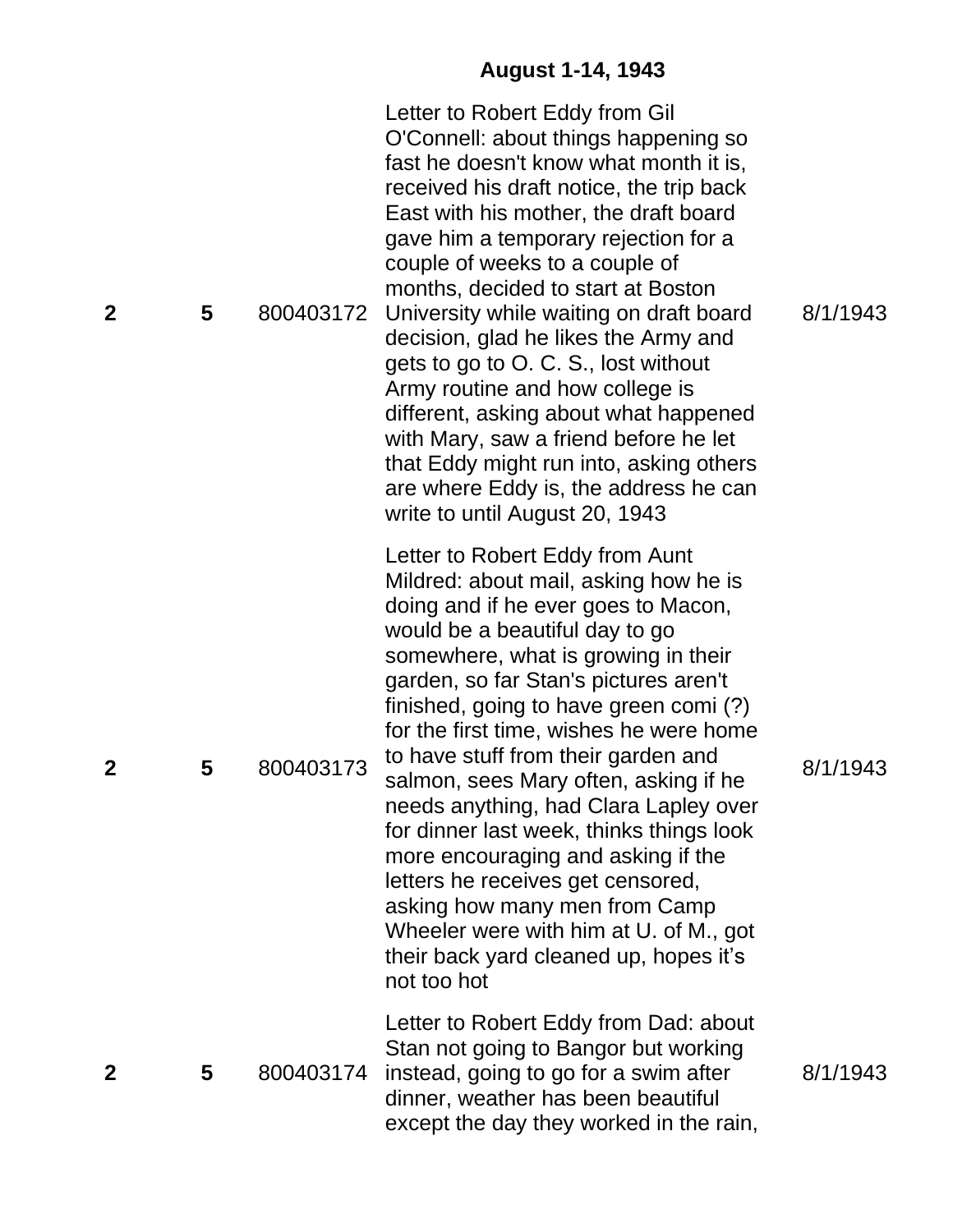|              |   |           | hopes to go to Bangor next weekend,<br>Mother is going to send him brownies,<br>had people over for dinner and plans<br>to have others over this week, a labor<br>foreman at work wants to take him<br>fishing                                                                                                                                                                                                                                                                                                                                                                                                                                                                                                                         |                |
|--------------|---|-----------|----------------------------------------------------------------------------------------------------------------------------------------------------------------------------------------------------------------------------------------------------------------------------------------------------------------------------------------------------------------------------------------------------------------------------------------------------------------------------------------------------------------------------------------------------------------------------------------------------------------------------------------------------------------------------------------------------------------------------------------|----------------|
| $\mathbf 2$  | 5 | 800403175 | Letter to Robert Eddy from Mother:<br>(Monday) about what they are eating<br>for dinner and wishing he were there,<br>Stan didn't go to Bangor but worked<br>instead, went to the lake on Sunday,<br>saw "Presenting Lily Mars" with Dad,<br>lunch plans with Mrs. O'Day tomorrow,<br>becoming a "regular wash woman"<br>and appreciating having a washing<br>machine, two more months before he<br>comes and hopes the War Department<br>doesn't change their minds, update on<br>Stan's appearance, hopes to hear<br>from him, hard to write since there's<br>not much to write about, plans to visit<br>Houlton when he comes to Bangor.<br>Note from Stan at the bottom: about<br>work and hoping to go to Bangor next<br>Saturday | 8/3/1943       |
| $\mathbf{2}$ | 5 | 800403176 | Postcard to Robert Eddy from Charles<br>E. Crossland, Executive Secretary,<br>University of Maine General Alumni<br>Association: asking to help correct<br>records and send in card with his<br>updated address and post                                                                                                                                                                                                                                                                                                                                                                                                                                                                                                               | $8/3 - 5/1943$ |
| 2            | 5 | 800403177 | Letter to Robert Eddy from Mother:<br>(Wednesday) about it being a week<br>since she has heard from him, spent<br>the day with Eve O'Day, getting string<br>beans from the garden, only wants the<br>summer to go fast because she will<br>see him sooner, asking about the<br>weather at Camp and if Brookie likes it<br>there, gave his address to Marher (?)<br>and asking if she has written, Jinny's<br>letter to Stan                                                                                                                                                                                                                                                                                                            | 8/5/1943       |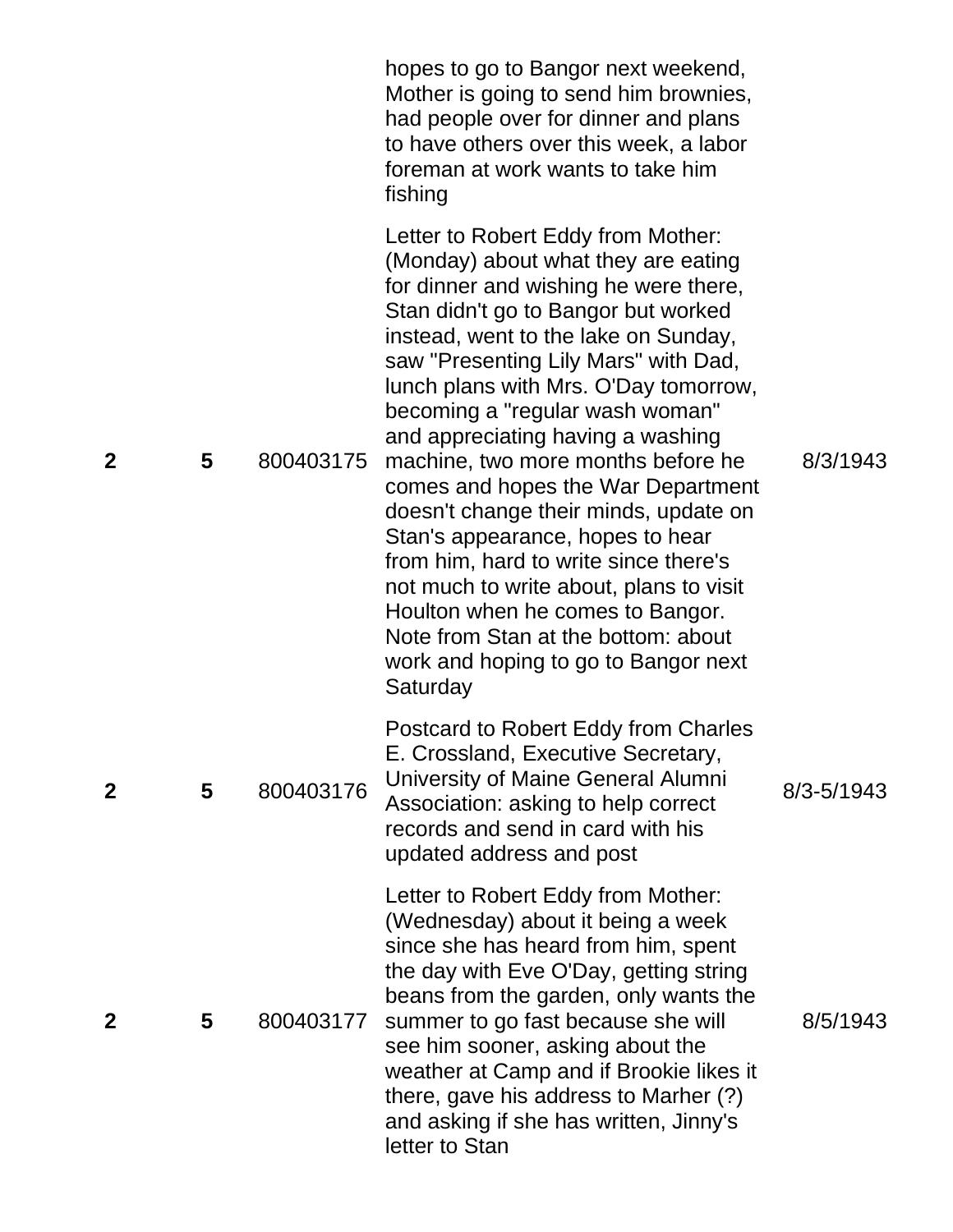| $\mathbf 2$ | 5 | 800403178 | Letter to Robert Eddy from Mother:<br>(Thursday) about receiving his letter<br>and being disappointed about the<br>extent of his basic training, gossip<br>about who is dating who, asking about<br>what happened with his watch, writing<br>while people are playing bridge,<br>asking if he is disappointed with the<br>extended length of his basic training,<br>will probably be in Bangor then                                                                                                                                                                                                        | 8/6/1943 |
|-------------|---|-----------|------------------------------------------------------------------------------------------------------------------------------------------------------------------------------------------------------------------------------------------------------------------------------------------------------------------------------------------------------------------------------------------------------------------------------------------------------------------------------------------------------------------------------------------------------------------------------------------------------------|----------|
| $\mathbf 2$ | 5 | 800403179 | Letter to Robert Eddy from Dad: about<br>being glad to hear he is enjoying parts<br>of training and hopes that he makes<br>the O. C. S. School or goes back to U.<br>of M., received insurance pobig (?) but<br>haven't seen his bonds, asking about<br>his watch, went down and watched the<br>school dance, Stan is at the movies<br>but should be getting a haircut, the<br>radio, summer has flown by, him and<br>Mother will probably be in Bangor by<br>the time he would have a furlough,<br>Mother will send some snapshots and<br>already sent some brownies, seen a<br>lot of Mr. and Mrs. O'Day | 8/6/1943 |
| $\mathbf 2$ | 5 | 800403180 | Letter to Robert Eddy from Aunt<br>Hazel: asking for updates about him,<br>expected Stan to show up yesterday<br>but he might come next weekend<br>instead, getting Stan's photos<br>developed is a slow process, got<br>lobster, opinion on Mussolini being<br>knocked out of power, wishes he could<br>see the phlox, updates on Virginia<br>from her letter to Aunt Mildred, he<br>probably hears from his family<br>regularly and she hopes they like<br>Houlton, saw Mary Spangler yesterday                                                                                                          | 8/8/1943 |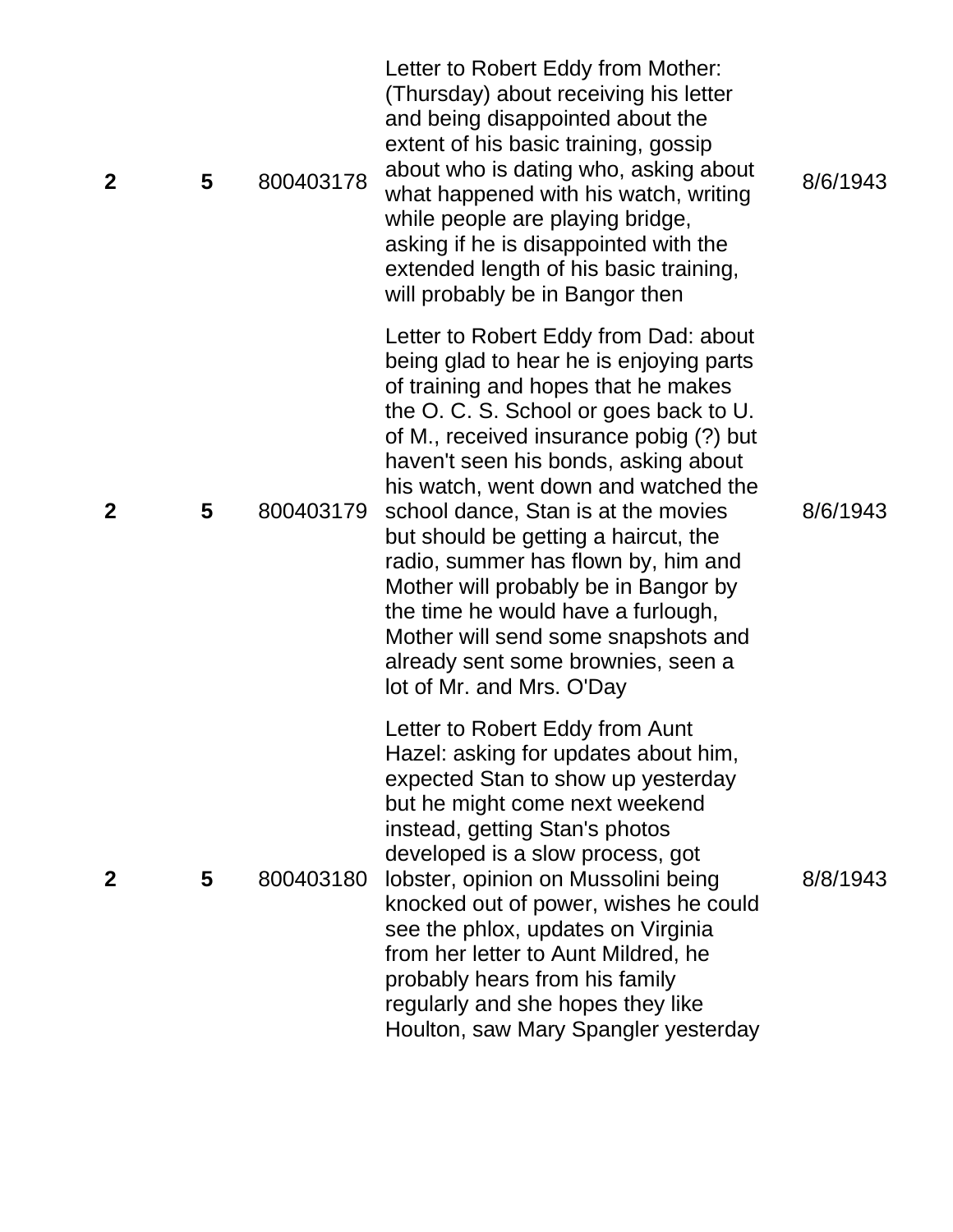| $\mathbf{2}$ | 5 | 800403181 | Letter to Robert Eddy from Mary<br>Spangler: about not writing and<br>receiving his birthday letter, been quite<br>a lot happening in Bangor, bridge<br>parties, talked to a friend in Canada,<br>had a nice birthday getting mail and a<br>lobster salad dinner, weather is<br>beautiful and went to Winterport for a<br>swim, details of her trip to St. John,<br>Canada and then to Philly and New<br>York, how much a friend paid for a half<br>hour phone call, he sounds busy, saw<br>his aunts        | 8/8/1943  |
|--------------|---|-----------|--------------------------------------------------------------------------------------------------------------------------------------------------------------------------------------------------------------------------------------------------------------------------------------------------------------------------------------------------------------------------------------------------------------------------------------------------------------------------------------------------------------|-----------|
| $\mathbf 2$  | 5 | 800403182 | Letter to Robert Eddy from Stan: about<br>how he feet have been hurting him,<br>hauling cement at work, took it easy<br>and read the papers last night, went<br>downtown and bought some things on<br>Saturday night, list of records he<br>thinks are swell, plans to work right up<br>until school starts, plans to buy a sport<br>coat with his money, hasn't gone out<br>with girls in so long                                                                                                           | 8/9/1943  |
| $\mathbf{2}$ | 5 | 800403183 | Letter to Robert Eddy from Mother:<br>(Tuesday) asking how he liked the<br>march at night and if he got all the<br>things she has sent, news of others in<br>the service, disappointed about him<br>not getting furlough, received one war<br>bond and asking if he has bought any<br>more, asking if he hears from M.<br>Franer (?), they might be in Houlton<br>through most of November, dreading<br>having to look for an apartment, saw<br>"Constant Nymph", asking when he<br>finds out about O. C. S. | 8/11/1943 |
| $\mathbf 2$  | 5 | 800403184 | Letter to Robert Eddy from Dad: about<br>getting a haircut and not having time<br>for things, starting to work 7 days a<br>week on Sunday, Stan will be sending<br>him the identification bracelet, had<br>people over for dinner last night, Stan                                                                                                                                                                                                                                                           | 8/13/1943 |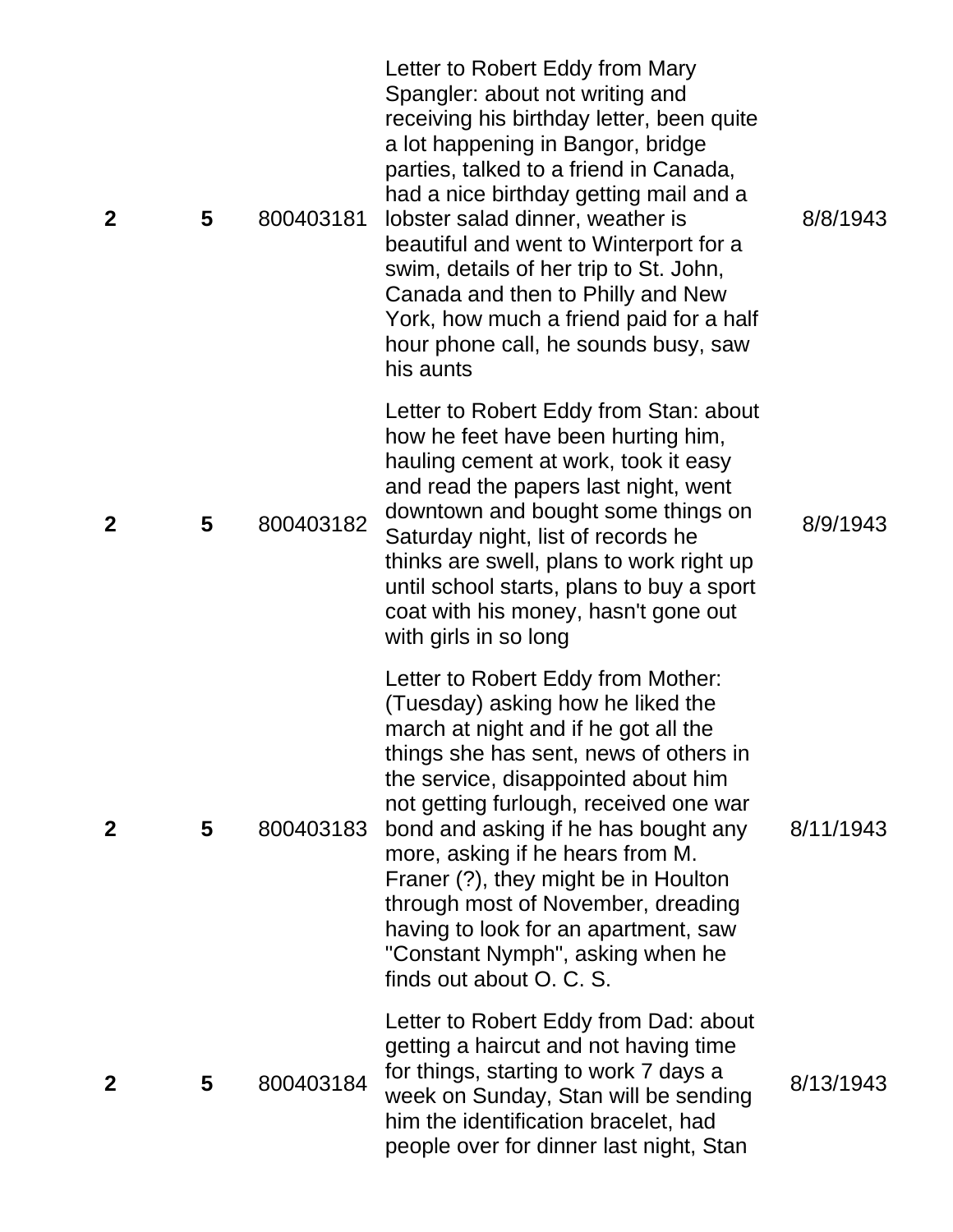|              |   |           | bought new records, summer is going<br>by quickly, mix up at work, fishing,<br>how solid Stan is                                                                                                                                                                                                                                                                                                                                                                                                            |           |
|--------------|---|-----------|-------------------------------------------------------------------------------------------------------------------------------------------------------------------------------------------------------------------------------------------------------------------------------------------------------------------------------------------------------------------------------------------------------------------------------------------------------------------------------------------------------------|-----------|
| $\mathbf{2}$ | 5 | 800403185 | Letter to Robert Eddy from Mother:<br>(Friday) about the rain ruining the<br>days, had people over for dinner,<br>going to play duplicate, having people<br>over to celebrate her birthday, will<br>send his bracelet tomorrow, asking<br>about his long march at night,<br>expecting Ruby Layton to come to<br>Houlton mid-month, apologizing that<br>the brownies were a mess                                                                                                                             | 8/14/1943 |
| $\mathbf 2$  | 5 | 800403186 | Envelope to Robert Eddy from Mother<br>(no return address but same<br>handwritten as other<br>letters/envelopes)                                                                                                                                                                                                                                                                                                                                                                                            | 8/14/1943 |
|              |   |           | <b>August 15-30, 1943</b>                                                                                                                                                                                                                                                                                                                                                                                                                                                                                   |           |
| 2            | 6 | 800403187 | Letter to Robert Eddy from Mother:<br>about it being her birthday, went to the<br>hotel for dinner and then saw "Du<br>Barry Was a Lady", received the roses<br>he sent yesterday, been raining<br>steadily and Stan getting drenched at<br>work, had people over last night for<br>dinner and bridge, got money from<br>everyone for her birthday, says<br>Bangor has changed with all the boys<br>and husbands gone, updates on<br>people getting married and having<br>babies, Ruth might be too busy to | 8/15/1943 |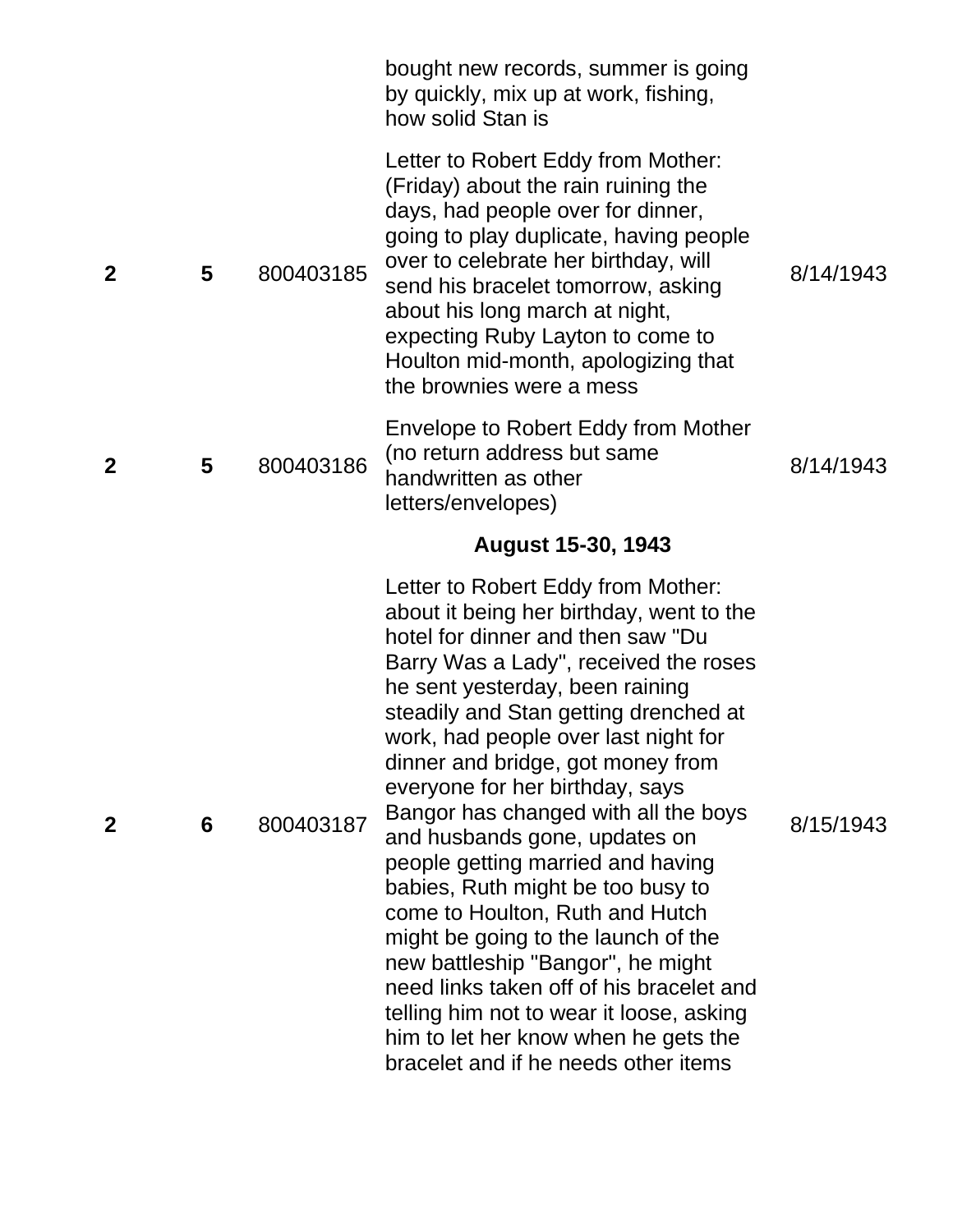| $\mathbf{2}$ | 6 | 800403188 | Letter to Robert Eddy from Mother:<br>(Tuesday) about receiving his letters,<br>would have had a fit to see him<br>wrestling, went to the movies with Dad<br>and Stan after dinner on Sunday, Stan<br>is working a lot of overtime, talked to<br>the Hutchins on Sunday and found out<br>where people are going to be<br>stationed, will be lonely when Stan<br>goes back to Bangor, thinks Stan is<br>foolish for working up until the day<br>before school starts, asking if his legs<br>hurt from mosquito bites, hates him<br>being in "stinky" lake there, asking<br>about Brookie | 8/17/1943 |
|--------------|---|-----------|-----------------------------------------------------------------------------------------------------------------------------------------------------------------------------------------------------------------------------------------------------------------------------------------------------------------------------------------------------------------------------------------------------------------------------------------------------------------------------------------------------------------------------------------------------------------------------------------|-----------|
| $\mathbf{2}$ | 6 | 800403189 | Letter to Robert Eddy from Mother:<br>about how much Stan is working and<br>getting paid, saw "The Ox Bow<br>Incident", asking about swimming and<br>if he ever got the sheet she sent,<br>O'Days are coming over for steak on<br>Saturday night and not having had<br>enough points to have it in a long time,<br>asking when he finds out about the<br>recommendation for O. C. S. and if he<br>doesn't make that if he will do to O. S.<br>T. P.                                                                                                                                     | 8/18/1943 |
| $\mathbf 2$  | 6 | 800403190 | Letter to Robert Eddy from Mother:<br>(Thursday) about receiving mail from<br>him and thanking him again for the<br>roses, telling him not to scratch his<br>legs or they will get infected, plans for<br>dinner and Stan working overtime.<br>Continuation the next morning:<br>(Friday) Stan ended up joining them at<br>the O'Day's for dinner and cards,<br>mentioning it was the O'Days in the<br>picture, went to a meeting to organize<br>ladies to go out and visit the air base<br>hospital but dreading the first time at<br>least until she knows how they will be           | 8/20/1943 |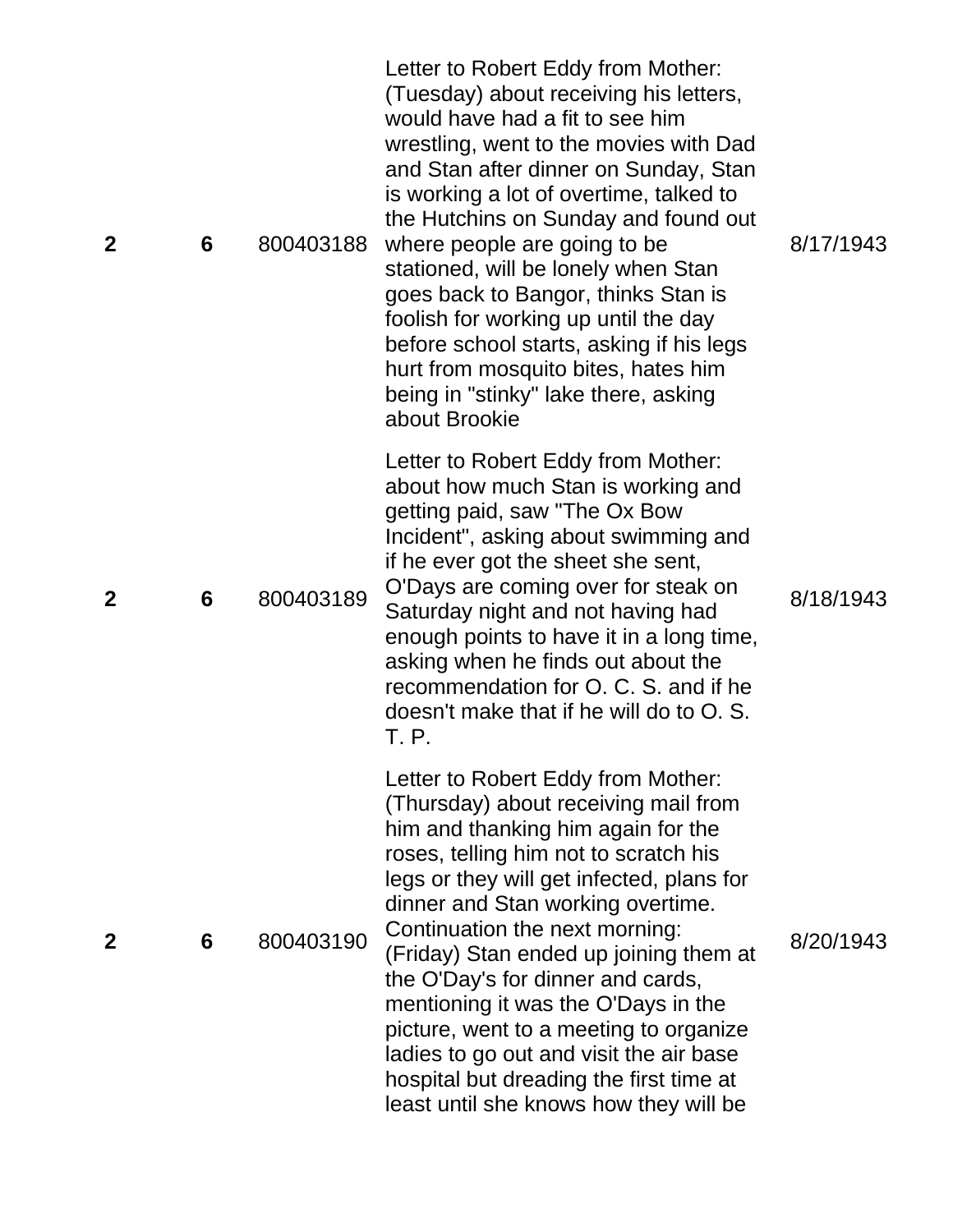|             |   |           | received, chilly night there and wishing<br>she could send it to him                                                                                                                                                                                                                                                                                                                                                                                                                                                                                                                                                                                  |           |
|-------------|---|-----------|-------------------------------------------------------------------------------------------------------------------------------------------------------------------------------------------------------------------------------------------------------------------------------------------------------------------------------------------------------------------------------------------------------------------------------------------------------------------------------------------------------------------------------------------------------------------------------------------------------------------------------------------------------|-----------|
| $\mathbf 2$ | 6 | 800403191 | Letter to Robert Eddy from Stan:<br>joking about being stronger than him,<br>his fingers are stiff from work, working<br>7 days a week and details about his<br>pay and buying war bonds, details<br>about guys he works with, more talk<br>about his work, how much he weighs<br>and looking bigger than before, asking<br>for addresses and updates on various<br>people, breakdown of his pay                                                                                                                                                                                                                                                      | 8/20/1943 |
| $\mathbf 2$ | 6 | 800403192 | Letter to Robert Eddy from Mother:<br>about thinking he must be miserable<br>from the heat rash and mosquito and<br>how he probably never wants to go<br>back to the South, her opinion on<br>housework, hopes his latest rumor on<br>college is true, how hot he is<br>compared to their cool nights, having<br>people over for steak tonight, lunch<br>plans today, will ask Aunt Mildred to<br>sent some of Stan's photos, hates to<br>have Stan leave to go to school,<br>hopes he will have days off between<br>basic training and college so they can<br>see him, asking if he hears from Mary<br>often, how funny Joe's letters to Myra<br>are | 8/21/1943 |
| $\mathbf 2$ | 6 | 800403193 | Letter to Robert Eddy from Terrie:<br>about how time is flying, update on<br>Charlie from Mrs. Savage, won't know<br>anyone in Bangor during the winter,<br>how much she loves his letters and<br>suggesting he get into journalism,<br>asking about his transfer to a college<br>group, updates on mutual friends                                                                                                                                                                                                                                                                                                                                    | 8/21/1943 |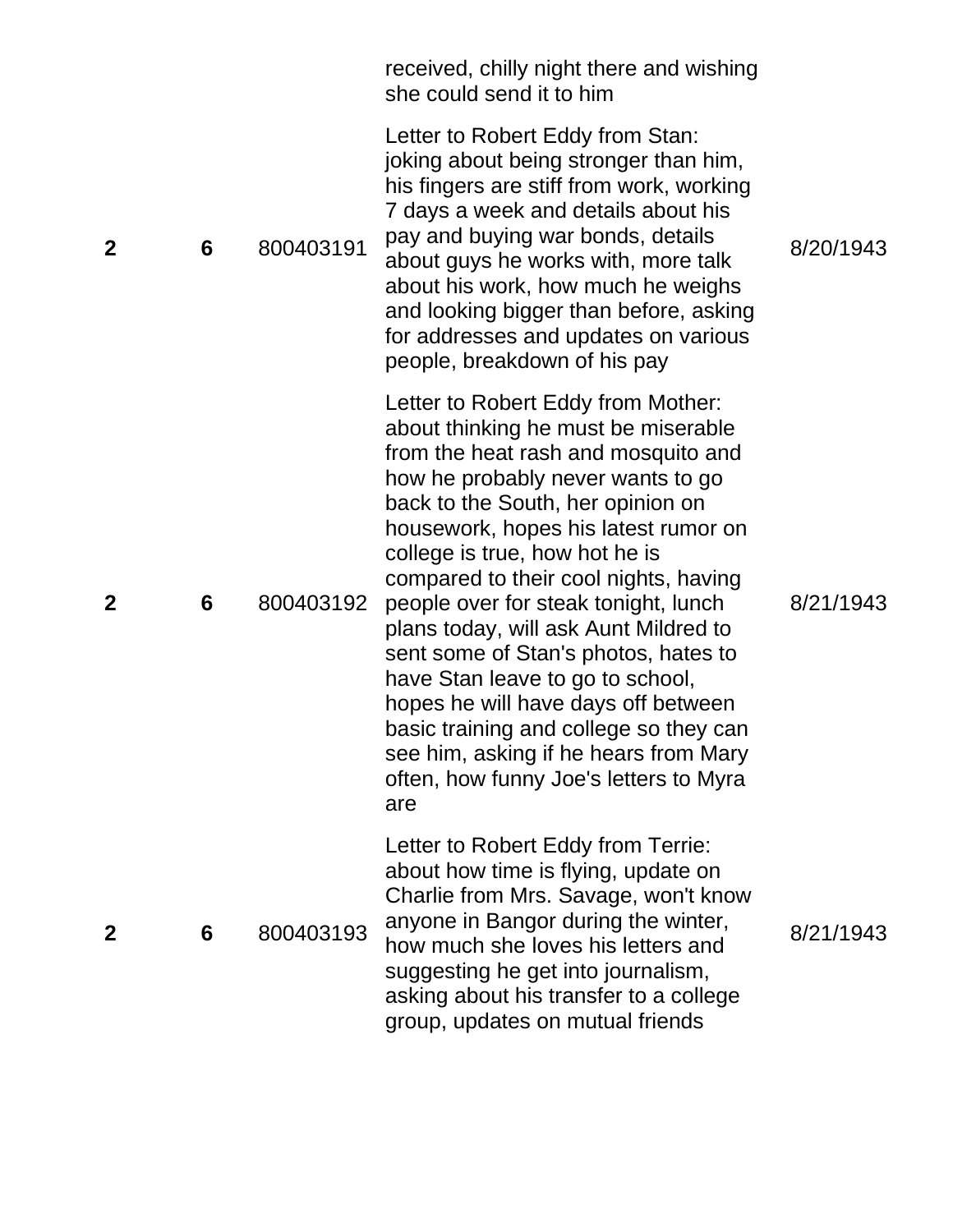| $\mathbf 2$ | 6 | 800403194 | Letter to Robert Eddy from Aunt<br>Mildred: about mail, haven't seen his<br>parents, Stan's pictures were<br>developed, went to Old Town and how<br>only way to get around is by bus now,<br>his father mentioned something about<br>him getting transferred back there, his<br>marches sound stiff but glad he has a<br>good dance occasionally, asking if his<br>parents told him of people joining the<br>service, people she has seen and<br>visited, might go to Green Gable in<br>Camden for a few days this week,<br>school opens soon and Stan is<br>finishing up at Bangor High, canned<br>beets and things from their garden | 8/22/1943 |
|-------------|---|-----------|----------------------------------------------------------------------------------------------------------------------------------------------------------------------------------------------------------------------------------------------------------------------------------------------------------------------------------------------------------------------------------------------------------------------------------------------------------------------------------------------------------------------------------------------------------------------------------------------------------------------------------------|-----------|
| $\mathbf 2$ | 6 | 800403195 | Letter to Robert Eddy from Lillian<br>Spangler: (Saturday) about potential<br>changes in the plans for Mary's trip to<br>St. John because of school, updates<br>on Bob Hellogg (?), canning and food,<br>Mary working in the store, how their<br>lives are changed by the war, her<br>opinion on the hot weather in the<br>South, updates on friends who saw his<br>family in Houlton, Dick Fellows coming<br>back from Camp Hale, seldom sees<br>anyone from his crowd, missing him<br>and looking forward to his return, how<br>his work sounds, asking him to write,<br>update on Mr. Spangler                                      | 8/23/1943 |
| 2           | 6 | 800403196 | Letter to Robert Eddy from Mother:<br>(Sunday) about the steaks they<br>cooked outside, Dad went fishing after<br>work, what everyone is doing after<br>dinner, planning on going to Presque<br>Isle with Eve, yesterday and today<br>were perfect, going to walk downtown<br>with Dad                                                                                                                                                                                                                                                                                                                                                 | 8/23/1943 |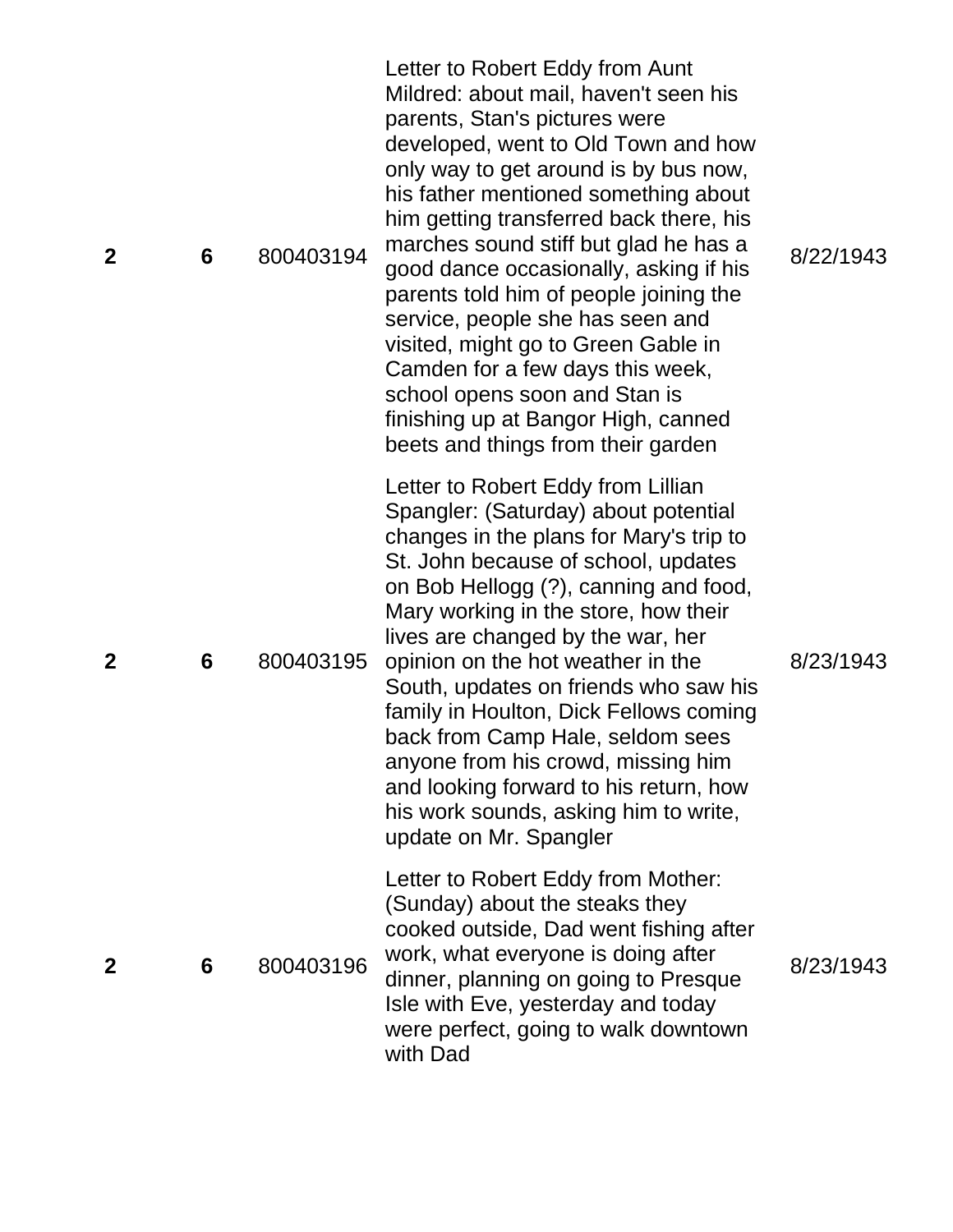| $\mathbf{2}$ | 6 | 800403197 | Letter to Robert Eddy from Stan: (date<br>mislabeled, based on content of letter<br>the correct year is 1943) about<br>summer coming to an end, felt lousy<br>yesterday and had to come home from<br>work, Mother made him stay home<br>from work today, slept all day, got a<br>pair of flannels, update on Bob<br>Emerson, will send a picture soon,<br>telling Eddy to come to Houlton to see<br>all the girls, updates on various people | 8/25/1942 |
|--------------|---|-----------|----------------------------------------------------------------------------------------------------------------------------------------------------------------------------------------------------------------------------------------------------------------------------------------------------------------------------------------------------------------------------------------------------------------------------------------------|-----------|
| $\mathbf{2}$ | 6 | 800403198 | Letter to Robert Eddy from Dad: about<br>being busy and not being able to write<br>often, had people over last night, Stan<br>got his pictures back and will send<br>some soon, having people over<br>tomorrow to cook steaks on the<br>outdoor fireplace, Stan is going back<br>to work in about a week and it will be<br>lonesome with them both gone, hopes<br>to go fishing on Sunday                                                    | 8/27/1943 |
| $\mathbf 2$  | 6 | 800403199 | Letter to Robert Eddy from Mother:<br>(Saturday) about not writing since she<br>has been busy, apologizing if she<br>repeats anything that Dad wrote,<br>doesn't care whether he goes to O. C.<br>S. or A. S. T. P., had people over<br>Thursday night, updates on various<br>people, how she spent her day on<br>Friday, having people over for steak<br>tonight, her trip to Presque Island                                                | 8/28/1943 |
| $\mathbf{2}$ | 6 | 800403200 | Letter to Robert Eddy from Mother:<br>(Sunday) about Dad and Stan going<br>fishing, plans for dinner and maybe<br>seeing "Coney Island" after, had<br>people over the night before to cook<br>steaks, Stan's pictures got developed<br>and she will send one soon, Stan is<br>going back to Bangor on Saturday<br>after work, asking questions about him<br>going in front of the O.S.T.P. board<br>and the O. C. S. board, his birthday     | 8/30/1943 |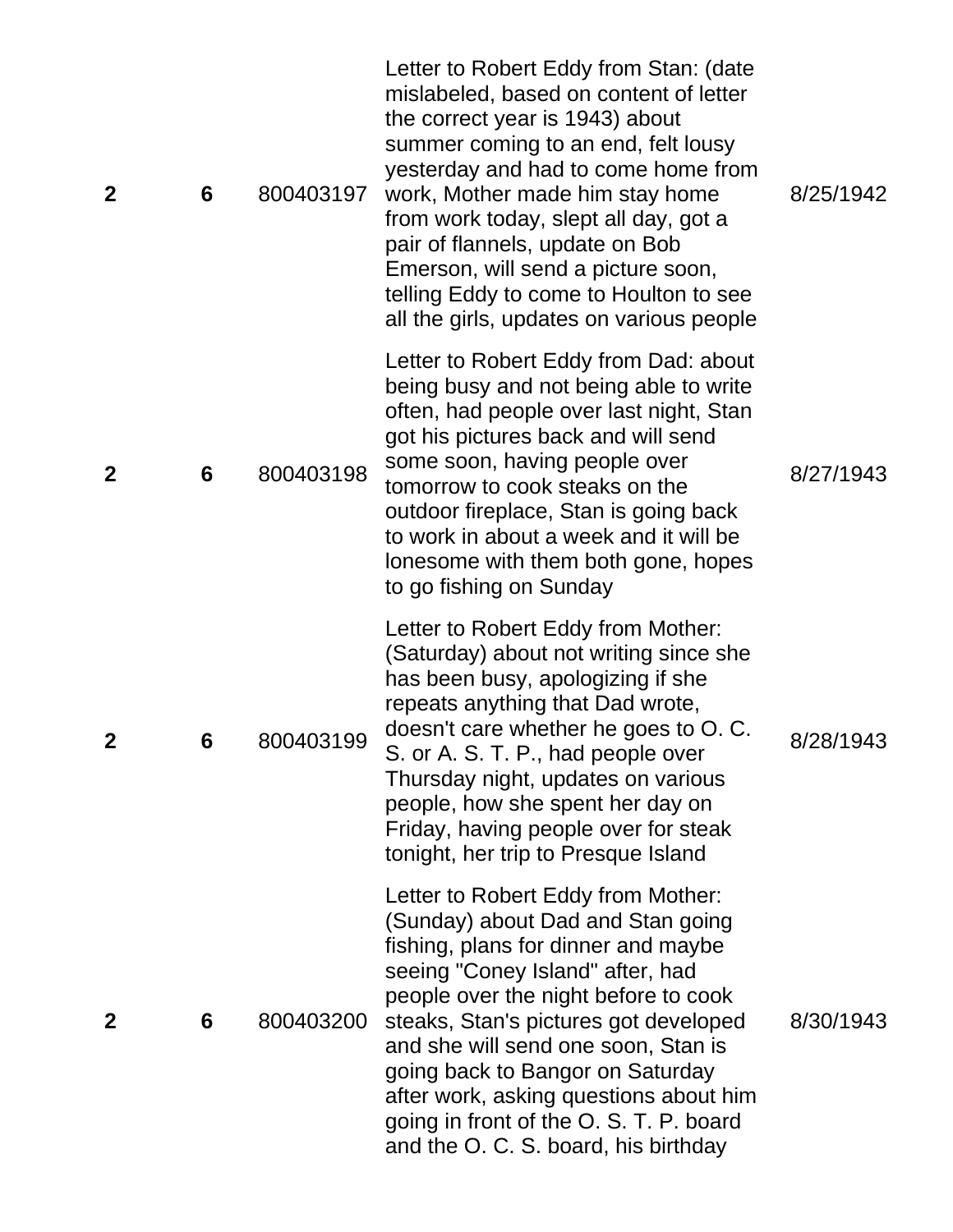|             |                |           | coming up, updates on where Polly<br>Graham's brothers are stationed                                                                                                                                                                                                                                                                                                                                                                                                                                                                                                                                             |           |
|-------------|----------------|-----------|------------------------------------------------------------------------------------------------------------------------------------------------------------------------------------------------------------------------------------------------------------------------------------------------------------------------------------------------------------------------------------------------------------------------------------------------------------------------------------------------------------------------------------------------------------------------------------------------------------------|-----------|
| $\mathbf 2$ | 6              | 800403201 | Letter to Robert Eddy from Mother:<br>(Sunday) about the weather, plans for<br>tonight, played bridge last night, Stan<br>got 4 records and his bracelet, asking<br>if he got the picture of Jinny, giving<br>him advice on going before the O. C.<br>S. board, sorry to hear a lot of his<br>officers are going but telling him its<br>part of training, plans for tomorrow.<br>Date stamped on enveloped is<br>illegible, notes written by donor<br>included date of August 14, 1943 but<br>that cannot be confirmed.                                                                                          | 8/??/1943 |
|             |                |           | September, 1943                                                                                                                                                                                                                                                                                                                                                                                                                                                                                                                                                                                                  |           |
| $\mathbf 2$ | $\overline{7}$ | 800403202 | Letter to Robert Eddy from Mother:<br>(Tuesday) about working at the<br>warring center, updates on various<br>people/friends, going to the O'Days for<br>dinner tomorrow night with Stan before<br>he leaves, forgotten she had sent him<br>his old pen, asking about his bracelet,<br>the weather                                                                                                                                                                                                                                                                                                               | 9/1/1943  |
| $\mathbf 2$ | 7              | 800403203 | Letter to Robert Eddy from Mother:<br>(Thursday) about hoping the rumors of<br>having to "go across" aren't true,<br>envies him and the warm weather, had<br>a nice time at the O'Days and played<br>blackjack, going to get fingerprinted<br>and will start at the hospital next week,<br>received an invitation for Joanne<br>Jordan's wedding, Mrs. O'Day got him<br>a birthday present, her and Stan are<br>going to see "The Pride of the<br>Yankees" tonight, Major Davidson is<br>planning on taking the apartment back<br>and she needs to look for a new place,<br>telling him where to write next week | 9/2/1943  |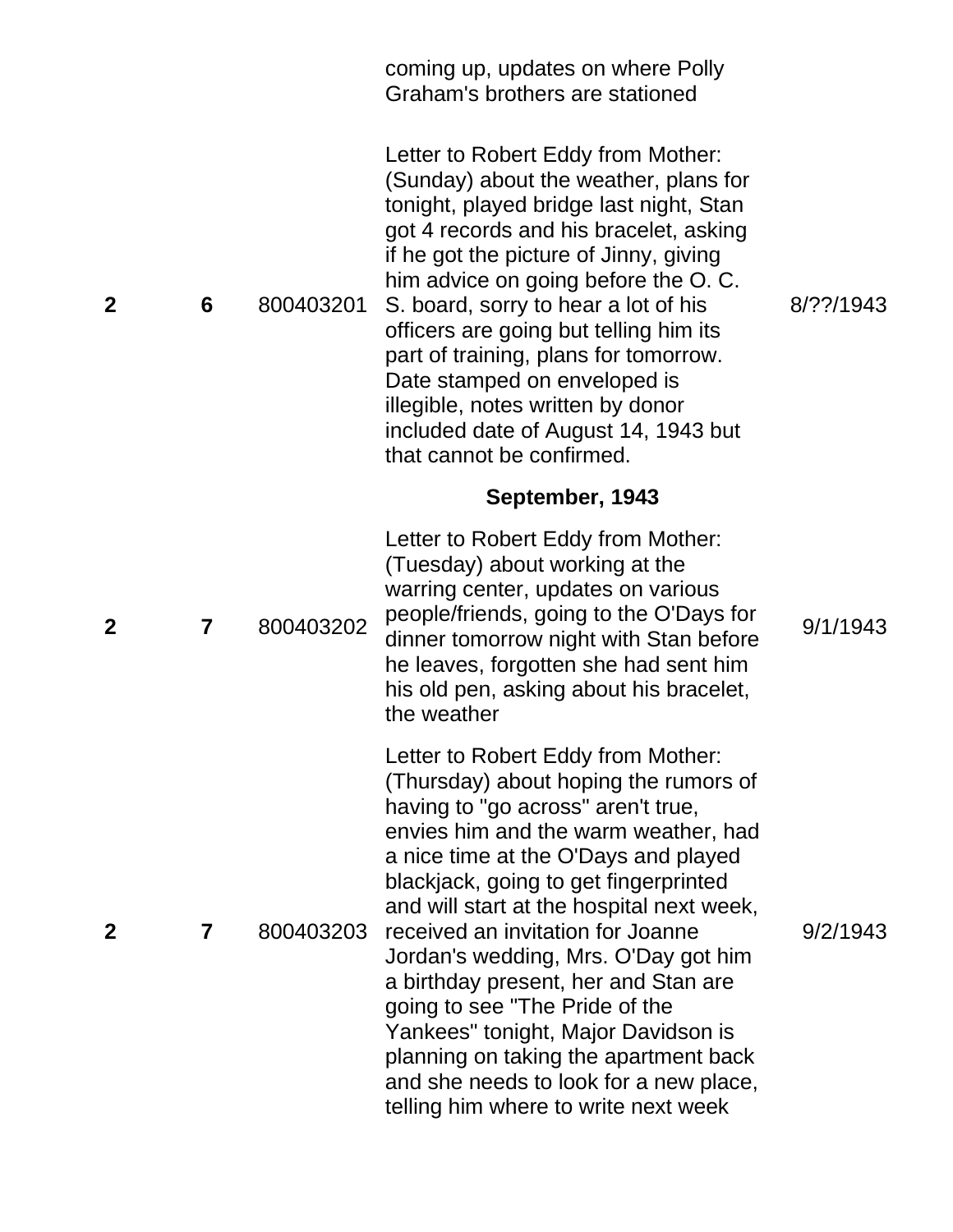|             |                         |           | and might see him in Bangor if he is<br>sent back to school                                                                                                                                                                                                                                                                                                                                                                                                                                                                                     |           |
|-------------|-------------------------|-----------|-------------------------------------------------------------------------------------------------------------------------------------------------------------------------------------------------------------------------------------------------------------------------------------------------------------------------------------------------------------------------------------------------------------------------------------------------------------------------------------------------------------------------------------------------|-----------|
| $\mathbf 2$ | 7                       | 800403204 | Letter to Robert Eddy from Mother:<br>(Saturday) about how she is spending<br>her morning, Stan is leaving that<br>afternoon, Dad might not have to work<br>Sunday and Monday and if he isn't<br>they are going to drive to Canada,<br>have to start looking for an apartment<br>or room in a house next week,<br>weather is cool, telling him to wish<br>Nana a happy birthday if she writes for<br>his birthday, was late when he wrote<br>about the pen and she already bought<br>him a couple of things, hopes he likes<br>his birthday box | 9/4/1943  |
| $\mathbf 2$ | 7                       | 800403205 | Letter to Robert Eddy from Mother:<br>(Sunday) about getting up late, Dad is<br>working and she has plans to do<br>dishes and washing, might go to<br>Canada tomorrow since Dad isn't<br>working, Stan left yesterday afternoon,<br>they have to move next Friday and will<br>probably take a room while looking for<br>an apartment, took a break to do<br>dishes and washing, looks like rain,<br>Dad wants to go fishing tomorrow,<br>Houlton is on Canadian border, played<br>bridge last night and won 50 cents                            | 9/6/1943  |
| $\mathbf 2$ | $\overline{\mathbf{r}}$ | 800403206 | Letter to Robert Eddy from Aunt<br>Hazel: about reading his nice letter<br>and commenting on the part with live<br>bullets, would be wonderful to have<br>him back in Maine, believes his dad<br>expects to be in Houlton until<br>Christmas, excited to see his mother<br>for Joanne Jordan's wedding, enjoying<br>have Stan stay with them, missing<br>him, wishing the war was over and<br>wondering what will happen with Italy<br>being out of it, ordered a capon bird,<br>updates on her garden and its                                  | 9/10/1943 |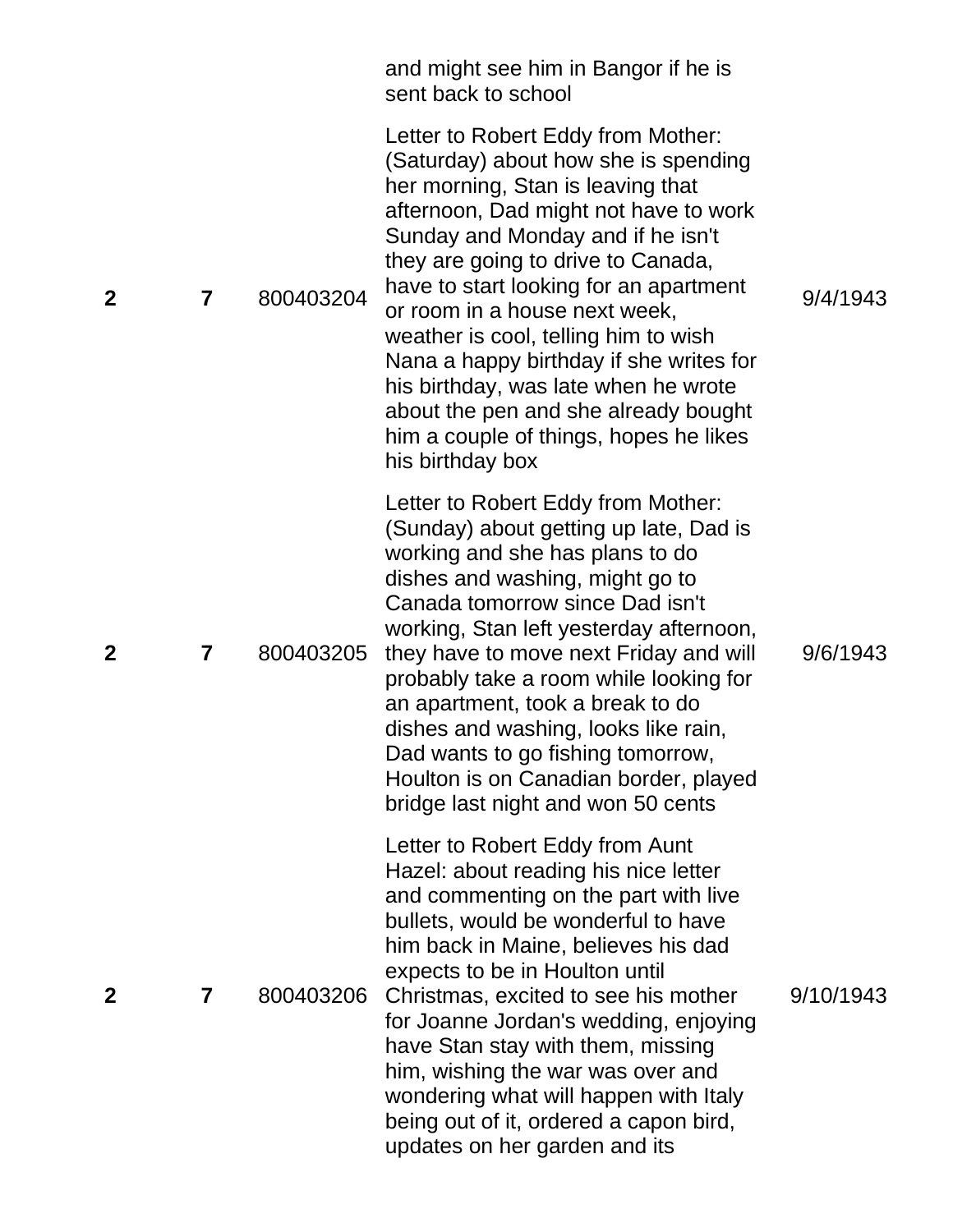|             |                         |           | vegetables, commenting that he never<br>replied to Aunt Mildred about what he<br>wanted them to send him so they<br>delayed sending a box, interested in<br>hearing about his maneuvers and<br>other things, hasn't heard about<br>Whitney lately, listening to the radio<br>while Stan studies, Stan's plans to go<br>to a party                                                                                                                                                                                                                                                                                         |            |
|-------------|-------------------------|-----------|---------------------------------------------------------------------------------------------------------------------------------------------------------------------------------------------------------------------------------------------------------------------------------------------------------------------------------------------------------------------------------------------------------------------------------------------------------------------------------------------------------------------------------------------------------------------------------------------------------------------------|------------|
| $\mathbf 2$ | $\overline{\mathbf{7}}$ | 800403207 | Letter to Robert Eddy from Mother:<br>(Friday) about writing from a new<br>home, heading to Bangor for a week,<br>Stan has to pay tuition since they<br>aren't living in Bangor and she might<br>fight it, can't wait to see where he is<br>sent and telling him to send a telegram<br>when he knows, his nineteenth<br>birthday, if he doesn't hear from her<br>it's because she is busy in Bangor,<br>their new address in Houlton                                                                                                                                                                                      | 9/10/1943  |
| $\mathbf 2$ | 7                       | 800403208 | Letter to Robert Eddy from Mother:<br>(Tuesday) about just getting back to<br>Houlton, glad he liked the birthday<br>box, got a job at Mrs. Birchens (?)<br>shop selling suits and coats, taking the<br>O'Days out for dinner tonight,<br>imagines she will get tired when the<br>store gets busy and mentions she will<br>give up the job if he comes, her and<br>Stan had lunch and went to the<br>movies yesterday, letting him know if<br>she doesn't write often it's because<br>she is busy with work. Enclosed: news<br>clippings "Miss Jordan is Bride in<br>Bangor" dated September 18 with<br>article and photo | 9/22/1943  |
|             |                         |           | December 1943 - January 1944                                                                                                                                                                                                                                                                                                                                                                                                                                                                                                                                                                                              |            |
| 2           | 8                       | 800403209 | Letter to Mom and Dad from Robert<br>Eddy: about finally arriving at I. C. S.<br>and the train ride down to Fort Knox,<br>description of barracks, his address is                                                                                                                                                                                                                                                                                                                                                                                                                                                         | 12/29/1943 |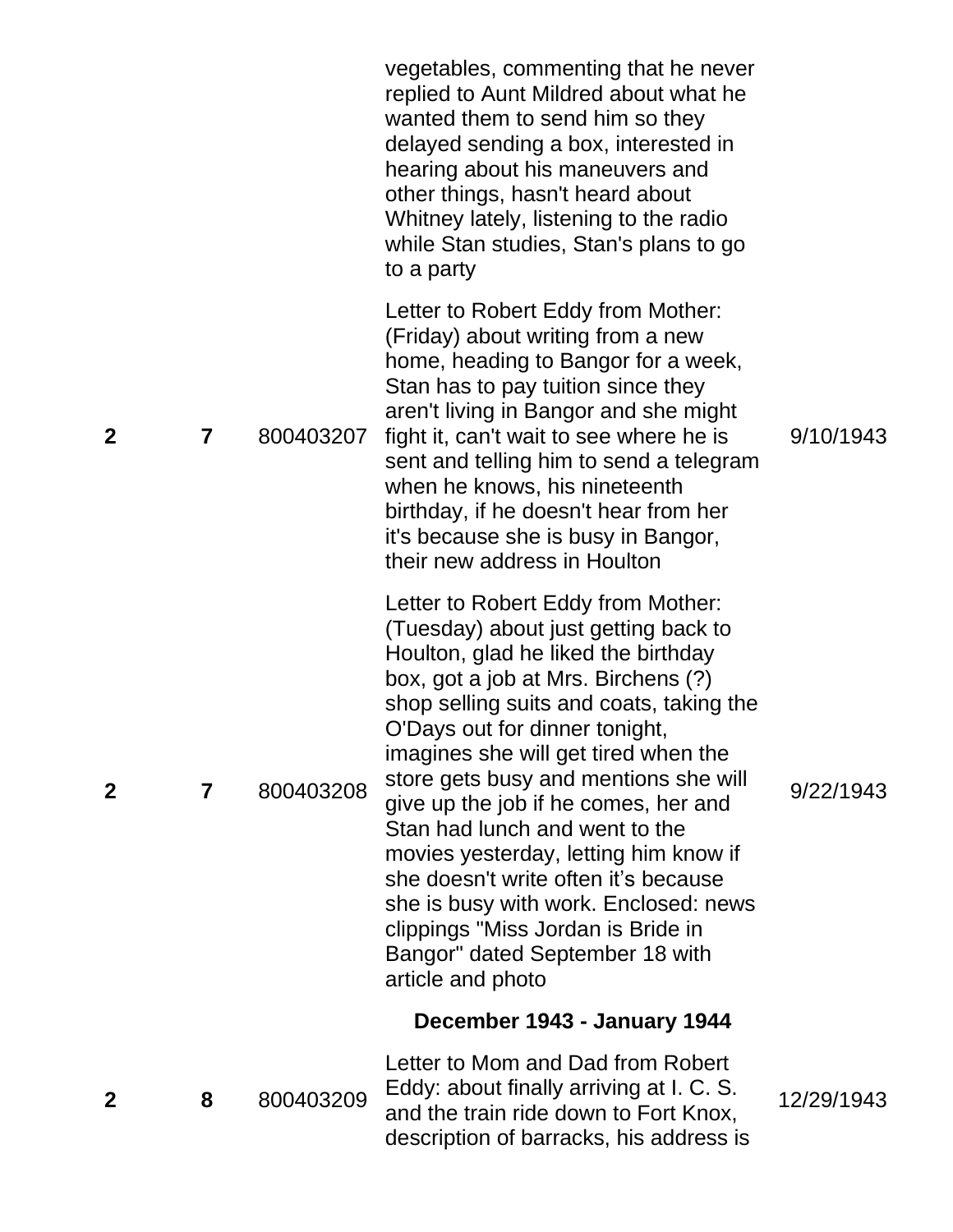|              |   |           | temporary, most of the guys there are<br>graduating next week, lucky to be at<br>Knox, swell bunch of guys in the<br>graduating class                                                                                                                                                                                                                                                                                                                                                                                                  |          |
|--------------|---|-----------|----------------------------------------------------------------------------------------------------------------------------------------------------------------------------------------------------------------------------------------------------------------------------------------------------------------------------------------------------------------------------------------------------------------------------------------------------------------------------------------------------------------------------------------|----------|
| $\mathbf 2$  | 8 | 800403210 | Letter to Mom and Dad from Robert<br>Eddy: asking about their New Year<br>and telling what he did, had a physical<br>the other day, there are 121 in his<br>class and some are from V. M. I.,<br>Harvard, and Yale, yesterday they<br>went to the 56th class graduation, the<br>setup of Fort Knox, only 2 classes of<br>O. C. S. running now and his class is<br>supposed to be the last one to enter<br>armored O. C. S., how the 17 weeks<br>are divided, might get a 10 day<br>furlough                                            | 1/1/1944 |
| $\mathbf 2$  | 8 | 800403211 | Letter to Mom and Dad from Robert<br>Eddy: (Wednesday) asking for<br>updates on family and friends, weather<br>has been rainy, hasn't done much<br>lately except a few tests, classification,<br>and orientation lectures, goes to the<br>movies and Service Club, courses<br>aren't stiff but they keep you under<br>terrible tension, he's going to have<br>trouble staying awake during the<br>lectures, there is no percentage like<br>there was at Fort Benning, hopes they<br>get paid on the 10th since he only has<br>14 cents | 1/6/1943 |
| $\mathbf{2}$ | 8 | 800403212 | Letter to Mom, Dad, and Stan from<br>Robert Eddy: about being glad to hear<br>from them, congratulating Stan on his<br>appointment to Cadet Captain, slept<br>late and all afternoon, coming down<br>with a cold, cold and snowy weather,<br>went to the Service Club last night,<br>getting paid tomorrow, Colonel said<br>they are taking 40 out of the class and<br>starting them in February but not sure<br>how they are picking the men, had a                                                                                   | 1/9/1944 |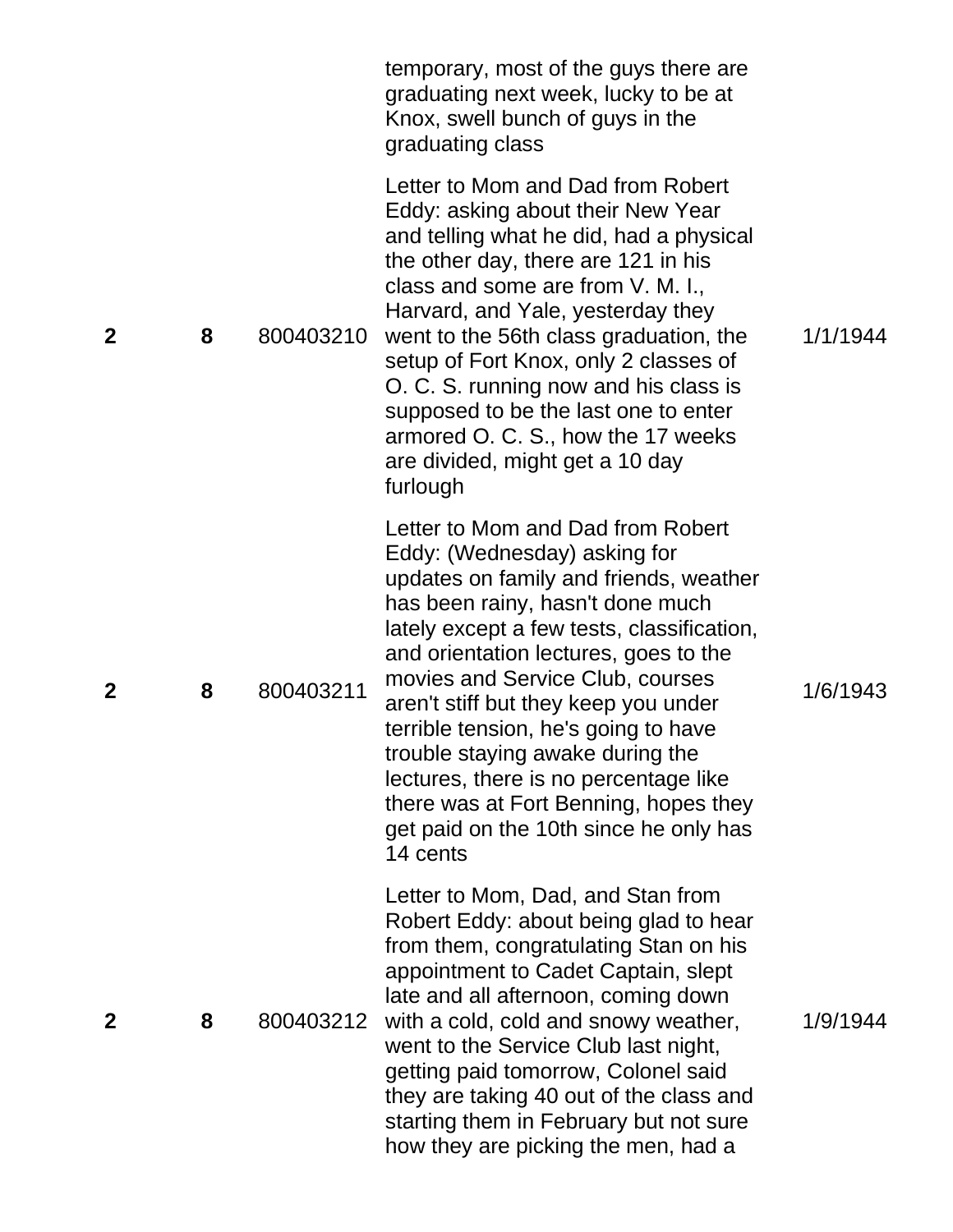Saturday inspection yesterday and they are strict

Letter to Mom and Dad from Robert Eddy: about starting to write the letter again after stopping, saw "What a Woman" last night, had a lot of drills and orientation lectures the last couple of days, classes start on Monday, the 40 men the Colonel will pick to start with class 63 will probably be the youngest, he is the youngest in the class but hopes they overlook him because he doesn't want to wait until February to start, had aptitude and psychological tests yesterday, finally got paid, got his laundry back and how someone's wool socks shrunk, sorry to hear about the death of Alfred Hennessy (?), asking how Bangor is and what he should get Stan for his birthday, requesting information for his 8 page personal history statement, has to write an autobiographical sketch, Brookie is sewing on his patches, detailed breakdown of the course

### **February, 1944**

Letter to Mom and Dad from Robert Eddy: about not being able to write that often soon after he starts "the grind" nest week, answering questions about the barracks and the food, him and Brookie eat with 4 huge guys from Texas A&M, reasons why he hasn't been to Louisville but trying to go this weekend as long as he doesn't get more than 5 "gigo", trying to become a platoon leader, thinks he is going to like school very much and how it was a lucky break to be sent there

1/11 - 13/1944

2/3/1944

**2**

**8** 800403213

**9** 800403214

**2**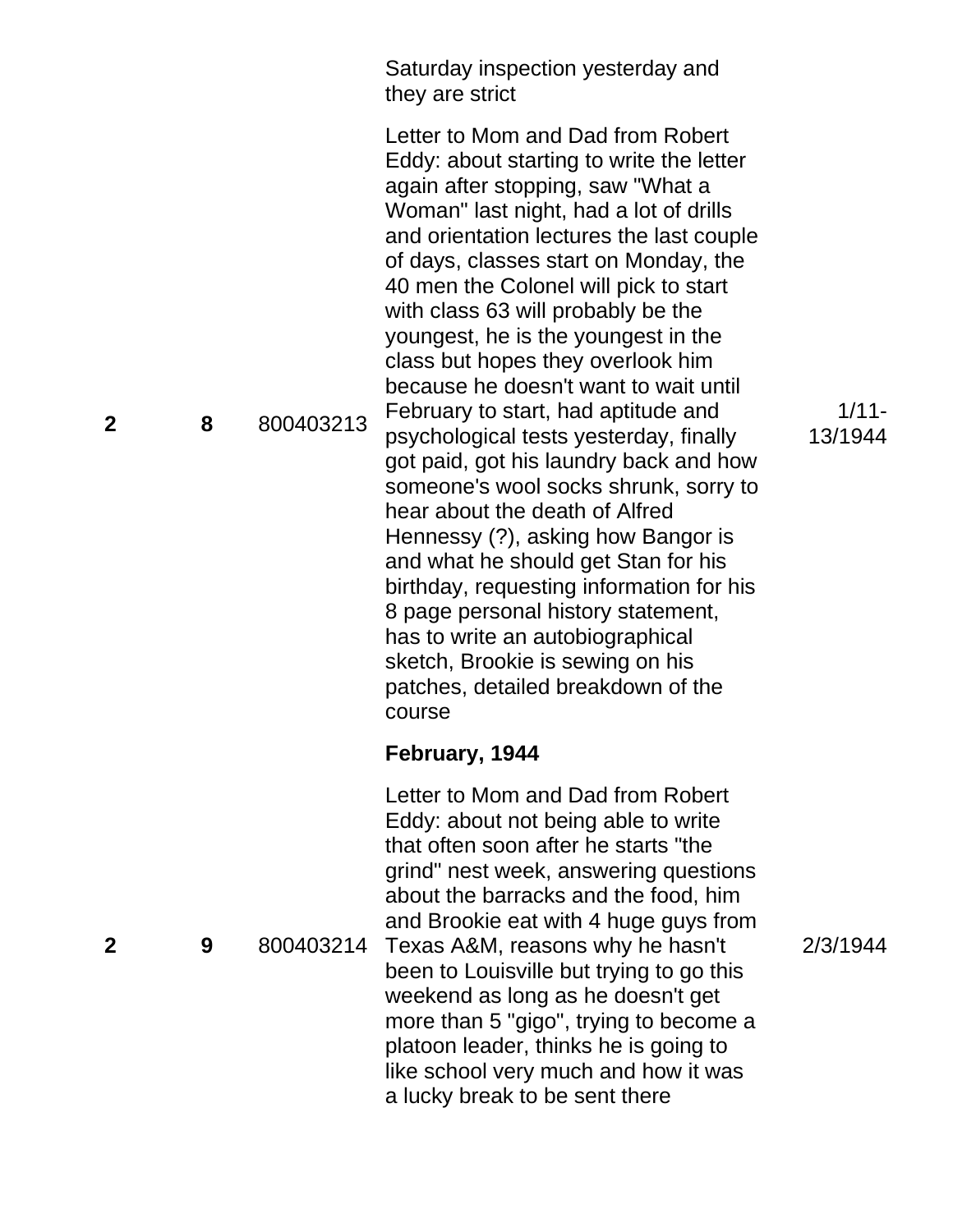| $\mathbf{2}$ | 9 | 800403215 | Letter to Mom and Dad from Robert<br>Eddy: about it being the last day of<br>peace before the grind, starting with<br>wheeled vehicles and tanks, been<br>feeling miserable the last few days but<br>doesn't want to go on sick call, Brookie<br>went to Louisville for a date, asking<br>about Stan's physical, got the 2nd<br><b>Bangor Daily yesterday</b>                                                                                                                                                                                    | 2/2/1944  |
|--------------|---|-----------|--------------------------------------------------------------------------------------------------------------------------------------------------------------------------------------------------------------------------------------------------------------------------------------------------------------------------------------------------------------------------------------------------------------------------------------------------------------------------------------------------------------------------------------------------|-----------|
| $\mathbf 2$  | 9 | 800403216 | Letter to Mom and Dad from Robert<br>Eddy: about being glad to get their call<br>but was worried something was<br>wrong, telling them they aren't<br>supposed to call through the company<br>phone, feeling better and only has a<br>cold and cough, been busy this week<br>with tanks and wheeled vehicles, been<br>double-timing, had 4 exams this week,<br>its freezing now, telling them if they<br>want to call to write him and then he<br>will call from the Service Club                                                                 | 2/11/1944 |
| $\mathbf{2}$ | 9 | 800403217 | Letter to Mom and Dad from Robert<br>Eddy: about being surprised to hear<br>about Bill's visit to Bangor, asking for<br>the photos as soon as they have them<br>and all the details of the visit, already<br>heard all the news about the H. H. fire,<br>how Stan looks in uniform, going to<br>Louisville on Sunday Brookie got 4<br>gigo for the week, been driving<br>wheeled vehicles and light and<br>medium tanks in the muddy fields in<br>the mornings, usual afternoon<br>schedule, have an exam tomorrow,<br>can't get rid of his cold | 2/17/1944 |
| $\mathbf{2}$ | 9 | 800403218 | Letter to Mom and Dad from Robert<br>Eddy: asking for updates, had a tank<br>and communication exams, what him<br>and Brookie did in Louisville                                                                                                                                                                                                                                                                                                                                                                                                  | 2/21/1944 |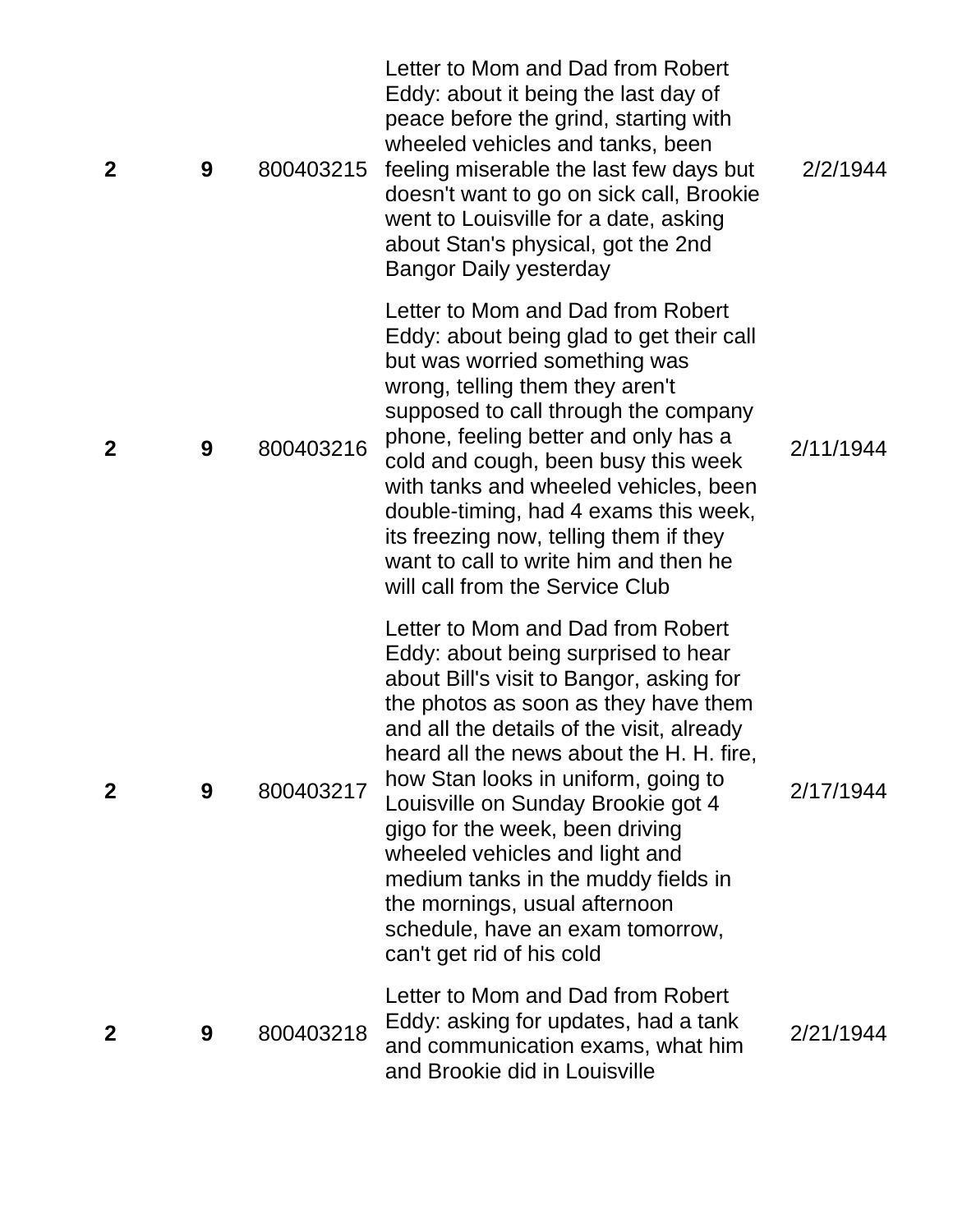| $\overline{2}$ | 9  | 800403219 | Letter to Dad from Robert Eddy:<br>wishing him a happy birthday and<br>asking how they are going to<br>celebrate, can't leave O. C. S. during<br>the week so he can't get him a gift or<br>money order so sending cash instead,<br>asking about Stan's NH trip, started<br>gunnery this week, asking about the<br>mill, was able to get a money order<br>after dinner just in case                                                                                                                                          | 2/22/1944 |
|----------------|----|-----------|-----------------------------------------------------------------------------------------------------------------------------------------------------------------------------------------------------------------------------------------------------------------------------------------------------------------------------------------------------------------------------------------------------------------------------------------------------------------------------------------------------------------------------|-----------|
|                |    |           | March - April, 1944                                                                                                                                                                                                                                                                                                                                                                                                                                                                                                         |           |
| $\mathbf 2$    | 10 | 800403220 | Letter to Mom and Dad from Robert<br>Eddy: apologizing for not writing since<br>he has been busy, has 6 exams this<br>week, free time is spent cleaning his<br>rifle, caught up on sleep on Sunday,<br>still has a cough, cold and rainy<br>weather, starting on a new sub<br>machine gun, description of upcoming<br>exams, how he's done on previous<br>exams, asking about Bangor, him and<br>Brook are trying to get a date for next<br>Saturday, hinting at wanting more<br>brownies                                   | 3/1/1944  |
| $\mathbf 2$    | 10 | 800403221 | Letter to Mom and Dad from Robert<br>Eddy: about reaching the end of week<br>6, thanking them for the brownies,<br>asking for updates, how the last few<br>days have been shooting on the range<br>and having an exam, gave his short<br>talk yesterday and got good citations,<br>answering his mother's questions<br>about Louisville, listing his marks in<br>various courses, has battle training at<br>Fort Knox and not Texas, his cold and<br>athlete's foot are gone, been hot and<br>muggy the last couple of days | 3/15/1944 |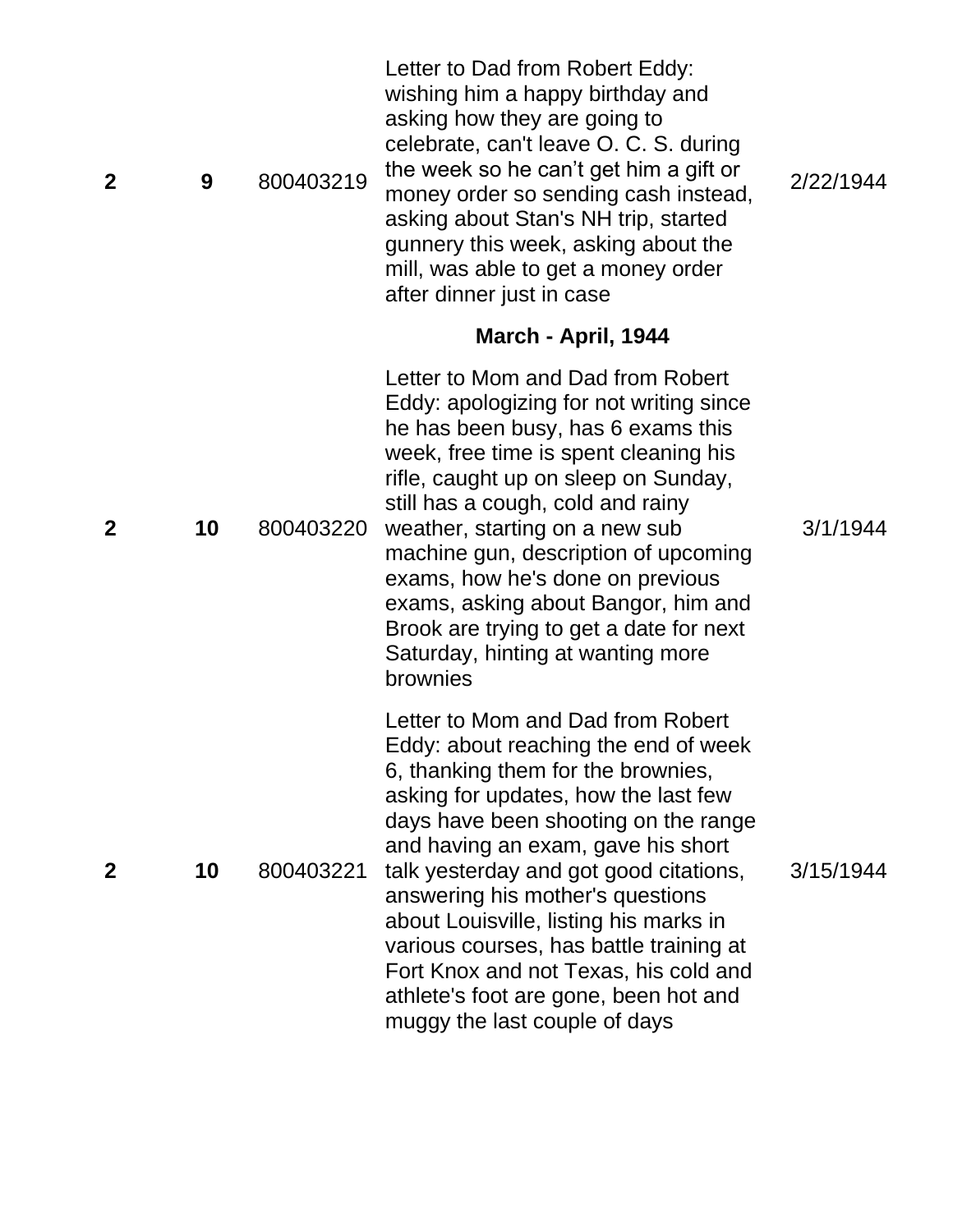| $\mathbf{2}$ | 10 | 800403222 | Letter to Mom and Dad from Robert<br>Eddy: (Sunday) about weather they've<br>been having, had a good weekend<br>and spent last night in a room with 7<br>men from Texas, asking for updates<br>on weather and "Dopey" (Stan?),<br>going to stay in camp and take it easy<br>this weekend, lost their tactical officer<br>Lt. Hutchins and why he is upset about<br>it, now they have to start all over, been<br>firing mortars (?) and heard they will<br>shoot between \$3,400 and \$4,100<br>worth of explosives during the course,<br>got his lowest mark in military law,<br>starting week 8 on Monday, asking<br>about a doctor and Stan. Letter is<br>undated but based on content it can<br>be assumed it was written in March<br>1944. | c. March<br>1944 |
|--------------|----|-----------|------------------------------------------------------------------------------------------------------------------------------------------------------------------------------------------------------------------------------------------------------------------------------------------------------------------------------------------------------------------------------------------------------------------------------------------------------------------------------------------------------------------------------------------------------------------------------------------------------------------------------------------------------------------------------------------------------------------------------------------------|------------------|
| $\mathbf 2$  | 10 | 800403223 | Letter to Mom and Dad from Robert<br>Eddy: about sending another weekly<br>report, asking for updates on weather<br>and Stan, stayed in camp this<br>weekend to get back to normal<br>condition since he hasn't been feeling<br>good, been on sick call, other men in<br>the unit are also sick, started with<br>about 40 men but now have 30 men in<br>his squad room, there's a lot of men<br>he really likes and thinks will make<br>good officers, working on tank gunnery<br>now and has a 4 hour exam on it<br>coming up                                                                                                                                                                                                                 | 4/2/1944         |
| $\mathbf 2$  | 10 | 800403224 | Letter to Mother and Dad from Robert<br>Eddy: about his time at Cedar Creek<br>and being busier than ever, schedule<br>of the last 3 days firing in the field,<br>cleaning guns, having dinner, and then<br>class, firing a lot of ammunition, got<br>back to Fort Knox on Saturday and<br>then went to Louisville, trouble of<br>finding a room and place to sleep,                                                                                                                                                                                                                                                                                                                                                                           | 4/24/1944        |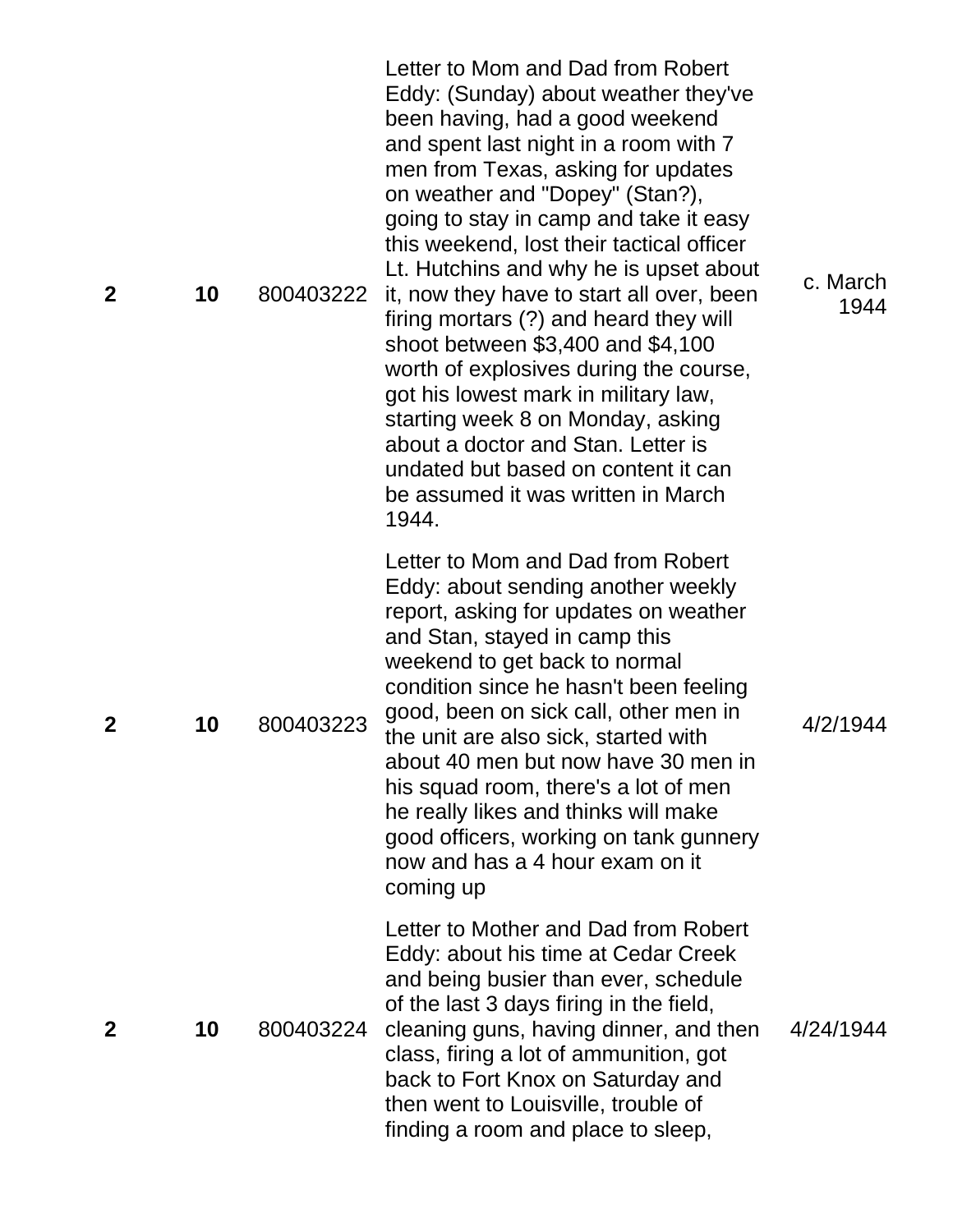|             |    |           | started map reading and if they fail<br>they are kicked out of school, gotten<br>advertisements from stores in<br>Louisville about uniforms                                                                                                                                                                                                                                                                                                                                                                                                                                                                                                                                                                 |           |
|-------------|----|-----------|-------------------------------------------------------------------------------------------------------------------------------------------------------------------------------------------------------------------------------------------------------------------------------------------------------------------------------------------------------------------------------------------------------------------------------------------------------------------------------------------------------------------------------------------------------------------------------------------------------------------------------------------------------------------------------------------------------------|-----------|
| $\mathbf 2$ | 10 | 800403225 | Letter to Mom and Dad from Robert<br>Eddy: about spring weather, made a<br>map of a certain area of camp<br>yesterday, didn't go to Louisville this<br>weekend since they didn't have money<br>and had map reading work, been<br>really busy and has had a lot of<br>homework, last Tuesday there was a<br>Reg. parade with the Ecuadorian<br>minister of defense and other<br>generals, Thursday there was a<br>demonstration battle, has a 10 day<br>furlough coming up but that includes<br>travel time so he won't have much<br>time at home, has 5 exams left and<br>has a 91.1 average in his studies, 3<br>men from his section were kicked out<br>yesterday, getting their uniforms next<br>weekend | 4/29/1944 |
|             |    |           | <b>May - June, 1944</b>                                                                                                                                                                                                                                                                                                                                                                                                                                                                                                                                                                                                                                                                                     |           |
| 2           | 11 | 800403226 | Letter to Mom and Dad from Robert<br>Eddy: (Sunday) about their trip to<br>Lucerne sounding fun and Stan finally<br>getting his license, Kentucky Derby<br>was yesterday, answering again about<br>firing various gun at Cedar Creek,<br>being in tanks, how he should have<br>about 5-6 days at home, got fitted for<br>uniform and list of everything with its<br>cost that he bought, listing other<br>required items, gets \$250 at<br>graduation for uniform but will have to<br>save some money for it too, got 94 in<br>map reading and scores on other final<br>exams, 6 men "busted it" and are<br>automatically out, graduating on June<br>3, 3 more exams to go, asking for                      | 5/7/1944  |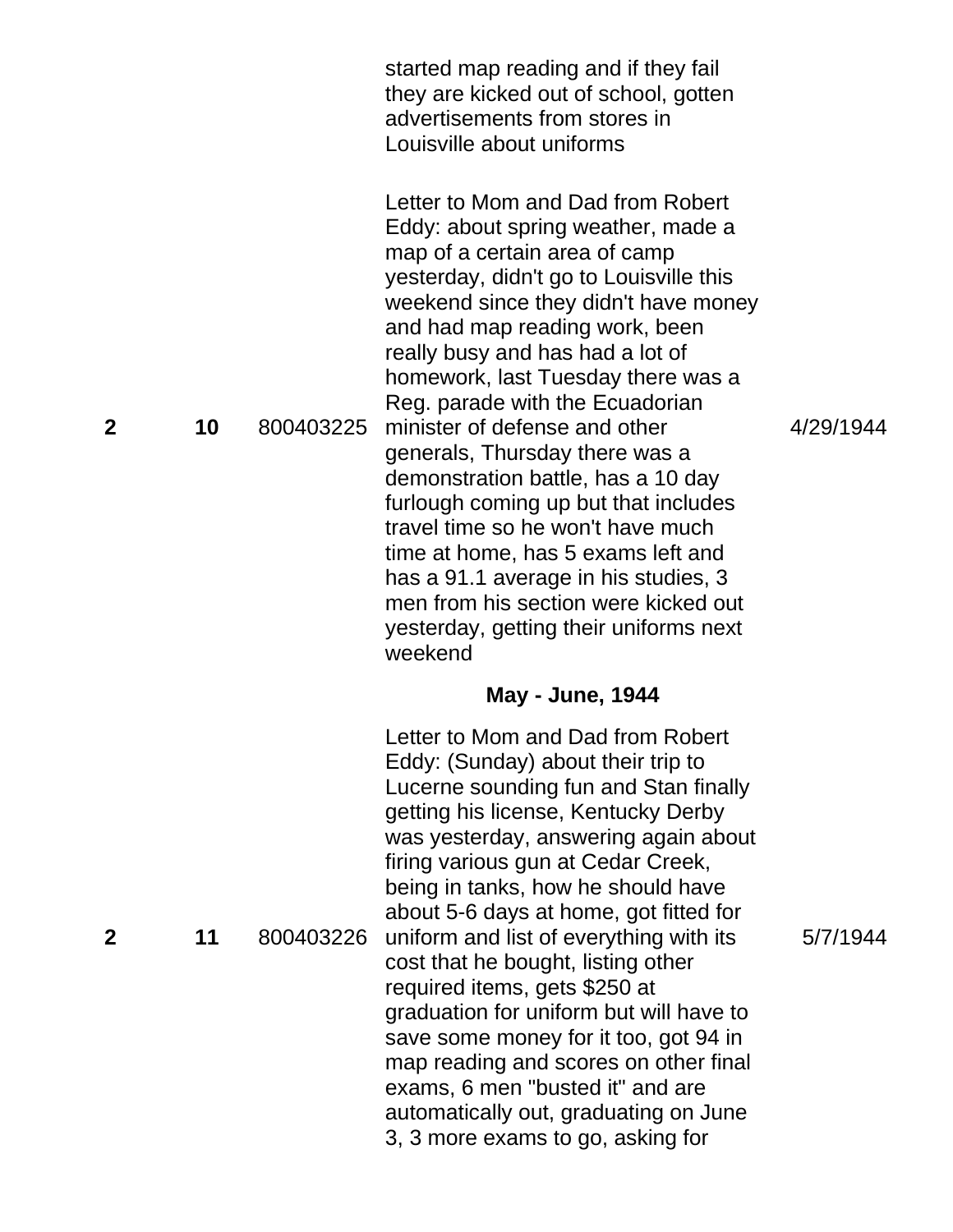|             |    |           | "Officer's Guide". Letter is undated<br>with donor annotation of "May 1944"<br>and based on content of letter it can<br>be determined that the letter was<br>written on May 7, 1944.                                                                                                                                                                                                                                                                                                                                                                                                                                                                                                                                                                                                                                                                                                                                                                                                                                                                                                                  |           |
|-------------|----|-----------|-------------------------------------------------------------------------------------------------------------------------------------------------------------------------------------------------------------------------------------------------------------------------------------------------------------------------------------------------------------------------------------------------------------------------------------------------------------------------------------------------------------------------------------------------------------------------------------------------------------------------------------------------------------------------------------------------------------------------------------------------------------------------------------------------------------------------------------------------------------------------------------------------------------------------------------------------------------------------------------------------------------------------------------------------------------------------------------------------------|-----------|
| $\mathbf 2$ | 11 | 800403227 | Letter to Mom and Dad from Robert<br>Eddy: asking for updates, hoping the<br>weather is nice when he visits around<br>the 4th of July, went to an outdoor<br>dancing place last weekend and had<br>the first real breakfast since he left<br>home, read papers, listened to radio,<br>and went swimming, had dinner in<br>Louisville, out in the field Monday and<br>over the next 3 days, was Bn. Adjutant<br>during regimental review for General<br>McNair, finished all exams and got<br>their uniforms, going to Hay School<br>until Wednesday for final exercises,<br>will be done when they get back and<br>will just have to turn everything in,<br>graduation is on Saturday and 63rd<br>class had a party at Colonial Gardens,<br>him and Brook invited the Pritchett<br>girls to graduation and they will pin the<br>"hars" (?) on them, will be calling<br>Bangor sometime Sunday morning.<br><b>Enclosed: invitation for Graduation</b><br><b>Exercises of the 63rd Candidate Class</b><br>of the Armored Officer Candidate<br>School, Fort Knox, Kentucky to be<br>held on June 3, 1944 | 5/28/1944 |
| 2           | 11 | 800403228 | Letter to Mom and Dad from Robert<br>Eddy: (Friday) about getting poison<br>oak on his face, has a goatee,<br>graduation exercises are tomorrow,<br>has 2 more weeks of B. T., won't be<br>home until around July 11th,<br>celebrating graduation tomorrow night,<br>turned in all their G. I. stuff, was<br>platoon leader for practically every<br>problem at Haye's School, thanking                                                                                                                                                                                                                                                                                                                                                                                                                                                                                                                                                                                                                                                                                                               | 6/3/1944  |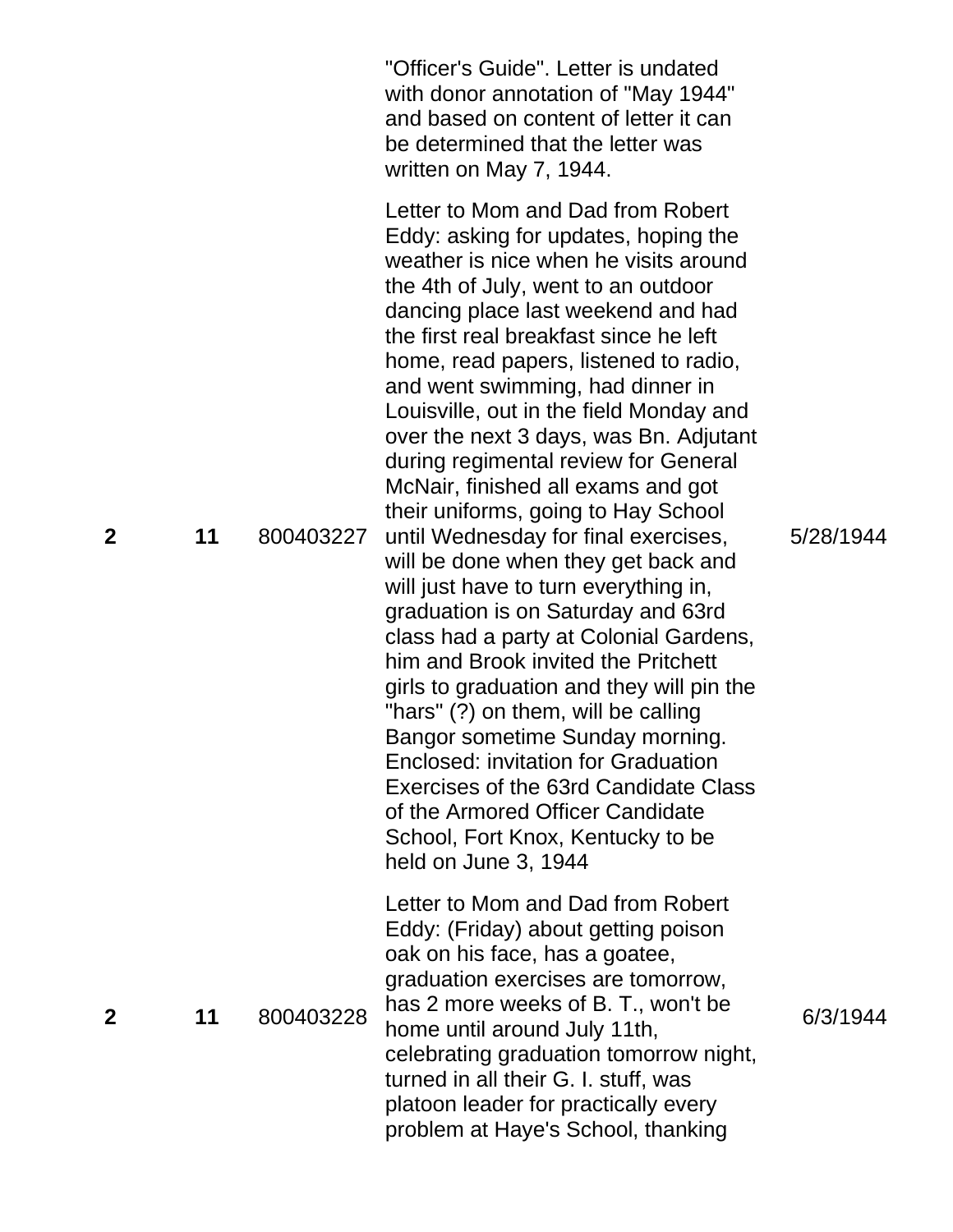|             |    |           | them for the money, currently a civilian<br>since they signed discharge papers, if<br>they don't get a call from him on<br>Sunday it's because he had to march<br>and to B. T. with the troops                                                                                                                                                                                                                                                                                                                                                                                                                                                                                                                                                                                                                                                                                                                                                                                                                                                                                                                       |           |
|-------------|----|-----------|----------------------------------------------------------------------------------------------------------------------------------------------------------------------------------------------------------------------------------------------------------------------------------------------------------------------------------------------------------------------------------------------------------------------------------------------------------------------------------------------------------------------------------------------------------------------------------------------------------------------------------------------------------------------------------------------------------------------------------------------------------------------------------------------------------------------------------------------------------------------------------------------------------------------------------------------------------------------------------------------------------------------------------------------------------------------------------------------------------------------|-----------|
| $\mathbf 2$ | 11 | 800403229 | Letter to Mom and Dad from Robert<br>Eddy: about it being 1 year since he<br>reported to Fort Devens for active<br>duty, so far being an officer is great<br>stuff, not too busy this week and doing<br>some instructing, move out to battle<br>training for the next 2 weeks, been<br>having good meals and taking<br>advantage of the Officer's Club                                                                                                                                                                                                                                                                                                                                                                                                                                                                                                                                                                                                                                                                                                                                                               | 6/7/1944  |
| $\mathbf 2$ | 11 | 800403230 | Letter to Mom and Dad from Robert<br>Eddy: about not having written in a<br>long time, started to get to work after<br>his last letter, went to battle training on<br>Sunday and had a platoon of light<br>tanks, averaged about 2-3 hours of<br>sleep except 2 nights where he didn't<br>get any sleep, never spent such a dirty<br>2 weeks in his life, can't remember all<br>the things that happened but it was the<br>toughest and "ruggedest" 10 days of<br>his life, first O. C. S. class not to get<br>10 days after graduation and their next<br>leave will be the usual leave before<br>going overseas, him and Brook stayed<br>at the Pritchett's until Saturday, hates<br>to leave Fort Knox and Louisville, left<br>Fort Knox and arrived at Fort Benning<br>on Sunday, probably one of the most<br>beautiful parts of the country but it's<br>still in Georgia, Officer's Club has<br>pools, Georgia is still hot, list of where<br>some officers are coming from, getting<br>sick and tired of going to school, this<br>school lasts 8 weeks, will probably get<br>shipped somewhere after graduation | 6/26/1944 |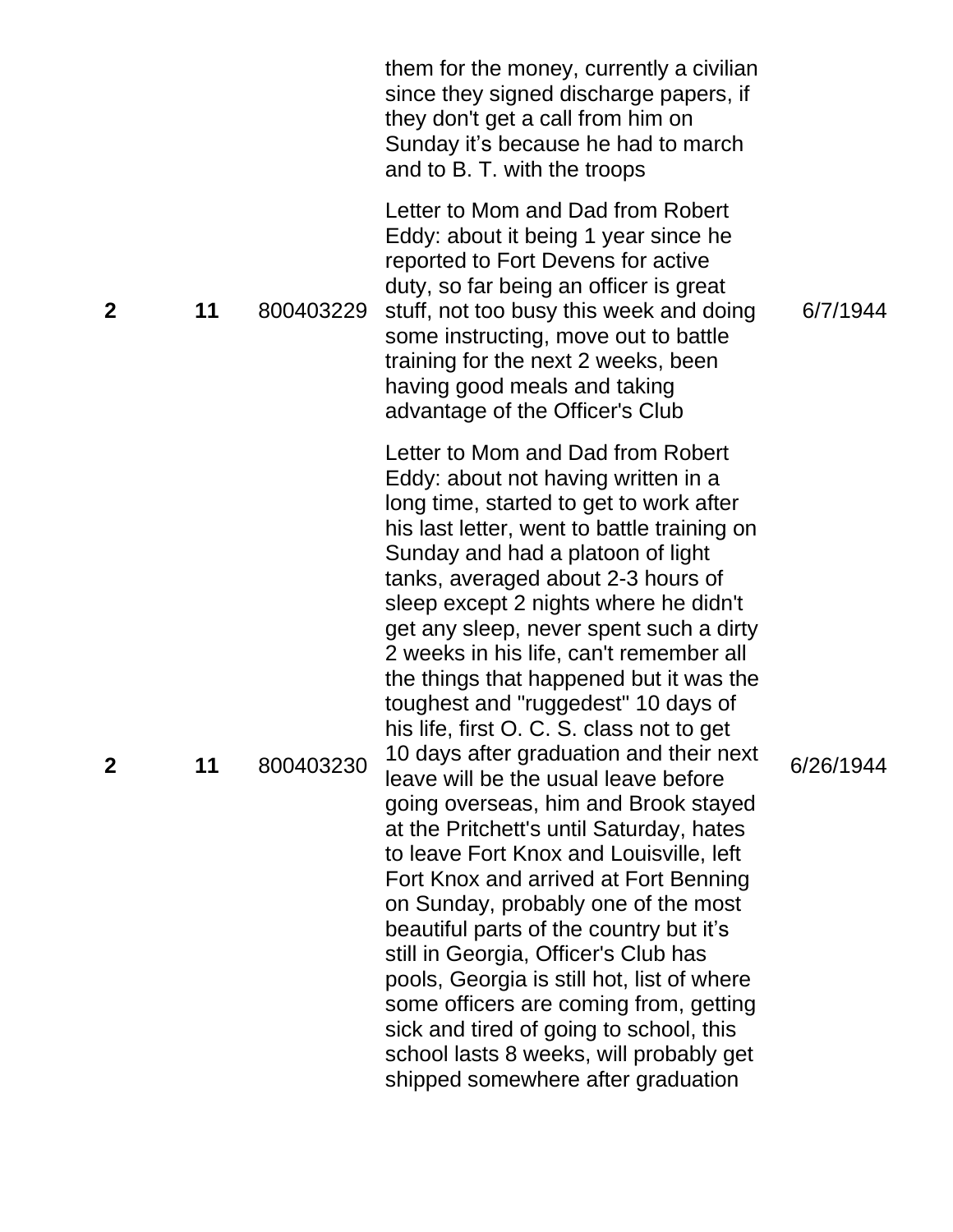### **July, 1944**

**2 12** 800403231 Letter to Mom and Dad from Robert Eddy: wishing them a happy 4th of July and how he was disillusioned to think he would have been home with them, went to Columbus last night for entertainment but there wasn't anything, comment of how they left the beautiful set up of Fort Knox and Louisville, spent the afternoon at the pool at the Officer's Club, has 7 more weeks left, map reading and firing M -1 rifle this week, will probably get his 10 days before they go overseas since leave time starts when they get their commissioning, asking for snapshots, asking what they are doing this summer and for other various updates, requesting the Saturday editions of Bangor Daily News, Infantry O. C. S. has been opened wide up and Columbus was full of them **2 12** 800403232 Letter to Mom and Dad from Robert Eddy: (Friday) about the heat and getting a heat rash, rugged and hot hours of bayonet drills, going on a bivouac (?) for several days, don't do too much outside of the work, saw "Christmas Holiday" last night, went to Columbus and wishes he was back at Fort Knox, guys who went to Fort Belair are having a great time, 5 more weeks to go and then not sure where he will end up, where men from previous class have gone after graduation, news of Roy James, couple of men are getting married, wishes he was up there with them, asking about Gil, been looking around for places that are good to send them a picture of himself, enclosing 2 checks and asking them to put them in

7/2/1944

7/16/1944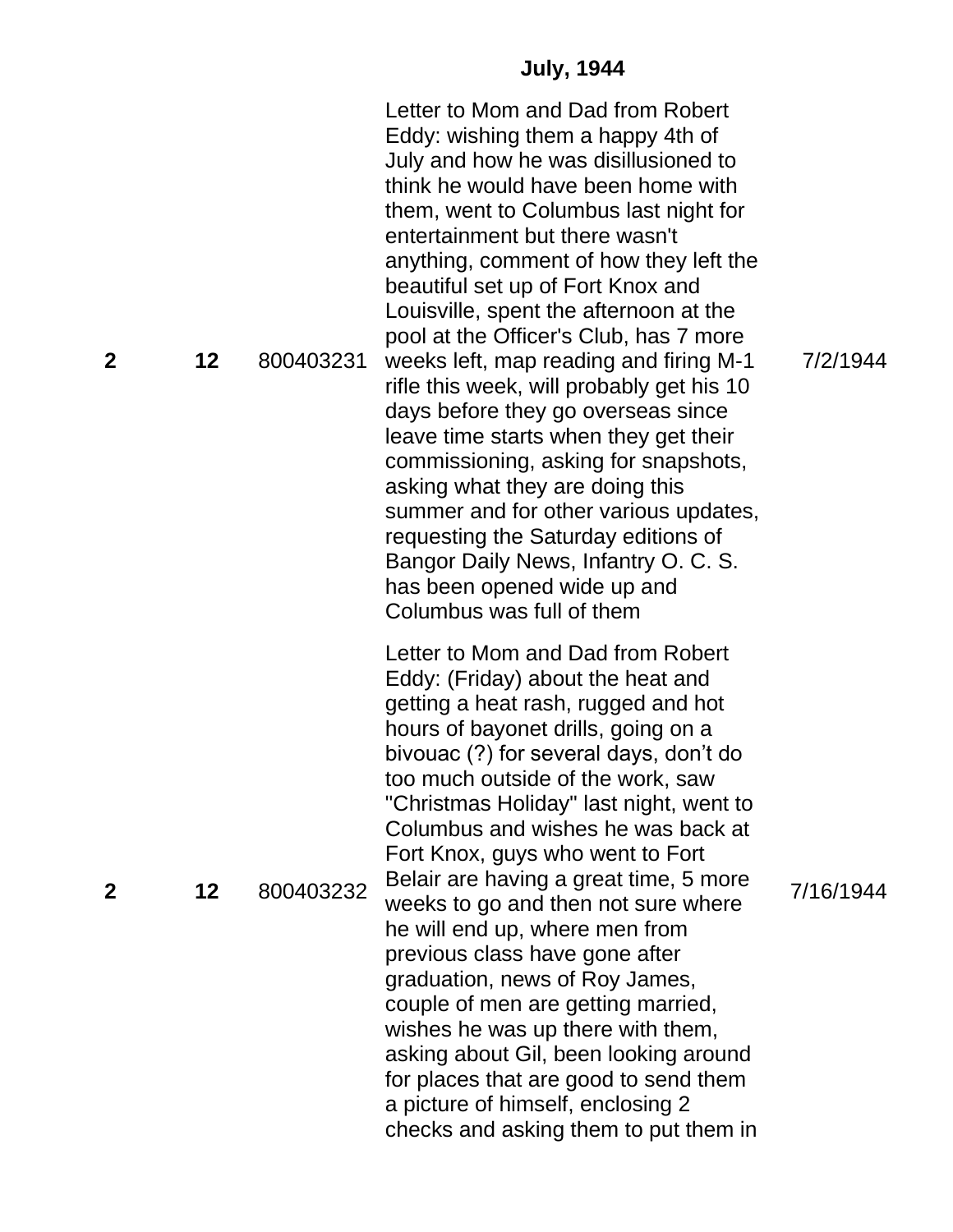|              |         |           | the bank for him, having \$37.50 taken<br>out for war bonds from now on                                                                                                                                                                                                                                                                                                                                                                                                                                                                                                                           |           |
|--------------|---------|-----------|---------------------------------------------------------------------------------------------------------------------------------------------------------------------------------------------------------------------------------------------------------------------------------------------------------------------------------------------------------------------------------------------------------------------------------------------------------------------------------------------------------------------------------------------------------------------------------------------------|-----------|
| $\mathbf 2$  | 12      | 800403233 | Letter to Folks from Robert Eddy:<br>(Monday) about going on a bivouac (?)<br>tomorrow morning, how hot it is, him<br>and several men and him rented cars<br>and drove to Auburn and Alabama<br>Polyt. Institute, ate dinner at the<br>Officer's Club and went to the movies,<br>got 3 shots on Saturday, hopes they<br>got the checks he sent, writes out<br>what 1st S. T. R. $(T. 1. S.)$ stands for,<br>still busy and having lots of fun, asking<br>about Maine, wishing something would<br>happen so he could get a vacation,<br>asking for various updates on fishing,<br>O'Days, and Stan | 7/18/1944 |
| $\mathbf{2}$ | $12 \,$ | 800403234 | Letter to Mom and Dad from Robert<br>Eddy: (Friday) about their summer<br>sounding great and wishing he could<br>be there, graduation is on August 23<br>and have 4 more weeks, asking about<br>Jack McKernan (?) and giving update<br>on Bill Melton (?), got back last night<br>from a 3 day bivouac $(?)$ , description<br>of the night infiltration course, this<br>course is all repetition and most<br>everyone sleeps through it, main<br>purpose there is to test their method of<br>instruction, most of the men are pretty<br>disgusted with it all                                     | 7/22/1944 |
| $\mathbf 2$  | $12 \,$ | 800403235 | Letter to Mom and Dad from Robert<br>Eddy: (Sunday) about assuming they<br>are at the lake and he's going to go for<br>a swim at the pool, answering<br>questions from their letter about why<br>his check was for \$60.00, describing<br>the barracks, responding to their<br>question of "Millie", has classes all<br>day, basically a repetition of the last<br>13 months, food they talk about                                                                                                                                                                                                | 7/24/1944 |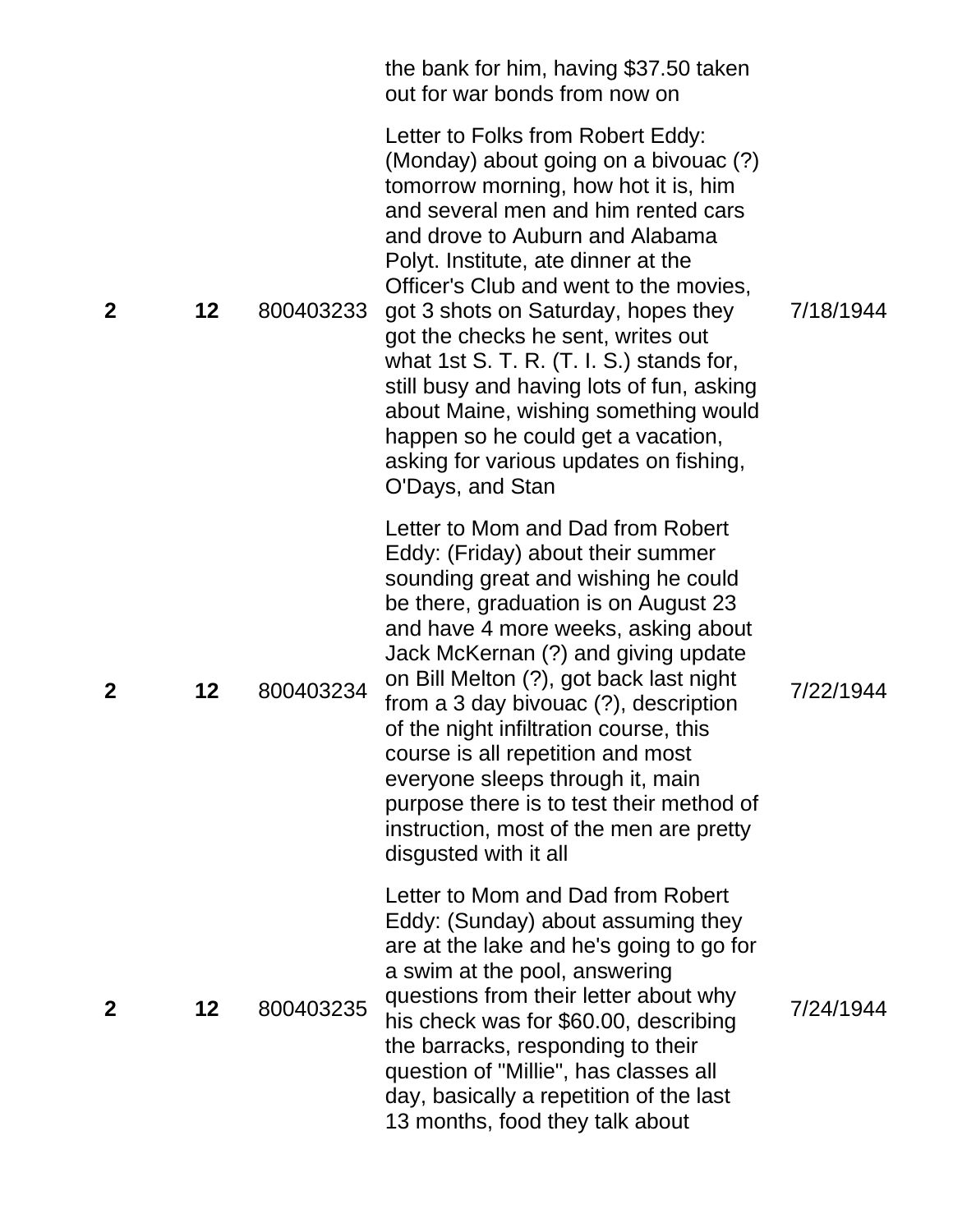sounds wonderful, went to 3 weddings last night

Letter to Mom and Pop from Robert Eddy: (Thursday) asking where the letters from them are and if they got the films, Brookie found a place to get pictures taken so he will go tomorrow, not that many weeks left, wants to be home and north of the Mason Dixon line, taking out 37 and 57 mm A. T. guns, these are the longest days of his life, a lot of the guys are not paying attention, saw "Thousands Cheer" and thinks overall they get the worst movies

# 7/28/1944

**August - September, 1944**

Letter to Ma and Pa from Robert Eddy: (Tuesday) about getting a lot of mail and owing everyone a letter, got paid yesterday and listing expenses he needs to pay for, won't find out where he is going next until midnight on August 23 when they get their orders, didn't have any war bonds taken out of June's pay because he needs the money for leave, moving forward going to have \$37.50 taken out each month, had pictures taken but won't be ready for 3 weeks, asking what kind of prints they would like, comments on the pictures they sent him, men who went to Fort Belair are getting 2 weeks leave plus travel. Letter is undated but based on content, it can be assumed it was written in the beginning of August 1944

Letter to Mom and Dad from Robert Eddy: (Sunday) asking about home,

graduating in 2 weeks but unsure of

won't be back until 11:00 p.m.,

8/7/1944

c. August

1944

**2 12** 800403236

**2 13** 800403238 leaving tomorrow morning at 7:00 and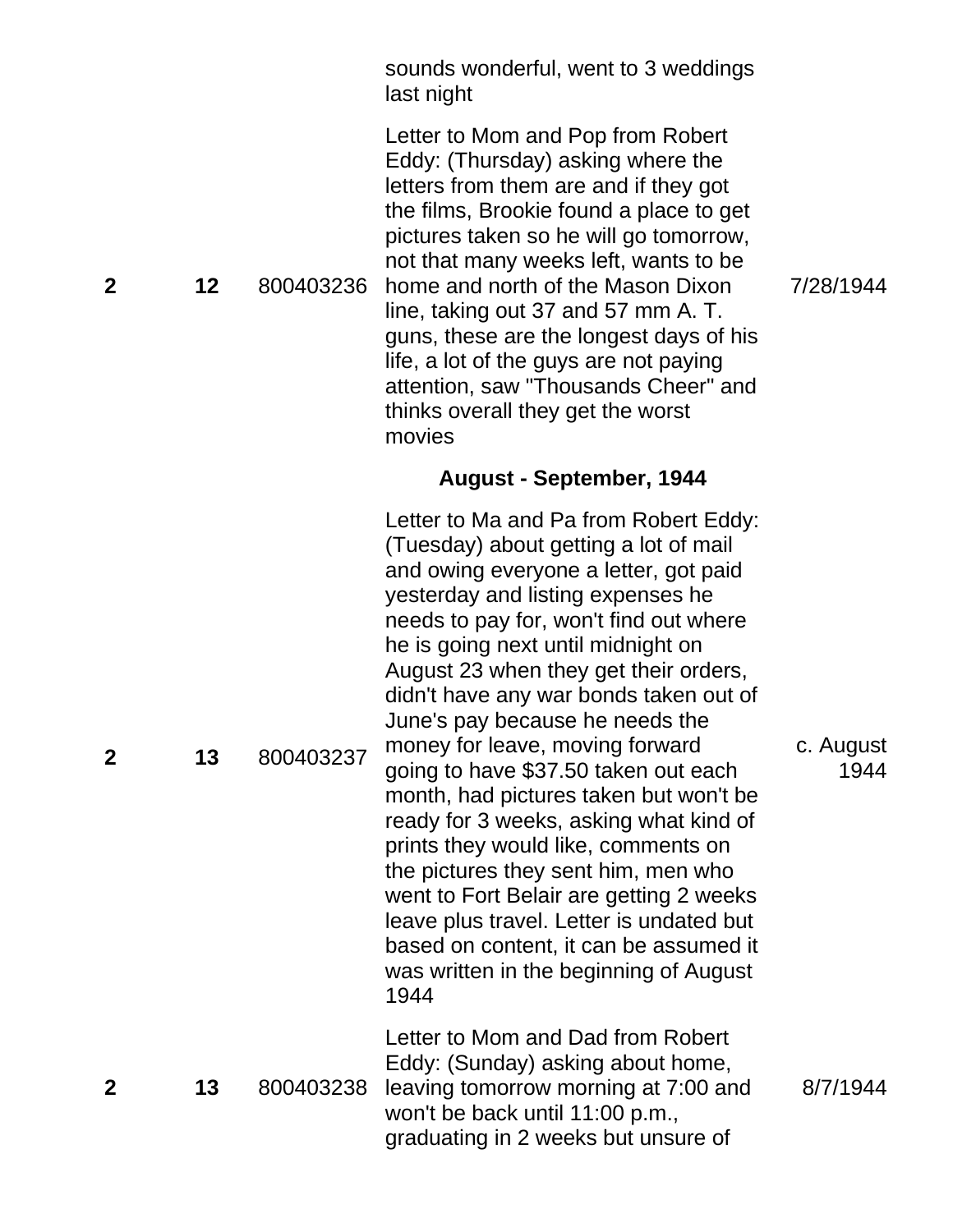|                |    |           | what happens next, his usual Sunday<br>routine, wishing he was in Lucerne<br>with them, going to Columbus<br>tomorrow night to get his proofs and<br>hopes they are good, wishing he could<br>see Stan but glad he is going down to<br>Castine, asking about fishing, says<br>they just eat, sleep, and sit, been<br>trying to catch up on writing letters                                                                                                                                                                                                                                                           |           |
|----------------|----|-----------|----------------------------------------------------------------------------------------------------------------------------------------------------------------------------------------------------------------------------------------------------------------------------------------------------------------------------------------------------------------------------------------------------------------------------------------------------------------------------------------------------------------------------------------------------------------------------------------------------------------------|-----------|
| $\overline{2}$ | 13 | 800403239 | Letter to Mother from Robert Eddy:<br>wishing her a happy birthday and<br>telling her that her birthday present<br>from him will be late, picked 2 from his<br>proofs and hopes the final products<br>turn out good, answering her question<br>about the difference in his pay, one<br>and a half weeks left and then hopes<br>to go north, went to the Maine Alumni<br>hangout on Thursday, Brookie "the<br>Wolf" has a date, asking about Stan's<br>physical, got a letter from Gil, going<br>out on a bivouac on Tuesday and<br>staying 4 days, listening to the radio<br>and going to head to the Officer's Club | 8/11/1944 |
| $\mathbf 2$    | 13 | 800403240 | Letter to Dad and Mother: about the<br>weather being like Maine the last<br>couple days, they made him go<br>swimming for 2 hours and it was<br>freezing, on alert tonight and has to<br>stay in, went to the M. G. field firing<br>range yesterday and had to carry a 60<br>MM mortar the 6 miles there, today<br>there was a regimental parade with<br>about 4000 men, talk of Stan and how<br>their letters make them sound busy,<br>asking about Hutchins                                                                                                                                                        | 8/21/1944 |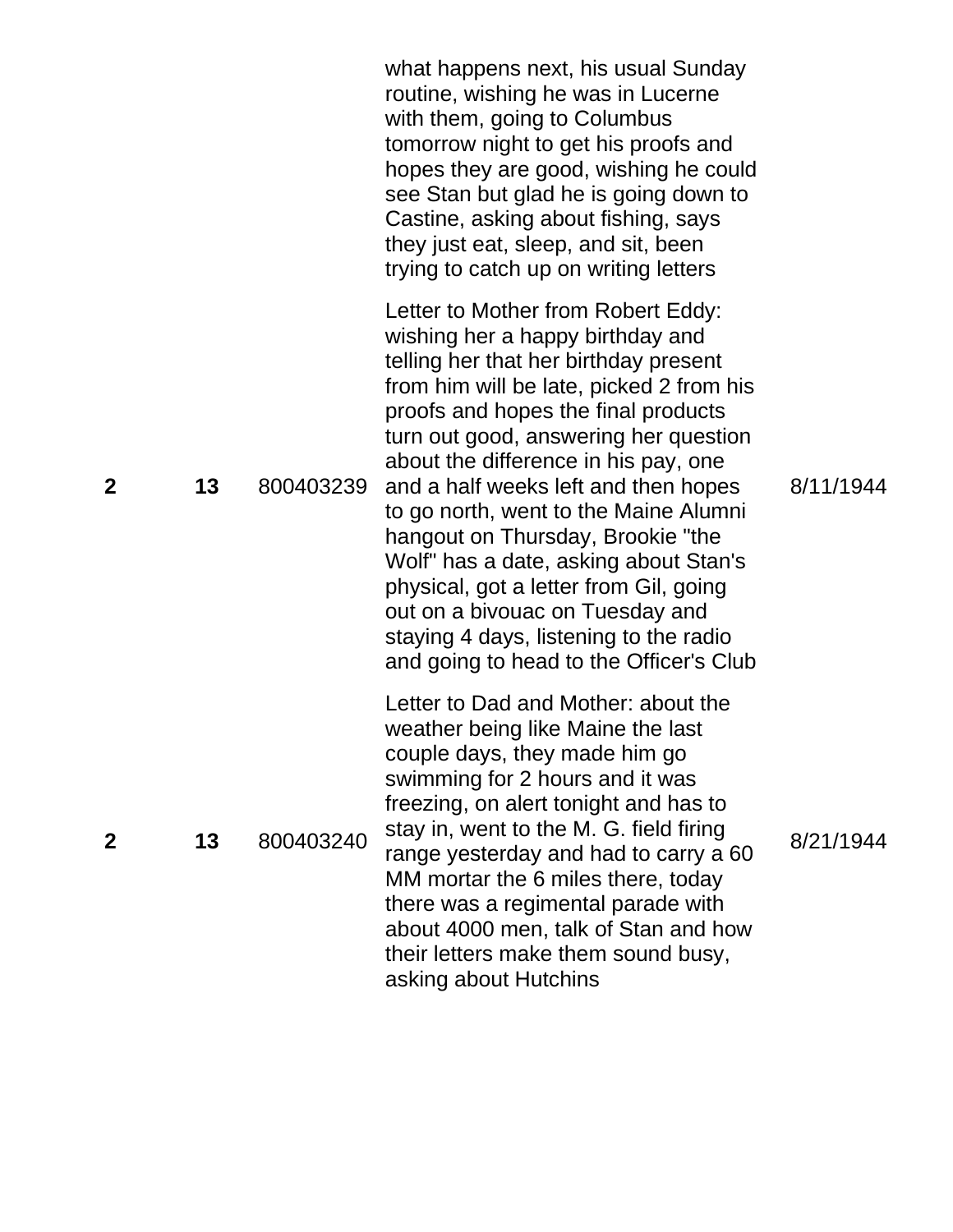**2 13** 800403241 Letter to Mom and Dad from Robert Eddy: about arriving in Camp Roberts and the train trip there, had a stop in Chicago and got to see some sights, arrived in San Francisco before heading to Camp Roberts, was disillusioned about their good luck being sent there, no trees in sight, description of the area, weather and how it is different than Georgia, description of the camp and its layout, never seen a camp like this and still thinks Camp Wheeler was the ideal set up, spent all day doing paperwork and got unit assignments, his battalion is on a weeklong bivouac and he will have to join them tomorrow, finally has decent quarters, assigned to a rifle company, listing his new address, more talk of the trip and scenery from the train including going through Reno, Nevada, happy from his 5 days at home and can't wait for another visit like it **2 13** 800403242 correcting his address from his Letter to Mother from Robert Eddy: about only hearing bad things about the camp, the "brass" (?) and his Company Commander, doesn't have anything to do until he reports to the company tomorrow morning, asking for Stan's address in Castine and previous letter, got his travel allowance and remaining August pay and is sending it in 3 money orders for her to deposit, cost him \$102 to travel from Chicago to San Francisco, just a week ago he was on the train to Boston

9/4/1944

9/6/1944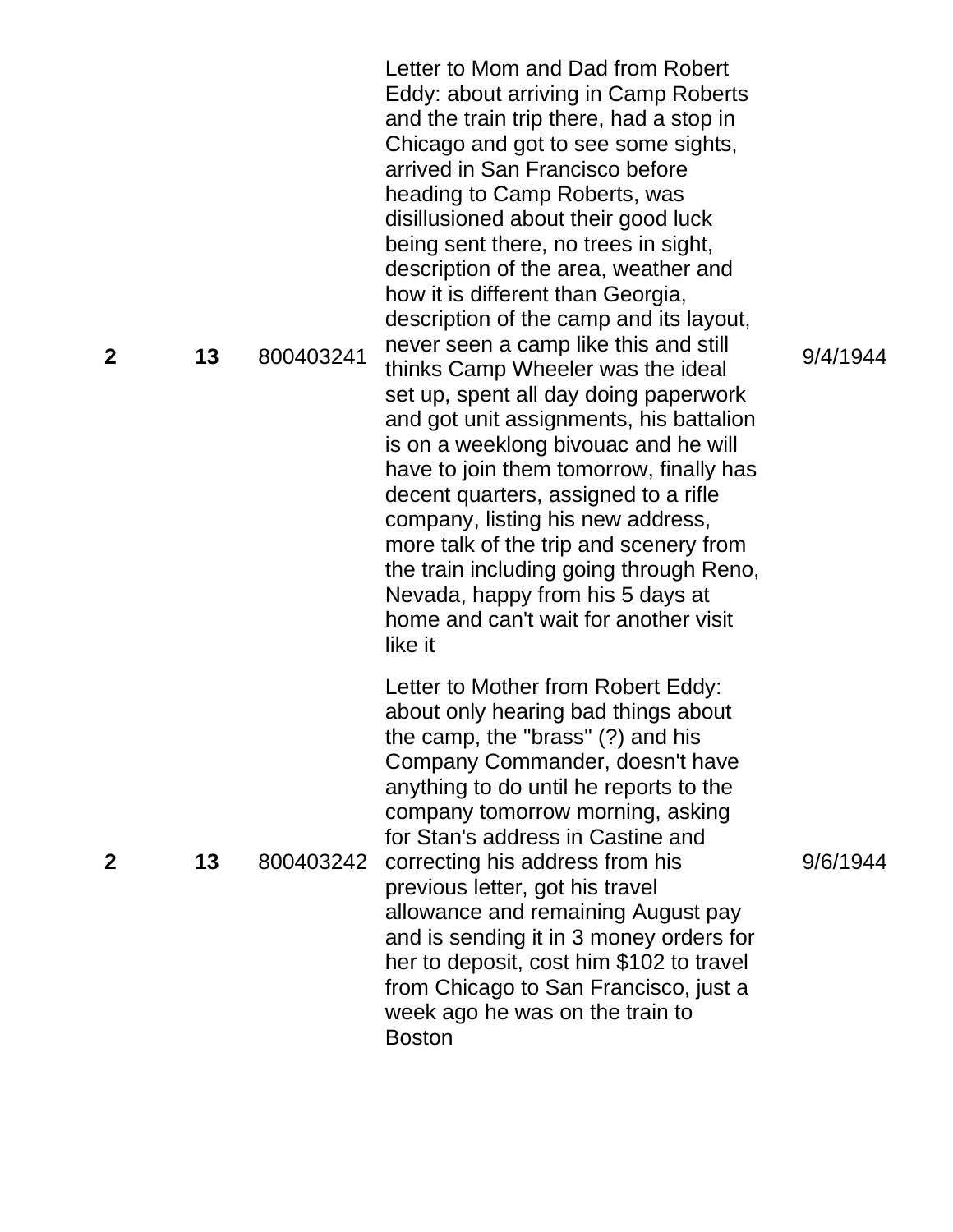Letter to Mom and Dad from Robert Eddy: (Sunday) about this being the first letter since his one with the money orders, been busy as a new officer in the company, joined the company a week ago Thursday out on a bivouac where they were going to be firing rifles all week, how the weather was hotter than the hottest days at Camp Wheeler, his face got sunburnt, was a Company Duty Officer on Saturday and Sunday and was in charge of 110 men, descriptions on his daily activities from Monday to Sunday, been getting up between 4:00 and 6:00 a.m., hasn't been able to find anything good about the Camp or California, now the Officer of the Guard, only seen Brookie for about an hour, 2 men in his battalion are from Maine, most of the Sergeants and some of the Corps in the company are from overseas, asking about his pictures, hopes to get to L. A. soon, has to go inspect the guard. Letter is undated and contains a donor annotation of "Camp Roberts September 15th ish?" based on content, letter follows the previous letter from 9/6/1944 and was written in September 1944 but exact date cannot be accurately determined. September

#### **October - December, 1944**

**2 14** 800403244 Letter to Mom and Dad from Robert Eddy: (Sunday) about being a little worse for the wear, went on a 25 mile march with full-field pack, rifle, steel helmet and other things, the march is a requirement for the Expert Infantry Badge, will have to do it again in 5 weeks with the battalion, going to be Co. Duty Officer this weekend, how he

c.

1944

10/9/1944

**2 13** 800403243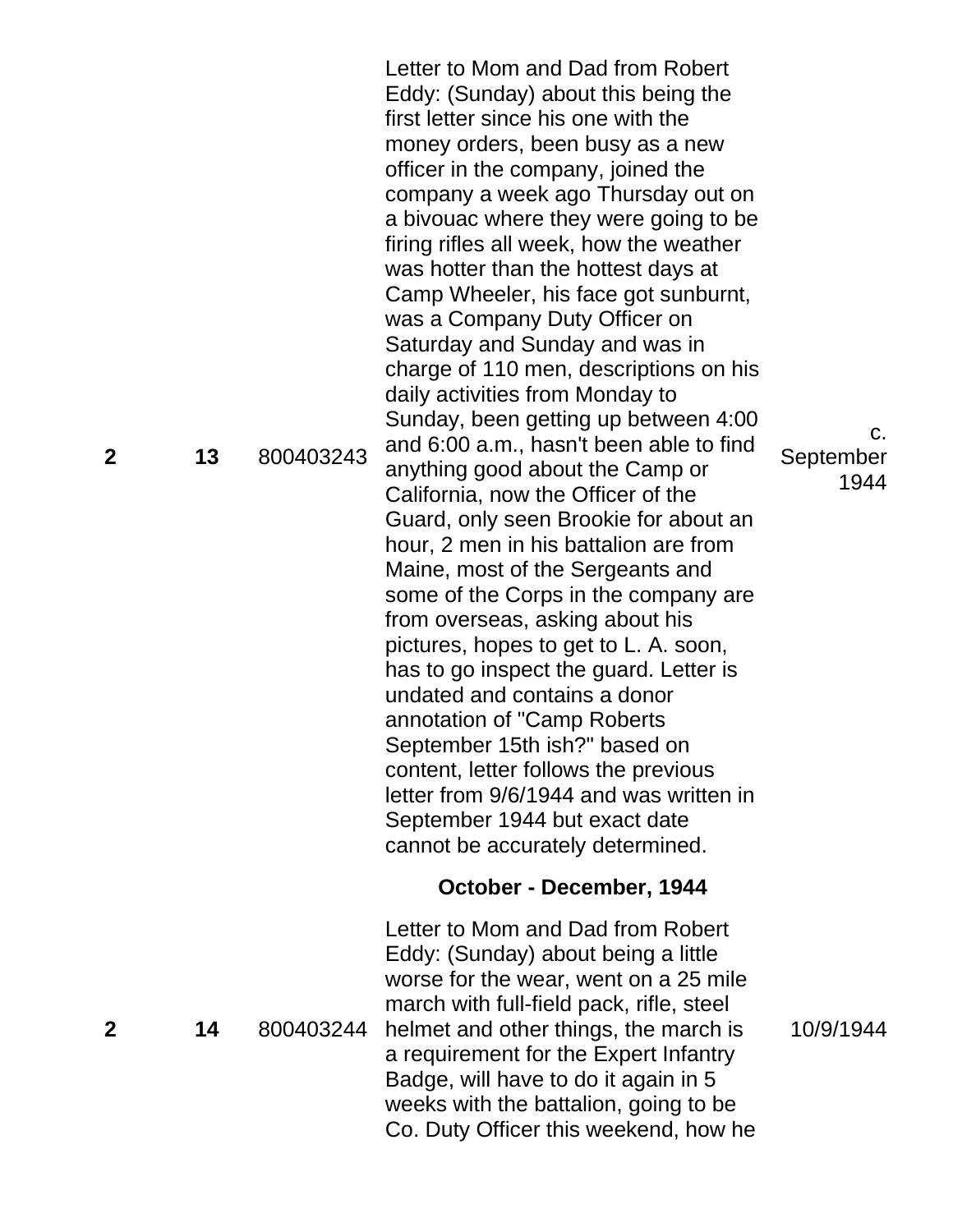|                |    |           | spent the last week including lectures<br>and being on the range, detailing on<br>the firefighting, thanking them for the<br>pictures, there are clouds in the sky<br>and its unusual                                                                                                                                                                                                                                                                                                                                                                                                                    |            |
|----------------|----|-----------|----------------------------------------------------------------------------------------------------------------------------------------------------------------------------------------------------------------------------------------------------------------------------------------------------------------------------------------------------------------------------------------------------------------------------------------------------------------------------------------------------------------------------------------------------------------------------------------------------------|------------|
| $\overline{2}$ | 14 | 800403245 | Letter to Mom and Dad from Robert<br>Eddy: (Tuesday) about meaning to<br>catch up on letters but sleeping<br>instead, been on the battalion<br>committee for the 60 MM mortar the<br>last week and a half, went with<br>Brookie to a ranch about 115 miles<br>north of camp, saw redwood trees and<br>swam in the mineral hot springs, never<br>seen so many deer in one place<br>before, went to the mortar range when<br>they got back to organize and set up<br>for this week's work, asking if Dad has<br>gotten any ducks or partridges, heard<br>from Stan and asking about the<br>pictures        | 10/18/1944 |
| $\mathbf{2}$   | 14 | 800403246 | Letter to Mom and Dad from Robert<br>Eddy: (Sunday) about how time flies<br>by, asking for updates and wishing he<br>was up there, confirming he got the<br>\$20 a while ago, friends getting<br>married but he didn't go to the<br>wedding, going to spent another quiet<br>weekend at camp, going to Paso<br>Robles to see Lt. Janson and his wife<br>who is setting him up with a girl, spent<br>the week at the mortar range and then<br>on village fighting, has 6 more days on<br>the regimental committee, 5 mile<br>speed march coming up, Stan looks<br>good in his uniform, asking for updates | 10/23/1944 |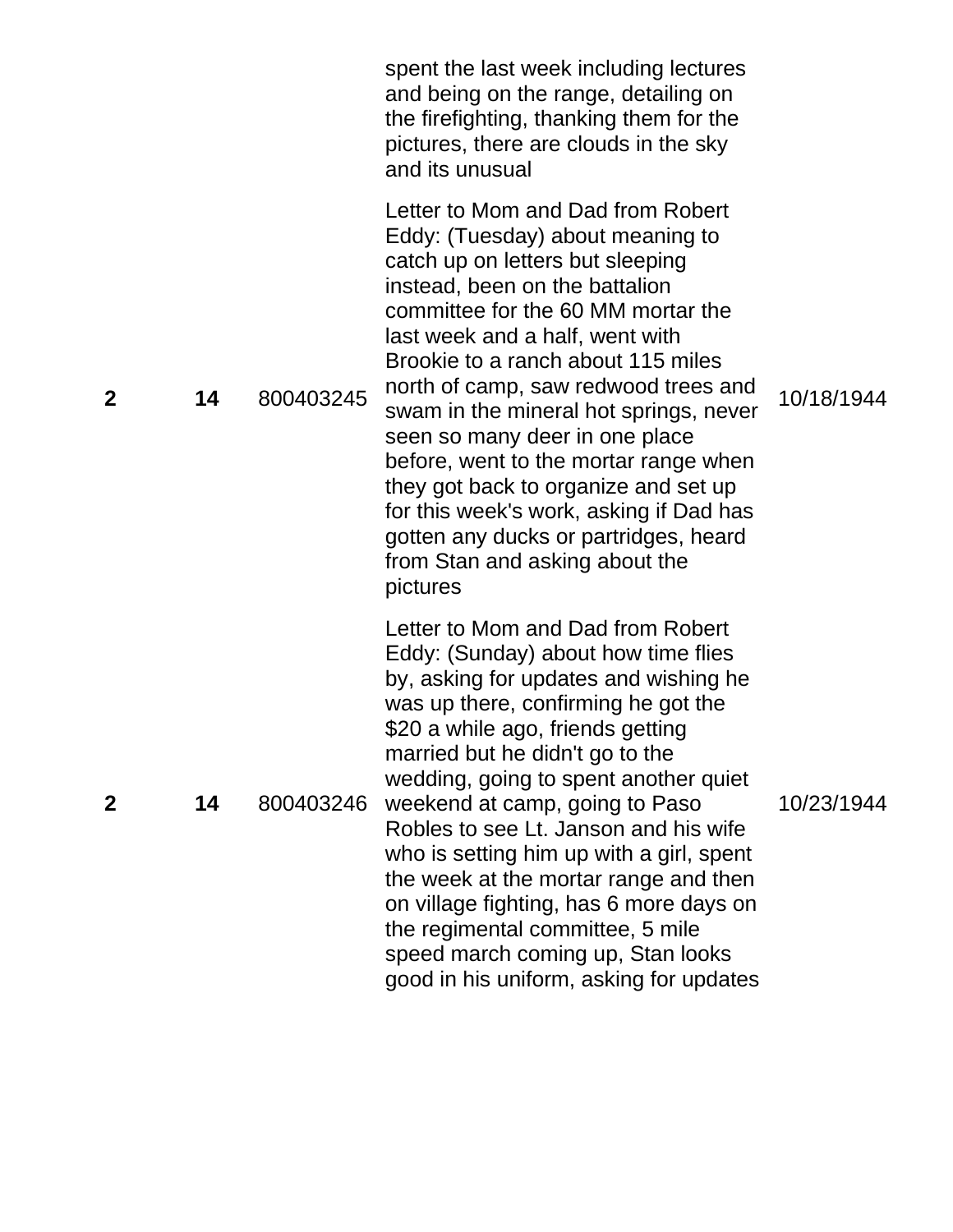**2 14** 800403247 Letter to Mom and Dad from Robert Eddy: (Sunday) asking about Bangor, how everything is the same there, been wanting to go to L.A. but always has work on Saturdays, been out on the "combat" range the last couple of days, goes back to Village Fighting for 4 days tomorrow, took his platoon out in the hills and ran problems, went to a regimental officer's party at the club last night, saw "Mrs. Parkington", talked to Ray Jones, answering their questions about the ranch, probably going to be able to save a lot of money, getting into a rut and can't see any way to get out of it, going to a Halloween party tomorrow night if he doesn't have to work, owes everyone some correspondence. Letter is undated but based on content is can be assumed it was written in October of 1944. Letter to Mom and Dad from Robert Eddy: (Sunday) about the end of the first week, weather and never being so cold in his life, next week will be tactics, the outfit is disorganized and the C. O. never tells them details of

> what needs to be done, thanking them for the pears, was sorry to hear about Fields Pendleton, comment about

> Stan doing well for himself. Potentially the letter Eddy's mentions in his next letter - Item # 800403249 where he started a letter and sent it later, letter is undated but based on content it can

be assumed it was written in

November 1944.

c. October 1944

c. November 1944

**2 14** 800403248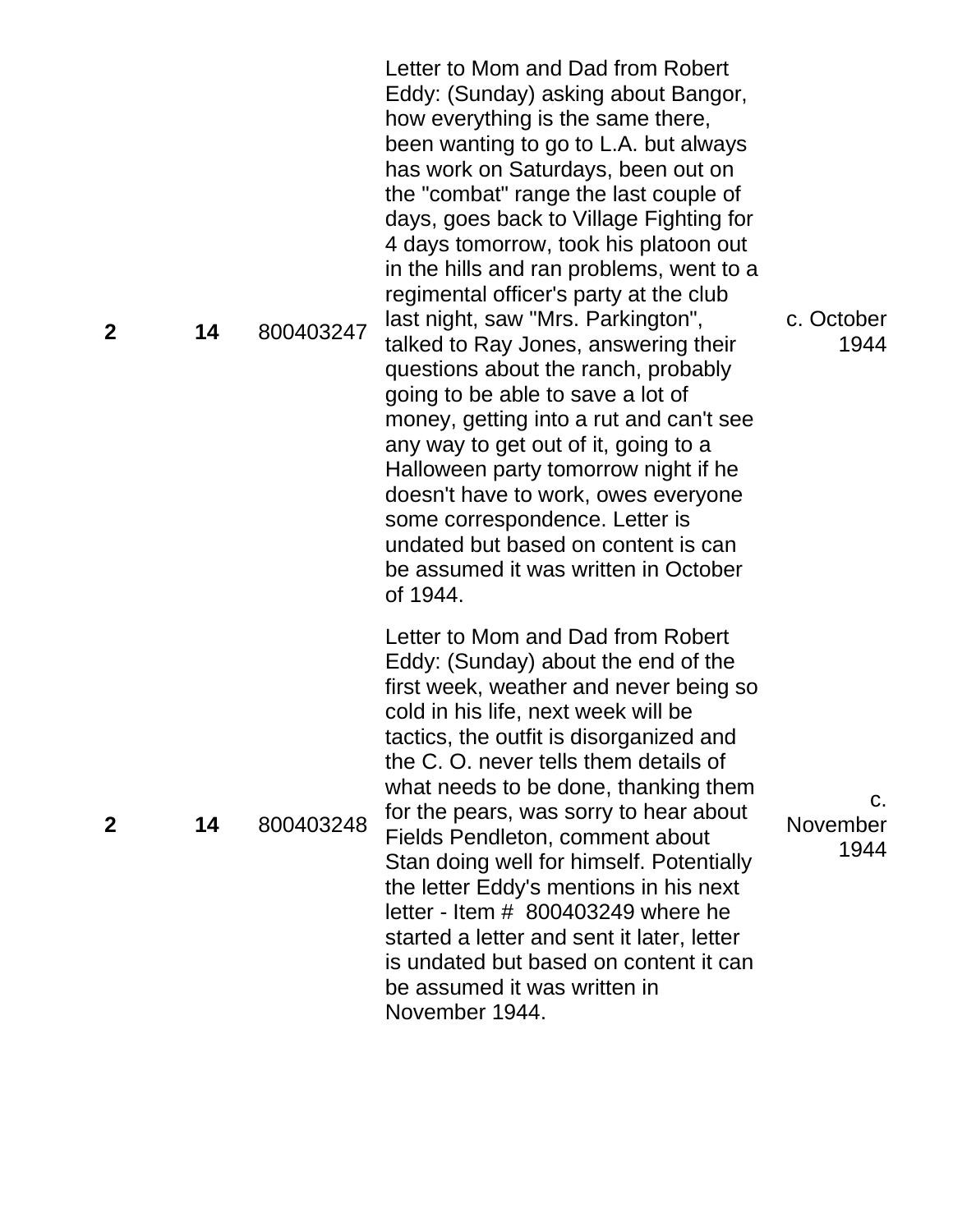**2 14** 800403249 Letter to Mom and Dad from Robert Eddy: (Sunday) about the bivouac being over and going on another 20 mile hike, being cold the last 2 weeks and working until 11:30 each night, how steep the hills are, went into Paso Robles on Saturday for dinner, saw "None but the Lonely Heart" this afternoon and will see "30 Seconds Over Tokyo" tonight, got a letter from Nana and Virginia inviting him to Seattle but afraid there's not much of a chance for him to go because of shipments, sorry to hear about Fields Pendleton, was going to surprise them with a letter lazy Sunday but hasn't send it yet, asking about the pictures, list of everyone he owes letters to, had Thanksgiving out in the field, asking how their Thanksgiving was and wishing he was there, commenting on how there is no time or place for him to get Christmas presents this year, asking about cigarettes and the shortage. Letter is undated but based on content it can be assumed it was written towards the end of November 1944. November **2 14** 800403250 Letter to Mom and Dad from Robert Eddy: (Monday) about writing early, finally through with the cycle and have a 2 week break until the next cycle, requesting 9 days but assumes that will get turned down so he will ask again for 5 days, wanted 9 days so he could go to Seattle, saw Brookie before he left for a 2 week bivouac, saw "Together Again" last night, saw Louise Morman (?) and Clint Allen while in Paso Robles, has a company party last Friday night, fights in the barracks after the party, last week was tactics and a 5 mile speed march,

1944

c.

c. December 194 4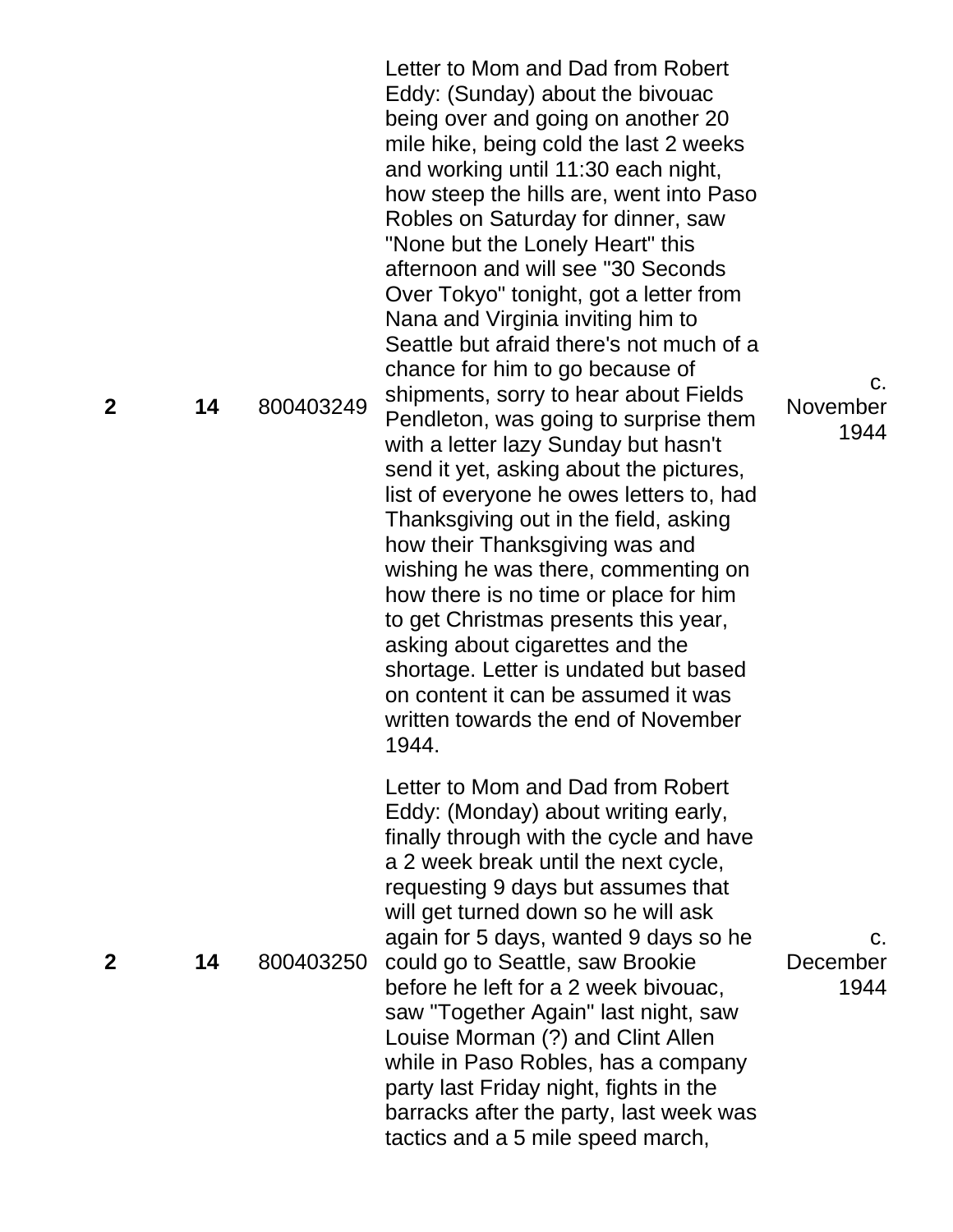|              |    |           | hasn't accomplished much this last<br>week, how they are probably going to<br>be lonely on Christmas without him<br>and Stan. Letter is undated but based<br>on content it can be assumed it was<br>written in December 1944.                                                                                                                                                                                                                                                                                                                                                                                                                                                                                                                                                                                                                                                                              |                        |
|--------------|----|-----------|------------------------------------------------------------------------------------------------------------------------------------------------------------------------------------------------------------------------------------------------------------------------------------------------------------------------------------------------------------------------------------------------------------------------------------------------------------------------------------------------------------------------------------------------------------------------------------------------------------------------------------------------------------------------------------------------------------------------------------------------------------------------------------------------------------------------------------------------------------------------------------------------------------|------------------------|
| $\mathbf 2$  | 14 | 800403251 | Letter to "Sis" from Marguerite Melton:<br>(Friday) about Eddy arriving to Camp<br>Roberts soon and glad to have him<br>visit, "round by round" description of<br>Eddy's visit in Seattle including seeing<br>B-29s being made at Boeing, was a<br>great time having him and promising<br>her he looked fine, updates on Ginny,<br>need to buy a wedding present for a<br>wedding on December 31st, Ray is at<br>a banquet, details about being under<br>doctor's care, will send under separate<br>cover some views of the university.<br>Letter is undated but based on content<br>it can be assumed that it was written in<br>December 1944. Letter is signed<br>"Marguerite" and last name was<br>provided by a note from donor. Based<br>on family tree information in found in<br>Biographical Notebook (Item #<br>800403394), it can be assumed that<br>the letter was sent to Marion Hale<br>Eddy. | C.<br>December<br>1944 |
| $\mathbf{2}$ | 14 | 800403252 | Letter to Mom and Dad from Robert<br>Eddy: (Sunday) about just getting back<br>to Camp Roberts after a 9 day leave,<br>put in for a 9 day leave last Monday<br>and was surprised it was approved by<br>Tuesday, got to Seattle on Thursday,<br>day by day description of his time in<br>Seattle including sightseeing,<br>Christmas shopping and visiting the<br>Boeing Plant, answering a variety of<br>his mother's questions about his trip,<br>tickets cost him \$25, the area<br>reminded him of Maine, was getting                                                                                                                                                                                                                                                                                                                                                                                   | 12/18/1944             |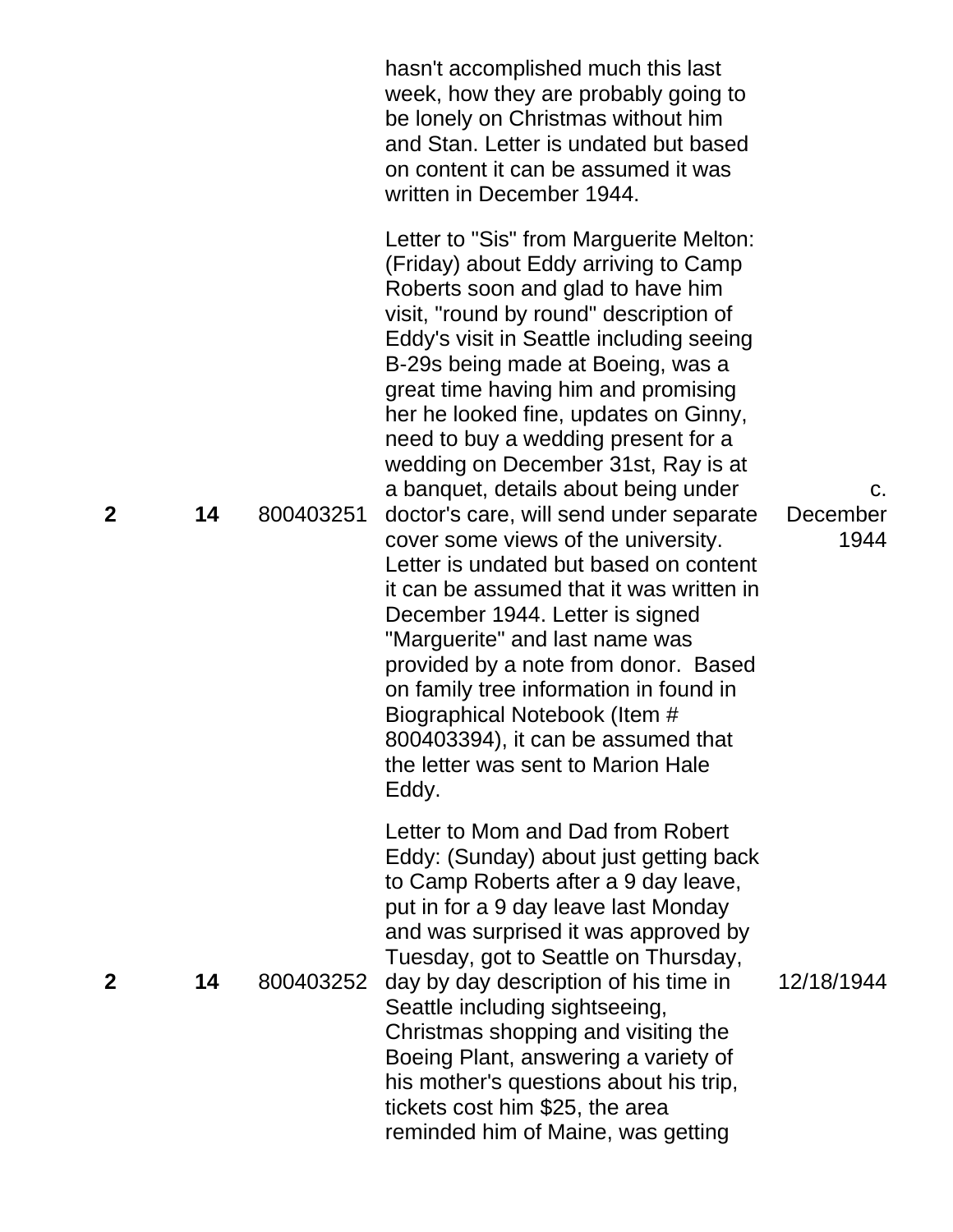the newspaper until about 2.5 weeks ago and comments on things he (presumably) read in the papers, comments on how Stan ("Dopey") seems to be doing well, spending the weekend catching up on letters, new men are there and training starts tomorrow, got news about going overseas and has to get an overseas physical on Monday, has orders to report to Fort Ord on January 9th, not sure about leave before then but probably will be too short to come home

## **January - February, 1945**

Letter to Mom and Dad from Robert Eddy: (Wednesday) about his trip from Boston to Chicago via train since flights were grounded, flights from Chicago were grounded but got a hot tip from a pilot about a late flight, most everyone else took the train to Kansas City or Denver, had dinner at the Palmer House, got on the flight the pilot mentioned from Chicago to San Francisco and then took a train to Fort Ord, made it in time to avoid the \$25 fine for being late, just been getting affairs in order the last couple of days, made an allotment for Mother starting in February and the bonds were automatically cancelled so there won't be any for a while, starting a training program tomorrow on Japanese weapons and will continued until they are alerted, instructions on what address to use until he gets an A. P. O., likes Fort Ord and has had steak dinners at the Officers Club, Brookie sleeps in the bunk under him, telling them not the send the picture to Millie,

1/13/1945

**3**

**1** 800403253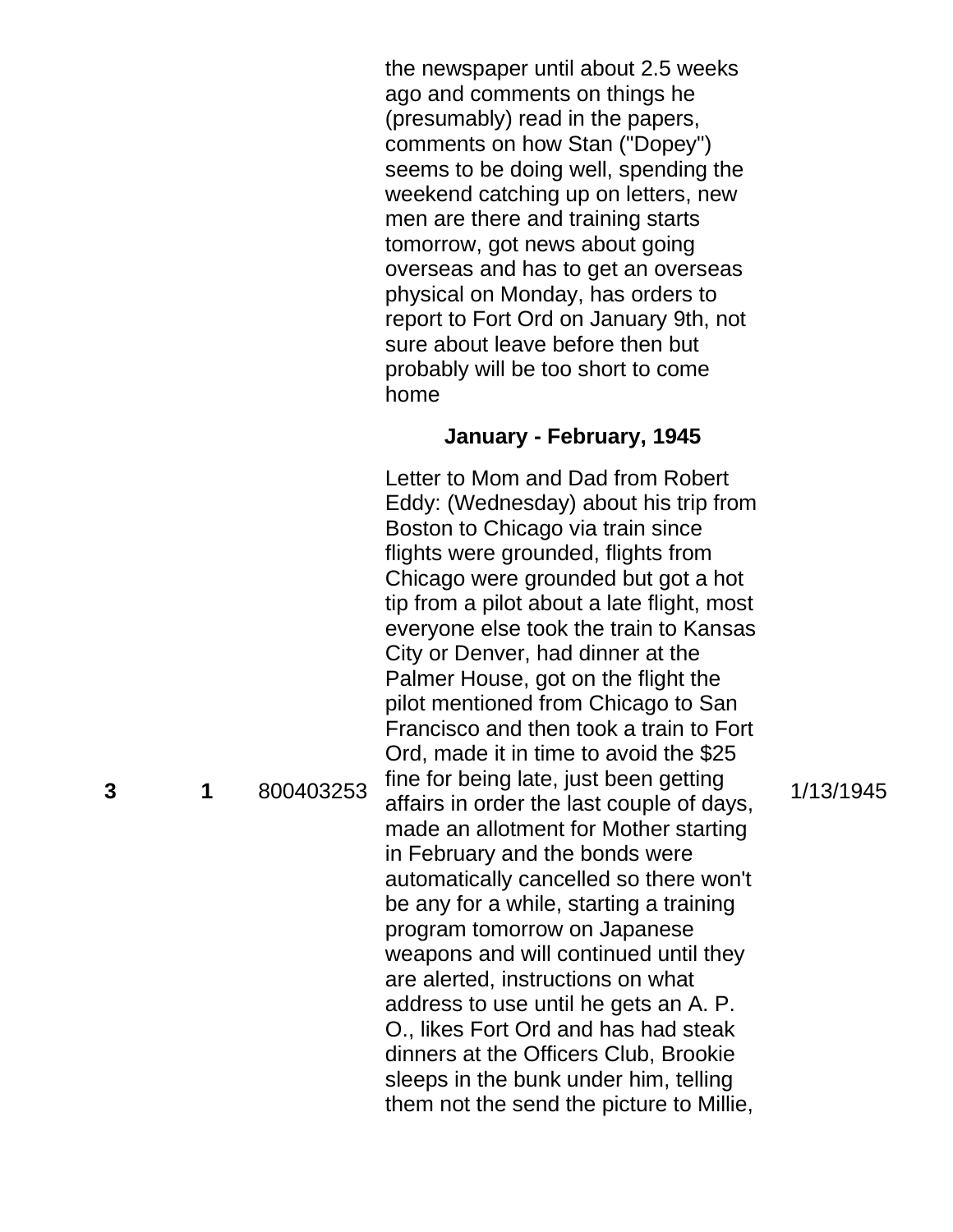|   |   |           | asking about Bangor, enjoyed his time<br>at home                                                                                                                                                                                                                                                                                                                                                                                                                                                                                            |           |
|---|---|-----------|---------------------------------------------------------------------------------------------------------------------------------------------------------------------------------------------------------------------------------------------------------------------------------------------------------------------------------------------------------------------------------------------------------------------------------------------------------------------------------------------------------------------------------------------|-----------|
| 3 | 1 | 800403254 | Letter to Mom and Dad from Robert<br>Eddy: (Thursday) about the beautiful<br>weather and having a pleasant stay at<br>Fort Ord, had to get more shots, went<br>to San Francisco with a Brookie and<br>another friend, saw "Guest House"<br>and went dancing, trip cost \$27 but<br>was worth it, went to Carmel-by-the-<br>Sea with Brookie, how they usual<br>spend their days, this will be the last<br>letter for a while, going to stand in his<br>last formation for a check on their<br>departing uniforms                            | 1/19/1945 |
| 3 | 1 | 800403255 | Letter to Marion and Lawrence Eddy<br>from Captain Thomas N. Gore: in<br>Chungking, China, about receiving<br>their letter and glad they received his<br>card, updating them on everything he<br>has done and where he has lived<br>since he left, after leaving the States<br>he was in India and then China, will try<br>to locate Capt. Kirshnan if he goes<br>back to his old station, run into more<br>old friends overseas than when he<br>was in the States, hopes he will be<br>able to see them when he goes back<br>to the States | 2/3/1945  |
| 3 | 1 | 800403256 | Letter to Mom and Dad from Robert<br>Eddy: asking for updates on Bangor, if<br>Mother went to New York, and Stan,<br>their cold weather sounds wonderful<br>because he has been so hot, currently<br>somewhere in the Pacific Ocean, only<br>thing he has to do is stand a 3 hour<br>watch as Duty Officer, has a good tan,<br>only time he is cool and comfortable is<br>at night on the top deck, details of his<br>daily schedule, enjoying the food and<br>cold water, plays a lot of cards,<br>Brookie isn't with him any longer but   | 2/12/1945 |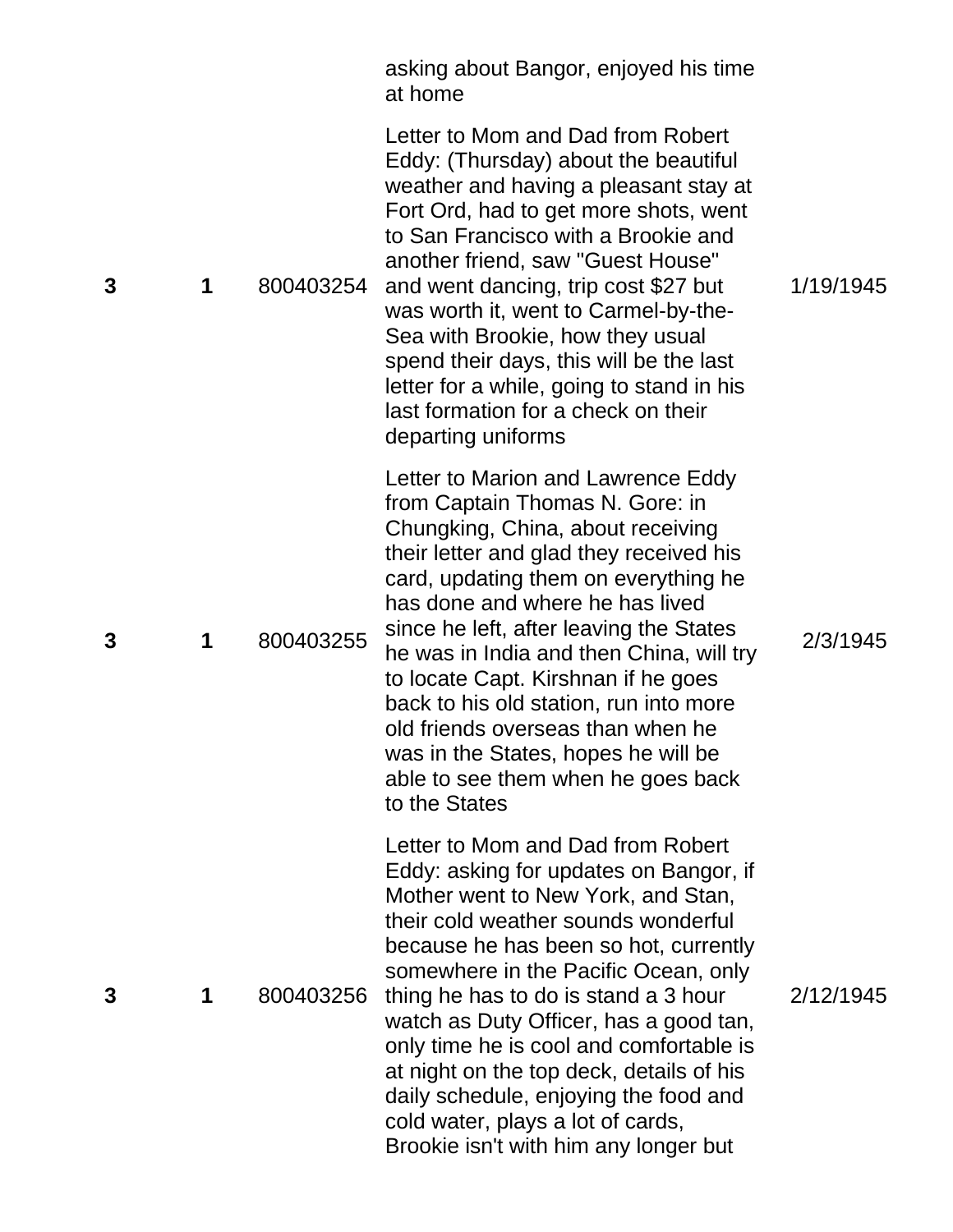|   |   |           | will probably run into him when they<br>land                                                                                                                                                                                                                                                                                                                                                                                                                                                                                                                                                                                                                                                                                                      |           |
|---|---|-----------|---------------------------------------------------------------------------------------------------------------------------------------------------------------------------------------------------------------------------------------------------------------------------------------------------------------------------------------------------------------------------------------------------------------------------------------------------------------------------------------------------------------------------------------------------------------------------------------------------------------------------------------------------------------------------------------------------------------------------------------------------|-----------|
| 3 | 1 | 800403257 | V-Mail to Mom and Dad from Robert<br>Eddy: about still enjoying his "luxury<br>cruise" but only having 3 more days<br>left, sending V-Mail since he is out of<br>Air Mail stamps and asking for 6 cent<br>Air Mail stamps, sent a bunch of<br>clothes home cash on delivery but<br>telling them to take the money out of<br>the allotment, telling Dad he can have<br>the alligator rain coat                                                                                                                                                                                                                                                                                                                                                     | 2/14/1945 |
| 3 | 1 | 800403258 | V-Mail to Mom and Dad from Robert<br>Eddy: about it being the last day at<br>sea and arriving to port in the morning,<br>hasn't been doing much, last night the<br>movie was a musical, washed all of his<br>underwear after breakfast, will be<br>good to get back to work again, feeling<br>weak and hopes he has a chance to<br>get in condition before they get into<br>the mess                                                                                                                                                                                                                                                                                                                                                              | 2/16/1945 |
| 3 | 1 | 800403259 | Letter to Mom and Dad from Robert<br>Eddy: about finally landing and getting<br>settled in the dark, they should have<br>seen him setting up his cot and<br>mosquito net in the dark, got late chow<br>and "G. I. coffee" with a friend, story of<br>tipping the table with his stew and<br>coffee on it over, been hot but the<br>nights are cool, in a "swamp" with<br>nothing but mosquitos and palm trees,<br>the mosquitos are driving him nuts,<br>thoughts on food and water, Brookie<br>hasn't arrived yet, getting mail, his<br>address is temporary and will let them<br>know when he gets a permanent one,<br>wishing he was back on the ship with<br>the cold water and other things,<br>enclosing a 2 peso that is worth 50<br>cents | 2/19/1945 |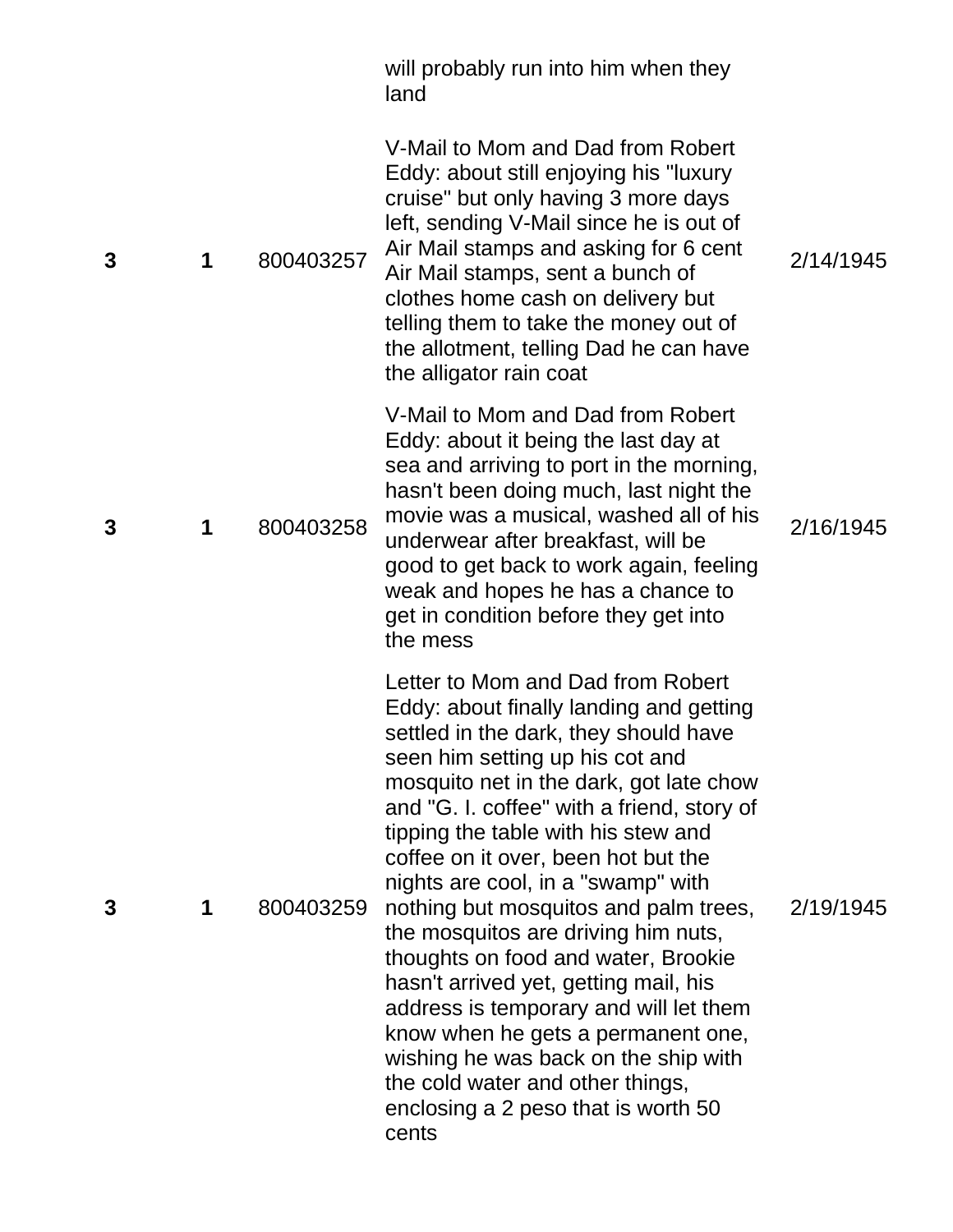**1** 800403260 Letter to Mom and Dad from Robert Eddy: about sweating since it is so hot, sending a locker with gloves and other wools that Ord made them bring and it will be there is 2 -3 months, received a letter from Stan dated February 9 and was told about Mother's trip, received about 16 letters over the last 2 days, played bridge and went to the movies last night with friends, Irving Berlin sang songs before the movie who is there waiting for the show "This is the Army", told they will be there anywhere from 3 days to 3 weeks, Brookie still hasn't arrived, description of a few former Japanese Prisoners of War that are there before they go to San Francisco, nothing to do during the day except mail call, going into the local town with Jack tomorrow, how they are thinning him out after fattening him up on the ship, asking how the pictures Mary took turned out, letting them know they can use 6 cent Air Mair stamps on overseas mail **1** 800403261 Letter to Mom and Dad from Robert Eddy: about being there a week and probably won't stay much longer, getting alerted today or tomorrow and wondering what division he will end up with, was busy the day before yesterday, drank the milk and ate the meat from a coconut, went sightseeing in the local town with Jack, saw the "Red Light District" with long lines of G. I.s and sailors, went to the Officers Club on another island, how the Navy "fights the war in the nicest manner" and has Officer Clubs built, someone sold a quart of whiskey for \$35.00, saw "Dragon Seed" (?), seeing a beautiful sunset, Brookie hasn't arrived

2/21/1945

**3**

**3**

2/24/1945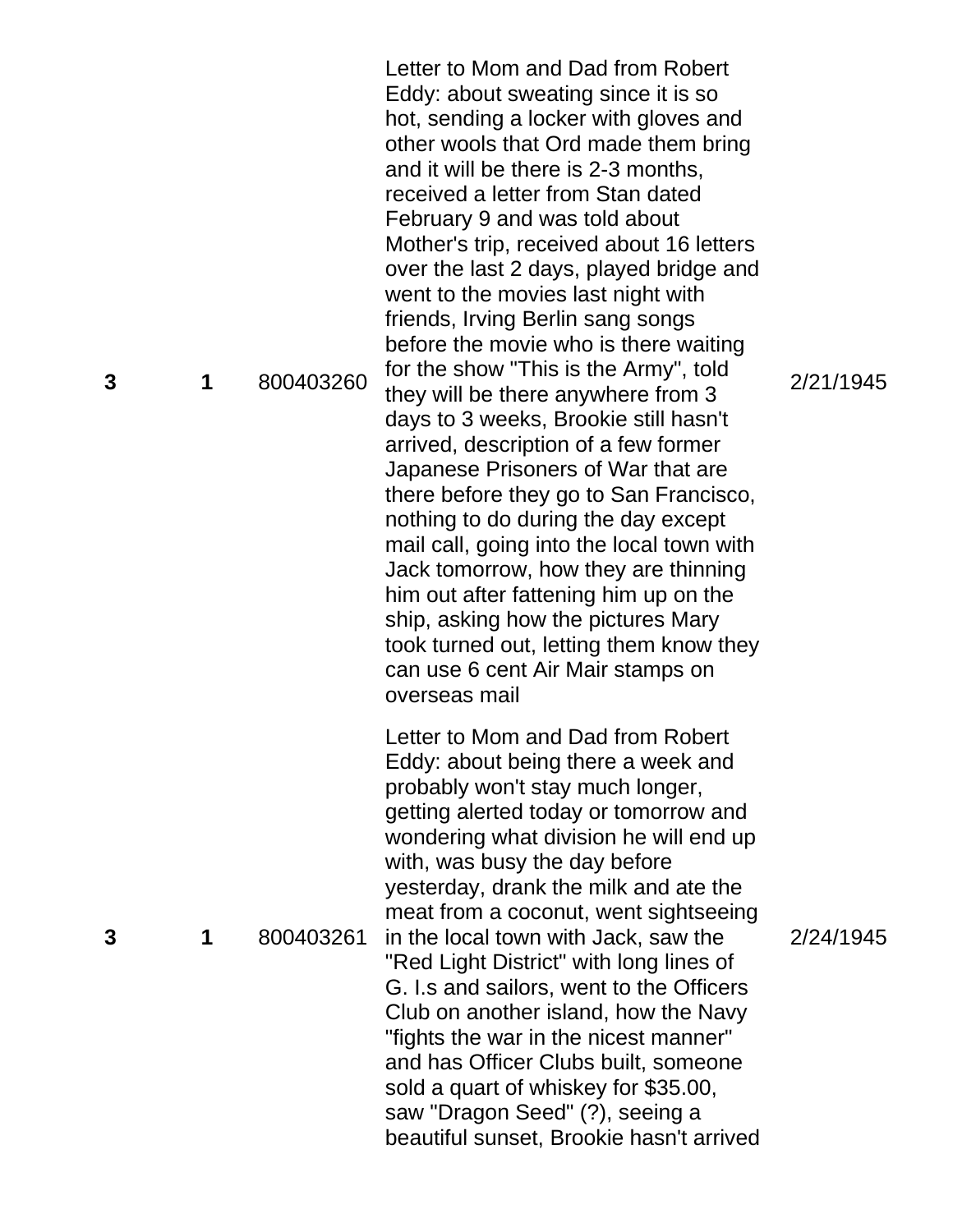and hopes he can see him before leaving, thinks he is beginning to look like local Filipinos, asking about Bangor and if they have gotten the first allotment check, wishing his dad an early birthday, enclosing one peso - Japanese invasion money and a traveler's check. Enclosed: 1 peso from "The Japanese Government"

## **March - April, 1945**

Letter to Mom and Dad from Robert

**2** 800403262 Eddy: about preparing for the daily tropical shower and staying at the camp to do some writing, Brookie finally arrived and was glad to see him before leaving, under orders but not sure when they are moving out, had a wonderful time the last two afternoons, went to the Naval Officers Club, saw "Mutiny on the Bounty", story of Brookie almost getting thrown in the water by some Navy Lts. and argument between men from the Navy and men from the Infantry about who was winning the war, had a good meal at the Navy Training Officer mess (?), saw "Intermezzo" once they got back to the depot, Japanese plane came over and dropped a couple of bombs (?), received more mail this morning, so far the overseas life has been most enjoyable, listing his new temporary address, going north most likely by boat, how he spent the afternoon **2** 800403263 Letter to Folks from Robert Eddy: asking for various updates about home, sailing again and came aboard the day before yesterday, sitting in the harbor, went to the Naval Officers Club before leaving and found various food items on the way home and cooked it for dinner, the Navy treats

3/2/1945

**3**

**3**

3/9/1945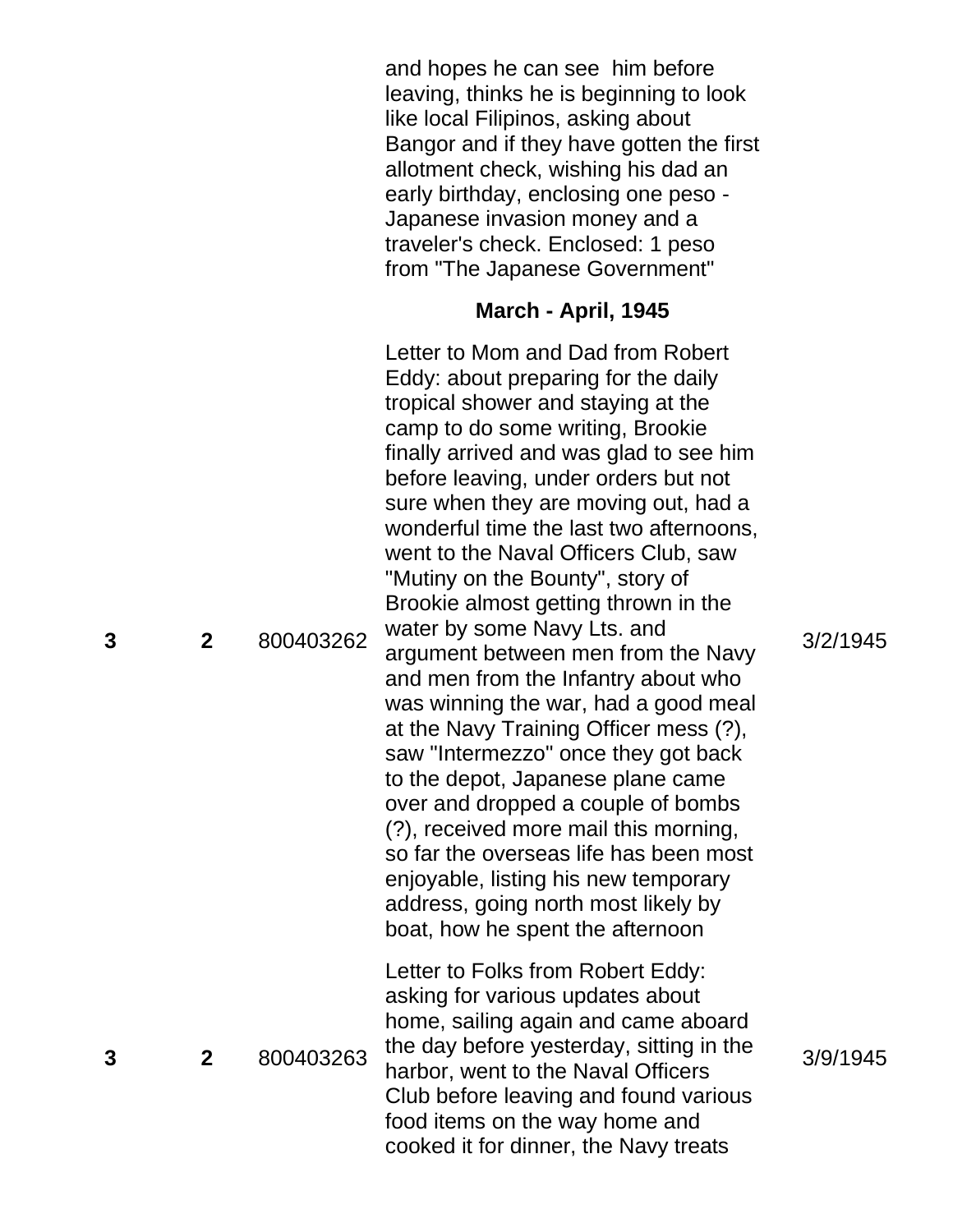them nicely, saw "Til We Meet Again", was the only one from the bunch that had to leave, separated from Jack Wallace and will miss him, description of the boat he is on and how it is different than what they came over on, won't be on that boat for more than 7 days, they are moving to another island in the Philippines and will join an outfit as soon as they arrive

**2** 800403264 thing they are lacking is an Officer's Letter to Mom and Dad from Robert Eddy: about landing 3 days ago and being glad to get off that boat, how he is in the country with farmland, depot is a unique set up and didn't know there were so many ways to use bamboo, will be there for only a short time and already on orders but just waiting on transportation, assigned 37th Division and will let them know his permanent address soon, good chow there and a lot of it, got a box of free stuff from the orderly room, only Club, received mail for the first time in a long time, questioning his future as an Infantry Platoon leader, sketching on the boat, played Black Jack, boat left before he could get his luggage and only has clothes on his back, description of the "funny" showers and how the Filipino girls and women can see them showering, joking about getting an outdoor shower when he gets home, update on friend Jack Wallace, asking about Stan, wishing he was back there with them

3/17/1945

**3**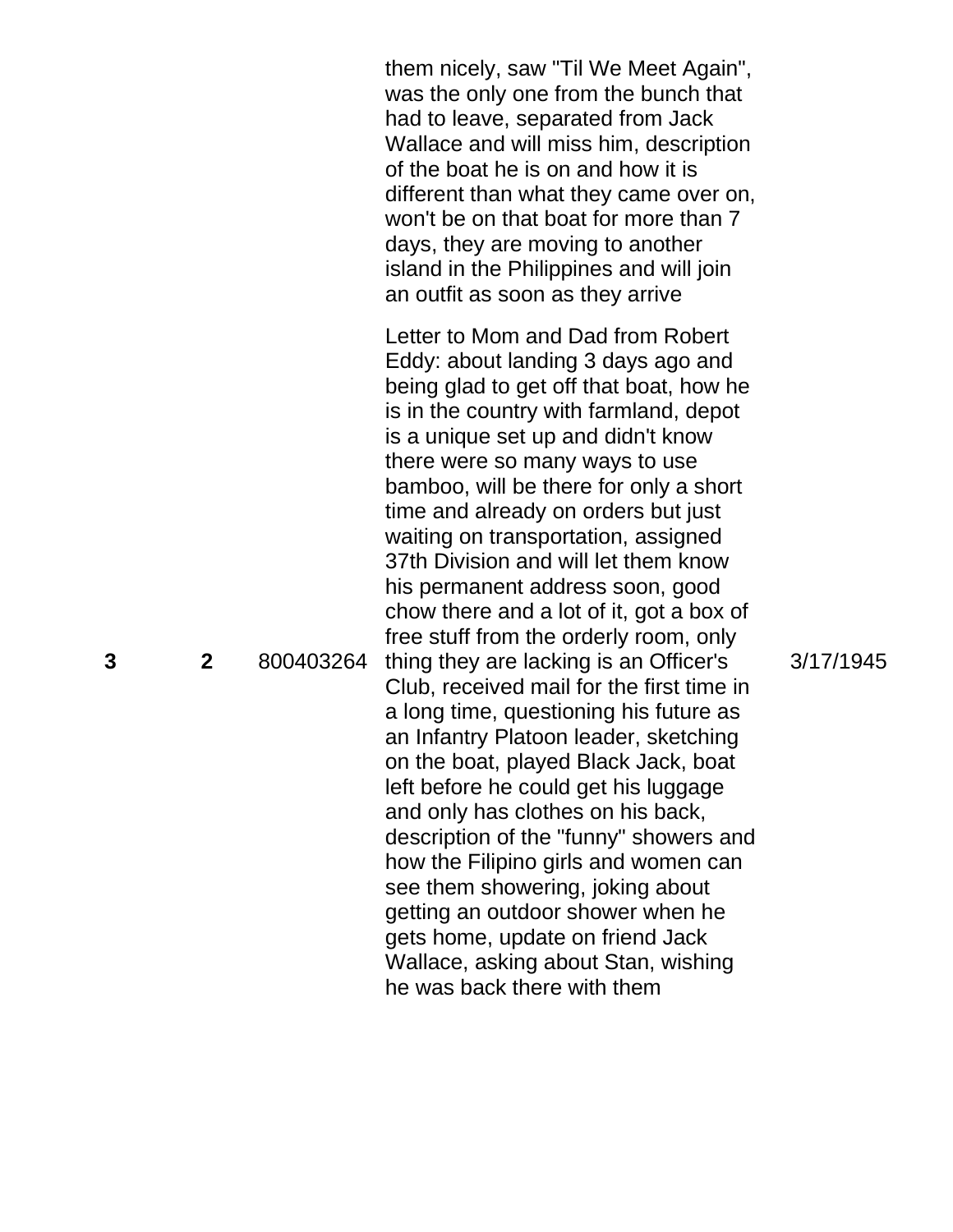**2** 800403265 Letter to Mom and Dad from Robert Eddy: about living in the lap of luxury, comparing the country to California, Colonel seems nice, listing his permanent address, in a rifle company and he has a rifle platoon that is currently in garrison duty, a lot of the other officers have been over there a long time, the outfit is good, officers of Company C and D have their quarters in a house owned by a wealthy doctor, going to a parade this morning where medals and Purple Hearts will be awarded, went sightseeing in the jeep in the afternoon, thinks they joined the outfit at the right time, lost money and paperwork with his luggage, wearing borrowed clothes, asking if they have been getting the allotments checks, assumes it will be quite a while before he gets mail, have been alerted and will move soon, trying to get nurses for a party tomorrow night, telling them not to be surprised if they don't hear from him for a while, asking for updates and about "Dopey"/Stan **2** 800403266 Letter to Folks from Robert Eddy: about taking it easy after being pulled out from a week of climbing mountains, mountains remind him of the Northwest and Northern California, weather is hot during day and cool at night, update on fighting with Japanese, description of getting "dengue fever" before getting pulled out of the mountains, currently recuperating, they don't have to do anything when they aren't on the line, European Theater is looking good, asking about Easter and for other updates from home, about to move again, wants to write Brookie to see where he went

3/23/1945

**3**

**3**

4/4/1945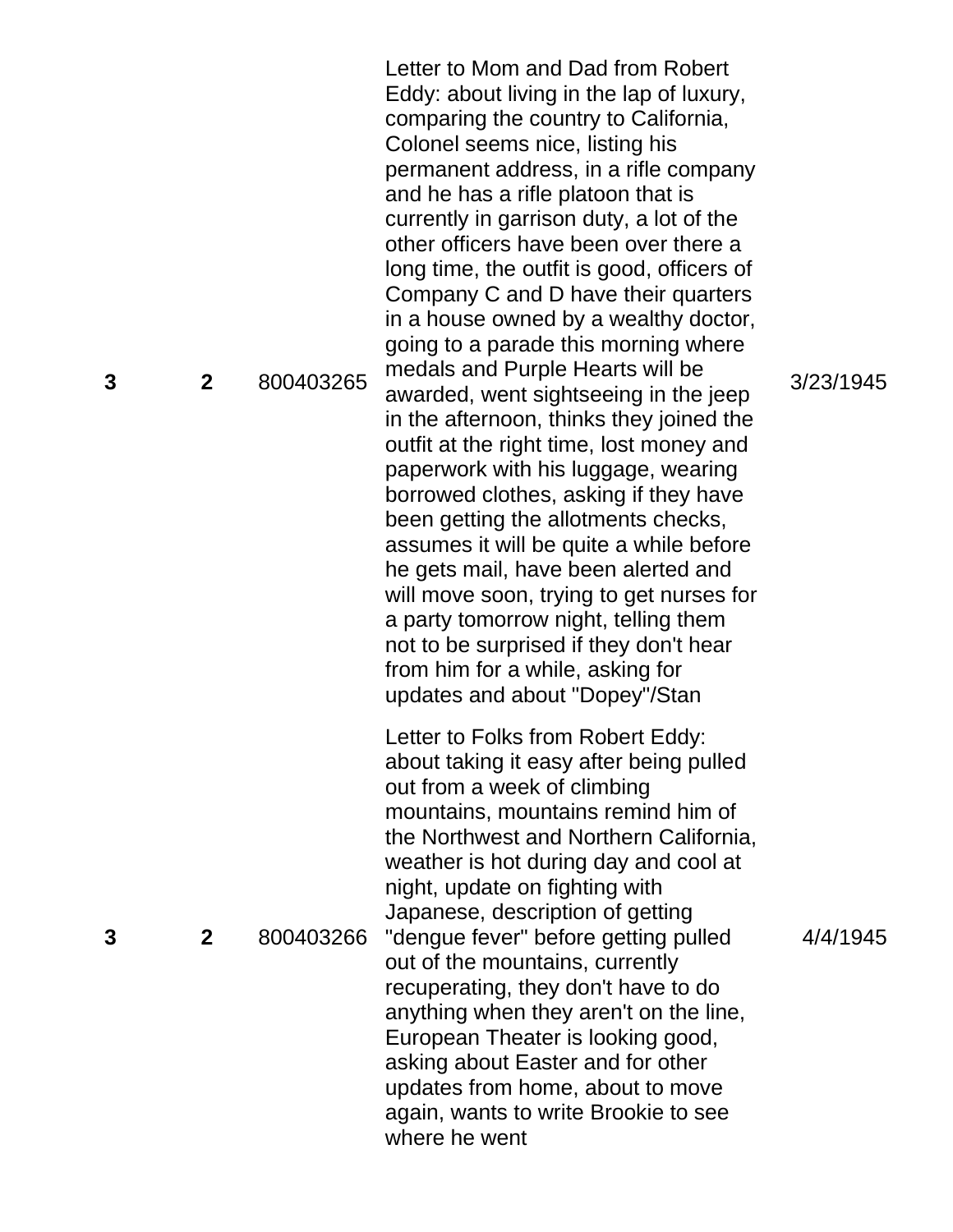**2** 800403267 Letter to Folks from Robert Eddy: about wishing he were back in Maine for spring, rainy season is about to start, news from the European Theater sounds good, wishes he were back in Maine but dreads the idea of studying, moved since his last letter and has a beautiful set up, still has no clothes, went up the mountain for patrol earlier in the morning and was very hot, went swimming in the ocean yesterday, officers work very hard but get to live like kings, talk of the meals, asking for pictures since his are getting worn out, asking about "Dopey"/Stan, received first letters in about 3 -4 weeks, asking for updates from home, surprised Dad had to get glasses and joking his mom will be next, getting back to his "youthful figure" **2** 800403268 Letter to Mom and Dad from Robert Eddy: about it not taking long for him to receive a Purple Heart, they will probably get the telegram before this letter, shot in the right thigh by a Japanese sniper, having to get penicillin shots every 3 hours, got shot on the 12th and description of getting out over the next 2 days, process of going from Battalion Aid station to getting flown to an evacuation hospital and different points in between, going to another island to a general hospital tomorrow, joking he won't get any mail at the rate he moves around, lost more of his possessions and only has fountain pen and watch, asking for updates from home and for his glasses prescription. Note on the bottom dated 4/19/1945: about flying to a hospital near where he initially landed in the Philippines and will be

4/9/1945

4/17 - 19/1945

**3**

**3**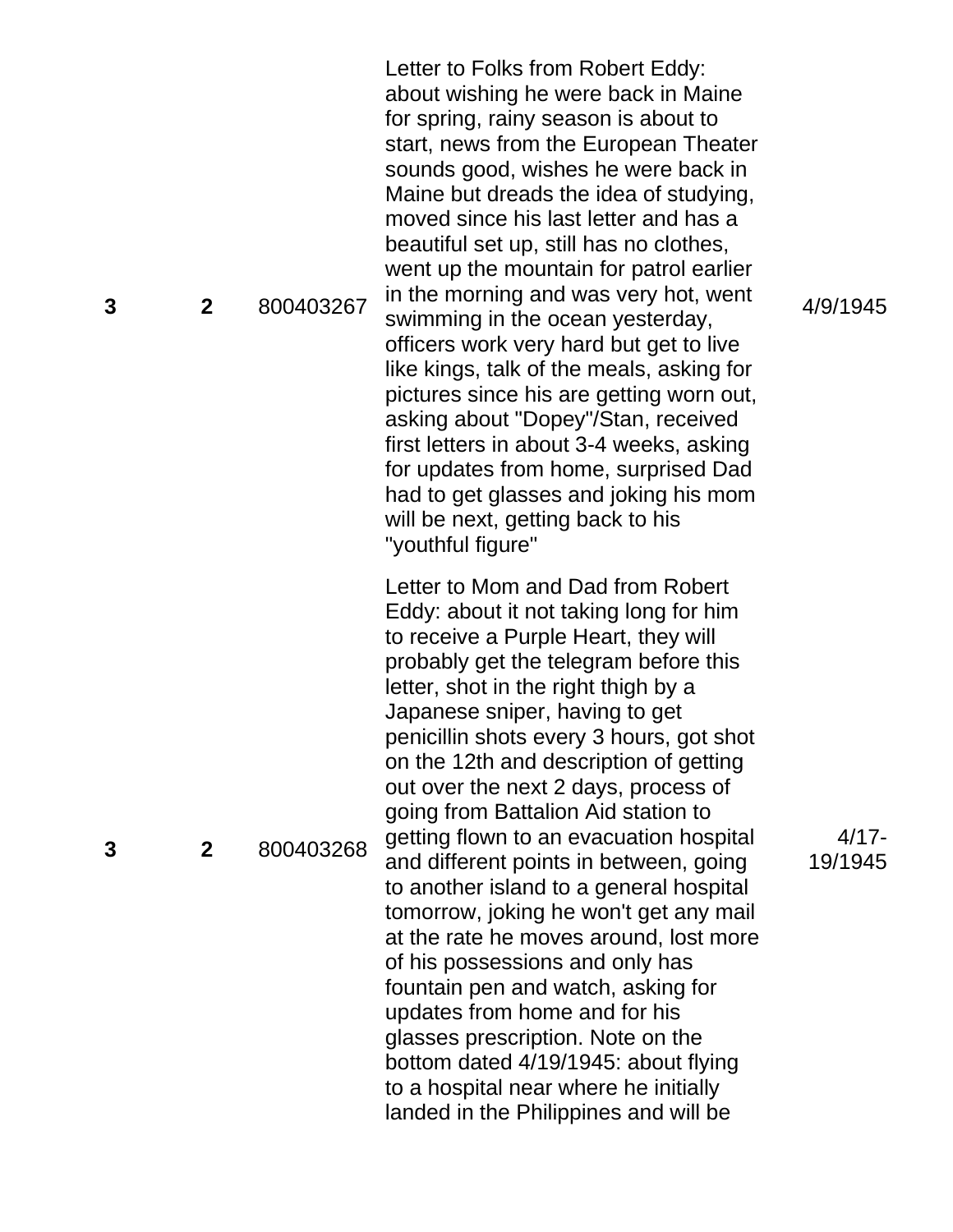|   |              |           | able to use crutches to get around<br>tomorrow                                                                                                                                                                                                                                                                                                                                                                                                                                                                                                                                                                                                                                                       |           |
|---|--------------|-----------|------------------------------------------------------------------------------------------------------------------------------------------------------------------------------------------------------------------------------------------------------------------------------------------------------------------------------------------------------------------------------------------------------------------------------------------------------------------------------------------------------------------------------------------------------------------------------------------------------------------------------------------------------------------------------------------------------|-----------|
| 3 | $\mathbf{2}$ | 800403269 | Letter to Mom and Dad from Robert<br>Eddy: about resting and healing,<br>doctor said he would be out about 2<br>more weeks, starting to walk a little<br>without crutches, got to go to the<br>movies last night, doctors at the<br>hospital work long and hard days, how<br>his eyes have been without his<br>glasses and asking Dad about his<br>bifocals, nothing much to say since<br>he's been in the hospital for 2 weeks,<br>good nurses on his ward, opinion on<br>overseas Red Cross, asking for<br>updates from home and if they ever<br>got his footlocker. Note from Lawrence<br>to Marion on reverse side of page 3<br>dated May 9th: about receiving this<br>letter and getting a suit | 4/28/1945 |
|   |              |           | <b>May - June, 1945</b>                                                                                                                                                                                                                                                                                                                                                                                                                                                                                                                                                                                                                                                                              |           |
| 3 | 3            | 800403270 | <b>Western Union Telegram to Lawrence</b><br>B. Eddy: Secretary of War expressing<br>his deep regret that Eddy was<br>wounded on Luzon on April 12, 1945<br>and to continue to address mail to him<br>as formerly addressed until new<br>address is received                                                                                                                                                                                                                                                                                                                                                                                                                                         | 5/1/1945  |
| 3 | 3            | 800403271 | Letter to Folks from Robert Eddy:<br>about finally having something to write<br>about and seeing his friend Jack<br>Wallace, overseas cast of "Oklahoma"<br>came through the ward yesterday and<br>then went to the see the show, Joe E.<br>Brown and his entertainers were also<br>at the hospital yesterday, how hard the<br>cast of "Oklahoma" works, still hasn't<br>received any letters, continuing the<br>letter the next day after going to see<br>"Oklahoma" again last night, leg is<br>healing up nice, asking for updates                                                                                                                                                                | 5/4/1945  |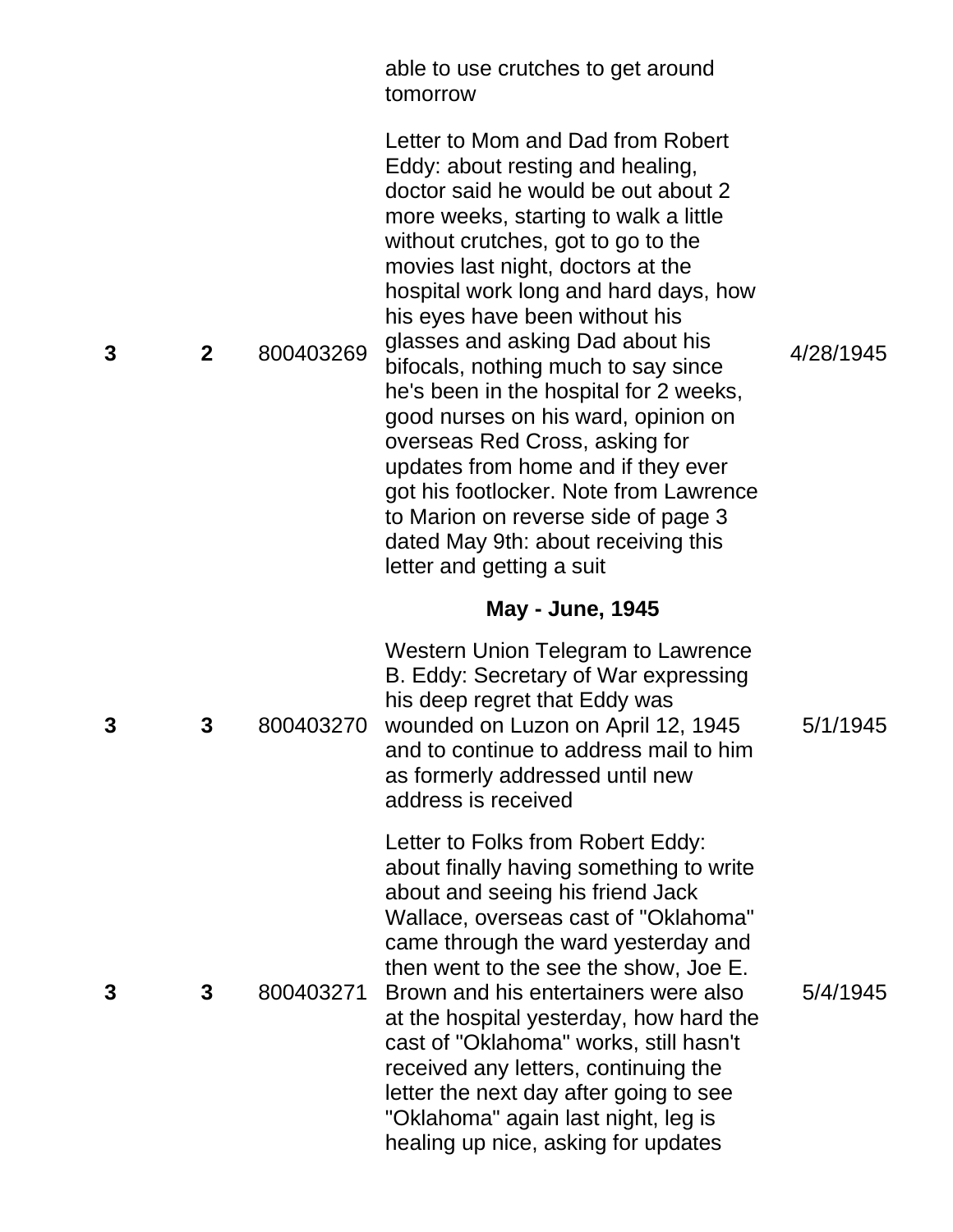|   |   |           | from home, imagine men from<br>European Theater will be returning to<br>Bangor soon and feels bad for those<br>who have to come to the Pacific, can't<br>send anything but his love for Mother's<br>Day. Note on reverse side of page 5<br>from Lawrence to Marion: (Saturday)<br>knows she will enjoy this so he will<br>mail it quickly and going to Eve's for a<br>birthday party tonight                                                                                                                                                                                                                                                                                                                                                                                 |           |
|---|---|-----------|------------------------------------------------------------------------------------------------------------------------------------------------------------------------------------------------------------------------------------------------------------------------------------------------------------------------------------------------------------------------------------------------------------------------------------------------------------------------------------------------------------------------------------------------------------------------------------------------------------------------------------------------------------------------------------------------------------------------------------------------------------------------------|-----------|
| 3 | 3 | 800403272 | Postcard from 118th General<br>Hospital, A. P. O 1002 to Lawrence B.<br>Eddy: informing them of Eddy making<br>normal improvement as of April 28,<br>1945 following his gunshot wound                                                                                                                                                                                                                                                                                                                                                                                                                                                                                                                                                                                        | 5/9/1945  |
| 3 | 3 | 800403273 | Letter to Mom and Dad from Robert<br>Eddy: about a bad thunderstorm, left<br>the general hospital and now at a<br>convalescent hospital, description of<br>his new hospital, put a vaseline<br>bandage on and went swimming<br>yesterday, food is lousy there but they<br>go to the officer's mess at Army H. Q.<br>for dinner sometimes, saw "Objective<br>Burma" last night and describes how it<br>compares to their situation, update on<br>his leg, asking if they celebrated V-E<br>Day, his opinion on the situation in the<br>Pacific, asking about home and<br>mentions that men should be coming<br>back soon, would rather be spending<br>summer vacation back in Maine,<br>wants to take a vacation when he is<br>out of the Army and before he starts<br>school | 5/11/1945 |
| 3 | 3 | 800403274 | Letter to Mom and Dad from Robert<br>Eddy: about still having a pretty lazy<br>life, went to the Naval Officer's Club<br>and had a beer last Sunday and then<br>took an LCI to a destroyer that a Navy<br>doctor was stationed on, got his eyes<br>tested and got glasses because he                                                                                                                                                                                                                                                                                                                                                                                                                                                                                         | 5/18/1945 |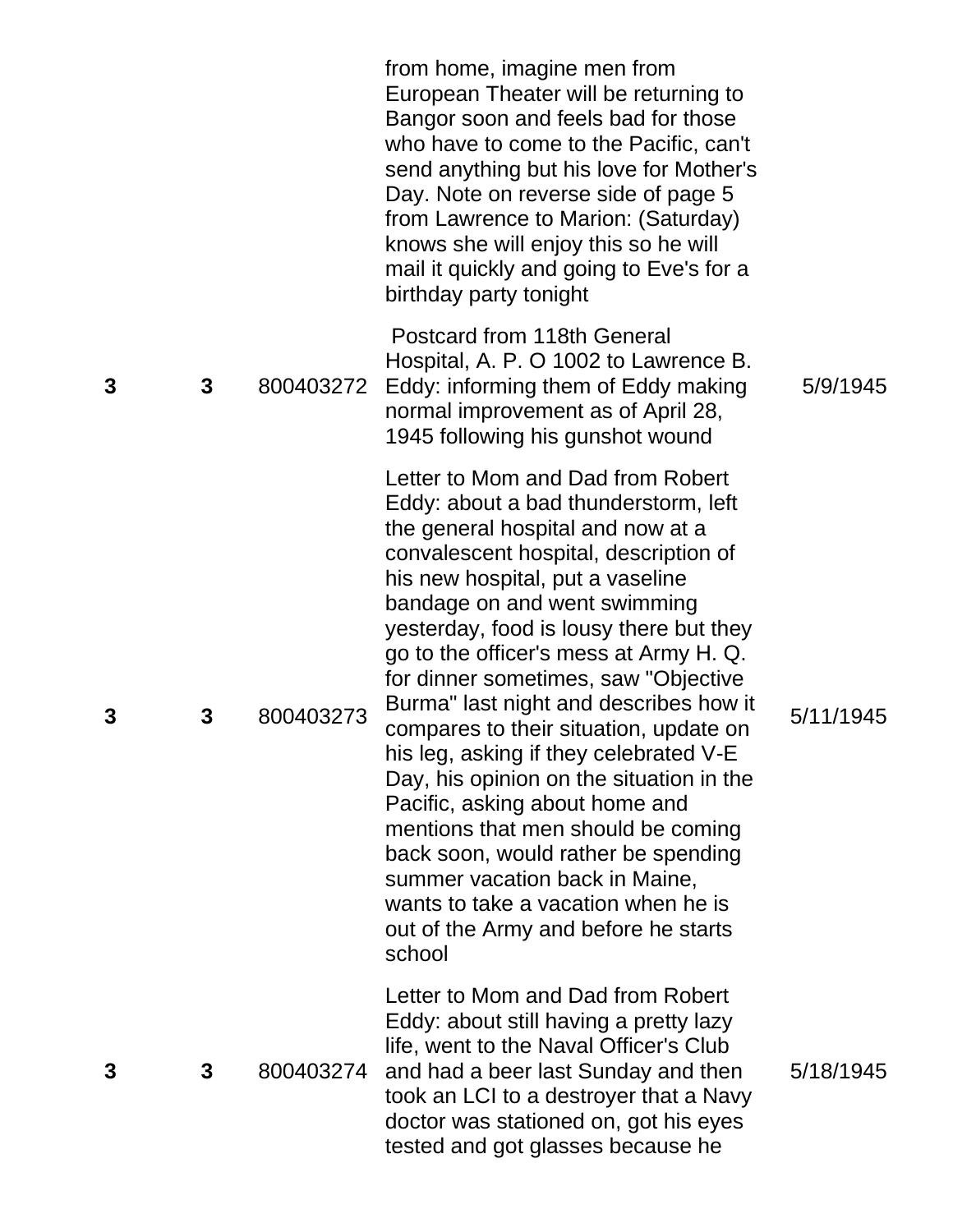|   |   |           | couldn't wait for mail to get his<br>prescription, hung out with Jack<br>Wallace, saw "National Velvet" and<br>the scenery reminded him of<br>California, went swimming on<br>Wednesday, had another eye check<br>yesterday, dinner at Army H. Q.<br>Officer mess and saw "The Suspect"<br>last night, commenting that being<br>wounded has its advantages, went to<br>the chapel for Mother's Day service on<br>Sunday, asking for updates from home                                        |           |
|---|---|-----------|----------------------------------------------------------------------------------------------------------------------------------------------------------------------------------------------------------------------------------------------------------------------------------------------------------------------------------------------------------------------------------------------------------------------------------------------------------------------------------------------|-----------|
| 3 | 3 | 800403275 | Postcard from 118th General<br>Hospital, A. P. O. 1002 to Lawrence B.<br>Eddy: informing them as of May 8,<br>1945 Eddy was transferred to a<br>convalescent hospital for further rest                                                                                                                                                                                                                                                                                                       | 5/23/1945 |
|   |   |           | Letter to Folks from Robert Eddy:<br>about finally receiving mail but<br>probably still missing some, would like<br>to be in Stan's shoes for a weekend,<br>Mother is probably already in Chicago<br>visiting Nana and wishes to meet her<br>there, commenting about how the<br>weather is always nice when he isn't<br>there and how it will take a lot for him<br>to leave Maine whenever he gets<br>back, asking Dad about fishing, thinks<br>asking chapels about a dog and the          |           |
| 3 | 3 | 800403276 | idea of a duplicate "Chief" is a good<br>idea, wants to get a dog and good<br>looking clothes when he gets back,<br>"Dopey" fixing up the dingy and<br>sailing, 5 months have gone by<br>quickly, supper at Army H. Q.,<br>spending last Sunday with Jack<br>Wallace, had surgery today and<br>leaving for casual camp the day after<br>tomorrow and then will go back to the<br>outfit, in no hurry to get back to<br>combat, probably won't know his<br>platoon when he gets back since it | 5/23/1945 |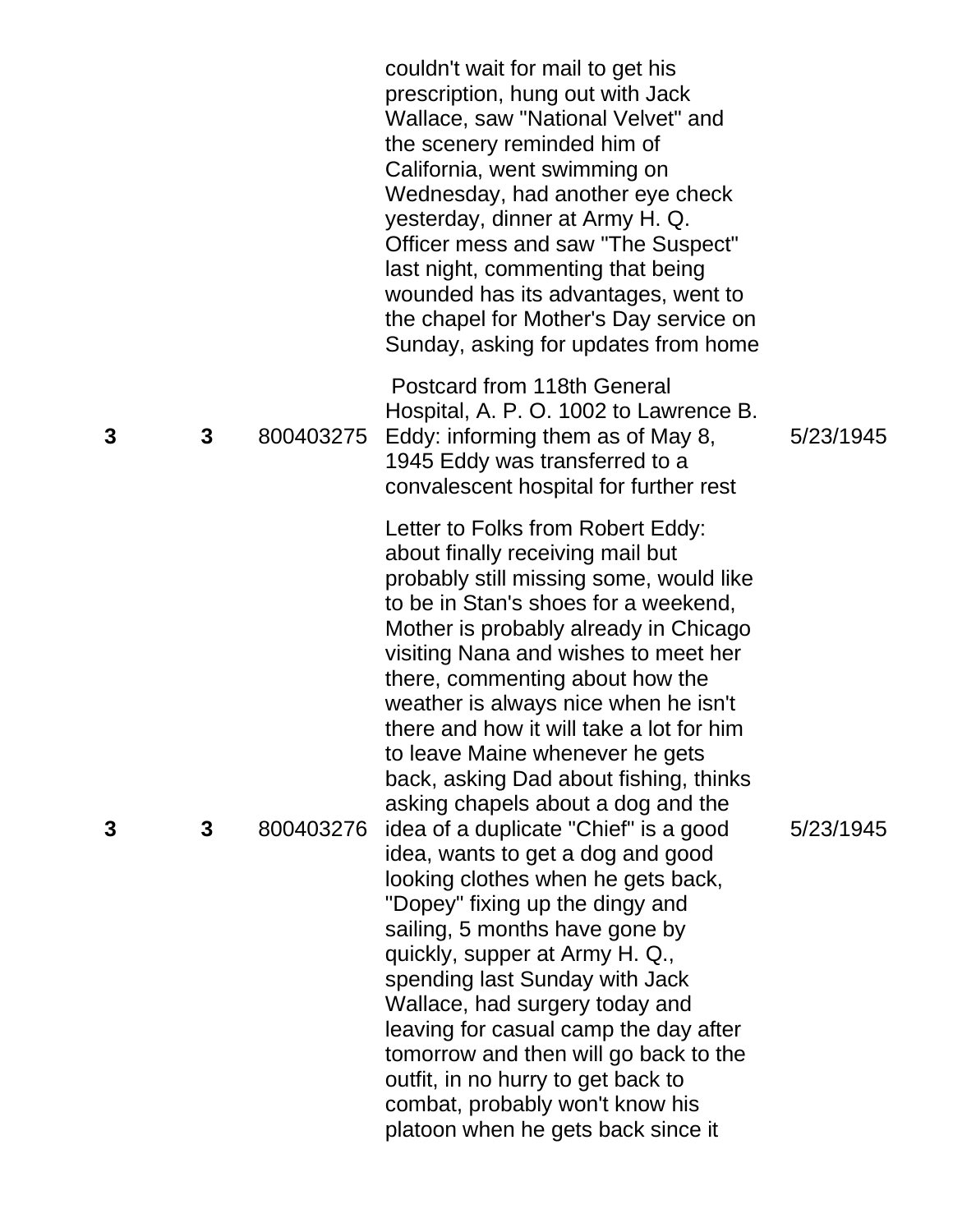|   |   |           | was "all shot up" and will be full of<br>replacements, update on his leg<br>healing, Coast Guard Band is playing<br>"Music for Millions" tomorrow night,<br>asking about Stan and for updates on<br>home                                                                                                                                                                                                                                                                          |                |
|---|---|-----------|-----------------------------------------------------------------------------------------------------------------------------------------------------------------------------------------------------------------------------------------------------------------------------------------------------------------------------------------------------------------------------------------------------------------------------------------------------------------------------------|----------------|
| 3 | 3 | 800403277 | Letter to Folks from Robert Eddy:<br>asking about home and Mother's trip<br>to Chicago, comments on "Dopey"<br>fixing up the dingy and his grades.<br>Continuing on June 4th: about<br>continuing to lead his "luxurious" life,<br>how he's spending his days, saw<br>"Going My Way" on Saturday, eating<br>at Army H. Q.                                                                                                                                                         | $6/1 - 4/1945$ |
| 3 | 3 | 800403278 | Letter to Mom and Dad from Robert<br>Eddy: about his reasons for not<br>writing, reading a lot and getting sick<br>of detective stories, talk about<br>discharge under the point system,<br>feeling great, asking for updates from<br>home, anniversary month for him with<br>2 years in the Army and 1 year since<br>commissioning, asking if anyone from<br>E. T. O. has come home, wishing Dad<br>a happy Father's Day                                                         | 6/9/1945       |
| 3 | 3 | 800403279 | Letter to Robert Eddy from Mother:<br>about it being her last letter and<br>assuming he will be leaving by July 1,<br>details of her trip to Augusta, had<br>people over for dinner, Dad and Stan<br>went fishing today with friend, going to<br>Chapmans for the weekend, Dad has<br>a letter about David Eddy trying to get<br>into Maine for fall, Stan's graduation is<br>next Saturday, got update on John<br>from Mrs. Brookings. Envelope was<br>marked "Return to Sender" | 6/21/1945      |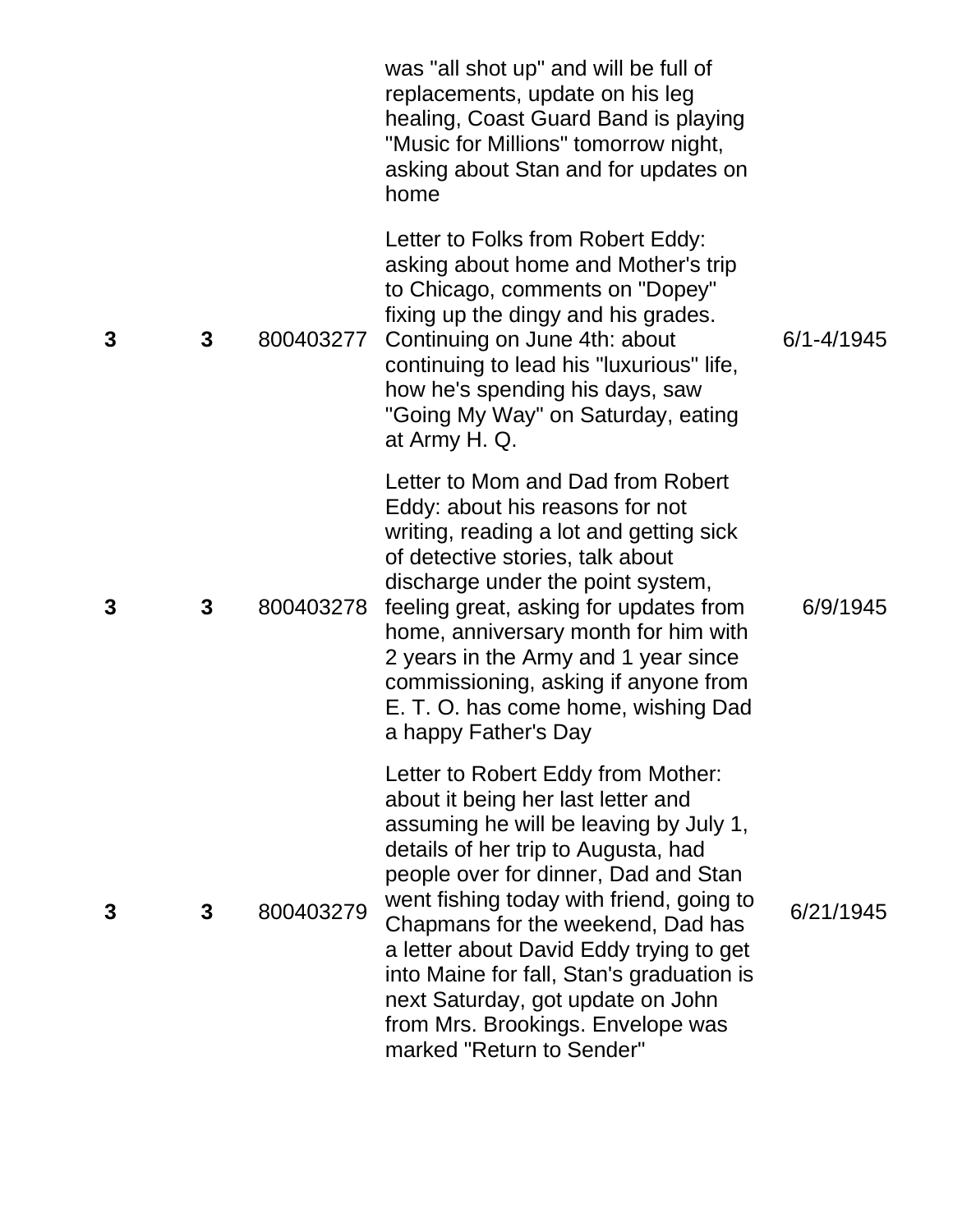## **July - August, 1945**

Letter to Mom and Dad from Robert Eddy: about neglecting his writing, covering a lot of ground and joining outfit in Cagayan Valley, now in Aparri (?), censorship regulations have changed, finally got paper but doesn't have envelope or stamps, finally received mail and got 80 letters, men who have been killed in action, asking about the pictures Mary took and appreciate the ones they sent, wishing he was home, joking about not knowing how much commotion would be made over a wound in action, currently the Company Execution Officer and is 2nd in command, went on a 15 mile road and bridge reconnaissance yesterday, descriptions of Japanese prisoners, their 1st Sgt. was killed, got 18 new replacements, asking Mother about Chicago, details of water situation, description of town they are in, talk of Stan, getting beers at the Naval Officer's Club before leaving Leyte, company has changed since he left and there has been a lot of causalities, has 3 new officers, no officers in the company that he knew before he was wounded, talk about his pay and letting it accumulate, picked up a valpak and bedroll while in Manila, probably won't wear glasses after all. Continued letter at bottom from 7/3/1945: moved 19 miles up the coast, Company Commander passed out so he is acting Company Commander of 175 men, native Filipinos have been killed and wounded in their towns

**3**

**4** 800403280

7/1 -3/1945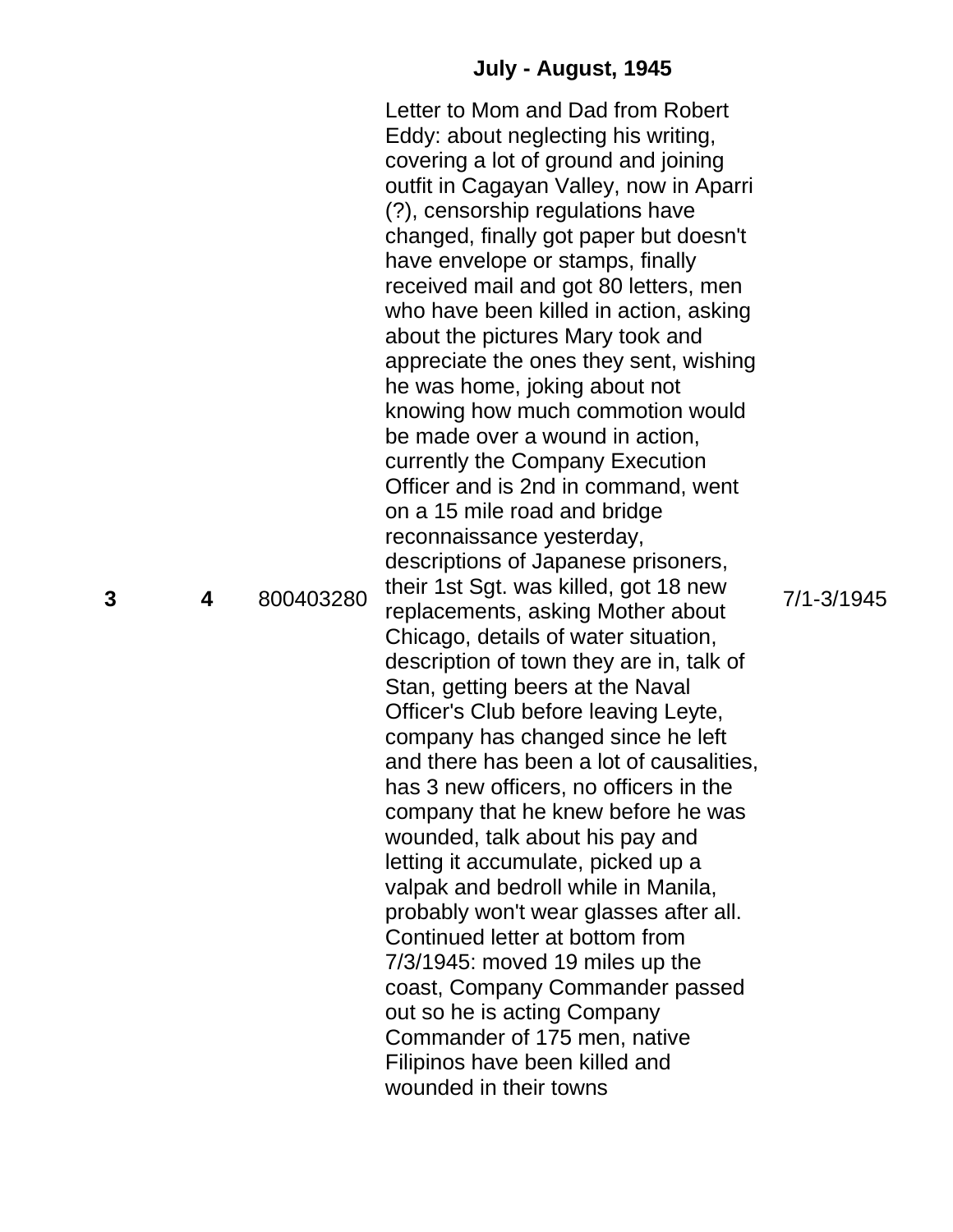| 3 | 4 | 800403281 | Letter to Folks from Robert Eddy:<br>about getting a couple envelopes and<br>stamps, just got back from a swim, in<br>Aparri in Northern Luzon, had to go 70<br>miles yesterday to the Division<br>Finance, was Company Commander<br>for about 5 days, was in charge of 70<br>US men and 170 men from a Filipino<br>company for 3 days and details of their<br>fighting the Japanese, opinion on<br>Filipino Army and Guerrillas, has to<br>get up at 6:15 a.m. to give platoon<br>exercises on the beach                                                                      | 7/8/1945  |
|---|---|-----------|--------------------------------------------------------------------------------------------------------------------------------------------------------------------------------------------------------------------------------------------------------------------------------------------------------------------------------------------------------------------------------------------------------------------------------------------------------------------------------------------------------------------------------------------------------------------------------|-----------|
| 3 | 4 | 800403282 | Letter to Folks from Robert Eddy:<br>about being in the hospital again but<br>for a severely infected pilonidal cyst,<br>going to have an operation this<br>afternoon, doesn't like that this means<br>another long period without mail, saw<br>Johnnie B. last week, comment about<br>food, telling them that after operation<br>he won't have any trouble and not to<br>worry                                                                                                                                                                                                | 7/17/1945 |
| 3 | 4 | 800403283 | Letter to Folks from Robert Eddy:<br>about not getting any mail and still<br>being in the hospital, couldn't get the<br>cyst operated on because of a<br>Surgeon General Department order,<br>nothing much is happening but its nice<br>they have a radio he can listen to,<br>opinion on Japan accepting our<br>"ultimatum", will probably join an outfit<br>just in time to start training, there are<br>lots of replacements, how hot it is from<br>being so far inland, starting to grow a<br>mustache, asking for updates and<br>commenting on the photos they've<br>sent | 7/29/1945 |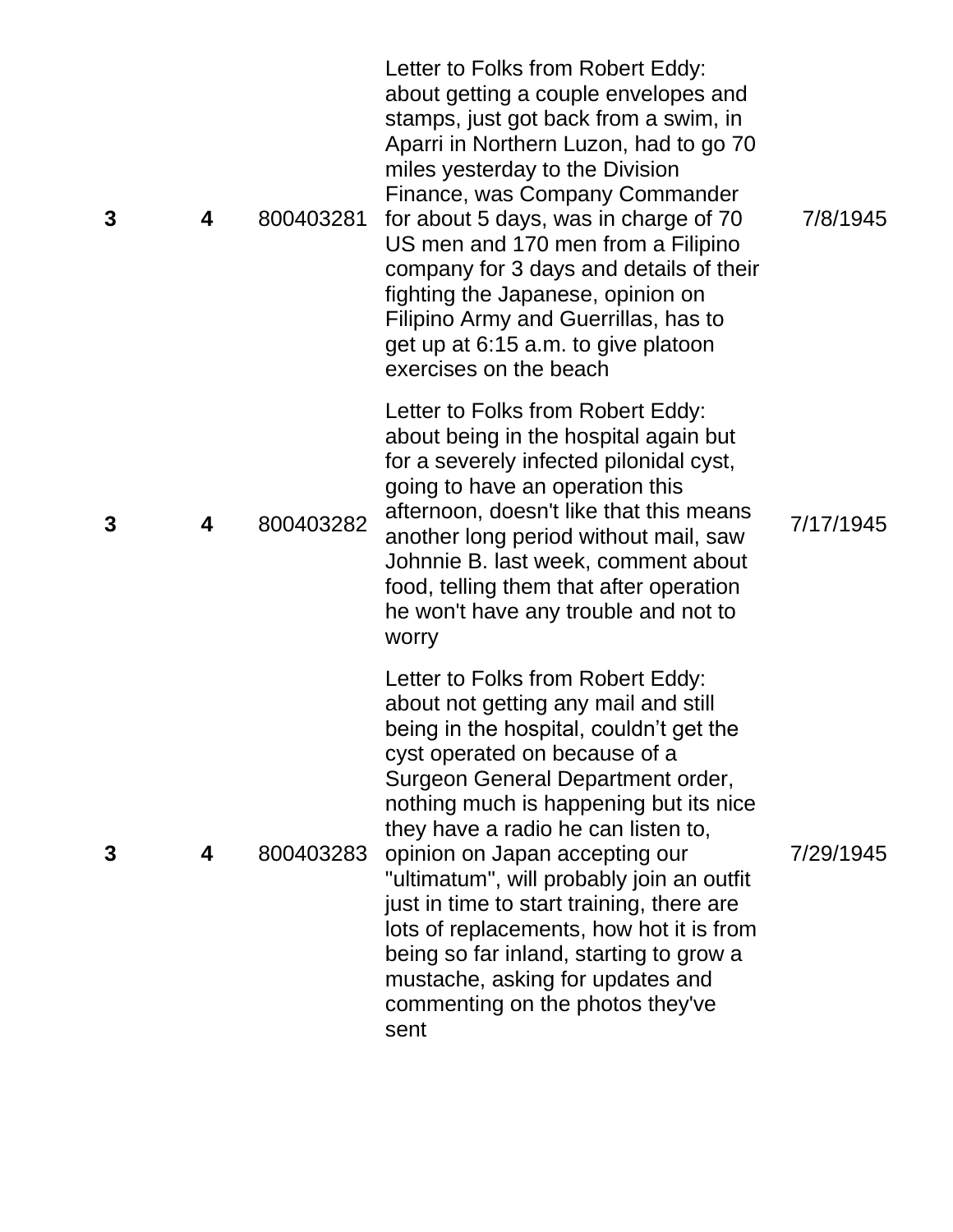| 3 | 4 | 800403284 | Letter to Mother from Robert Eddy:<br>wishing her a happy birthday and how<br>this letter is the best he can do under<br>the circumstances, enclosing a money<br>order with instructions that some is for<br>her, asking about his bank balance<br>and allotments, received a couple of<br>letters and finally caught up with his<br>writing, heard about the atomic bomb<br>and its effect on the radio, might not<br>have to go to Japan, still in the<br>hospital, asking for updates and for<br>her to let him know when she gets the<br>money order                                                                                                                                                                                                                                                                                                                           | 8/8/1945  |
|---|---|-----------|------------------------------------------------------------------------------------------------------------------------------------------------------------------------------------------------------------------------------------------------------------------------------------------------------------------------------------------------------------------------------------------------------------------------------------------------------------------------------------------------------------------------------------------------------------------------------------------------------------------------------------------------------------------------------------------------------------------------------------------------------------------------------------------------------------------------------------------------------------------------------------|-----------|
| 3 | 4 | 800403285 | Letter to Folks from Robert Eddy:<br>about how it is V-J Day and Mother's<br>birthday, hearing the announcement in<br>the hospital of the Japanese surrender<br>on the radio, how happy men were to<br>know they would be going home alive,<br>asking what they were doing when<br>they heard the news, wishing he could<br>have been with the news when he<br>heard the news, heard his outfit had<br>heavy causalities after going in the<br>mountains, update from doctor and<br>should be leaving in a few days,<br>hearing about demobilization and<br>peace time draft on the radio, doesn't<br>think he will be back in the U.S. for<br>another year, thinking about being<br>home and the war being over, asking<br>for updates on home and Stan, wants<br>a vacation after coming home and<br>before school, might send for his<br>books since he's got the time to study | 8/15/1945 |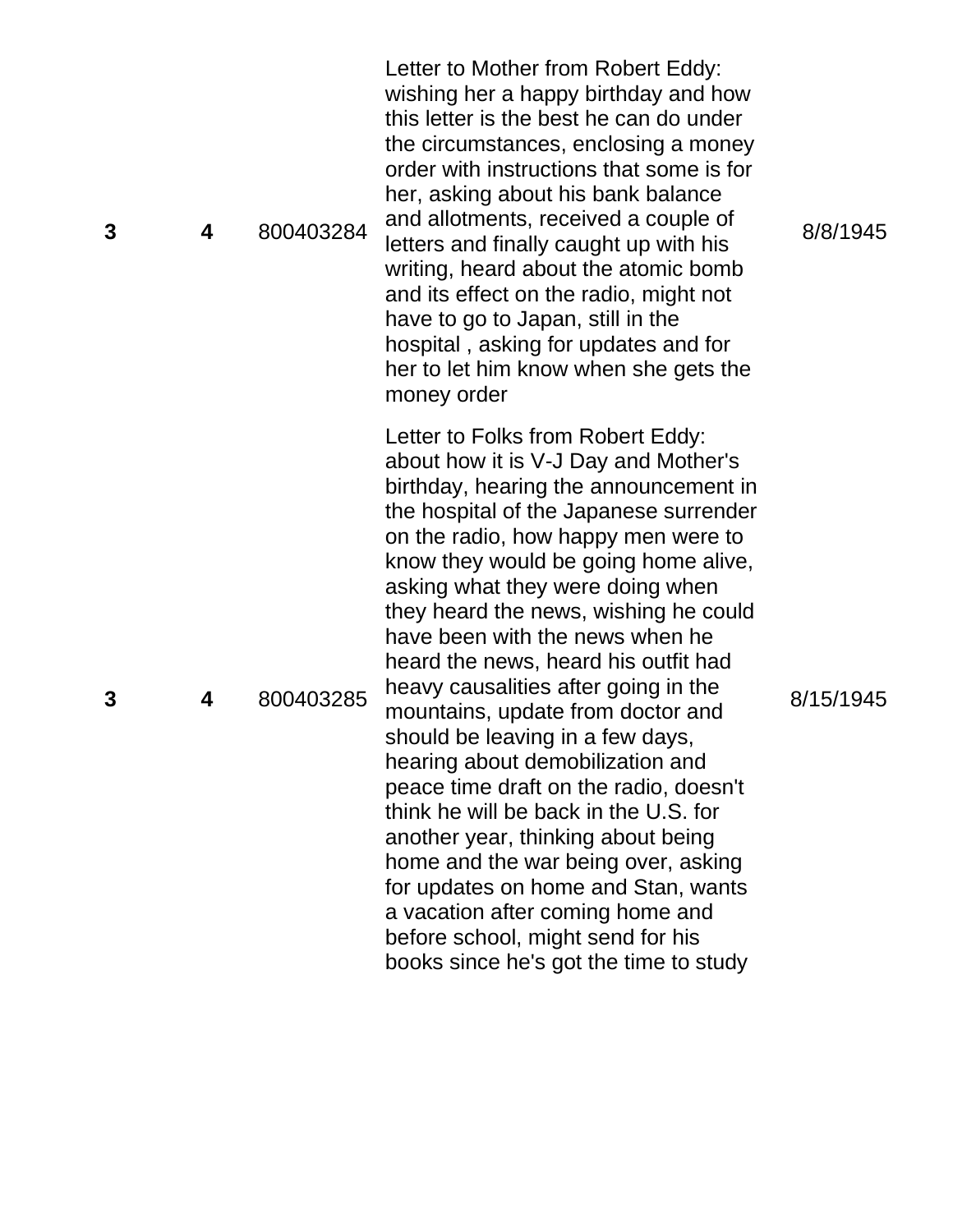| 3 | 4 | 800403286 | Letter to Mom and Dad from Robert<br>Eddy: (date was mislabeled and was<br>corrected by donor, year confirmed by<br>content and date stamp on envelope)<br>about finally getting back to the<br>company, rumors aren't very inspiring,<br>had a Battalion parade this afternoon,<br>thinks the garrison life is great, had<br>letters waiting on him when he got<br>back, comments about the pictures<br>they sent, sorry to hear about R. O. T.<br>C. fellows that were killed and<br>commenting that the men from Bangor<br>have been very fortunate, commenting<br>about the write up about Johnnie B.<br>and looking forward to seeing him<br>again, should have enough stamps<br>now, asking for various updates about<br>the Spanglers and his money order,<br>the heat where they are, this is the<br>third summer he has missed out on,<br>insects are driving him crazy, asking<br>about home and Stan | 8/27/1943 |
|---|---|-----------|-----------------------------------------------------------------------------------------------------------------------------------------------------------------------------------------------------------------------------------------------------------------------------------------------------------------------------------------------------------------------------------------------------------------------------------------------------------------------------------------------------------------------------------------------------------------------------------------------------------------------------------------------------------------------------------------------------------------------------------------------------------------------------------------------------------------------------------------------------------------------------------------------------------------|-----------|
|   |   |           | Postcards, u.d.                                                                                                                                                                                                                                                                                                                                                                                                                                                                                                                                                                                                                                                                                                                                                                                                                                                                                                 |           |
| 3 | 5 | 800403287 | Blank Postcard: "Georgia is famed for<br>Peaches, Kaolin, Sports, Sunshine,<br>and Pretty Girls." with image of "one of<br>many beautiful colonial homes in<br>Macon" (Copy 1 of 3)                                                                                                                                                                                                                                                                                                                                                                                                                                                                                                                                                                                                                                                                                                                             | u.d.      |
| 3 | 5 | 800403288 | Blank Postcard: "Georgia is famed for<br>Peaches, Kaolin, Sports, Sunshine,<br>and Pretty Girls." with image of "one of<br>many beautiful colonial homes in<br>Macon" (Copy 2 of 3, this copy has<br>portion of envelope stuck on front of<br>postcard)                                                                                                                                                                                                                                                                                                                                                                                                                                                                                                                                                                                                                                                         | u.d.      |
| 3 | 5 | 800403289 | Blank Postcard: "Georgia is famed for<br>Peaches, Kaolin, Sports, Sunshine,<br>and Pretty Girls." with image of "one of<br>many beautiful colonial homes in<br>Macon" (Copy 3 of 3, this copy has                                                                                                                                                                                                                                                                                                                                                                                                                                                                                                                                                                                                                                                                                                               | u.d.      |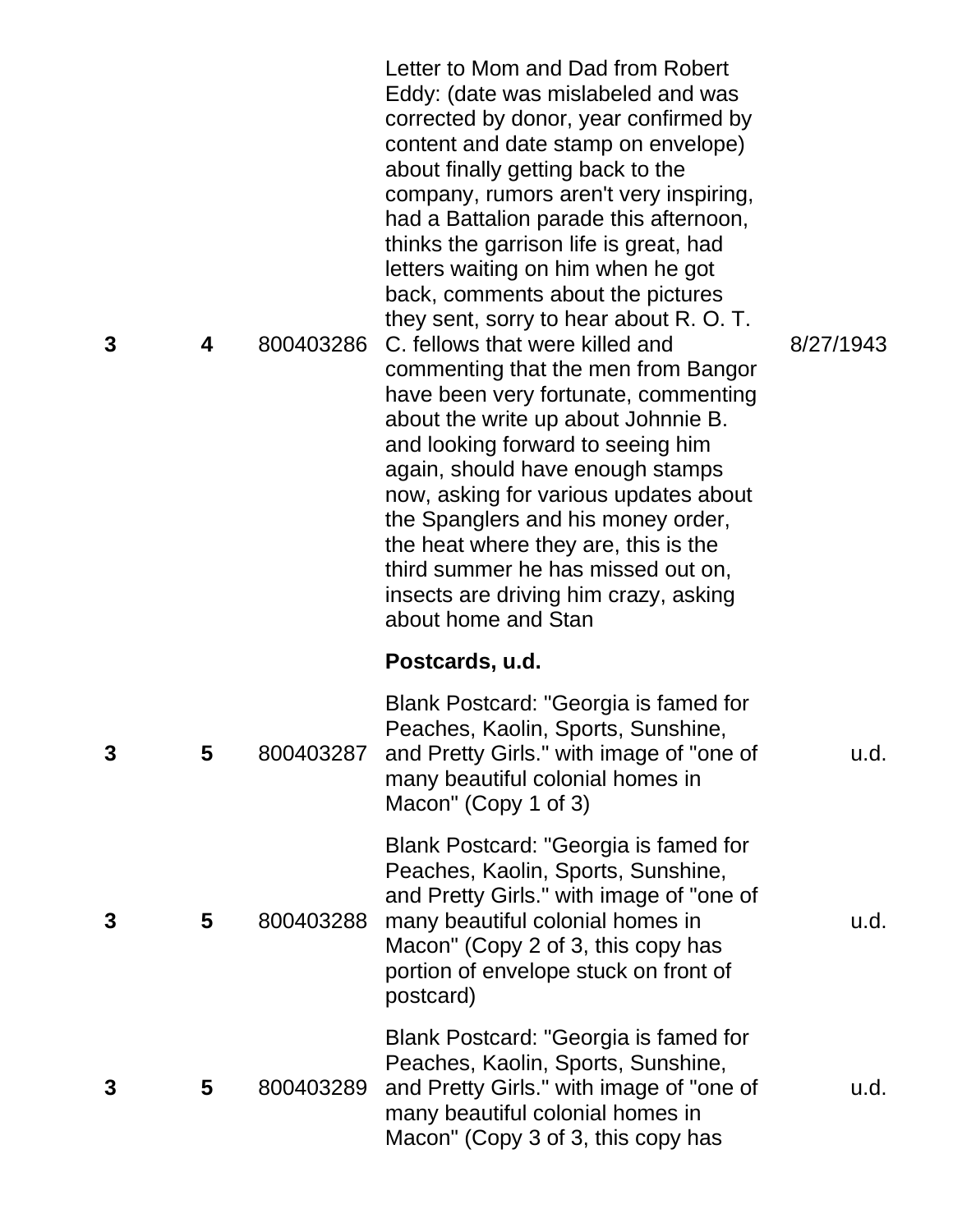|   |   |           | portion of envelope stuck on front of<br>postcard)                                                                                                                                                                                                |      |
|---|---|-----------|---------------------------------------------------------------------------------------------------------------------------------------------------------------------------------------------------------------------------------------------------|------|
| 3 | 5 | 800403290 | Blank Postcard: "Georgia is famed for<br>Peaches, Kaolin, Sports, Sunshine,<br>and Pretty Girls." with image of<br>"Downtown Macon, dotted with<br>beautiful parks." (Copy 1 of 3)                                                                | u.d. |
| 3 | 5 | 800403291 | Blank Postcard: "Georgia is famed for<br>Peaches, Kaolin, Sports, Sunshine,<br>and Pretty Girls." with image of<br>"Downtown Macon, dotted with<br>beautiful parks." (Copy 2 of 3)                                                                | u.d. |
| 3 | 5 | 800403292 | Blank Postcard: "Georgia is famed for<br>Peaches, Kaolin, Sports, Sunshine,<br>and Pretty Girls." with image of<br>"Downtown Macon, dotted with<br>beautiful parks." (Copy 3 of 3)                                                                | u.d. |
| 3 | 5 | 800403293 | Blank Postcard: "Georgia is famed for<br>Peaches, Kaolin, Sports, Sunshine,<br>and Pretty Girls." with image of<br>"Museum building at Ocmulgee<br>National Monument, Macon,<br>containing displays from ancient<br>Indian Mounds." (Copy 1 of 3) | u.d. |
| 3 | 5 | 800403294 | Blank Postcard: "Georgia is famed for<br>Peaches, Kaolin, Sports, Sunshine,<br>and Pretty Girls." with image of<br>"Museum building at Ocmulgee<br>National Monument, Macon,<br>containing displays from ancient<br>Indian Mounds." (Copy 2 of 3) | u.d. |
| 3 | 5 | 800403295 | Blank Postcard: "Georgia is famed for<br>Peaches, Kaolin, Sports, Sunshine,<br>and Pretty Girls." with image of<br>"Museum building at Ocmulgee<br>National Monument, Macon,<br>containing displays from ancient<br>Indian Mounds." (Copy 3 of 3) | u.d. |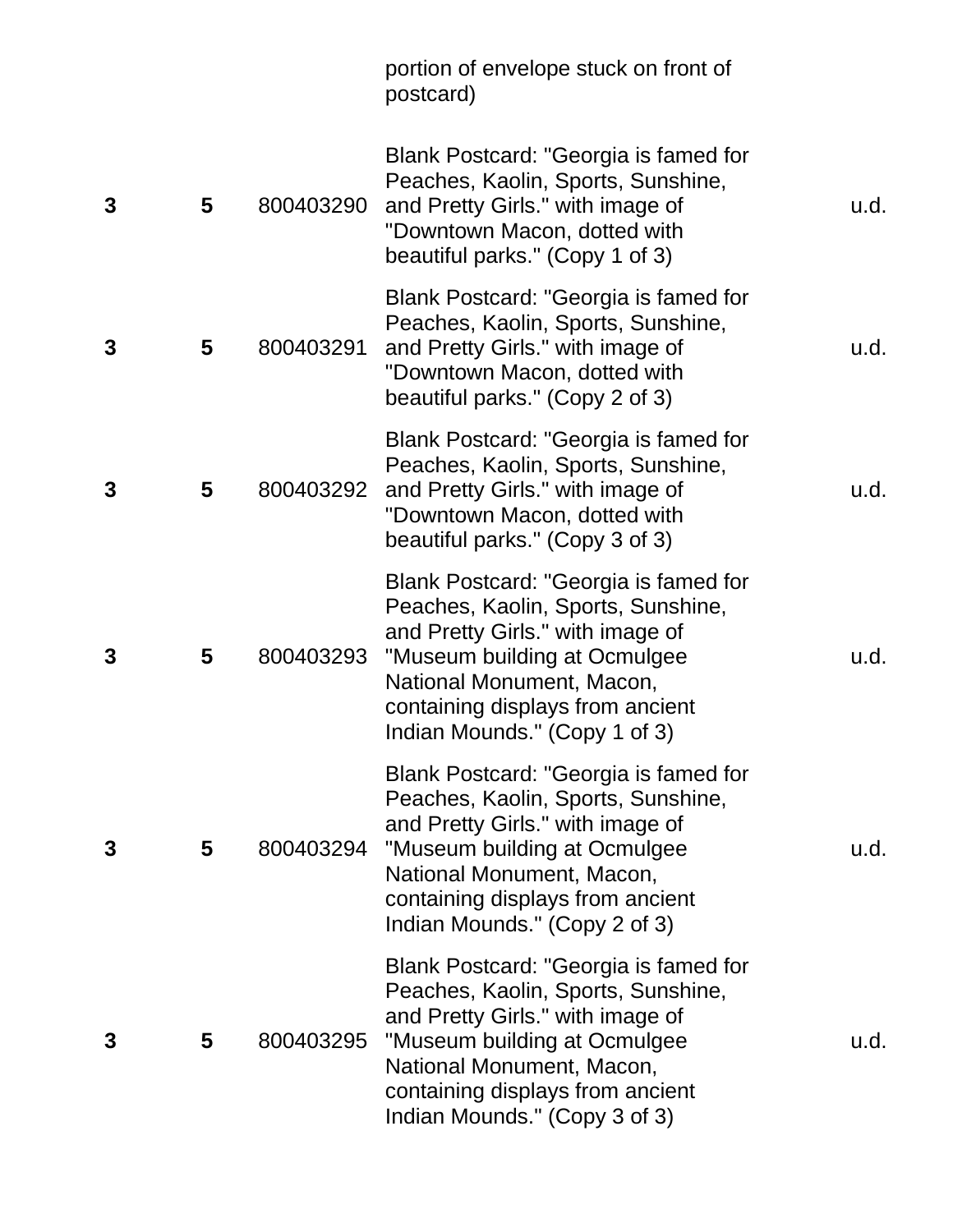| 3 | 5 | 800403296 | <b>Blank Envelope that originally</b><br>contained the postcards (darker brown<br>in color)                                                                                                                                                                                                                                                                                                                                                                                                                                                                                                                                                                                                                                                                                                                                                                                                                                                                                                                                                                                                                                                                                                                     | u.d.      |
|---|---|-----------|-----------------------------------------------------------------------------------------------------------------------------------------------------------------------------------------------------------------------------------------------------------------------------------------------------------------------------------------------------------------------------------------------------------------------------------------------------------------------------------------------------------------------------------------------------------------------------------------------------------------------------------------------------------------------------------------------------------------------------------------------------------------------------------------------------------------------------------------------------------------------------------------------------------------------------------------------------------------------------------------------------------------------------------------------------------------------------------------------------------------------------------------------------------------------------------------------------------------|-----------|
| 3 | 5 | 800403297 | <b>Blank Envelope that originally</b><br>contained the postcards (lighter in<br>color)                                                                                                                                                                                                                                                                                                                                                                                                                                                                                                                                                                                                                                                                                                                                                                                                                                                                                                                                                                                                                                                                                                                          | u.d.      |
|   |   |           | <b>Series Three: Officers Reserve</b><br><b>Corps and United States Army</b><br><b>Reserve Records</b>                                                                                                                                                                                                                                                                                                                                                                                                                                                                                                                                                                                                                                                                                                                                                                                                                                                                                                                                                                                                                                                                                                          | 1946-1953 |
| 3 | 6 | 800403298 | Correspondence to Robert H. Eddy<br>from Edmund G. Correia, Major, T. C.,<br>Asst. Adjutant: 1. informing Eddy he<br>has been appointed to the Officers<br>Reserve Corps with grade and serial<br>number included 2. upon receipt of<br>oath of office a commission evidencing<br>appointment will be sent 3. will not<br>perform duties until specifically<br>directed 4, use included Personal<br>Report From whenever permanent<br>address is changed; correspondence<br>to 1st Lt. Robert H. Eddy from Edward<br>F. Witsell, Major General, Acting<br><b>Adjutant General: 1. expressing</b><br>appreciation for continued service by<br>accepting appointment in Reserve<br>Corps 2. AR 140-5 and other<br>regulations will be revised and be<br>made available in the future 3. as soon<br>as press of work permits, formal<br>commission evidencing appointment<br>will be mailed; blank 2 page Personal<br>Report of Reserve Officer form;<br>envelope addressed to Reserve<br>Officers Association of The U.S.<br>which contained blank Application for<br><b>Membership to Reserve Officers</b><br>Association of the United States and<br>small slip to check box regarding<br>payment of remittance | 8/6/1946  |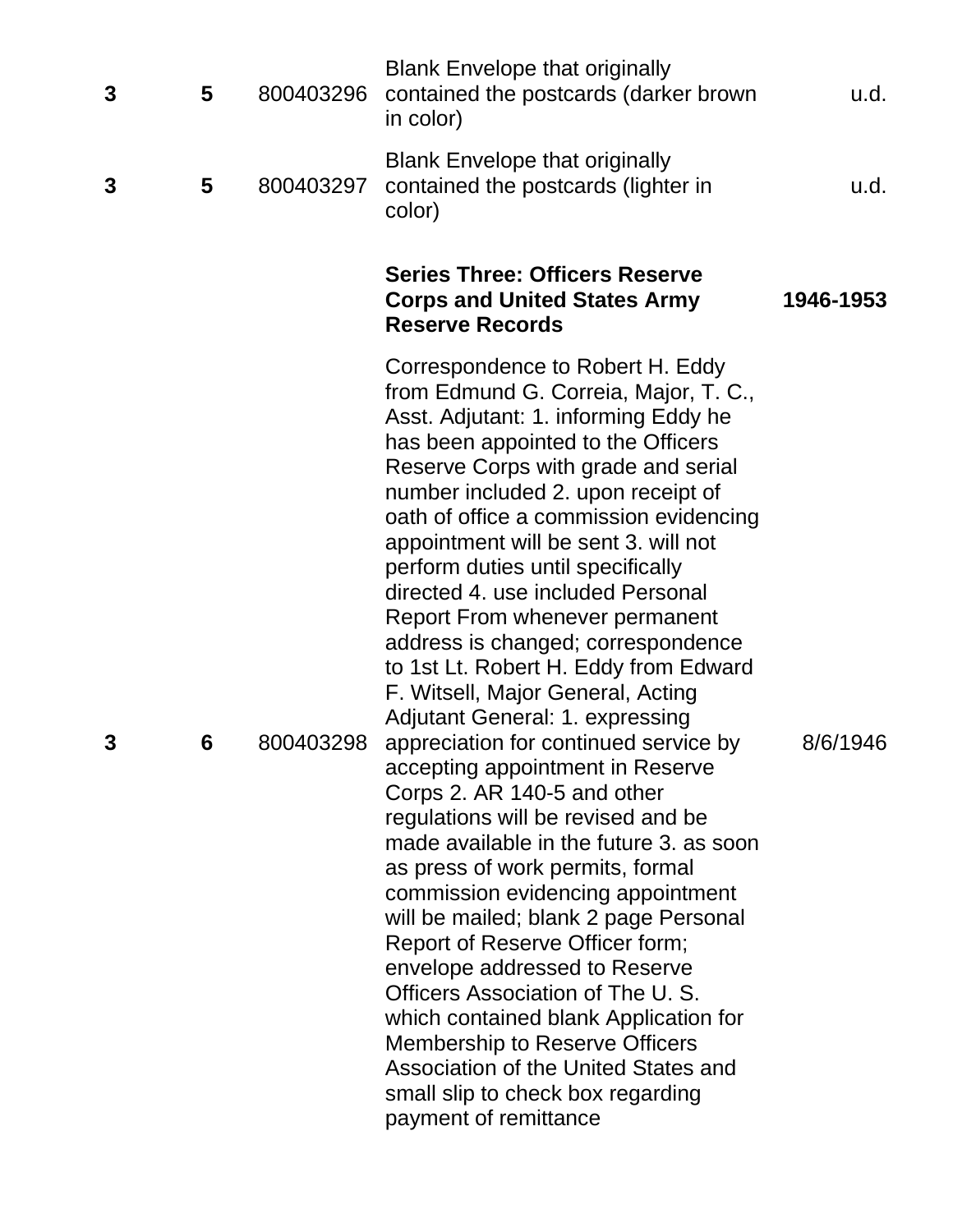| 3 | 6 | 800403299 | Message to Reserve Officers of the<br>Army from Omar N. Bradley, Chief of<br>Staff, United States Army: regarding<br>progressive planning and<br>implementation of a long-range<br>program for the Officers Reserve<br>Corps, requesting completion of<br>enclosed questionnaire, at subsequent<br>time expect to receive a<br>comprehensive form which will serve<br>as a new type of continuing personal<br>record and completion of form will<br>insure inclusion in perpetuated records<br>to be made available at all levels, if<br>questionnaire is not completed in 15<br>days it will be assumed that there is no<br>desire to participate in the Organized<br>Reserve Corps program to any degree<br>and will be regarded as inactive | 4/20/1948 |
|---|---|-----------|------------------------------------------------------------------------------------------------------------------------------------------------------------------------------------------------------------------------------------------------------------------------------------------------------------------------------------------------------------------------------------------------------------------------------------------------------------------------------------------------------------------------------------------------------------------------------------------------------------------------------------------------------------------------------------------------------------------------------------------------|-----------|
| 3 | 6 | 800403300 | Department of the Army, Reserve<br><b>Officer Survey</b>                                                                                                                                                                                                                                                                                                                                                                                                                                                                                                                                                                                                                                                                                       | 4/24/1948 |
| 3 | 6 | 800403301 | <b>Organized Reserve Corps Current</b><br><b>Status Questionnaire with instructions</b><br>on reverse side                                                                                                                                                                                                                                                                                                                                                                                                                                                                                                                                                                                                                                     | 1/10/1949 |
| 3 | 6 | 800403302 | Correspondence to The Chief, New<br>York Military District from Robert H.<br>Eddy: 1. misplaced the letter of<br>notification stating unit designation for<br>Reserve Officer in Infantry 2.<br>interested in exemption from active<br>duty should unit be called since he is a<br>medical student 3. requesting current<br>assigned unit be notified of his status                                                                                                                                                                                                                                                                                                                                                                            | 9/12/1950 |
| 3 | 6 | 800403303 | <b>Headquarters, New York Military</b><br>District, Special Orders No. 1: 31. 1st<br>Lt. Robert H. Eddy is relieved of<br>assignment, transferred to Inactive<br>Reserve, and assigned to NY ORC<br>Control Gp (Inactive Res) for failure to<br>obtain minimum points for retention in<br>Active Reserve (Copy 1 of 2)                                                                                                                                                                                                                                                                                                                                                                                                                         | 1/2/1951  |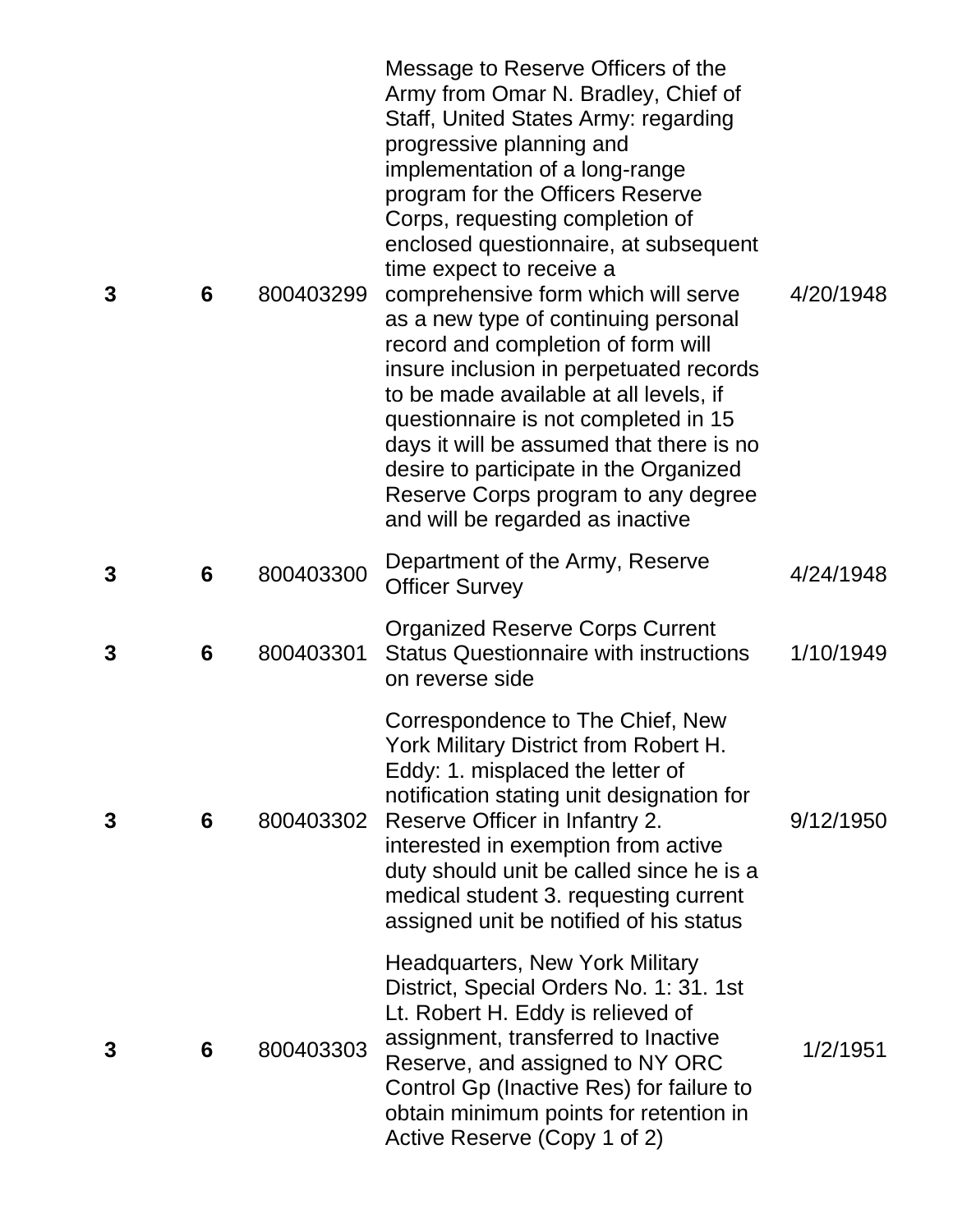| 3 | 6 | 800403304 | <b>Headquarters, New York Military</b><br>District, Special Orders No. 1: 31. 1st<br>Lt. Robert H. Eddy is relieved of<br>assignment, transferred to Inactive<br>Reserve, and assigned to NY ORC<br>Control Gp (Inactive Res) for failure to<br>obtain minimum points for retention in<br>Active Reserve (Copy 2 of 2)                                                                                                                                                                                                                                                             | 1/2/1951  |
|---|---|-----------|------------------------------------------------------------------------------------------------------------------------------------------------------------------------------------------------------------------------------------------------------------------------------------------------------------------------------------------------------------------------------------------------------------------------------------------------------------------------------------------------------------------------------------------------------------------------------------|-----------|
| 3 | 6 | 800403305 | Correspondence to The Chief, New<br>York Military District from Robert H.<br>Eddy: 1. stating he notified the office in<br>September 1950 of his present status<br>of 2nd year medical student and<br>requested the office notify his reserve<br>unit 2. has received no information<br>regarding his present status as<br>requested in letter so requesting the<br>office to notify his unit commander of<br>his status and to notify him of his<br>status as it regards to exemption from<br>active duty                                                                         | 1/4/1951  |
| 3 | 6 | 800403306 | Correspondence to Lt. Eddy from<br>Robert D. Thayer, Captain, AGC, Asst.<br>Adj. General: stating he has been<br>transferred to 1533rd OR<br><b>Replacement Training Center for</b><br>failure to attain the minimum point<br>requirement for retention in an active<br>reserve unit, Headquarters can't take<br>action related to deferment of active<br>military service at this time and<br>instructions on what form to send in<br>the event of an order to extended<br>active duty, present policies are to<br>defer individuals currently studying the<br>medical profession | 1/8/1951  |
| 3 | 6 | 800403307 | <b>Headquarters, New York Military</b><br>District, Special Orders No. 8: 23.<br>revoking Paragraph 31, Special<br>Orders No. 1 pertaining to the transfer<br>of 1st Lt. Robert H. Eddy to Inactive<br>Reserve, ORC and assigned to NY                                                                                                                                                                                                                                                                                                                                             | 1/11/1951 |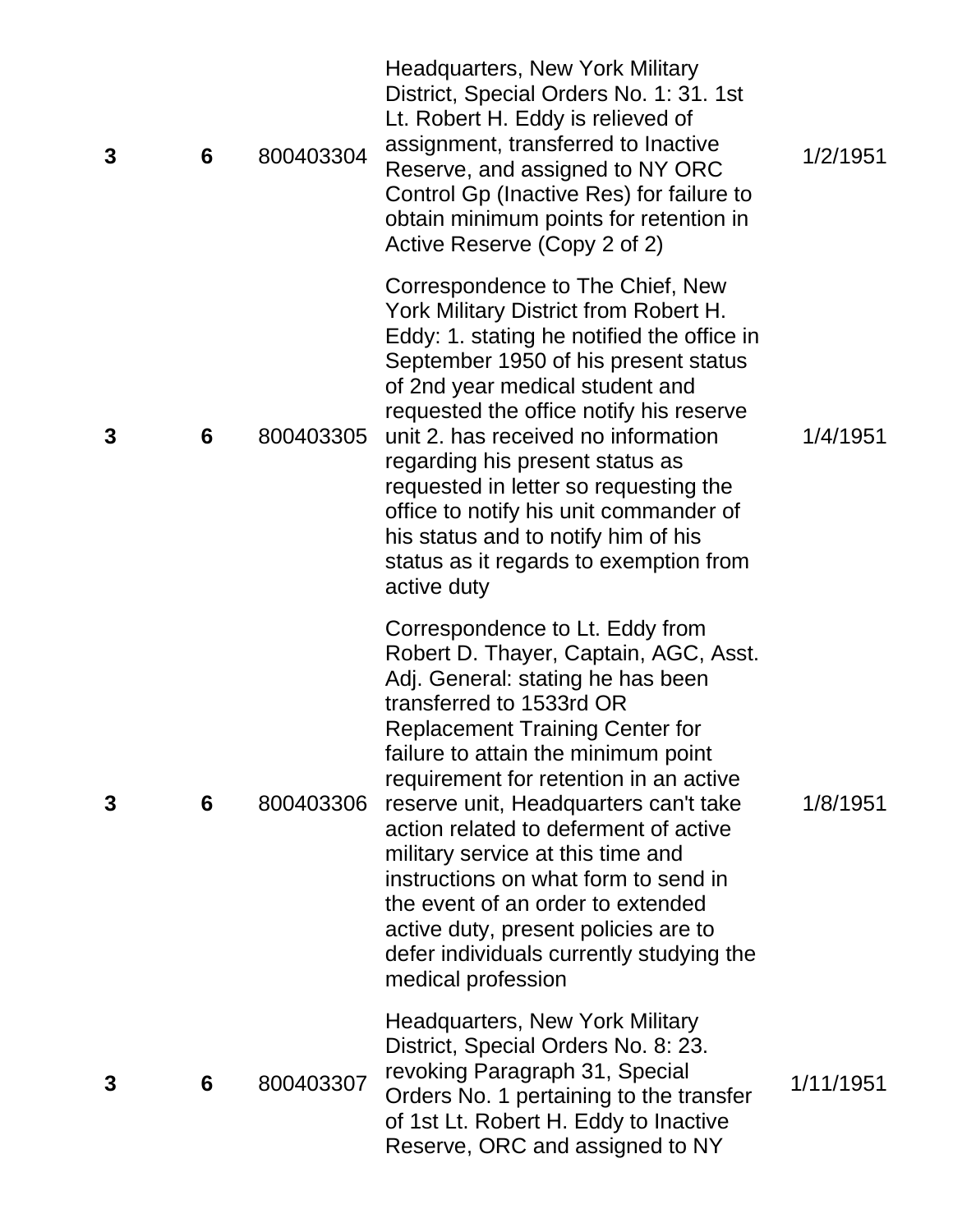|   |   |           | <b>ORC Control Gp (Inactive Res) (Copy</b><br>1 of 2)                                                                                                                                                                                                                                    |           |
|---|---|-----------|------------------------------------------------------------------------------------------------------------------------------------------------------------------------------------------------------------------------------------------------------------------------------------------|-----------|
| 3 | 6 | 800403308 | <b>Headquarters, New York Military</b><br>District, Special Orders No. 8: 23.<br>revoking Paragraph 31, Special<br>Orders No. 1 pertaining to the transfer<br>of 1st Lt. Robert H. Eddy to Inactive<br>Reserve, ORC and assigned to NY<br>ORC Control Gp (Inactive Res) (Copy<br>2 of 2) | 1/11/1951 |
| 3 | 6 | 800403309 | Organized Reserve Corps Annual or<br><b>Terminal Statement of Retirement</b><br>Points (DA AGO Form No. 1383)                                                                                                                                                                            | 1/17/1951 |
| 3 | 6 | 800403310 | Reserve Officer's Qualification and<br><b>Availability Questionnaire (DA AGO</b><br>Form No. 353) with instructions on<br>reserve side                                                                                                                                                   | 4/5/1951  |
| 3 | 6 | 800403311 | Correspondence to 1st Lt. Robert H.<br>Eddy from James C. Pearson,<br>Captain, Ord. Corps, Acting Asst AG:<br>assigned Military Occupational<br>Specialties based on Qualification<br>Questionnaire and other records<br>(Copy 1 of 2)                                                   | 7/18/1951 |
| 3 | 6 | 800403312 | Correspondence to 1st Lt. Robert H.<br>Eddy from James C. Pearson,<br>Captain, Ord. Corps, Acting Asst AG:<br>assigned Military Occupational<br>Specialties based on Qualification<br>Questionnaire and other records<br>(Copy 2 of 2, typewriter text is light<br>and slightly blurred) | 7/18/1951 |
| 3 | 6 | 800403313 | <b>Reserve Officer's Qualification and</b><br><b>Availability Questionnaire (DA AGO)</b><br>Form No. 353) with instructions on<br>reserve side                                                                                                                                           | 8/10/1952 |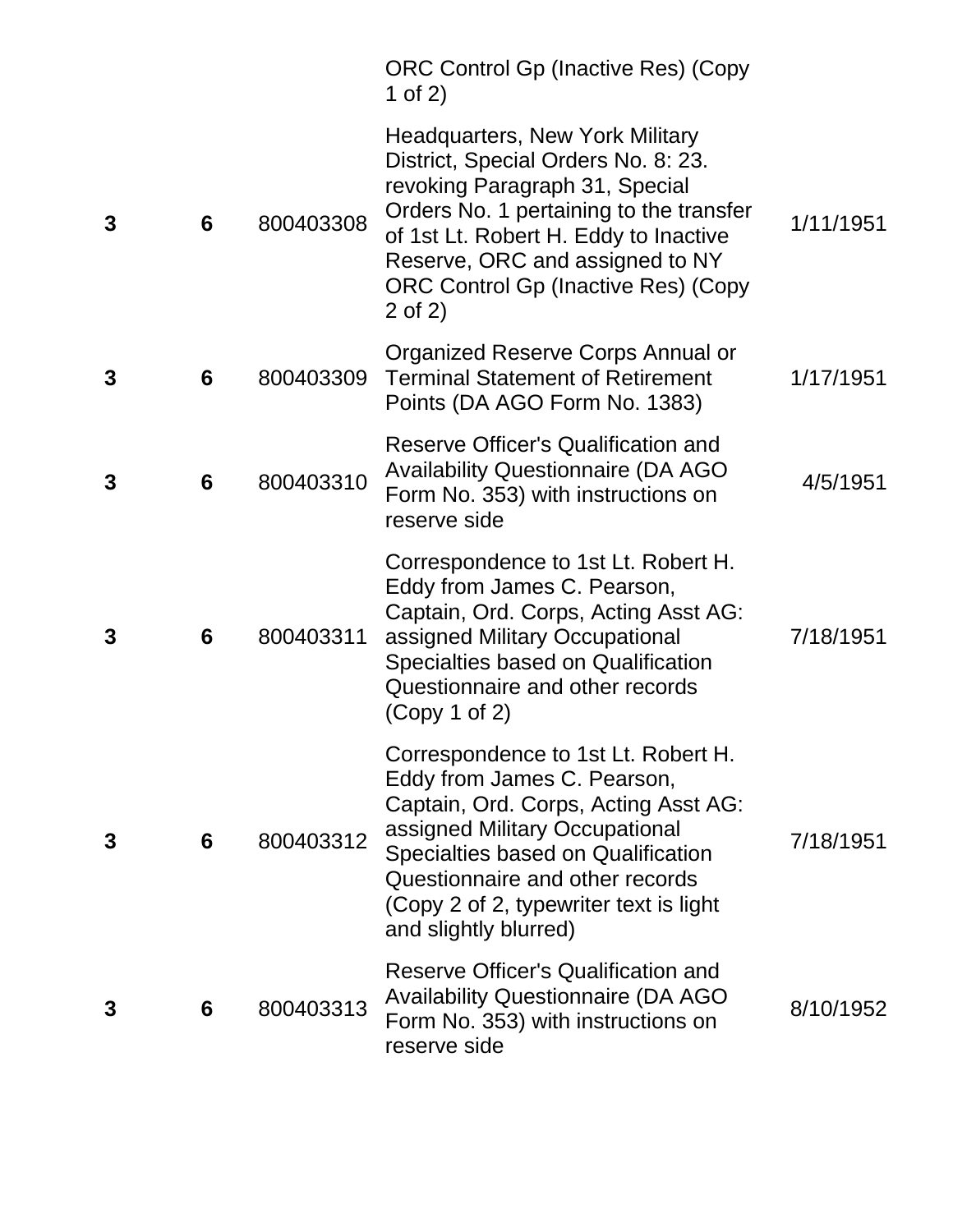| 3 | $6\phantom{1}6$         | 800403314 | Correspondence to Lt. Eddy from<br>Robert C. MacKeachie, Lt. Col., AGC,<br><b>Adjutant General: enclosing certificate</b><br>evidencing termination of Reserve<br>appointment, Reserve appointment<br>and any other appointment in Army of<br>the United States expired on April 1,<br>1953 | 4/1/1953            |
|---|-------------------------|-----------|---------------------------------------------------------------------------------------------------------------------------------------------------------------------------------------------------------------------------------------------------------------------------------------------|---------------------|
| 3 | 6                       | 800403315 | Honorable Discharge Certificate from<br>Armed Forces of the United States of<br>America                                                                                                                                                                                                     | 4/1/1953            |
|   |                         |           | <b>Financial Records</b>                                                                                                                                                                                                                                                                    | 1943-<br>1946, u.d. |
|   |                         |           | Financial Records, 1943, 1945                                                                                                                                                                                                                                                               |                     |
| 3 | $\overline{7}$          | 800403316 | Letter to Saving Bond Branch - Audit<br>Declo (?): answering their letter dated<br>August 13 1946 concerning the Class<br>B Allotment. Dated August 27, 1943<br>but that is potentially incorrect since<br>dates within the letter are from 1945.                                           | 8/27/1943           |
| 3 | 7                       | 800403317 | War Department Pay and Allowance<br>Account form (Form No. 336), with<br>handwritten notes on reverse side with<br>various assignments and dates and<br>notes regarding payments                                                                                                            | 1/1/1945            |
| 3 | $\overline{\mathbf{7}}$ | 800403318 | Authorization for Allotment of Pay<br>(W.D., A.G.O. Form No. 29)                                                                                                                                                                                                                            | 3/20/1945           |
| 3 | $\overline{\mathbf{7}}$ | 800403319 | Notification of Discontinuance of<br>Allotment (W.D., A.G.O. Form No. 30)                                                                                                                                                                                                                   | 3/20/1945           |
| 3 | $\overline{\mathbf{7}}$ | 800403320 | War Department Pay and Allowance<br>Account form (Form No. 336a)                                                                                                                                                                                                                            | 3/24/1945           |
| 3 | 7                       | 800403321 | War Department Pay and Allowance<br>Account form (Form No. 336a)                                                                                                                                                                                                                            | 3/31/1945           |
| 3 | 7                       | 800403322 | War Department Pay and Allowance<br>Account form (Form No. 336)                                                                                                                                                                                                                             | 4/30/1945           |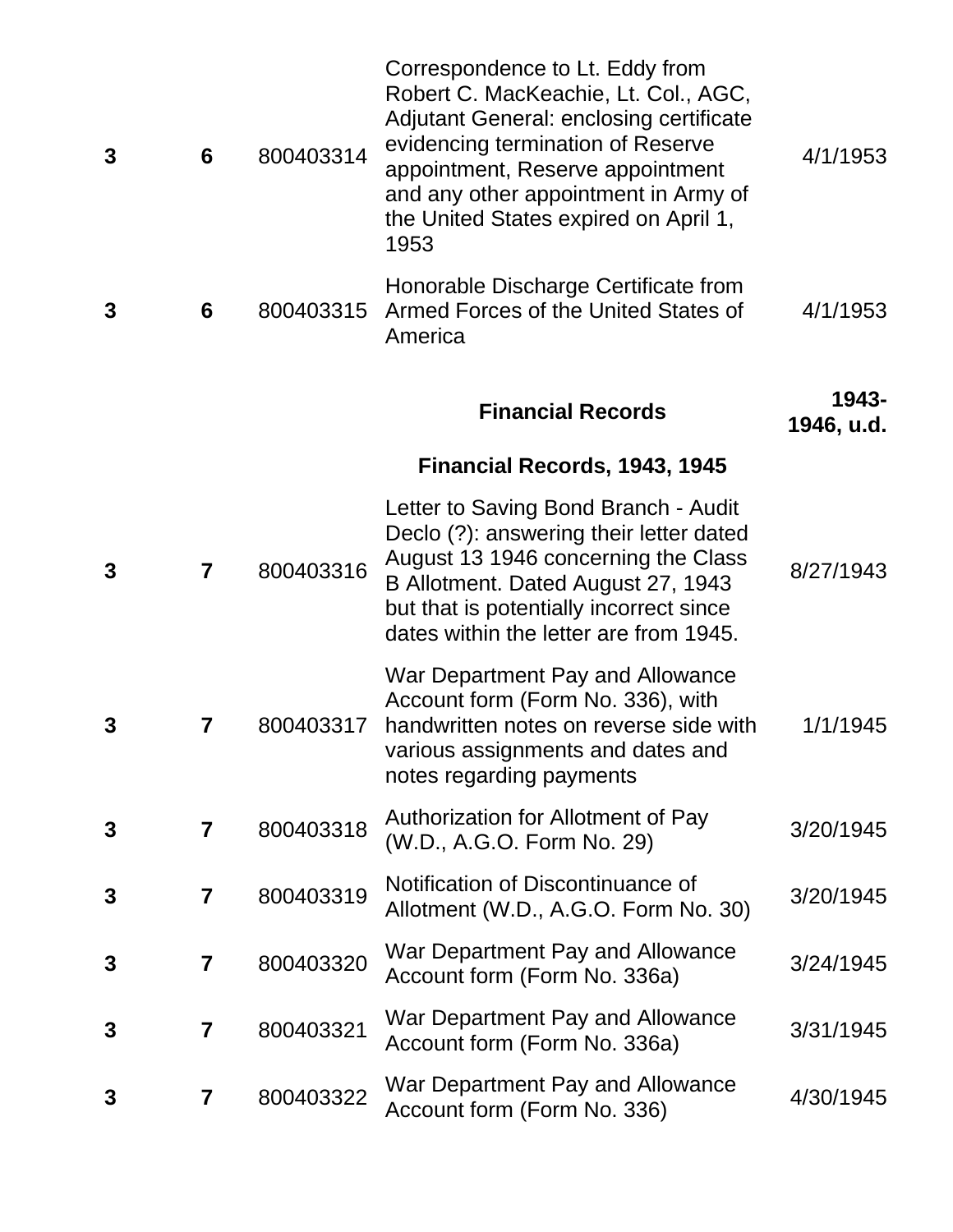| 3 | 7 | 800403323 | War Department Pay and Allowance<br>Account form (Form No. 336a)                                                                                                                                                                                                                                                                                                                                                                                                                                                                                                                                                                                                                                                                                                                                                                                    | 6/30/1945         |
|---|---|-----------|-----------------------------------------------------------------------------------------------------------------------------------------------------------------------------------------------------------------------------------------------------------------------------------------------------------------------------------------------------------------------------------------------------------------------------------------------------------------------------------------------------------------------------------------------------------------------------------------------------------------------------------------------------------------------------------------------------------------------------------------------------------------------------------------------------------------------------------------------------|-------------------|
|   |   |           | Typed note indicating specific<br>amounts due for excess deductions of<br>Class E allotment and for Class B<br>allotment for July and August of 1944;<br>File No. 23131-21 from Army Service<br><b>Forces, Ninth Service Command</b><br>regarding the Discrepancy in Pay and<br>Allowance Account (Class E allotment)<br>for 2nd Lt. Robert Eddy;<br>correspondence from C. F. Waldron,<br>1st Lt., 129th Inf., Personnel Officer to<br>Office of Fiscal Director, Post Finance<br>Office - stating where the Class E<br>allotment was arranged, its effective<br>date and incorrect deductions for<br>January 1945, Headquarters will make<br>proper adjustments on the next pay<br>voucher; correspondence from C. F.<br>Waldron, 1st Lt., 129th Inf., Personnel<br>Officer to Office of Dependency                                               | January -         |
| 3 | 7 | 800403324 | Benefits - requesting information of the<br>effective date for Class E allotment in<br>the amount of \$100 authorized to Mrs.<br>Marion H. Eddy and statement<br>regarding its discounted date in favor<br>of increased amount; correspondence<br>to C. O. Det. of Patience Locator File,<br>APO #565 from C. F. Waldron -<br>inclosing correspondence concerning<br>Robert Eddy, former member of<br>organization but transferred to a<br>higher medical echelon, requesting<br>that attached information be forwarded<br>to officer concerned (top) and<br>correspondence to C.O. 129th Infantry<br>Regt. from W. K. Rawson - stating<br>Headquarter records indicate officer<br>returned to duty August 26 1945; File<br>No. SPFCT 132.2 to Finance Officer,<br>Camp Roberts, California from C. B.<br>Crinkard, 1st Lt. F. D., Assistant, Audit | September<br>1945 |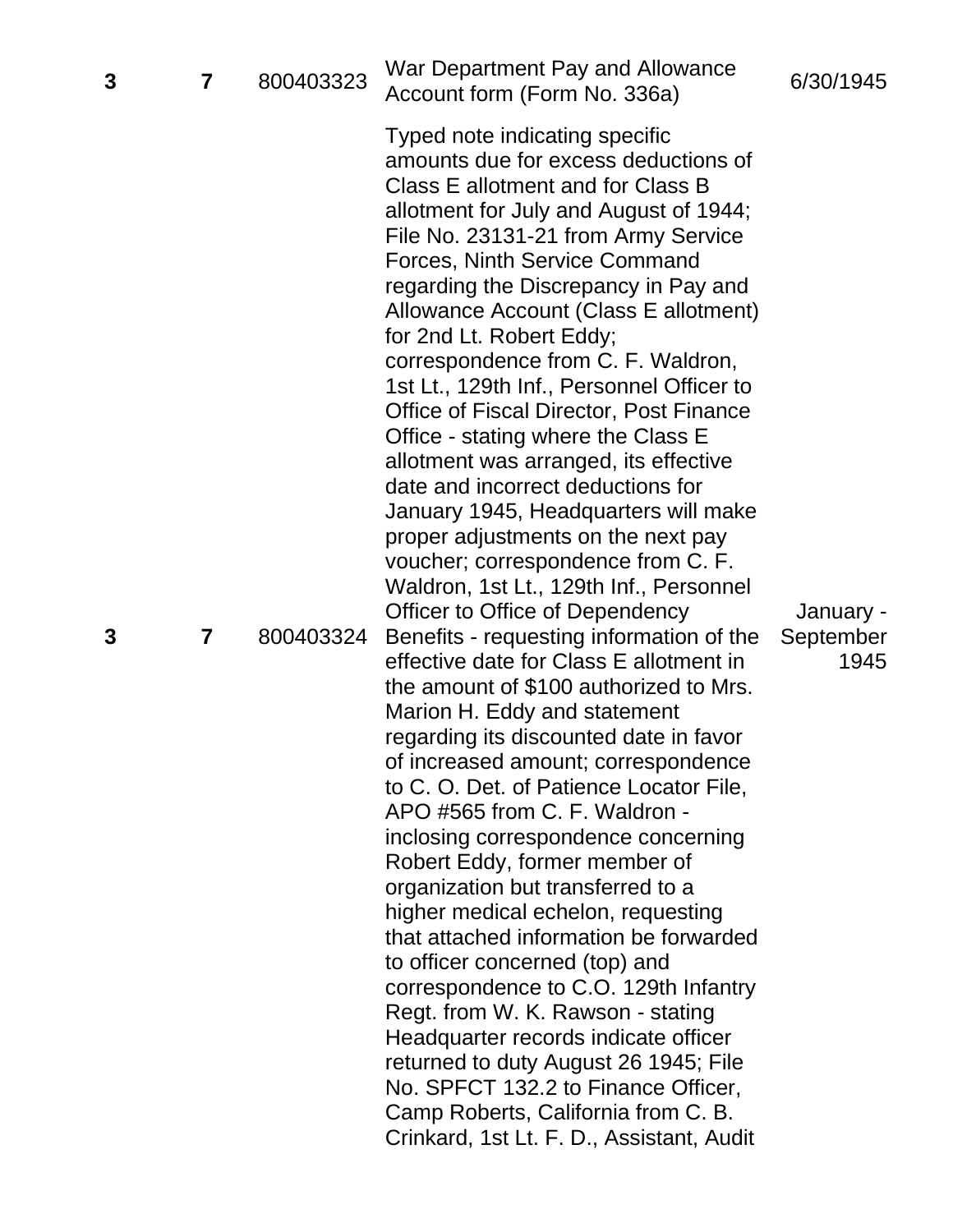Division - stating an audit disclosed irregularity in Class B allotment deductions, requesting any information concerning Class B allotment from June 1, 1944 to August 31, 1944, if officer was not paid through this office during that time requesting that the letter be forwarded to his previous or subsequent disbursing officer; correspondence to Finance Officer, Fort Benning, Georgia from C. A. Sanborn, Capt. F. D., Assistant records indicate officer was paid for month of August 1944 from this station, forwarded for compliance with par. 2 basic communication from June 1, 1944 to July 31, 1944 (top) and correspondence to ASF, Office of Fiscal Director, Pay Allotment Audit Section from J. D. Crawfis, Jr., 1st Lt., Finance Department, Asst, Receipts & Disbursements Br., Fiscal Division showing Class B allotment deductions for Robert Eddy for July - July 1944, returning in compliance with par. 2 basic communication and information request is complete; correspondence to Lt. Robert H. Eddy from C. B. Drinkard, Capt. F. D., Assistant, Audit Division - stating no Class B allotment deductions were made from July 1 to August 31, 1944, records of Army War Bond Office require a monthly deduction of \$37.50 for the period of July 1 - August 31, 1944, the amount of \$75.00 is due to the United States, refund of this amount must be made by deduction on next Pay and Allowance Account or my cash to disbursing officer and a list of requested information; correspondence to Lt. Robert H. Eddy from C. A. Sanborn, Capt. F. D.. Assistant - for compliance with 3rd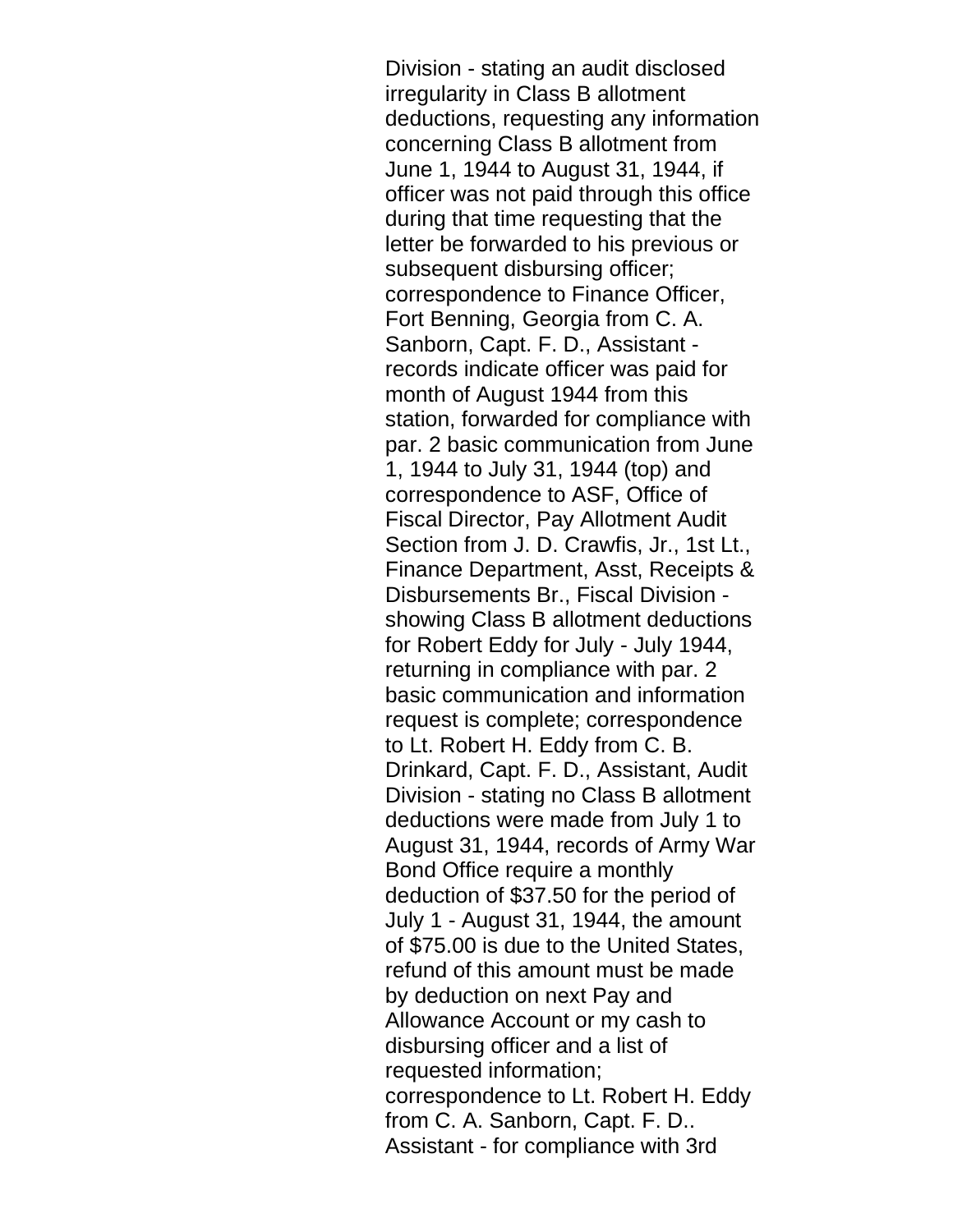|   |                         |           | Indorsement (top) and<br>correspondence to Commanding<br>Officer of 2nd Lt. Robert H. Eddy from<br>D. A. Jones, Jr., 1st Lt., Finance<br>Department, Assistant - forwarded for<br>compliance with the 3rd Indorsement;<br>correspondence to Commanding<br>Officer, 12th Replacement Battalion,<br>APO 70 from H. A. Bueltmann, 1st Lt.,<br>A. G. D., Asst. Adj. General - stating<br>subject officer was transferred per<br>paragraph 7, Special Order 56 dated<br>March 10, 1945                                                                                                                                                                                             |                             |
|---|-------------------------|-----------|-------------------------------------------------------------------------------------------------------------------------------------------------------------------------------------------------------------------------------------------------------------------------------------------------------------------------------------------------------------------------------------------------------------------------------------------------------------------------------------------------------------------------------------------------------------------------------------------------------------------------------------------------------------------------------|-----------------------------|
| 3 | $\overline{\mathbf{r}}$ | 800403325 | War Department Pay and Allowance<br>Account form (Form No. 336a)                                                                                                                                                                                                                                                                                                                                                                                                                                                                                                                                                                                                              | 8/31/1945                   |
| 3 | 7                       | 800403326 | Correspondence to Office of<br>Dependency Benefits: requesting<br>information regarding the effective<br>date of a Class E allotment for \$100<br>authorized by Robert Eddy and made<br>payable to Mrs. Marion H. Eddy and<br>stating the allotment was discontinued<br>effective April 30 1945 in favor of an<br>increased allotment (top); To<br>Commanding Officer, 129th Infantry:<br>stating that records in the office show<br>an allotment of \$100 beginning<br>February 1, 1945 in favor of Mrs.<br>Marion H. Eddy and was discontinued<br>as of April 30, 1945 for a new<br>allotment amount of \$130 established<br>May 1, 1945 in favor of Mrs. Marion H.<br>Eddy | $9/26/1945$ ;<br>10/22/1945 |
| 3 | 7                       | 800403327 | War Department Pay and Allowance<br>Account form (Form No. 336) with<br>handwritten note on reverse side<br>indicating due officer \$100 for excess<br>Class E deduction and due US \$75 for<br>Class B allotment for July and August<br>1944                                                                                                                                                                                                                                                                                                                                                                                                                                 | 9/30/1945                   |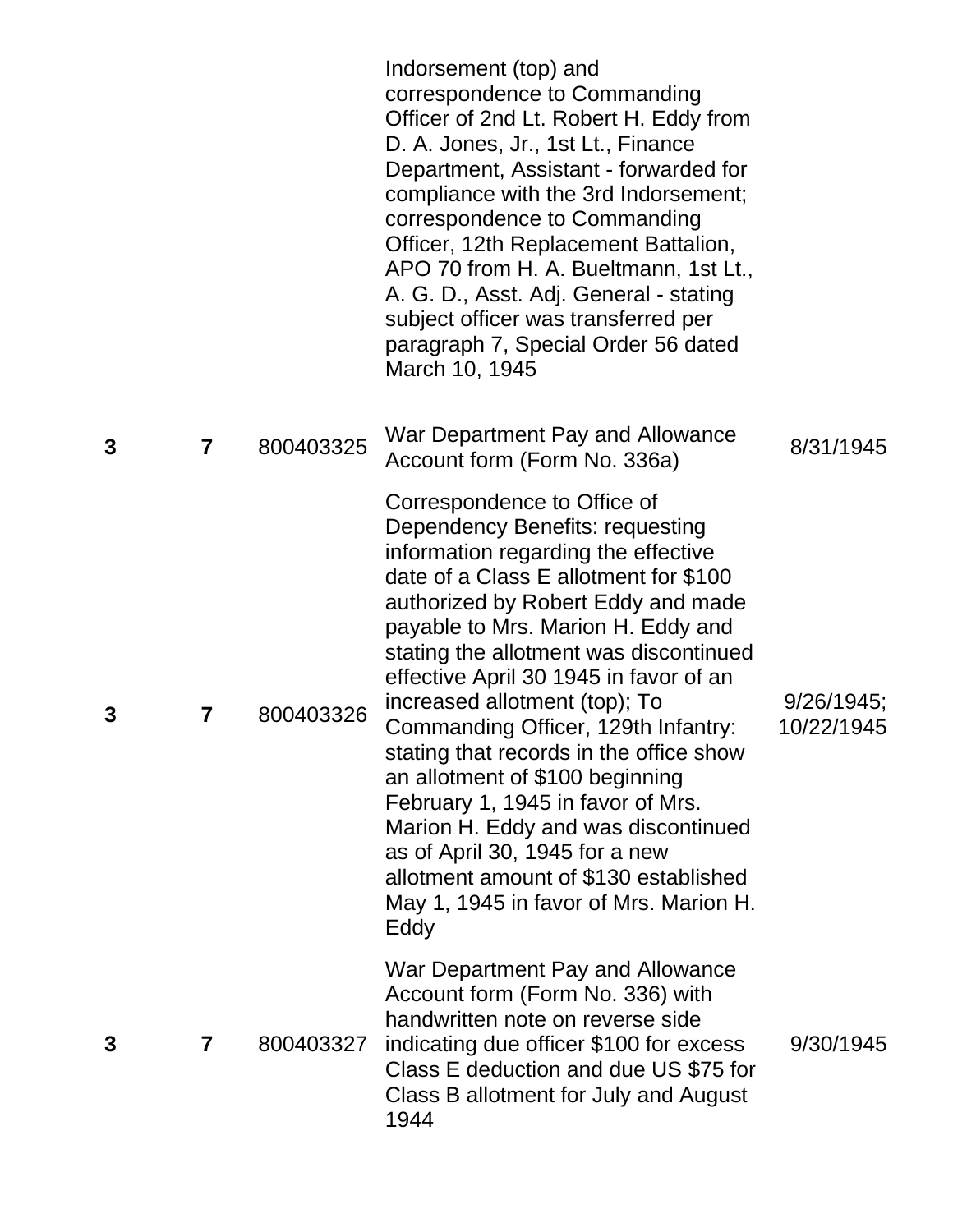| 3            | $\overline{7}$          | 800403328 | Correspondence to Commanding<br>Officer, 129th Infantry: stating that<br>records in the office show an allotment<br>of \$100 beginning February 1, 1945 in<br>favor of Mrs. Marion H. Eddy and was<br>discontinued as of April 30, 1945 for a<br>new allotment amount of \$130<br>established May 1, 1945 in favor of<br>Mrs. Marion H. Eddy | 10/22/1945         |
|--------------|-------------------------|-----------|----------------------------------------------------------------------------------------------------------------------------------------------------------------------------------------------------------------------------------------------------------------------------------------------------------------------------------------------|--------------------|
| 3            | $\overline{\mathbf{r}}$ | 800403329 | War Department Pay and Allowance<br>Account form (Form No. 336a)                                                                                                                                                                                                                                                                             | 10/31/1945         |
| 3            | $\overline{7}$          | 800403330 | Notification of Discontinuance of<br>Allotment (W.D., A.G.O. Form No. 30)                                                                                                                                                                                                                                                                    | 10/31/1945         |
| 3            | $\overline{7}$          | 800403331 | Authorization for Allotment of Pay<br>(W.D., A.G.O. Form No. 29)                                                                                                                                                                                                                                                                             | 11/23/1945         |
| 3            | $\overline{\mathbf{7}}$ | 800403332 | <b>Officer's Pay Data Card</b>                                                                                                                                                                                                                                                                                                               | 11/29/1945         |
| 3            | $\overline{\mathbf{7}}$ | 800403333 | War Department Pay and Allowance<br>Account form (Form No. 336a)                                                                                                                                                                                                                                                                             | 11/30/1945         |
| 3            | 7                       | 800403334 | <b>Officer's Pay Data Card</b>                                                                                                                                                                                                                                                                                                               | 12/1/1945          |
| 3            | $\overline{7}$          | 800403335 | War Department, Receipt for Trust<br>Funds (Form No. 45-A)                                                                                                                                                                                                                                                                                   | 12/3/1945          |
| 3            | 7                       | 800403336 | Document certifying the date Robert<br>Eddy left the country with information<br>regarding cost of meals converted to<br>Philippine peso                                                                                                                                                                                                     | 1945               |
| $\mathbf{3}$ | $\overline{7}$          | 800403337 | U.S. Individual Income Tax Return<br>form 1040 for calendar year 1945                                                                                                                                                                                                                                                                        | c. 1945            |
|              |                         |           | Financial Records, 1946, u.d.                                                                                                                                                                                                                                                                                                                |                    |
| 3            | 8                       | 800403338 | War Department Pay and Allowance<br>Account form (Form No. 336a)                                                                                                                                                                                                                                                                             | 1/31/1946          |
| 3            | 8                       | 800403339 | Handwritten note "Eddy to be charged<br>for only 45 meals for Feb." and War<br>Department Pay and Allowance<br>Account form (Form No. 336a)                                                                                                                                                                                                  | u.d.;<br>2/28/1946 |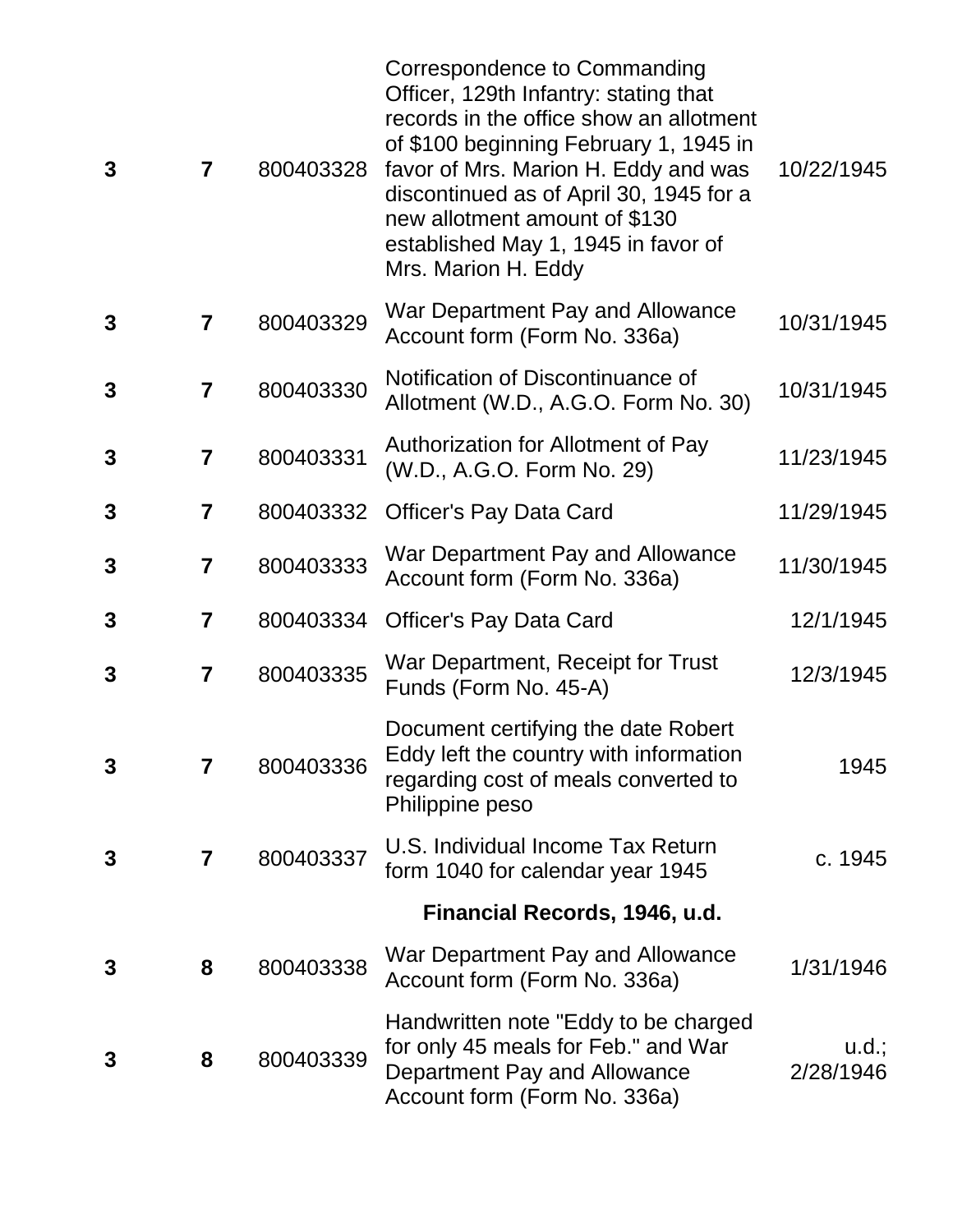| 3 | 8 | 800403340 | War Department Pay and Allowance<br>Account form (Form No. 336a)                                                                                                                                                                                                                                                               | 3/31/1946                     |
|---|---|-----------|--------------------------------------------------------------------------------------------------------------------------------------------------------------------------------------------------------------------------------------------------------------------------------------------------------------------------------|-------------------------------|
| 3 | 8 | 800403341 | War Department Pay and Allowance<br>Account form (Form No. 336a)                                                                                                                                                                                                                                                               | 4/30/1946                     |
| 3 | 8 | 800403342 | War Department, Acknowledgement of<br>Return of Funds and Statement of<br>Balance (Office of Finance, Form No.<br>$45-C$                                                                                                                                                                                                       | 6/3/1946                      |
| 3 | 8 | 800403343 | <b>RCA Communications Money Order</b><br>Message received at Plaza Moraga,<br>Manila, Philippines                                                                                                                                                                                                                              | 6/7/1946                      |
| 3 | 8 | 800403344 | War Department, Acknowledgement of<br>Return of Funds and Statement of<br>Balance (Office of Finance, Form No.<br>45-C) [total amount 10.00]                                                                                                                                                                                   | 6/12/1946                     |
| 3 | 8 | 800403345 | War Department, Acknowledgement of<br>Return of Funds and Statement of<br>Balance (Office of Finance, Form No.<br>45-C) [total amount 162.40]                                                                                                                                                                                  | 6/12/1946                     |
| 3 | 8 | 800403346 | War Department, Acknowledgement of<br>Return of Funds and Statement of<br>Balance (Office of Finance, Form No.<br>$45-C$                                                                                                                                                                                                       | 6/17/1946                     |
| 3 | 8 | 800403347 | War Department, Acknowledgement of<br><b>Return of Funds and Statement of</b><br>Balance (Office of Finance, Form No.<br>$45-C$                                                                                                                                                                                                | 7/?/1946                      |
| 3 | 8 | 800403348 | War Department, Officer's Pay,<br>Allowance, and Mileage Voucher<br>(Form No. 384)                                                                                                                                                                                                                                             | c. July -<br>November<br>1946 |
| 3 | 8 | 800403349 | Letter from E. J. Toomey, Chief<br><b>Clainds and Corres. Section, Savings</b><br>Bond Branch, Army Finance Center to<br>Robert Eddy: regarding bond account<br>established under Class B allotment<br>plan, monthly deduction of \$37.50 is<br>required for the period July 1, 1944 to<br>August 31, 1944, investigation into | 8/13/1946                     |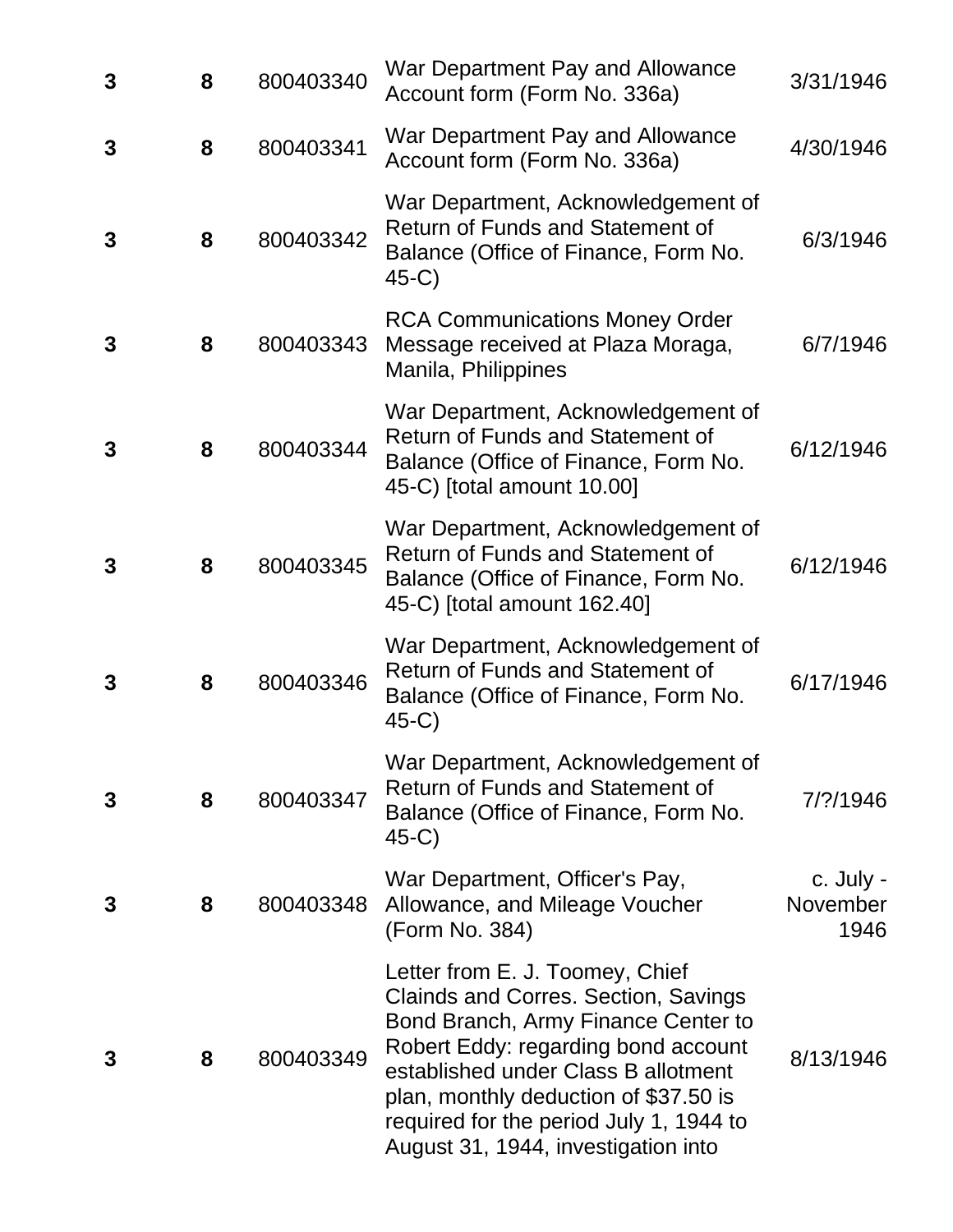|   |   |           | Pay and Allowance account reveals no<br>Class B allotment was deducted<br>during that time therefore \$75.00 is<br>due to the United States, refund must<br>be made immediately to the office by<br>Certified Check or Postal Money Order                                                                                                                                                                                                                                                                                                                               |           |
|---|---|-----------|-------------------------------------------------------------------------------------------------------------------------------------------------------------------------------------------------------------------------------------------------------------------------------------------------------------------------------------------------------------------------------------------------------------------------------------------------------------------------------------------------------------------------------------------------------------------------|-----------|
| 3 | 8 | 800403350 | Letter from Robert H. Eddy to Savings<br>Bond Branch, Audit Section: replying<br>to letter from August 13, 1946<br>concerning his Class B allotment, has<br>communication regarding the<br>irregularity in his Class B allotment<br>deductions and it was brought to his<br>attention in September 1945, \$75.00<br>deduction was made on his<br>September 30, 1945 voucher and<br>includes information listed on voucher,<br>voucher was paid through the 37th<br>Division Finance and the deduction<br>made per letter of Fiscal Director was<br>dated March 22, 1945 | 8/27/1946 |
| 3 | 8 | 800403351 | Document regarding "Initial Finance"<br>and stating there will be assistance in<br>the form of orientation or lectures for<br>the preparation of claims for pay,<br>mileage, per diem, underpayment, etc.<br>and listing necessary information<br>about items such as longevity, Class E<br>Allotment, promotions, TDY for rest<br>and recuperation, and mileage                                                                                                                                                                                                        | u.d.      |
| 3 | 8 | 800403352 | Correspondence from War<br>Department, Office of the Finance<br>Officer, Separation Center, Fort Dix,<br>New Jersey: including directions for<br>corresponding with office, action will<br>not be taken on any correspondence if<br>information listed is not included, items<br>listed must be clearly printed in the<br>body of the letter; correspondence<br>card from Finance Office, Separation<br>Center, Fort Dix, New Jersey: Dix<br>Form 1109 SC, Notice of Change of                                                                                          | u.d.      |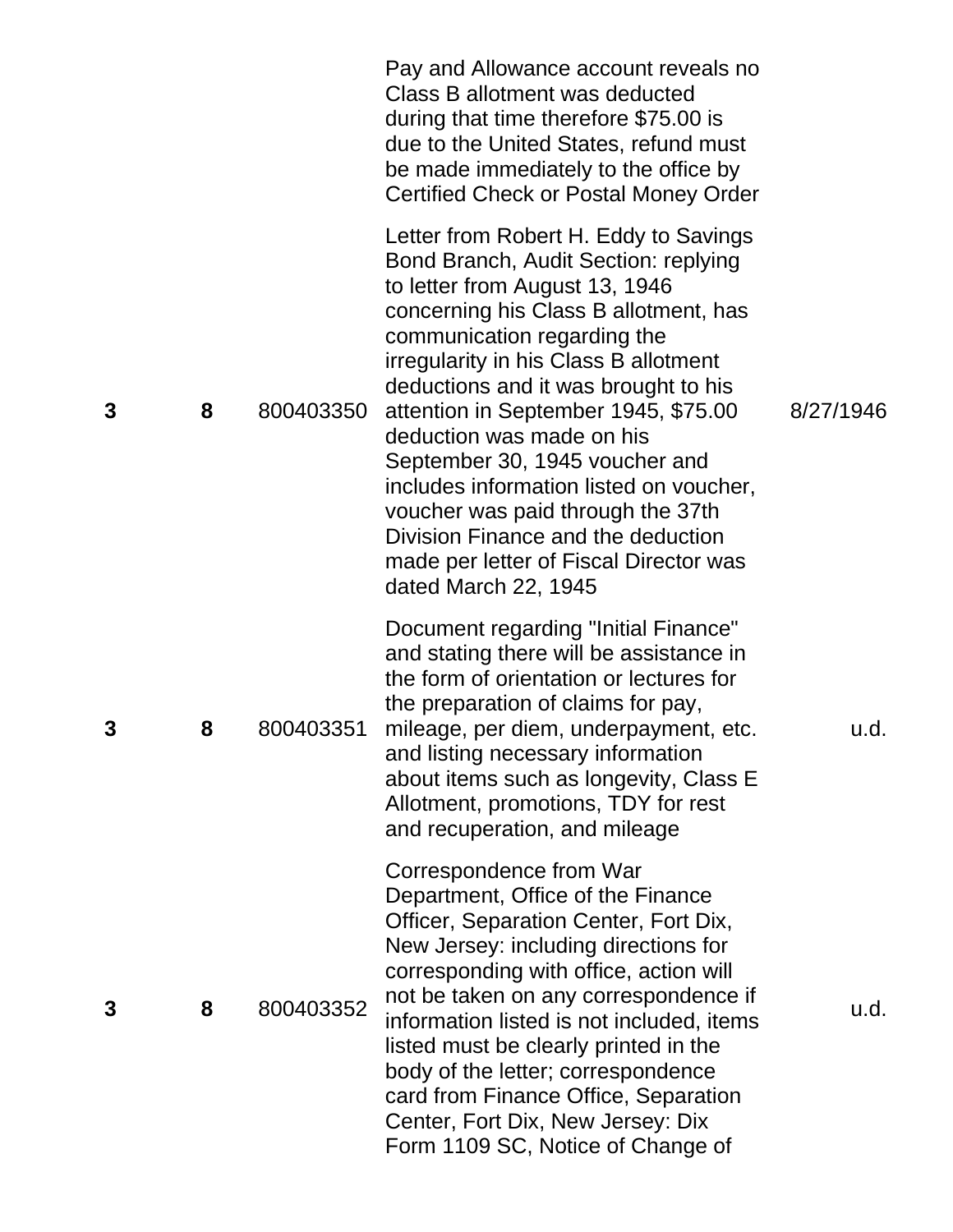|   |   |           | Address card/form to be filled out and<br>sent back to Separation Center, Fort<br>Dix, New Jersey                                                                                                                                                                                                                                                                                                                                                                                                                                                                                                                                                           |                     |
|---|---|-----------|-------------------------------------------------------------------------------------------------------------------------------------------------------------------------------------------------------------------------------------------------------------------------------------------------------------------------------------------------------------------------------------------------------------------------------------------------------------------------------------------------------------------------------------------------------------------------------------------------------------------------------------------------------------|---------------------|
|   |   |           | <b>Series Five: Veterans</b><br><b>Administration Records</b>                                                                                                                                                                                                                                                                                                                                                                                                                                                                                                                                                                                               | 1943-<br>1957, u.d. |
|   |   |           | <b>Disability Compensation and</b><br><b>Subsistence Allowance Records</b>                                                                                                                                                                                                                                                                                                                                                                                                                                                                                                                                                                                  | 1946-<br>1957, u.d. |
| 3 | 9 | 800403353 | Award of Disability Compensation or<br><b>Pension (Veterans Administration</b><br>Form P-80 a), File No. C-10, 355, 319:<br>stating he is awarded disability<br>compensation in the amount of \$27.60<br>per month starting on September 18,<br>1946 and will continue during the<br>period in which he is 20% disabled                                                                                                                                                                                                                                                                                                                                     | 12/19/1946          |
| 3 | 9 | 800403354 | Correspondence to Robert H. Eddy<br>from Wm. H. Gobron, Adjudication<br>Officer, Veterans Administration:<br>referencing his claim reconsidered on<br>the basis of the report of his<br>examination of December 21, 1946<br>and other evidence of record, decision<br>was made that a change in present<br>status of claim in unwarranted and he<br>will continue to receive monthly<br>compensation payments of \$27.60,<br>submit any evidence that would<br>warrant a different decision or if no<br>evidence exits but you feel the<br>decision is not in accordance with the<br>law and the facts of the case an<br>appeal can be made within one year | 1/16/1947           |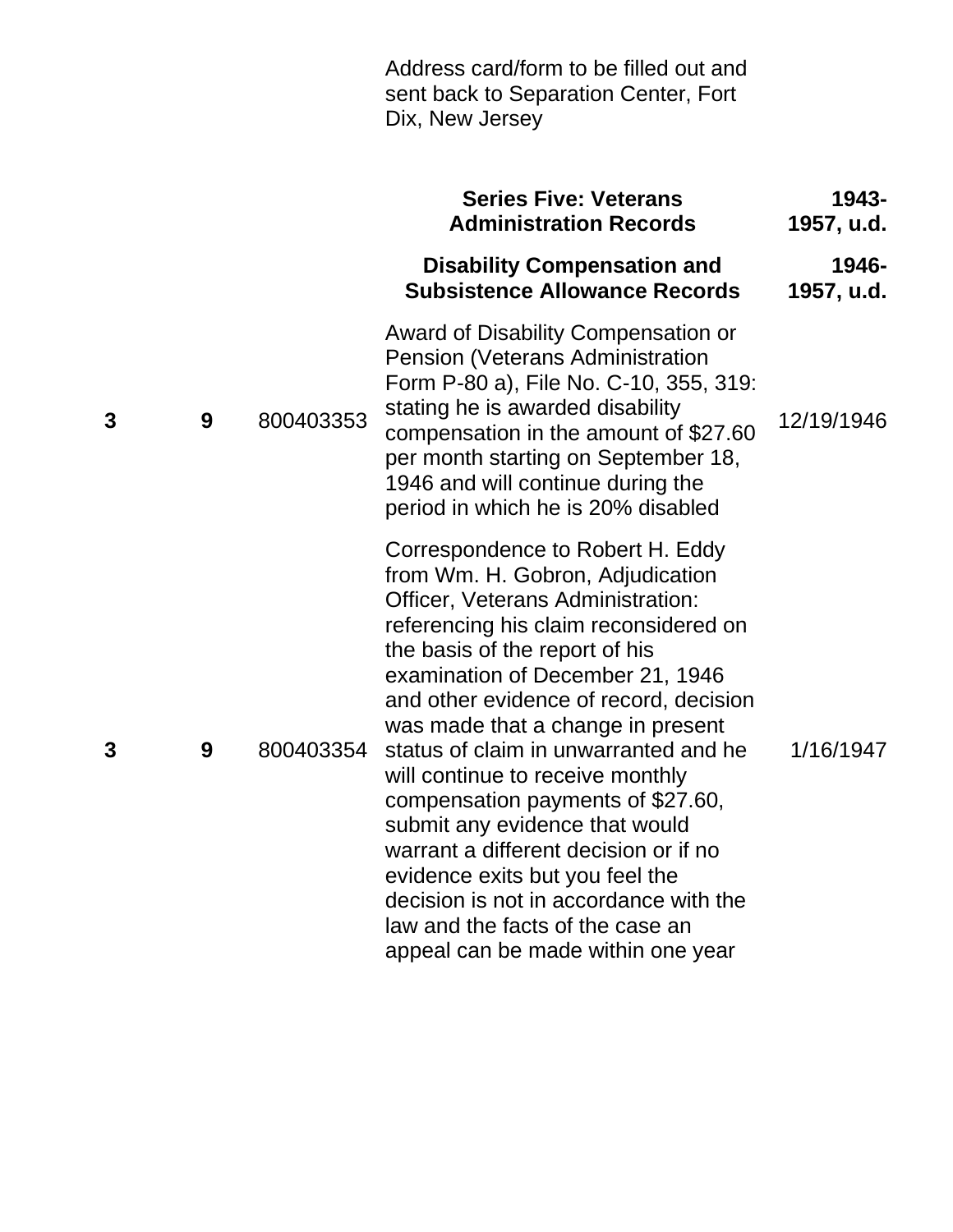| 3 | 9 | 800403355 | <b>United States Civil Service</b><br>Commission, 1st U. S. Civil Service<br>Region (Form No. 2842 a): stating<br>claim of preference has been granted<br>and indicated and returning any<br>evidence received with claim, includes<br>instructions for disability preference<br>claimants and wife preference<br>claimants for any future claims,<br>stamped by Board of U. S. Civil<br>Service Examiners, Corps of<br>Engineers, New England Division,<br>Office of Division Engineer, Army<br>Base, Boston 10, Massachusetts;<br>Correspondence from Wm. H. Gobron,<br><b>Adjudication Officer, Veterans</b><br>Administration: certifying that Robert<br>H. Eddy has existing service<br>connected disability of not less than<br>ten percent and its receiving monthly<br>compensation; United States Civil<br>Service Commission, Notice of Rating<br>(Form No. 4008) issuing office<br>stamped by Board of U. S. Civil<br>Service Examiners, Corps of<br>Engineers, New England Division,<br>Office of Division Engineer, Army<br>Base, Boston 10, Massachusetts | February<br>1948; April<br>1948 |
|---|---|-----------|-------------------------------------------------------------------------------------------------------------------------------------------------------------------------------------------------------------------------------------------------------------------------------------------------------------------------------------------------------------------------------------------------------------------------------------------------------------------------------------------------------------------------------------------------------------------------------------------------------------------------------------------------------------------------------------------------------------------------------------------------------------------------------------------------------------------------------------------------------------------------------------------------------------------------------------------------------------------------------------------------------------------------------------------------------------------------|---------------------------------|
| 3 | 9 | 800403356 | Notice of Authorization of Subsistence<br>Allowance (VA Form No. 7-506)                                                                                                                                                                                                                                                                                                                                                                                                                                                                                                                                                                                                                                                                                                                                                                                                                                                                                                                                                                                                 | 3/4/1948                        |
| 3 | 9 | 800403357 | Correspondence to Robert H. Eddy<br>from Wm. H. Gobron, Adjudication<br>Officer, Veterans Administration:<br>stating that his claim was reconsidered<br>based on the report of his last exam<br>and other evidence of record, decision<br>that the service-incurred scars are<br>now considered to be 30 percent<br>disabling effective from September 18,<br>1946 the date of discharge from the<br>service, determined that his<br>hemorrhoids condition is now                                                                                                                                                                                                                                                                                                                                                                                                                                                                                                                                                                                                       | 3/21/1947                       |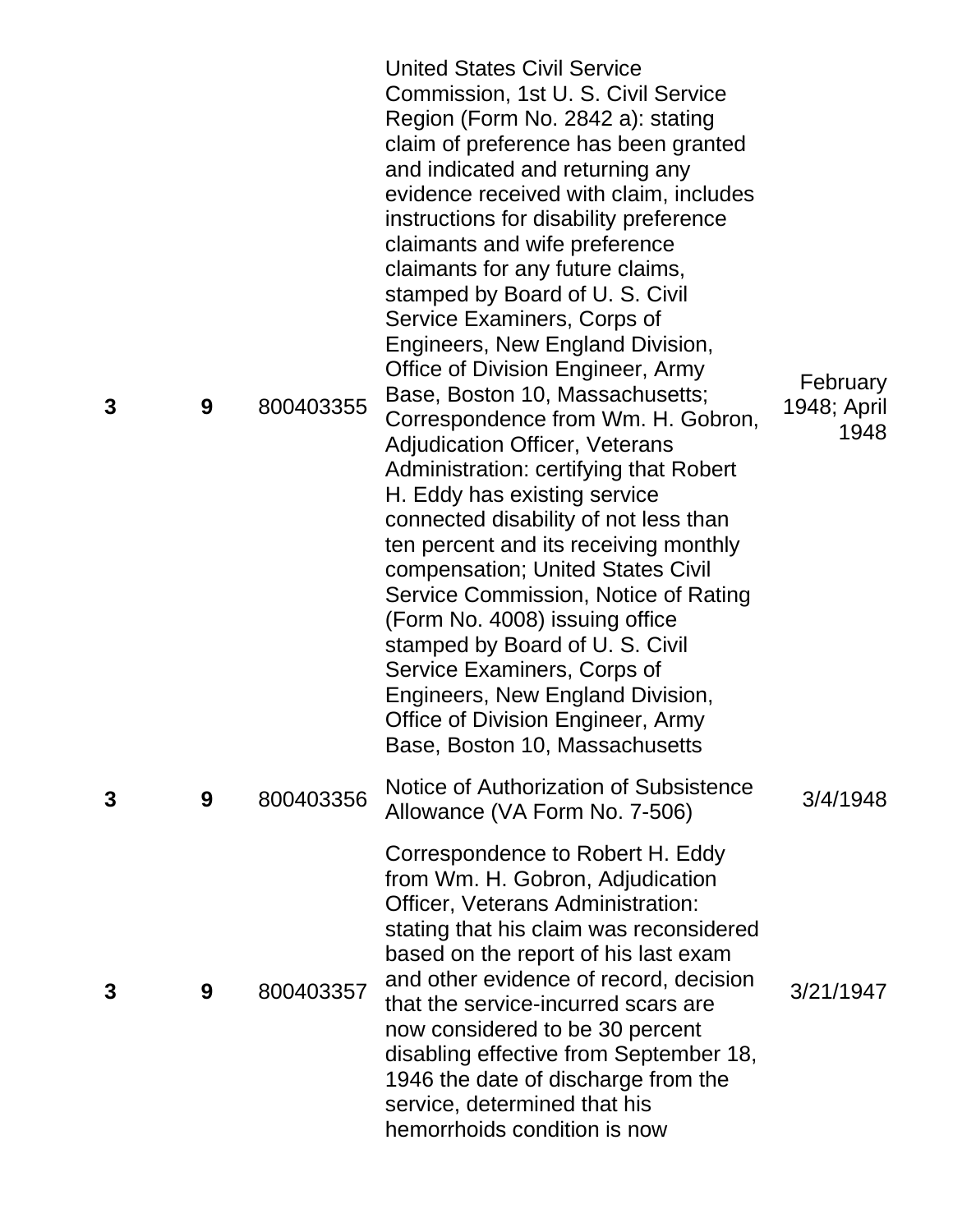|   |   |           | considered to be 0 percent disabling<br>effective February 6, 1947 the date of<br>his last exam and therefore he will not<br>be entitled to compensation for that<br>condition, listing ratable disabilities<br>and effective dates with breakdown of<br>monthly compensation payments,<br>enclosing Form 525; Notice of Right to<br>Appeal (Form No. 525) stating to<br>submit any evidence that would<br>warrant a different decision or if no<br>evidence exits but you feel the<br>decision is not in accordance with the<br>law and the facts of the case an<br>appeal can be made within one year |           |
|---|---|-----------|---------------------------------------------------------------------------------------------------------------------------------------------------------------------------------------------------------------------------------------------------------------------------------------------------------------------------------------------------------------------------------------------------------------------------------------------------------------------------------------------------------------------------------------------------------------------------------------------------------|-----------|
| 3 | 9 | 800403358 | Correspondence to Robert H. Eddy<br>from Earle A. Reed, Chief, Vocational<br>Rehabilitation and Education Division,<br><b>Veterans Administration: Notice of</b><br>Subsistence Allowance Authorization<br>notifying Eddy that subsistence<br>allowance has been authorized in the<br>amount of \$73.60 per month from<br>February 16, 1948 to March 31, 1948<br>and in the amount of \$75.00 per<br>month from April 1, 1948                                                                                                                                                                           | 5/14/1948 |
| 3 | 9 | 800403359 | Correspondence to Robert H. Eddy<br>from Earle A. Reid, Chief, Vocational<br><b>Rehabilitation and Education Division,</b><br><b>Veterans Administration: office has</b><br>been informed of the interruption of his<br>training at the University of Maine on<br>June 16, 1948 and therefore his<br>subsistence allowance payments will<br>be stopped as of that date and revert<br>to former disability compensation<br>status, if dissatisfied he may file an<br>appeal within one year                                                                                                              | 5/20/1948 |
| 3 | 9 | 800403360 | Correspondence to Robert H. Eddy<br>from C. R. McDonald, Finance Officer,<br><b>Veterans Administration: office records</b><br>indicate his subsistence allowance                                                                                                                                                                                                                                                                                                                                                                                                                                       | 5/21/1948 |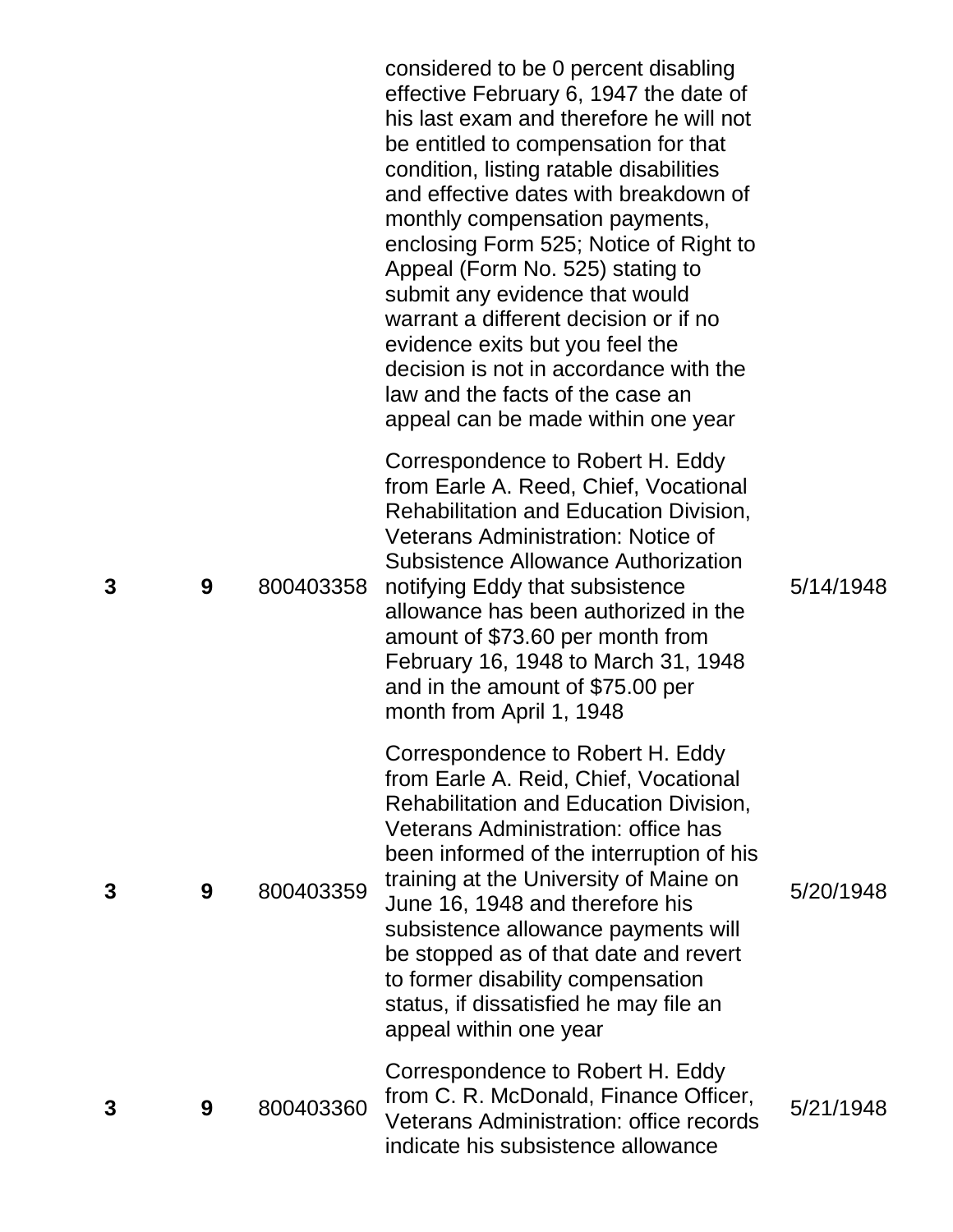|   |   |           | was discontinued effective February<br>16, 1948 and there was an<br>overpayment of \$172.50, instructions<br>on how to waive repayment if you<br>were overpaid without fault or if it<br>would cause undue hardship or be<br>inequitable, instructions on how to<br>paid if not requesting relief                                                                                                                                                                                                                                                                                                                                                                                                                                                                       |           |
|---|---|-----------|-------------------------------------------------------------------------------------------------------------------------------------------------------------------------------------------------------------------------------------------------------------------------------------------------------------------------------------------------------------------------------------------------------------------------------------------------------------------------------------------------------------------------------------------------------------------------------------------------------------------------------------------------------------------------------------------------------------------------------------------------------------------------|-----------|
| 3 | 9 | 800403361 | Correspondence to Robert H. Eddy<br>from C. R. McDonald, Finance Officer,<br><b>Veterans Administration:</b><br>acknowledging his letter regarding the<br>overpayment in his subsistence<br>allowance account, authorized for<br>combined disability compensation and<br>subsistence allowance of \$115.00 per<br>month from February 16, 1948 to<br>March 31, 1948 and \$116.40 per<br>month effective April 1, 1948, will be<br>issued an adjustment check for \$87.90<br>on May 31, 1948 with computations<br>shown, will be issued a check for<br>\$41.40 covering disability<br>compensation for the month of May,<br>combined disability and subsistence<br>checks starting in June will be in the<br>amount of \$116.40 as long as present<br>award is in effect | 5/28/1948 |
| 3 | 9 |           | Correspondence to Robert H. Eddy<br>from Earle A. Reed, Chief, Vocational<br>and Education Division, Veterans<br><b>Administration: Notice of Subsistence</b><br>800403362 Allowance Authorization notifying<br>Eddy that subsistence allowance has<br>been authorized for the amount of<br>\$105.00 per month from September<br>17, 1948 to June 8, 1948                                                                                                                                                                                                                                                                                                                                                                                                               | 9/28/1948 |
| 3 | 9 | 800403363 | Correspondence to Robert H. Eddy<br>from D. G. [illegible last name], Acting<br><b>Chief, Vocational and Education</b><br>Division, Veterans Administration:<br>notification for change in subsistence                                                                                                                                                                                                                                                                                                                                                                                                                                                                                                                                                                  | 1/13/1950 |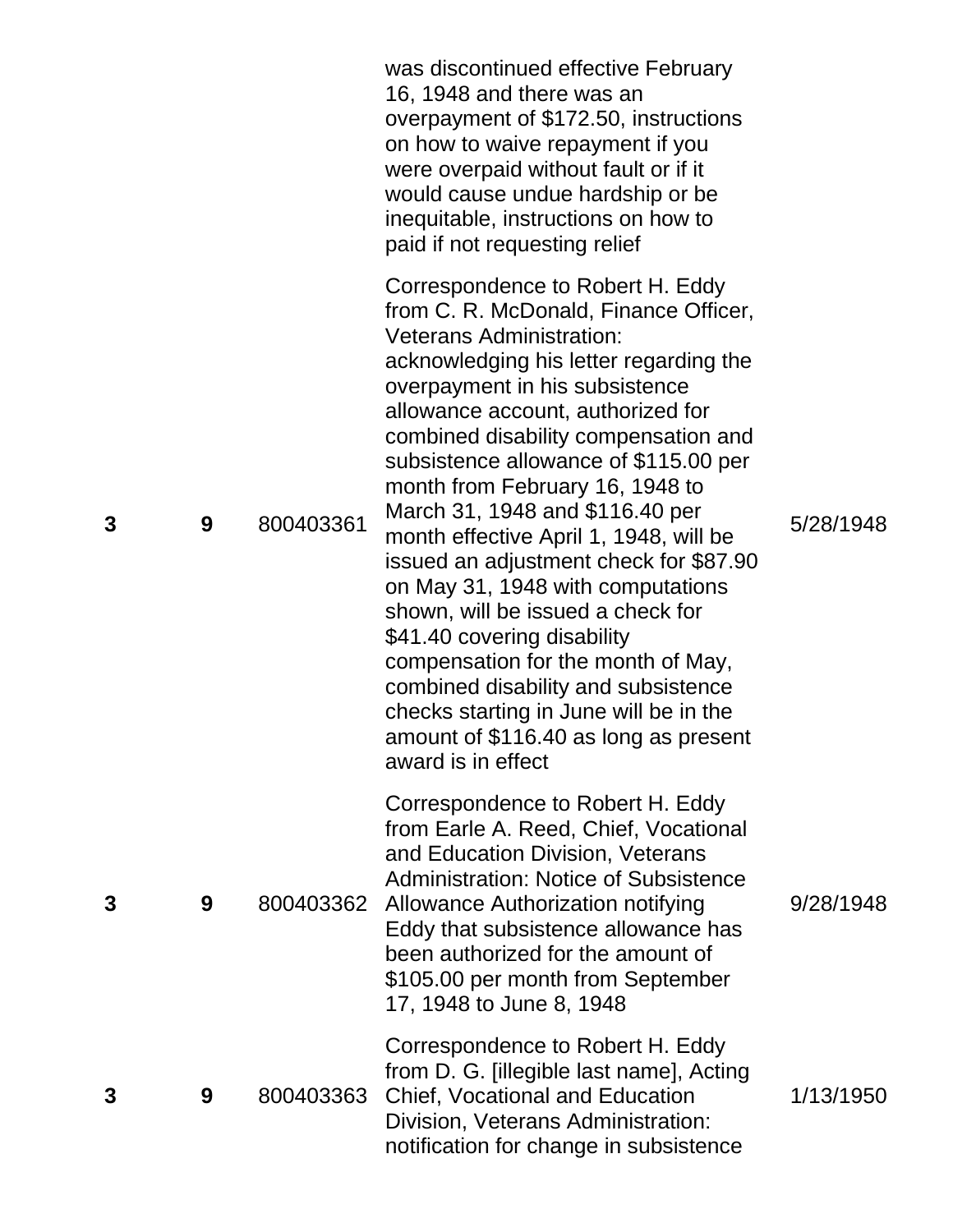|   |    |           | allowance with new amount indicated<br>based on proof received regarding<br>birth of a child                                                                                                                                                                                                                                                                                                                                                                                                                                                                                             |           |
|---|----|-----------|------------------------------------------------------------------------------------------------------------------------------------------------------------------------------------------------------------------------------------------------------------------------------------------------------------------------------------------------------------------------------------------------------------------------------------------------------------------------------------------------------------------------------------------------------------------------------------------|-----------|
| 3 | 9  |           | Correspondence to Robert H. Eddy<br>from H. J. Haines, Training Officer, For<br>Chief, Education and Training Section,<br>800403364 Veterans Administration: requesting<br>the two enclosed change of address<br>forms be filled out and returned in the<br>included envelope                                                                                                                                                                                                                                                                                                            | 6/1/1950  |
| 3 | 9  | 800403365 | United States of America Veterans<br><b>Administration Certificate of Eligibility</b><br>certifying that Eddy is eligible for<br>benefits of Title III of the Serviceman's<br>Readjustment Act of 1944 and has<br>available for the guaranty of insurance<br>of loans the amount of entitlement<br>shown on reverse side                                                                                                                                                                                                                                                                 | 2/27/1957 |
| 3 | 9  | 800403366 | <b>Veterans Administration Card with file</b><br>number and payee number (card still<br>attached to information page)                                                                                                                                                                                                                                                                                                                                                                                                                                                                    | u.d.      |
|   |    |           | <b>Life Insurance Records</b>                                                                                                                                                                                                                                                                                                                                                                                                                                                                                                                                                            | 1943-1949 |
| 3 | 10 | 800403367 | <b>Application for National Service Life</b><br>Insurance (Veterans Administration<br>Insurance Form No. 350)                                                                                                                                                                                                                                                                                                                                                                                                                                                                            | 6/9/1943  |
| 3 | 10 | 800403368 | Correspondence to Robert H. Eddy<br>from Clarence R. Harbert, Director of<br>Insurance, Veterans Administration:<br>supplying information in response to<br>his inquiry regarding National Service<br>Life Insurance, information on<br>premium payment due dates, action<br>has been taken to correct the issuance<br>of annual premium notices, enclosing<br>F-200; Correspondence to Robert H.<br>Eddy from Clarence R. Harbert,<br>Director of Insurance, Veterans<br>Administration (F-200): regarding his<br>request for information on the<br>issuance of a National Service Life | 6/24/1947 |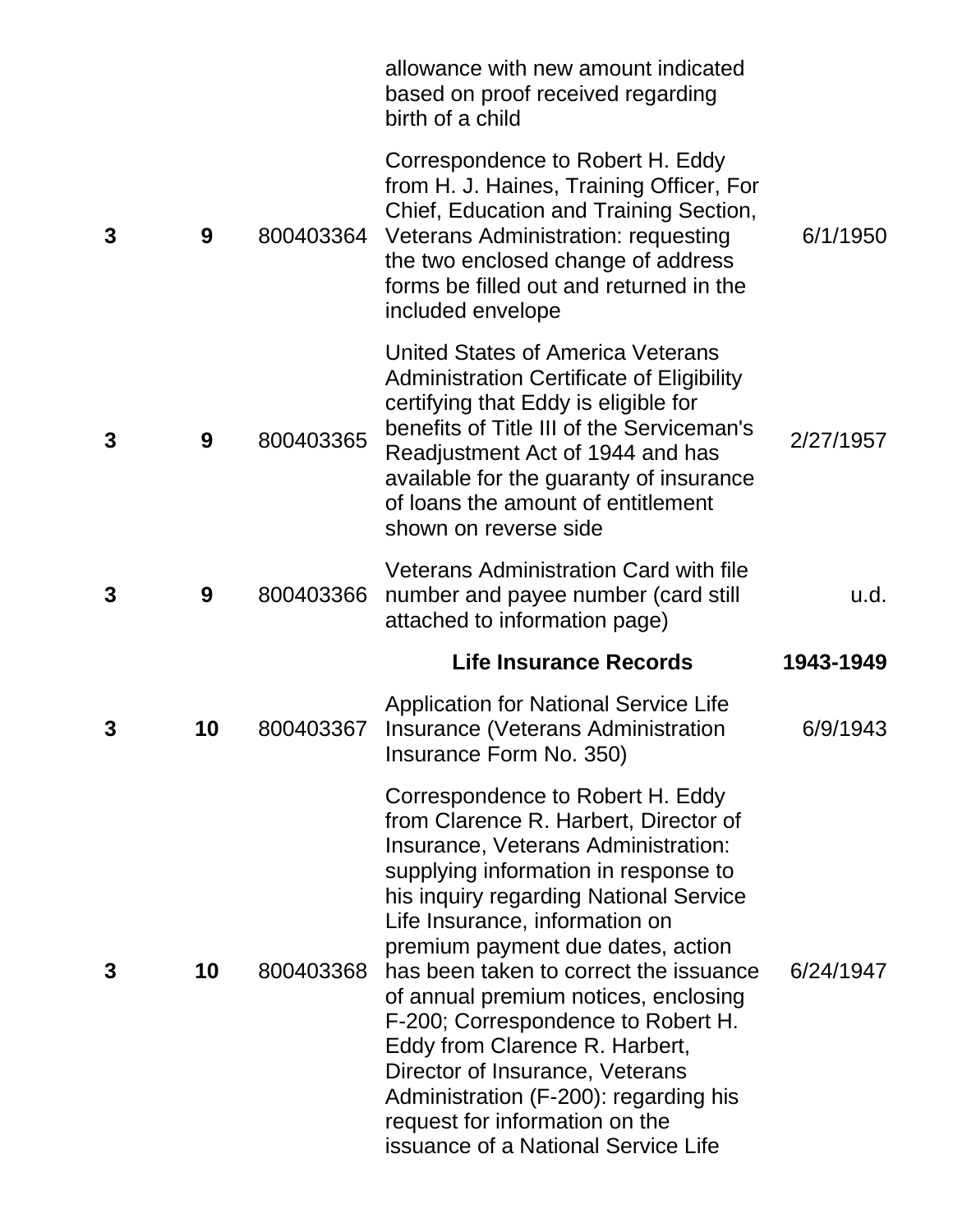|   |    |           | Insurance Policy, description of<br>established insurance, details about<br>certificates that are mailed                                                                                                                                                                               |                                       |
|---|----|-----------|----------------------------------------------------------------------------------------------------------------------------------------------------------------------------------------------------------------------------------------------------------------------------------------|---------------------------------------|
| 3 | 10 | 800403369 | Correspondence to Robert H. Eddy<br>from Clarence R. Harbert, Director of<br>Insurance, Veterans Administration:<br>acting on his request in connection<br>with the National Service Life<br>Insurance certificate listed, the office<br>has recorded the change in the<br>beneficiary | 9/14/1948                             |
| 3 | 10 | 800403370 | Counter Receipt - Acknowledge of<br>Remittance, National Service Life<br>Insurance (VA Form No. 9-367):<br>Receipt No. 11539685                                                                                                                                                        | 11/1/1949                             |
| 3 | 10 | 800403371 | Counter Receipt - Acknowledge of<br>Remittance, National Service Life<br>Insurance (VA Form No. 9-367):<br>Receipt No. 11539686                                                                                                                                                        | 11/1/1949                             |
|   |    |           | <b>Series Six: Public Housing</b><br><b>Administration Records</b>                                                                                                                                                                                                                     | 1946, u.d.                            |
| 3 | 11 | 800403372 | Housing and Home Finance Agency,<br><b>Public Housing Administration, Terms</b><br>and Conditions of Occupancy (PHA-<br>1342)                                                                                                                                                          | 8/1/1946                              |
| 3 | 11 | 800403373 | Housing and Home Finance Agency,<br><b>Public Housing Administration,</b><br>Tenant's Receipt (PHA-1182)                                                                                                                                                                               | September<br>[????]                   |
|   |    |           | <b>Series Seven: Newspaper Clippings</b>                                                                                                                                                                                                                                               | 1944-<br>1946,<br>2007-<br>2008, u.d. |
| 3 | 12 | 800403374 | "Lieut. Pendleton Killed in Action<br><b>Flying Over France"</b>                                                                                                                                                                                                                       | $11/11 -$<br>12/1944                  |
|   |    |           |                                                                                                                                                                                                                                                                                        |                                       |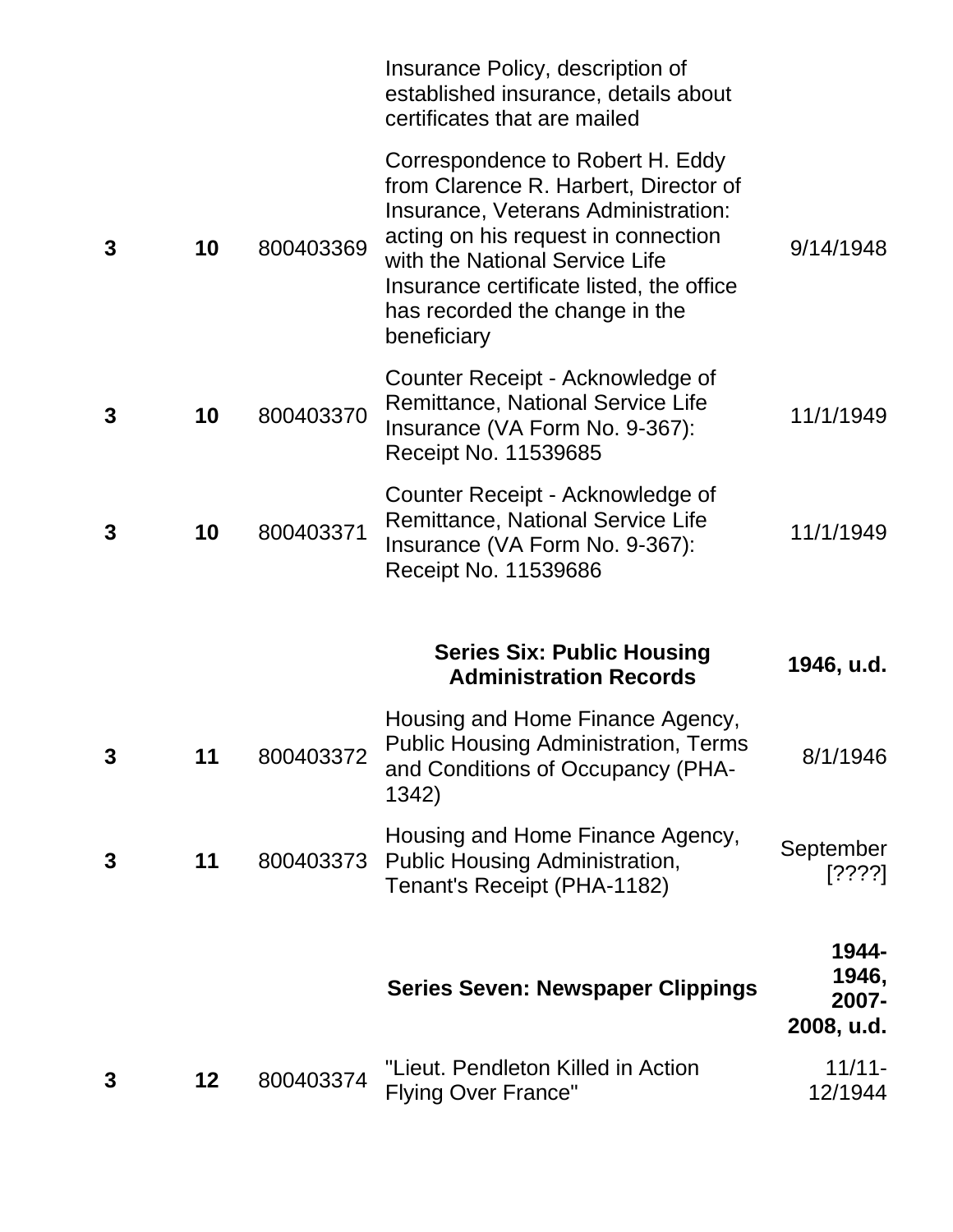| 3            | 12                | 800403375 | Clipping describing Lt. Robert H. Eddy<br>being awarded the Bronze Star Medal<br>for meritorious achievement at La<br>Union, Philippines. Taped on orange<br>paper with handwritten notation<br>"Bangor Commercial 3/12/1946                                  | 3/12/1946           |
|--------------|-------------------|-----------|---------------------------------------------------------------------------------------------------------------------------------------------------------------------------------------------------------------------------------------------------------------|---------------------|
| 3            | 12                | 800403376 | Obituary: John W. Brookings, DMD                                                                                                                                                                                                                              | 12/5/2007           |
| $\mathbf{3}$ | 12 <sub>2</sub>   | 800403377 | Obituary: Charles F. Guild Jr                                                                                                                                                                                                                                 | $5/24 -$<br>25/2008 |
| $\mathbf{3}$ | $12 \overline{ }$ | 800403378 | Obituary: Dr. Frank Boardman Wood                                                                                                                                                                                                                             | c. October<br>2008  |
| 3            | $12 \overline{ }$ | 800403379 | "Buckeye Division Most Decorated<br>Unit in Pacific"                                                                                                                                                                                                          | u.d.                |
| $\mathbf{3}$ | 12                | 800403380 | "Lt. Robert Eddy Wounded in Action in<br>Philippines"                                                                                                                                                                                                         | u.d.                |
| $\mathbf{3}$ | 12                | 800403381 | "Lt. Robert Eddy Awarded the Bronze<br><b>Star Medal"</b>                                                                                                                                                                                                     | u.d.                |
| 3            | 12                | 800403382 | "Lieut. Crossland Missing in Action"                                                                                                                                                                                                                          | 12/7/[????]         |
| 3            | 12                | 800403383 | "BHS Junior Prom Committee" photo<br>and caption                                                                                                                                                                                                              | u.d.                |
| 3            | 12                | 800403384 | "Bangor Officer Promoted, Awarded<br>Medal on 21st Birthday, 1st Combat<br>Mission on 21st Day of the Month"                                                                                                                                                  | u.d.                |
|              |                   |           | <b>Series Eight: Research Project by</b><br>Stephen L. Jacobs for Class of<br>1944's 50th Reunion and Special<br><b>Collections at Fogler Library</b>                                                                                                         | 1988-1994           |
| 3            | 13                | 800403385 | Letter to Bob from Stephen:<br>introducing his project of collecting<br>memories of their group of ROTC men<br>that went on active duty on June 7,<br>1943 and asking for any memories,<br>copies of orders, snapshots, or<br>anything else from "those days" | 3/25/1988           |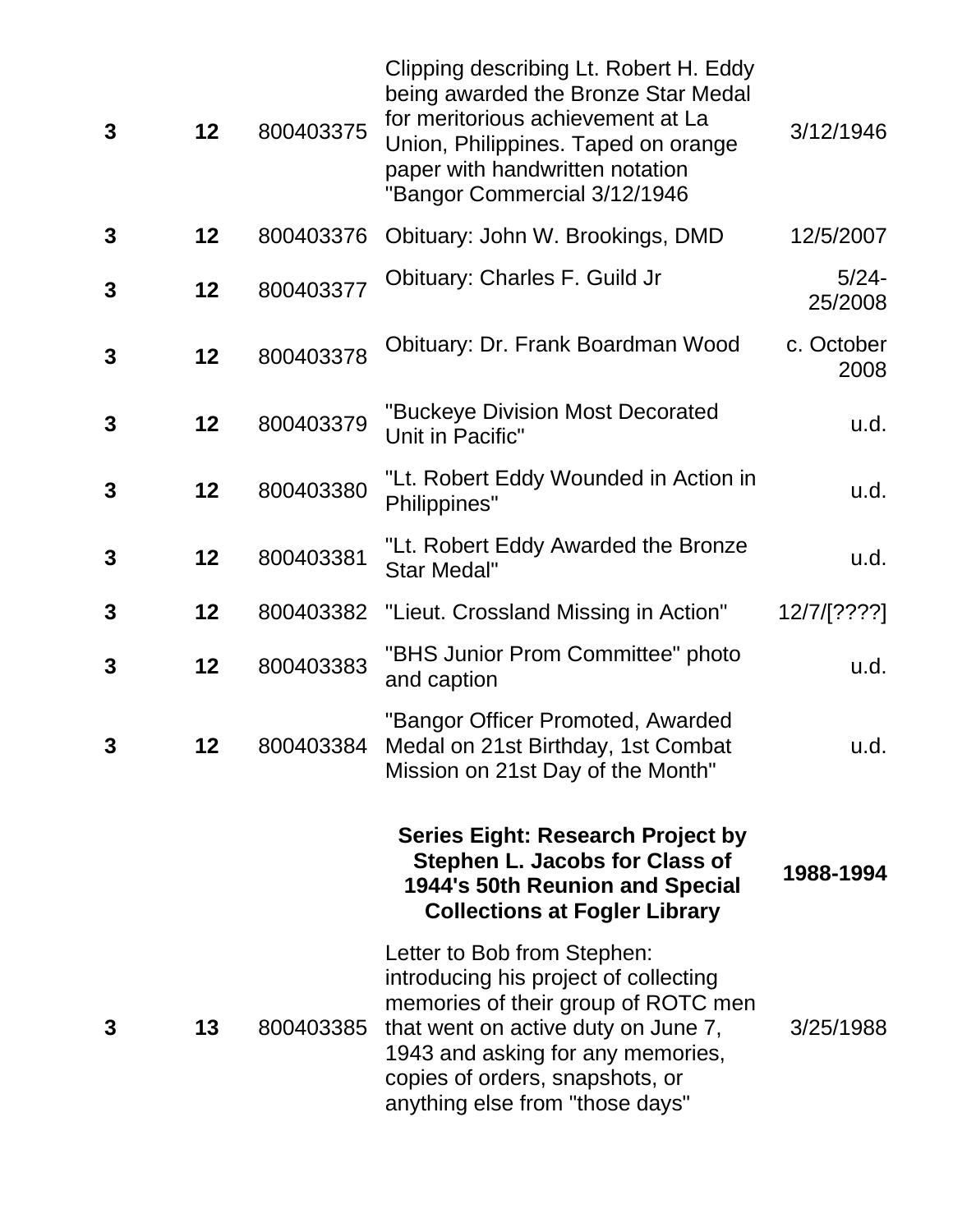|   |    |           | (Wheeler, ASTP at UMO, OCS at<br>Knox, etc.)                                                                                                                                                                                                                                                                             |                                                            |
|---|----|-----------|--------------------------------------------------------------------------------------------------------------------------------------------------------------------------------------------------------------------------------------------------------------------------------------------------------------------------|------------------------------------------------------------|
| 3 | 13 | 800403386 | Letter to Bob from Stephen Jacobs:<br>thanking him for his letter, copies of<br>orders, and clippings and returning the<br>originals, project was put on hold last<br>summer but hoping to have it ready by<br>the reunion the following month                                                                           | 5/1/1989                                                   |
| 3 | 13 | 800403387 | First Draft: The Class of '44 Infantry-<br>ROTC Goes to War by Stephen L.<br><b>Jacobs</b>                                                                                                                                                                                                                               | <b>Jun-89</b>                                              |
| 3 | 13 | 800403388 | Letter to Bob from Stephen Jacobs:<br>asking him to correct and complete a<br>data sheet for the Class of '44 50th<br>Reunion in June of 1994, his<br>motivation for doing the project                                                                                                                                   | Apr-93                                                     |
| 3 | 14 | 800403389 | <b>Final Draft: University of Maine Class</b><br>of 1944 Advanced Infantry ROTC, A<br>Remembrance of World War II by<br>Stephen L. Jacobs, 1994, labeled<br>Personal Copy for Robert H. Eddy,<br><b>MD</b>                                                                                                               | 1994                                                       |
|   |    |           | <b>Series Nine: Biographical</b><br><b>Information</b>                                                                                                                                                                                                                                                                   | 1939,<br>1950,<br>1975,<br>2001,<br>$2018 -$<br>2019, u.d. |
|   |    |           | <b>Interview Transcripts</b>                                                                                                                                                                                                                                                                                             |                                                            |
| 3 | 15 | 800403390 | 2001 Interview Transcript between<br>"B.E.", "C.T.", and "Z.K." In a letter to<br>PMML, the donor described this<br>interview as one done with his<br>parents, his sister Christy Thompson,<br>and first cousin Edward "Zip" Kellogg.<br>Based on this, it can be assumed that<br>"B.E." is Robert "Bob" Eddy, "C.T." is | 2001                                                       |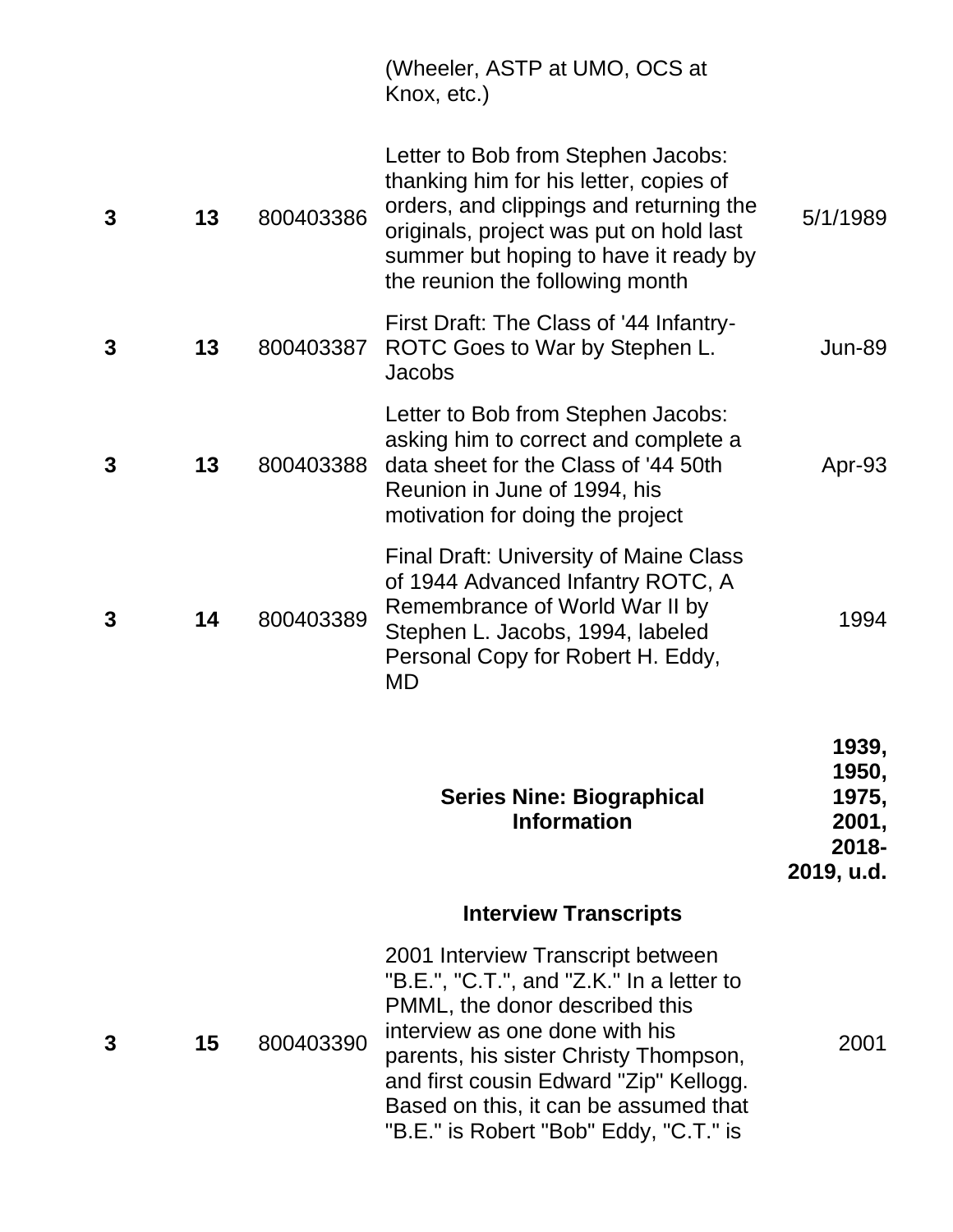|   |    |           | his daughter Christy Thompson and<br>"Z.K." as one of the donor's first<br>cousins Edward "Zip" Kellogg.                                                                                                                                                                                                                                                                                                                                                                                                                            |           |
|---|----|-----------|-------------------------------------------------------------------------------------------------------------------------------------------------------------------------------------------------------------------------------------------------------------------------------------------------------------------------------------------------------------------------------------------------------------------------------------------------------------------------------------------------------------------------------------|-----------|
| 3 | 15 | 800403391 | Interview Transcript between "B.E.",<br>"C.T.", and "Z.K." In a letter to PMML,<br>the donor described this interview as<br>one done with his parents, his sister<br>Christy Thompson, and first cousin<br>Edward "Zip" Kellogg. Based on this, it<br>can be assumed that "B.E." is Robert<br>"Bob" Eddy, "C.T." is his daughter<br>Christy Thompson and "Z.K." as one<br>of the donor's first cousins Edward<br>"Zip" Kellogg.                                                                                                     | c. 2001   |
|   |    |           | <b>Printed Timeline and Background</b><br><b>Information</b>                                                                                                                                                                                                                                                                                                                                                                                                                                                                        |           |
| 3 | 16 | 800403392 | "Eddy Family Background" includes<br>information on Robert Hale Eddy and<br>Mary Francis Spangler, Family Life in<br>Maine, Eddy's time in Boot<br>Camp/Basic Training, notes from the<br>Collection of Letters by Eddy, and<br>Eddy's Pre-War Basic Training and<br><b>OCS Education</b>                                                                                                                                                                                                                                           | 1/31/2019 |
| 3 | 16 | 800403393 | <b>Timeline and Background</b><br>Information, Pre-War Training,<br>Education and WW2" compiled from<br>service records, handwritten notebook,<br>and collection of letters. Includes<br>information regarding a timeline of<br>service and details regarding Eddy's<br>service in the Philippines with some<br>additional information from Wikipedia.<br>Includes photocopies of some photos<br>and a news clipping present in the<br>collection and a copy of a map<br>showing a portion of the Pacific<br><b>Theater in WWII</b> | 1/31/2019 |

**Notebook with Handwritten Notes**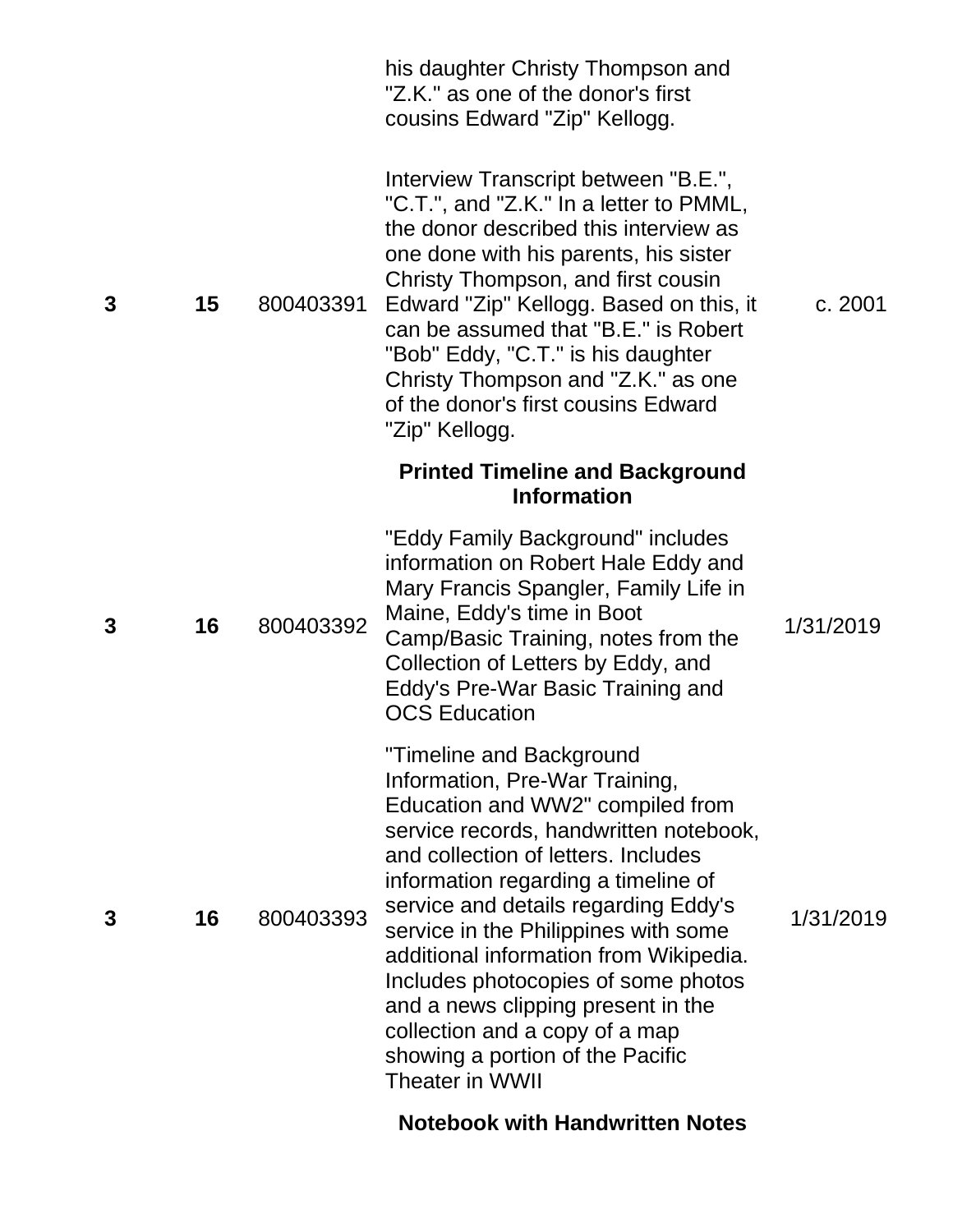| 3 | 17 | 800403394 | Between front cover and page 1:<br>printout of "Our Mother's Grave<br>Marker" written on top with 4 design<br>layouts for grave marker for Mary<br><b>Francis Spangler Eddy</b>                                                                                                                                           | u.d.                      |
|---|----|-----------|---------------------------------------------------------------------------------------------------------------------------------------------------------------------------------------------------------------------------------------------------------------------------------------------------------------------------|---------------------------|
| 3 | 17 | 800403394 | On page with "End WWWII 1946 tab":<br>printout of email exchange between<br>Rob Eddy and Christine Thompson<br>regarding pins and ribbon rows on the<br>attached photo of uniform jacket                                                                                                                                  | 6/5/2018                  |
| 3 | 17 | 800403394 | Notebook containing handwritten<br>notes about family history starting in<br>1800s, biographical history of Robert<br>Hale Eddy (in two sections 1924-1957<br>before military service tab then 1957-<br>Present after second tab), military<br>service 1943-1946, sailing, residences<br>in Camden, and travels 1960-1982 | u.d.                      |
|   |    |           |                                                                                                                                                                                                                                                                                                                           |                           |
|   |    |           | <b>Miscellaneous Biographic Materials</b>                                                                                                                                                                                                                                                                                 |                           |
| 3 | 18 | 800403395 | <b>National Council Boy Scouts of</b><br>America certificate/registration<br>card/membership card with Scout<br>Oath, Scout Laws, Boy Scout data,<br>special duties, receipt for dues paid,<br>and data about Eddy, includes card<br>sleeve                                                                               | June -<br>October<br>1939 |
| 3 | 18 | 800403396 | Correspondence to Robert H. Eddy<br>from E. A. Wugf $(?)$ , Parke, Davis, &<br>Company: based on his request in a<br>previous letter, they are sending a<br>package of Abdec Drops for his son as<br>well as literature supplying all<br>necessary product information                                                    | 1/27/1950                 |
| 3 | 18 | 800403397 | Curriculum Vitae, Robert H. Eddy                                                                                                                                                                                                                                                                                          | 9/30/1975                 |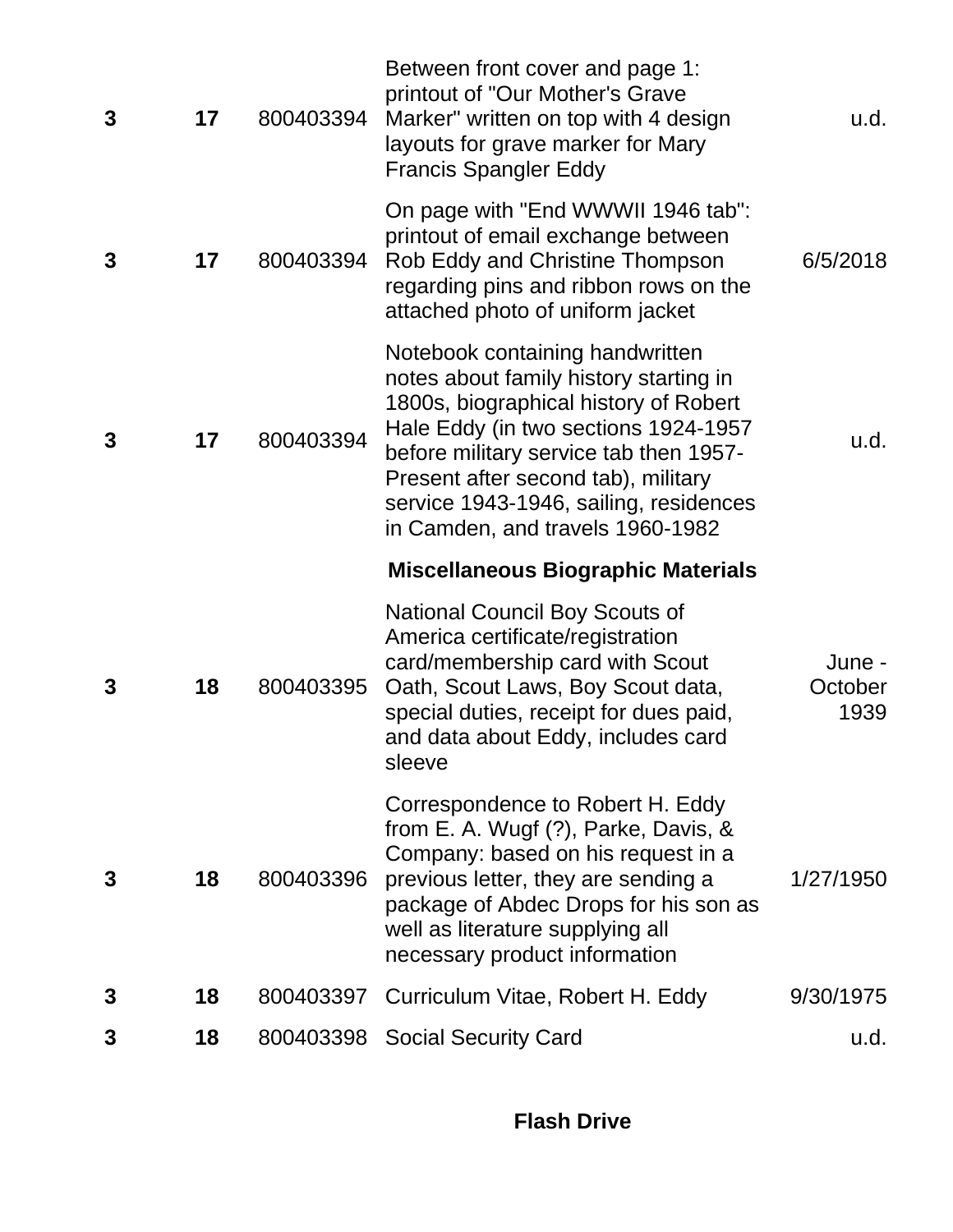| 3 | 19 | 800403399 | Flash drive with scans of original<br>documents contained in collection and<br>other additional materials that are not<br>present in the collection                                                                                                                                                                                                                                                                                                                                                                                                                                                                                                                                                                                                                                                                                                                                                                                                                                                                                          | July 2018;<br>December<br>$2018 -$<br>January<br>2019 |
|---|----|-----------|----------------------------------------------------------------------------------------------------------------------------------------------------------------------------------------------------------------------------------------------------------------------------------------------------------------------------------------------------------------------------------------------------------------------------------------------------------------------------------------------------------------------------------------------------------------------------------------------------------------------------------------------------------------------------------------------------------------------------------------------------------------------------------------------------------------------------------------------------------------------------------------------------------------------------------------------------------------------------------------------------------------------------------------------|-------------------------------------------------------|
|   |    |           | Series Ten: Records Relating to the<br>Death of Robert H. Eddy                                                                                                                                                                                                                                                                                                                                                                                                                                                                                                                                                                                                                                                                                                                                                                                                                                                                                                                                                                               | 2009, u.d.                                            |
| 3 | 20 | 800403400 | <b>Printed Copy: Village Soup Obituary</b><br>for Robert H. Eddy                                                                                                                                                                                                                                                                                                                                                                                                                                                                                                                                                                                                                                                                                                                                                                                                                                                                                                                                                                             | 3/18/2009                                             |
| 3 | 20 | 800403401 | <b>Official Copy: Death Certificate,</b><br>Robert H. Eddy                                                                                                                                                                                                                                                                                                                                                                                                                                                                                                                                                                                                                                                                                                                                                                                                                                                                                                                                                                                   | 3/20/2009                                             |
| 3 | 20 | 800403402 | Correspondence to National Cemetery<br>Administration, Presidential Memorial<br>Certificates from Robert Eddy Jr.:<br>detailing the contents of his fax with<br>contact information and mailing<br>address; Copy of Department of<br>Veterans Affairs, Application for<br><b>Standard Government Headstone or</b><br>Marker (VA Form 40-1330); General<br>Information Sheet, Application for<br><b>Standard Government Headstone or</b><br>Marker for Installation in a Private<br>Cemetery or a State Veterans'<br>Cemetery (VA Form 40-1330);<br>Department of Veterans Affairs,<br><b>Presidential Memorial Certificate</b><br>Request Form (VA Form 40-0247);<br>Copy of Department of Veterans<br><b>Affairs, Presidential Memorial</b><br>Certificate Request Form (VA Form<br>40-0247); Correspondence to<br>Memorial Programs Service 41A1,<br>Department of Veterans Affairs from<br>Robert Eddy Jr.: detailing contents his<br>fax with supporting documents for a<br>grave marker with contact information<br>and mailing address | 3/27/2009;<br>u.d.                                    |